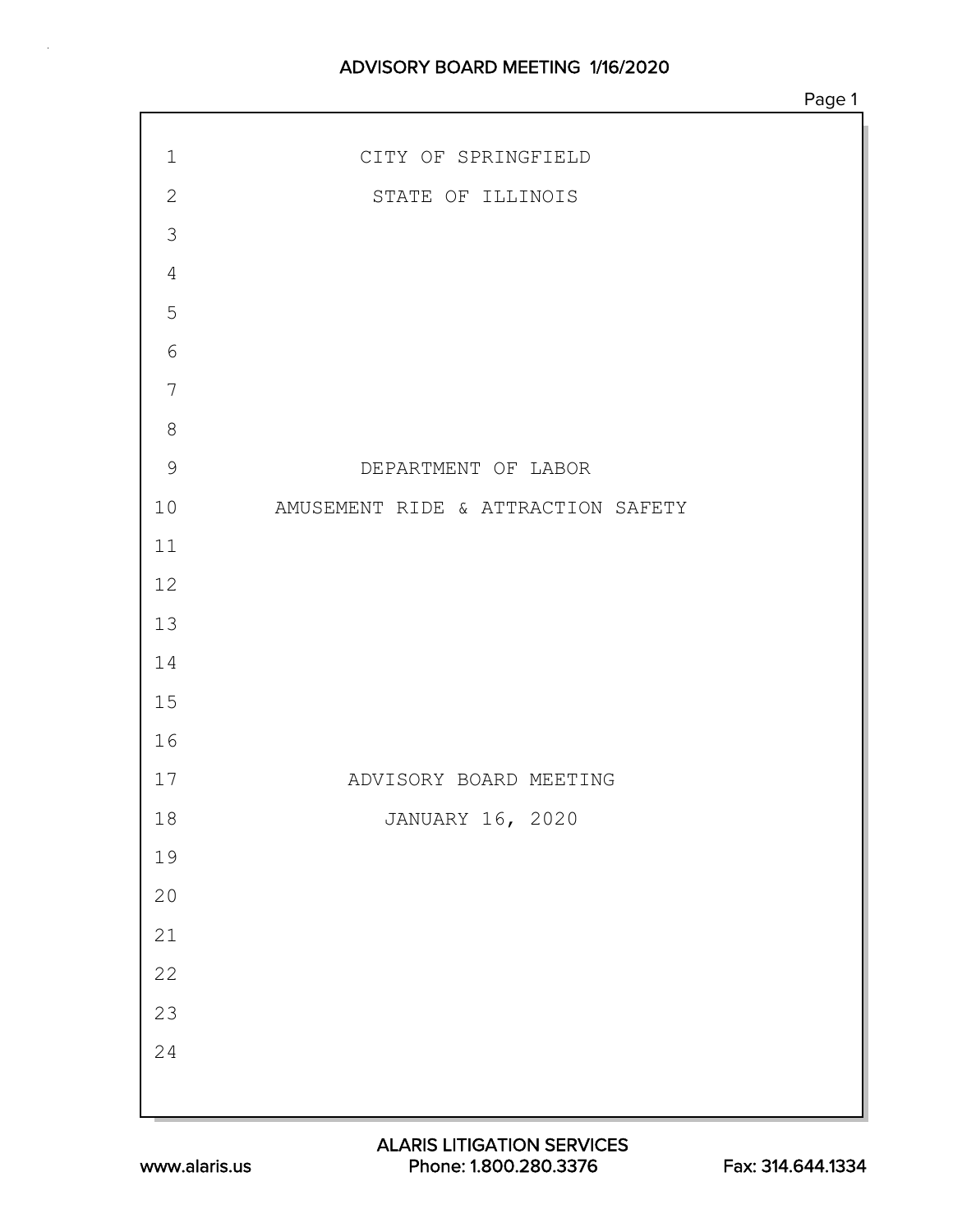## ADVISORY BOARD MEETING 1/16/2020

| 1            | A P P E A R A N C E S                                                            |
|--------------|----------------------------------------------------------------------------------|
| $\mathbf{2}$ | Amusement Ride and Attraction                                                    |
| 3            | Safety Board Members:                                                            |
| 4            | Mr. Bradley Brown, Chairman                                                      |
| 5            | Ms. Patty Sullivan, Public                                                       |
| 6            | Member #2                                                                        |
| 7            | Mr. Weston Sparks, Carnival<br>Operator Member #1                                |
| 8            |                                                                                  |
| 9            | Mr. William N. Jennings, Public<br>Member #3                                     |
| 10           | Ms. Jessica A. Yard, Public<br>Member #4                                         |
| 11           |                                                                                  |
| 12           | Mr. David Bennett, Public Member<br>#1 (via telephone)                           |
| 13           |                                                                                  |
| 14           | ALSO PRESENT: Department of Labor Staff:                                         |
| 15           | Director Michael D. Kleinik                                                      |
| 16           | Yolanda Carrillo, Chief                                                          |
| 17           | Legal Counsel (by<br>telephone)                                                  |
| 18           |                                                                                  |
| 19           | Mr. Bill Szerletich<br>Mr. Thomas Coe<br>Ms. Margaret Royer                      |
| 20           | Mr. Matt Rohman<br>Mr. Brian Brown                                               |
| 21           |                                                                                  |
| 22           | Court Reporter:                                                                  |
| 23           | Jennifer L. Crowe, CSR<br>Illinois CSR #084-003786<br>Alaris Litigation Services |
| 24           |                                                                                  |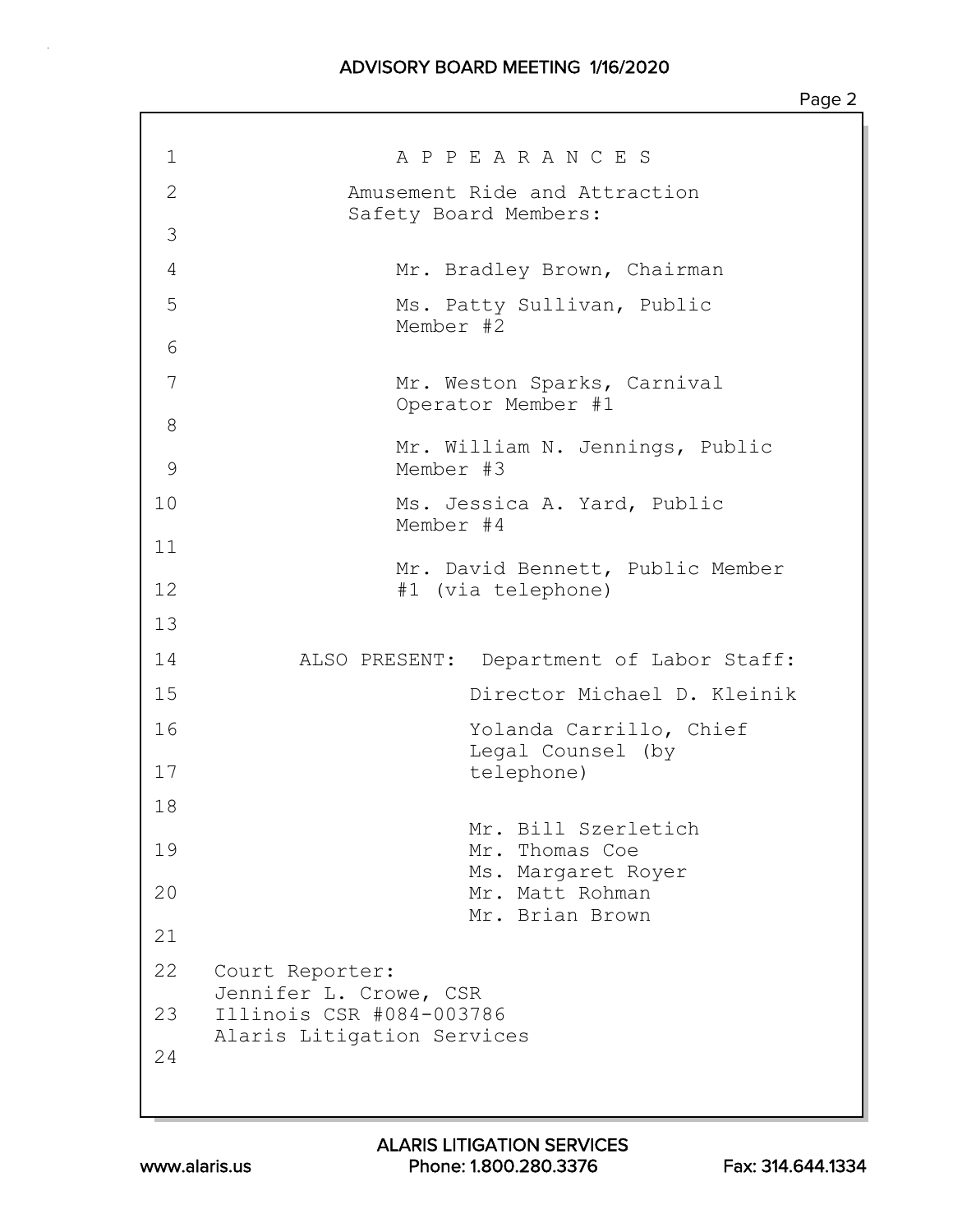| $\mathbf 1$  | CITY OF SPRINGFIELD                                  |
|--------------|------------------------------------------------------|
| $\mathbf{2}$ | STATE OF ILLINOIS                                    |
| 3            |                                                      |
| 4            |                                                      |
| 5            |                                                      |
| 6            |                                                      |
| 7            |                                                      |
| 8            |                                                      |
| 9            | DEPARTMENT OF LABOR                                  |
| 10           | AMUSEMENT RIDE & ATTRACTION SAFETY                   |
| 11           | ADVISORY BOARD MEETING                               |
| 12           |                                                      |
| 13           |                                                      |
| 14           | ADVISORY BOARD MEETING OF THE AMUSEMENT RIDE         |
|              | 15 AND ATTRACTION SAFETY BOARD ON JANUARY 16, 2020,  |
|              | 16 between the hours of 4:02 p.m. and 5:55 p.m. of   |
|              | 17 that day, at the Crowne Plaza, 3000 South Dirksen |
| 18           | Parkway, Springfield, IL, before Jennifer L. Crowe,  |
| 19           | a Certified Shorthand Reporter (IL).                 |
| 20           |                                                      |
| 21           |                                                      |
| 22           |                                                      |
| 23           |                                                      |
| 24           |                                                      |
|              |                                                      |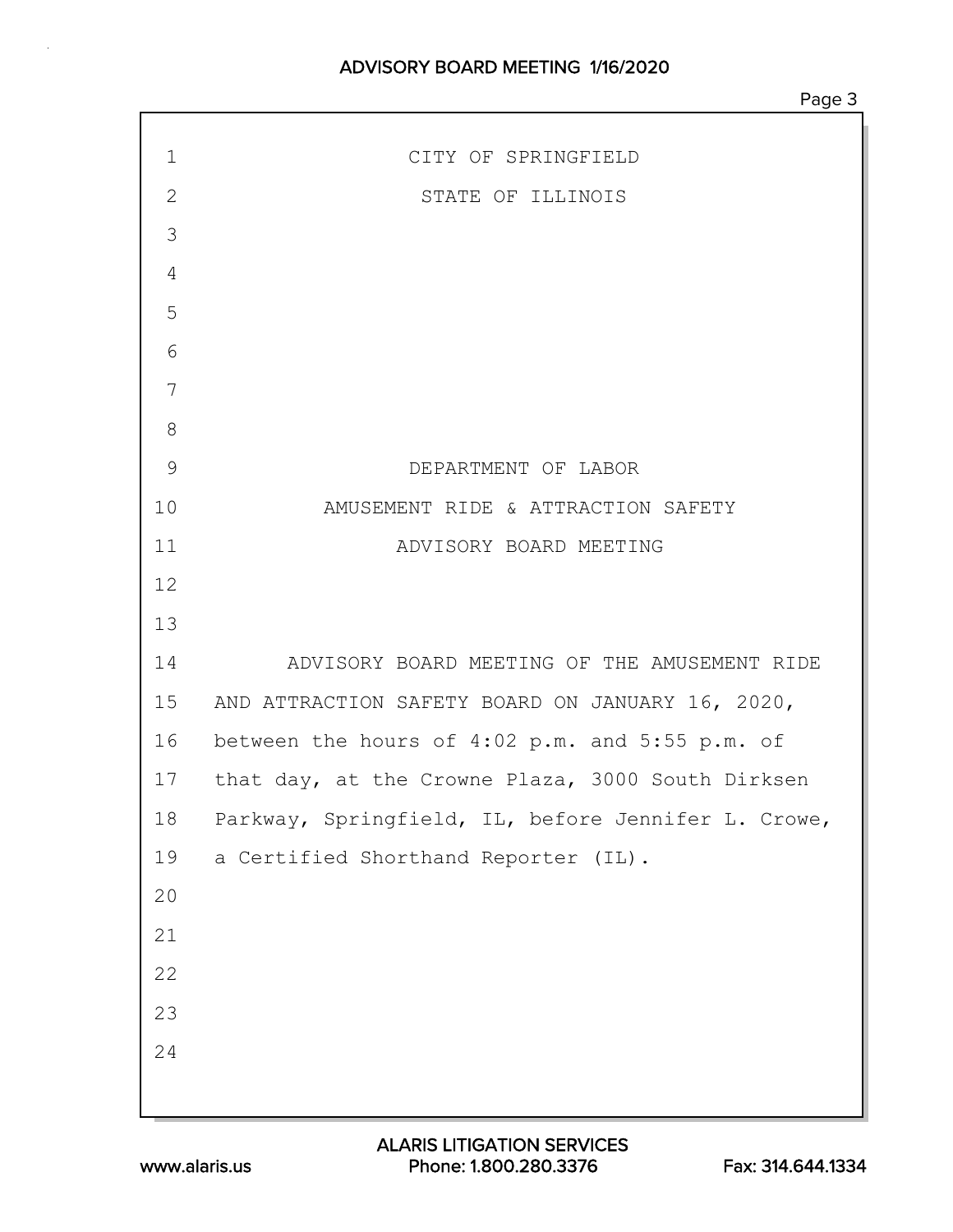| $\mathbf 1$ | DIRECTOR KLEINIK: Good morning or good              |
|-------------|-----------------------------------------------------|
| 2           | afternoon, everybody. Thank you for coming down to  |
| 3           | the meeting. We have a little, short business we    |
| 4           | need to take care of in the beginning here. We      |
| 5           | have got to elect a chairman of this board because  |
| 6           | the other one advises the department and the board  |
| 7           | members on how they would like to proceed on some   |
| 8           | thing. So since I am the Director and can't         |
| 9           | nominate me to be Chairman, so therefore, I'm going |
| 10          | to run, run it.                                     |
| 11          | So what I would like to do is new member            |
| 12          | introduction. I would like to start down here to    |
| 13          | my right all the way to the end and come this way.  |
| 14          | That way everybody gets to know who the new         |
| 15          | directors are.                                      |
| 16          | MR. JENNINGS: Bill Jennings from Olney,             |
| 17          | Illinois, southern part of the state.               |
| 18          | MR. BROWN: Brad Brown from the northern             |
| 19          | part of the state, half mile south of the Wisconsin |
| 20          | border, Rockton, Illinois.                          |
| 21          | MS. SULLIVAN: Patty Sullivan, Eli Bridge            |
| 22          | Company from Jacksonville just 30 miles west of     |
| 23          | here.                                               |
| 24          | MR. SPARKS: Wes Sparks, North American              |
|             |                                                     |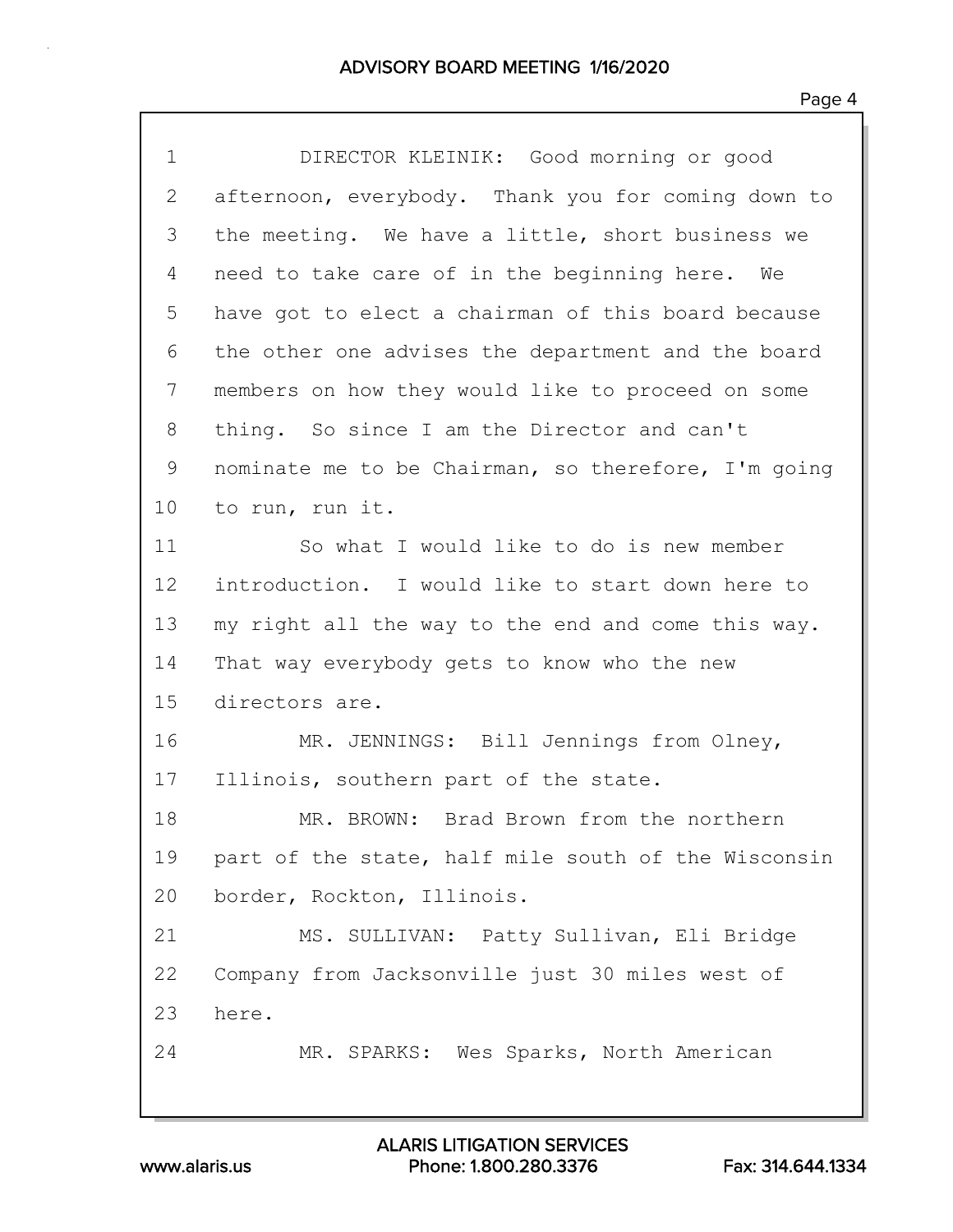1 Midway Entertainment. All over. 2 MS. YARD: I'm Jessica Yard, Springfield, 3 Illinois. 4 DIRECTOR KLEINIK: I'm Michael Kleinik, 5 Director of the Department of Labor. I'm from 6 Vandalia, Illinois. 7 MR. COE: Tom Coe, the Chief Ride Inspector 8 out of Springfield, and then we have three of our 9 inspectors in back, four, sorry. You guys want to 10 introduce yourselves? Most everybody knows them. 11 Name, address. 12 MR. BROWN: Brian Brown. 13 MR. BENNETT: I'm Dave Bennett, a defense 14 attorney in Chicago. So I defend the amusement 15 industry. So thanks for letting me participate by 16 the phone today. 17 MS. SULLIVAN: Sure. We are happy to have 18 you. 19 MS. ROYER: Margaret Royer, northern, 20 northeastern corner of Illinois. 21 MR. SZERLETICH: Bill Szerletich, central. 22 MR. ROHMAN: Matt Rohman. 23 MS. SULLIVAN: I would like to make a quick 24 comment. Everybody in the state who has rides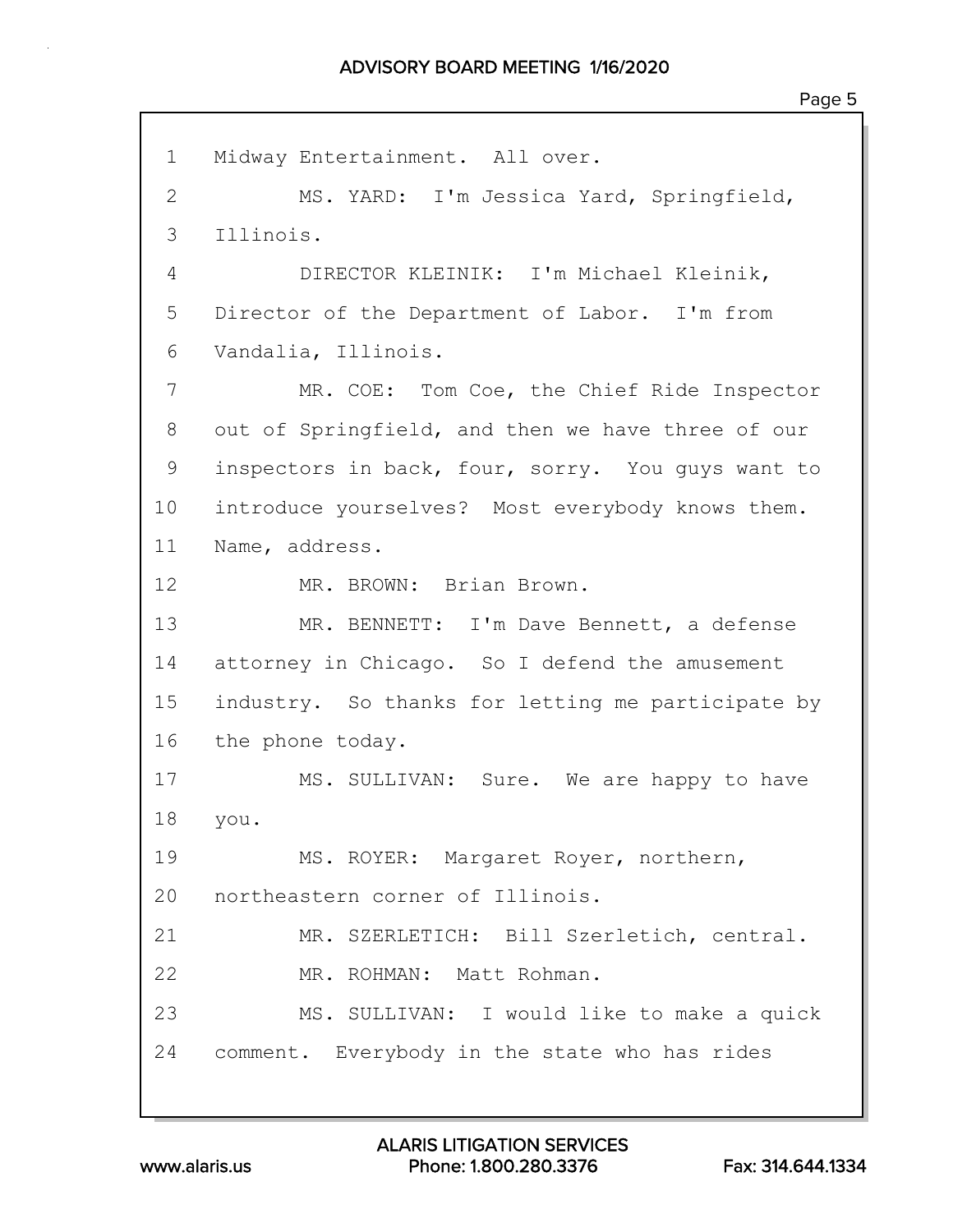1 really appreciates all of you, and we appreciate 2 all of the hard work that you do, and I just think 3 you deserve a little round of applause. 4 (Applause.) 5 DIRECTOR KLEINIK: Is there anybody other 6 on the phone that needs to announce theirselves? 7 MR. BENNETT: I think it was just me, Dave 8 Bennett. 9 DIRECTOR KLEINIK: Okay. I would like to 10 introduce Mike Batulis. He is our PIO for the 11 department, and when you see stuff come out in the 12 paper or news releases, he is the one responsible 13 for doing that. Blame him. 14 So anyway, to get started here is we need 15 elect a chairman according to the bylaws and to 16 serve as the chairman for the year, and I would 17 like to open it up for nominations from the board 18 members. 19 MS. SULLIVAN: I would like to nominate 20 Brad Brown. 21 DIRECTOR KLEINIK: We have a nomination of 22 Brad Brown. Do we have any other nominations? 23 MR. JENNINGS: Do you need a second for it? 24 MS. SULLIVAN: Yeah, I think so.

www.alaris.us Phone: 1.800.280.3376 Fax: 314.644.1334 ALARIS LITIGATION SERVICES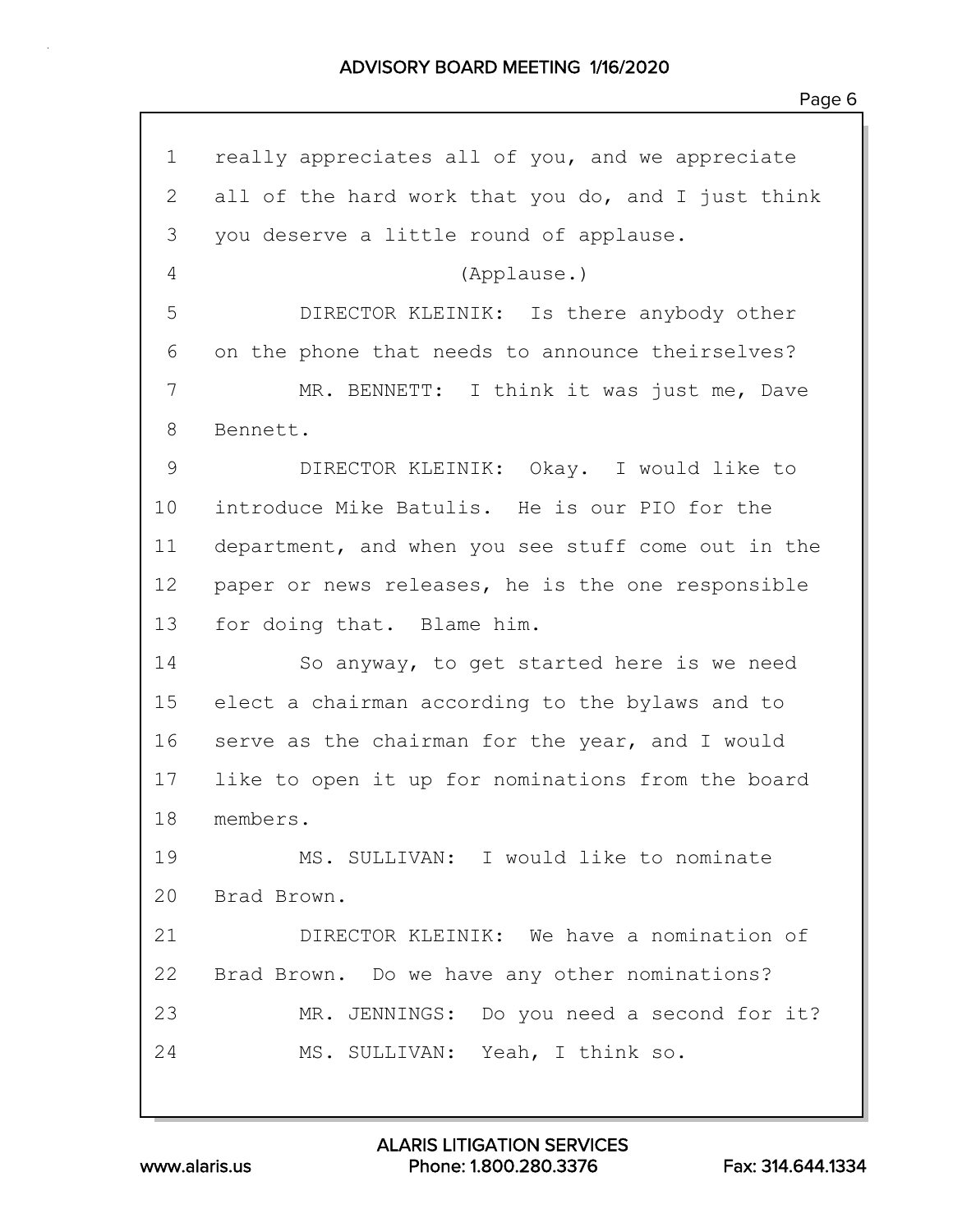1 MR. JENNINGS: I will second that motion. 2 DIRECTOR KLEINIK: We have a second. We 3 have a motion on the floor for Mr. Brown to be the 4 next chairman, and we have a second. All those in 5 favor say aye. 6 (Ayes heard.) 7 DIRECTOR KLEINIK: All those opposed? 8 (No response.) 9 DIRECTOR KLEINIK: Hearing none, 10 congratulations, Mr. Brown. You are the new 11 chairman. So I will turn it over to you. 12 (Applause) 13 CHAIRMAN: I might be a little ill 14 prepared, so bear with me as we go through our 15 agenda, and with your help, I am sure we will 16 handle it just fine. 17 All right. So approval of agenda. So we 18 have our agenda that is before us. 19 MS. SULLIVAN: Can the agenda be put up on 20 the -- or do you have it? If not, that's fine. 21 MR. COE: I had to steal another computer 22 from the office. 23 MS. SULLIVAN: Never mind. Enough said. 24 CHAIRMAN: So with the agenda that we have,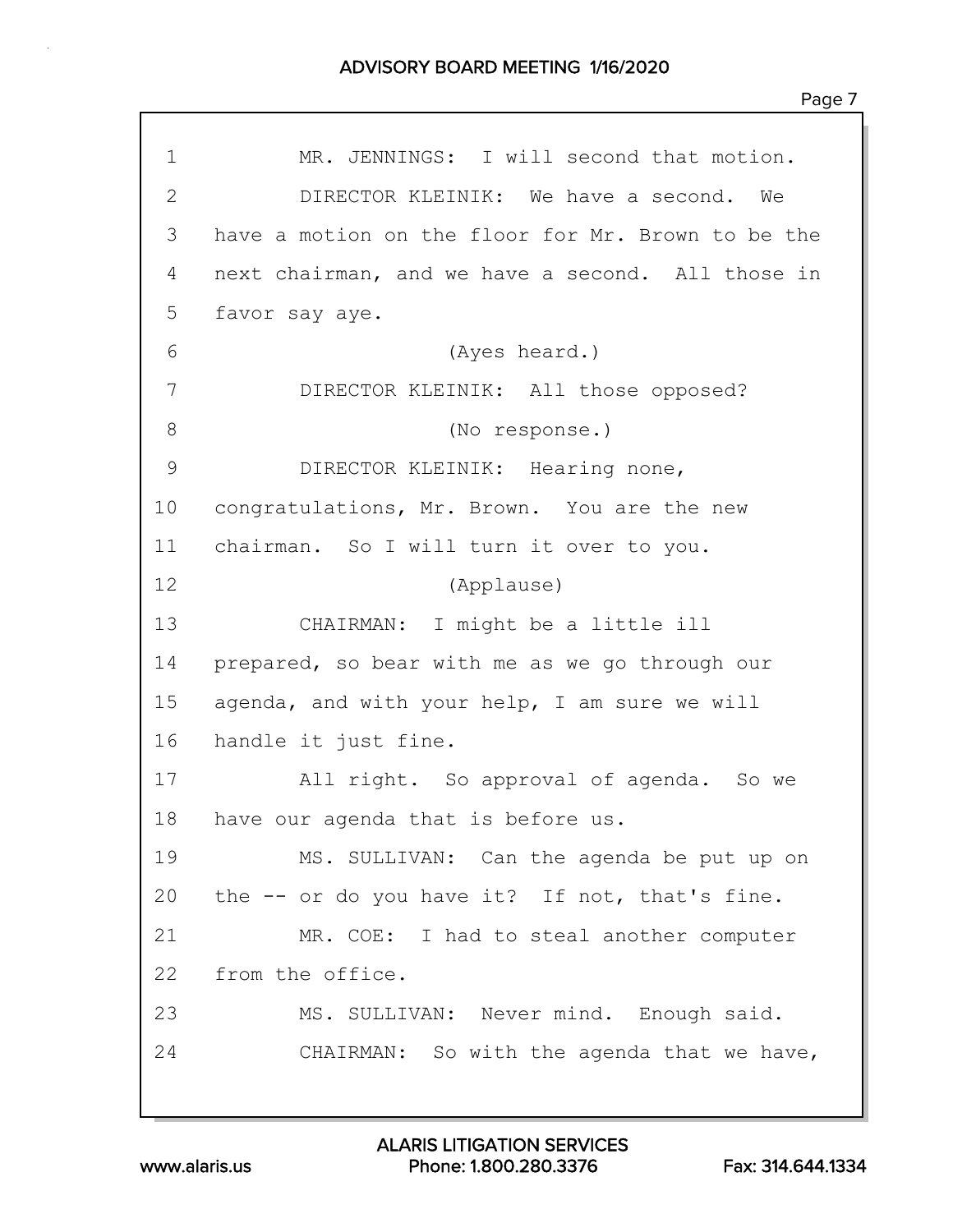1 can we get a nomination to approve the agenda for 2 today's meeting? 3 MS. SULLIVAN: It all looks good to me. I 4 will make a motion -- 5 MR. JENNINGS: So move. 6 MS. SULLIVAN: -- to approve. Or Bill 7 moves, I will second it. 8 CHAIRMAN: Okay. Bill and Patty have made 9 the motions. All in favor of approving today's 10 agenda, say aye. 11 (Ayes heard.) 12 CHAIRMAN: Opposed? 13 (No response.) 14 CHAIRMAN: We will mark it as approved for 15 today's agenda. 16 Approval of our meeting minutes from our 17 last meeting, October 24th, 2019, hopefully we can 18 get through the meeting today with no fire alarms 19 or anything, be as adventurous as the last one. 20 Does anyone have any questions, 21 clarifications, or anything on our meeting minutes 22 from our last meeting? 23 MS. SULLIVAN: Well, they were posted on 24 the web site, I think.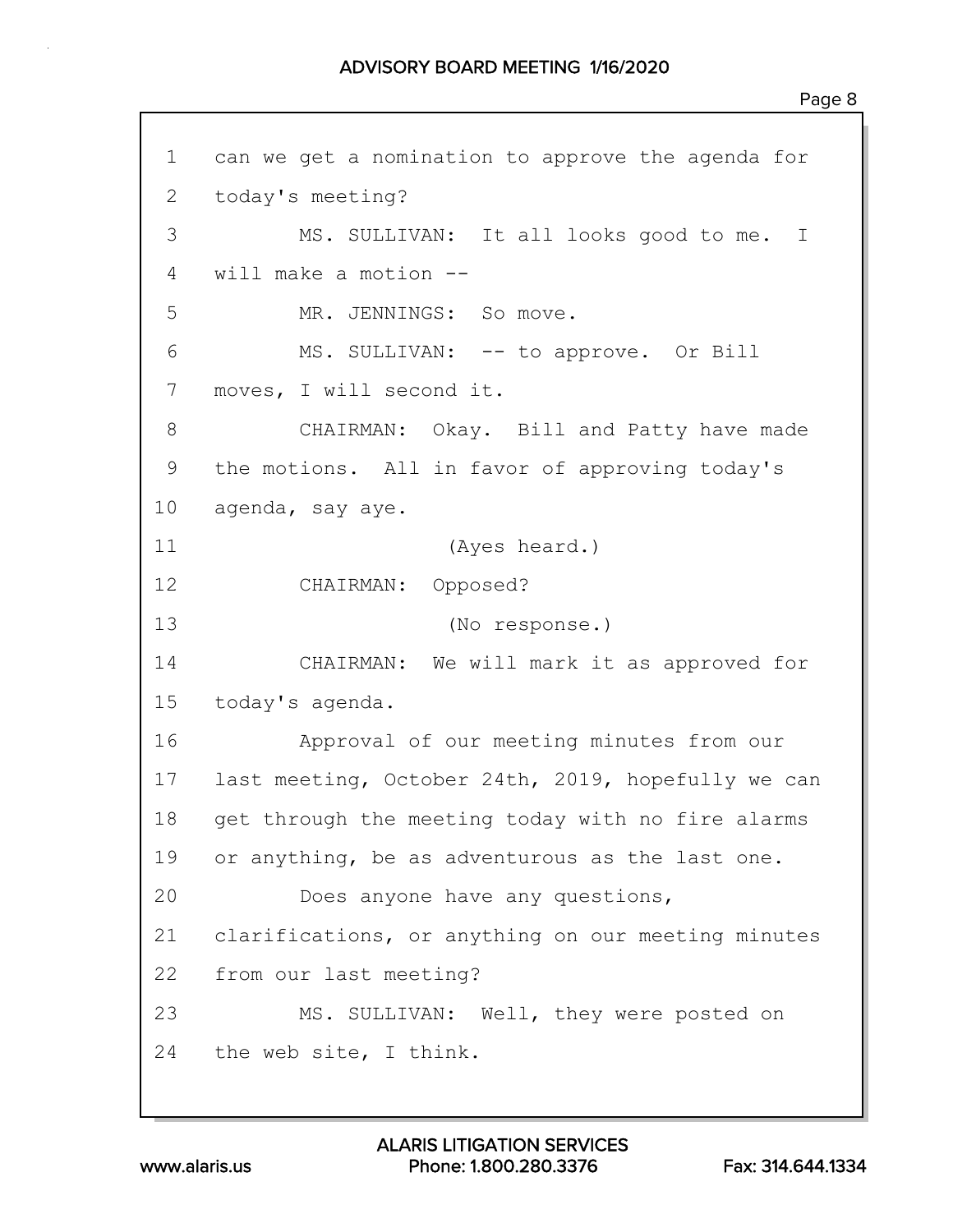1 MR. COE: Yes. 2 MS. SULLIVAN: So hopefully everybody got 3 to read them. Wes, do you want to make this 4 motion? 5 MR. SPARKS: I will make the motion. 6 MS. SULLIVAN: I will second it. 7 CHAIRMAN: Motion and second have been 8 made. All in favor of approving our meeting 9 minutes from October 24th say aye. 10 (Ayes heard.) 11 CHAIRMAN: Opposed? 12 (No response.) 13 CHAIRMAN: All right. The meeting minutes 14 are approved from October 24. 15 Tom, if you would like to take over and 16 address the next item on our agenda which is the 17 October meeting review, would that be appropriate? 18 MR. COE: Yes. There was two things in the 19 meeting that were voted on, and we wanted to bring 20 it to this meeting also to make sure of the input 21 from any of you. 22 The two items that were approved in that 23 October meeting, most of this was brought up in the 24 January meeting of 2019, but we approved an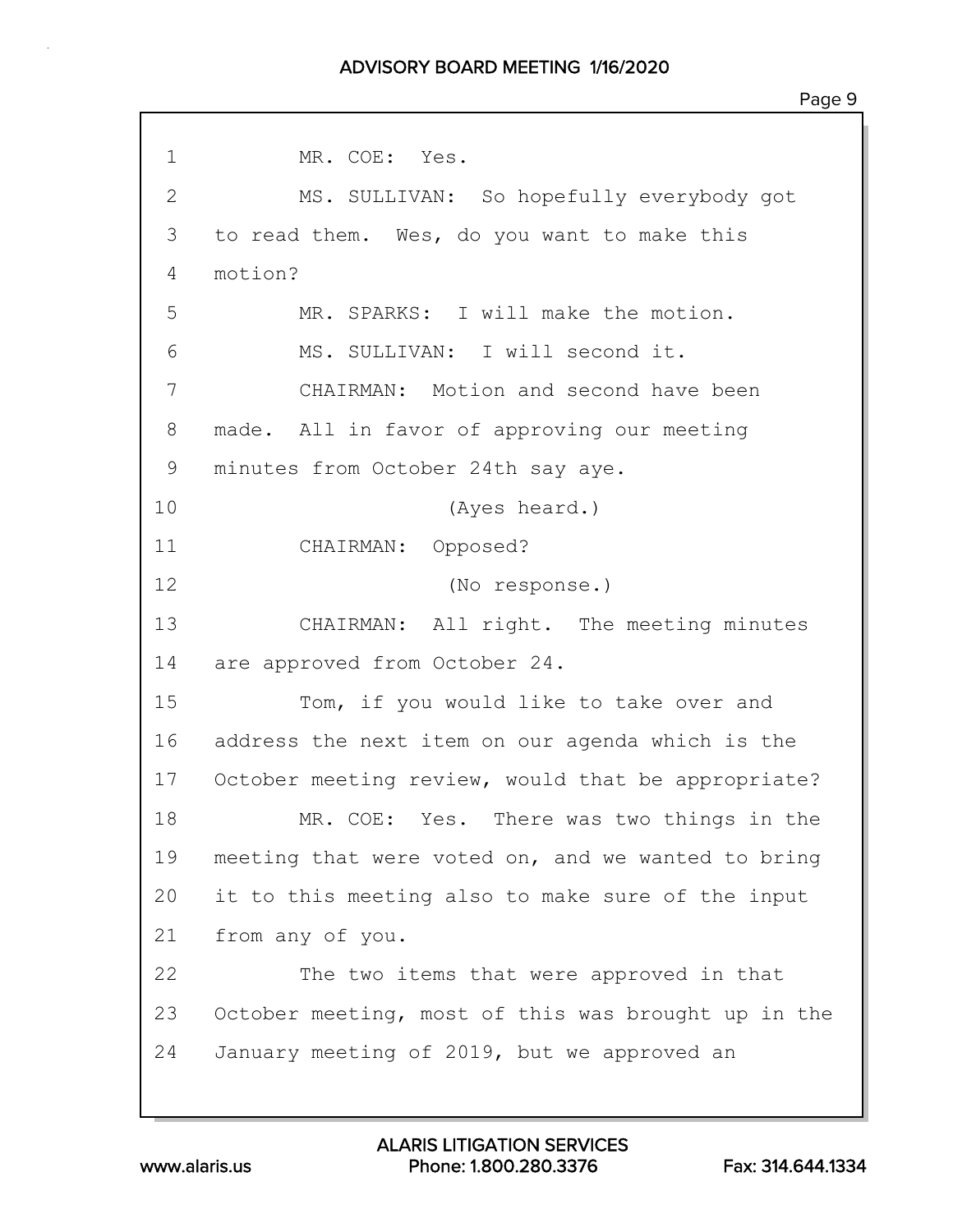| $\mathbf 1$     | inflatable fee structure which makes super large    |
|-----------------|-----------------------------------------------------|
| $\overline{2}$  | inflatables if their footprint is over 1500 square  |
| 3               | feet, 1500 square feet and over, they will be \$130 |
| 4               | now to have them permitted. That was one item.      |
| 5               | Any input, comments?                                |
| 6               | (No response.)                                      |
| 7               | MR. COE: Okay. We will move forward with            |
| 8               | that. The second item was in the October meeting,   |
| 9               | we had a gentleman come in and speak to us about an |
| 10 <sub>o</sub> | accident that occurred at an indoor adventure       |
| 11              | course. At that point there is no one in the state  |
| 12              | that really has jurisdiction over those types of    |
| 13              | amusements. We have put together a proposal for     |
| 14              | the Board. They approved it, but we will bring      |
| 15              | those type of rides, amusement attractions, however |
| 16              | you want to define them, we will bring them under   |
| 17              | our jurisdiction. They will have to comply with     |
| 18              | the set of rules that we will get to later on in    |
| 19              | the meeting and be permitted for such.              |
| 20              | Comments? Nothing?                                  |
| 21              | (No response.)                                      |
| 22              | MR. COE: We will move forward with both             |
| 23              | items.                                              |
| 24              | CHAIRMAN: Hey, Tom, I have got a                    |
|                 |                                                     |

www.alaris.us Phone: 1.800.280.3376 Fax: 314.644.1334 ALARIS LITIGATION SERVICES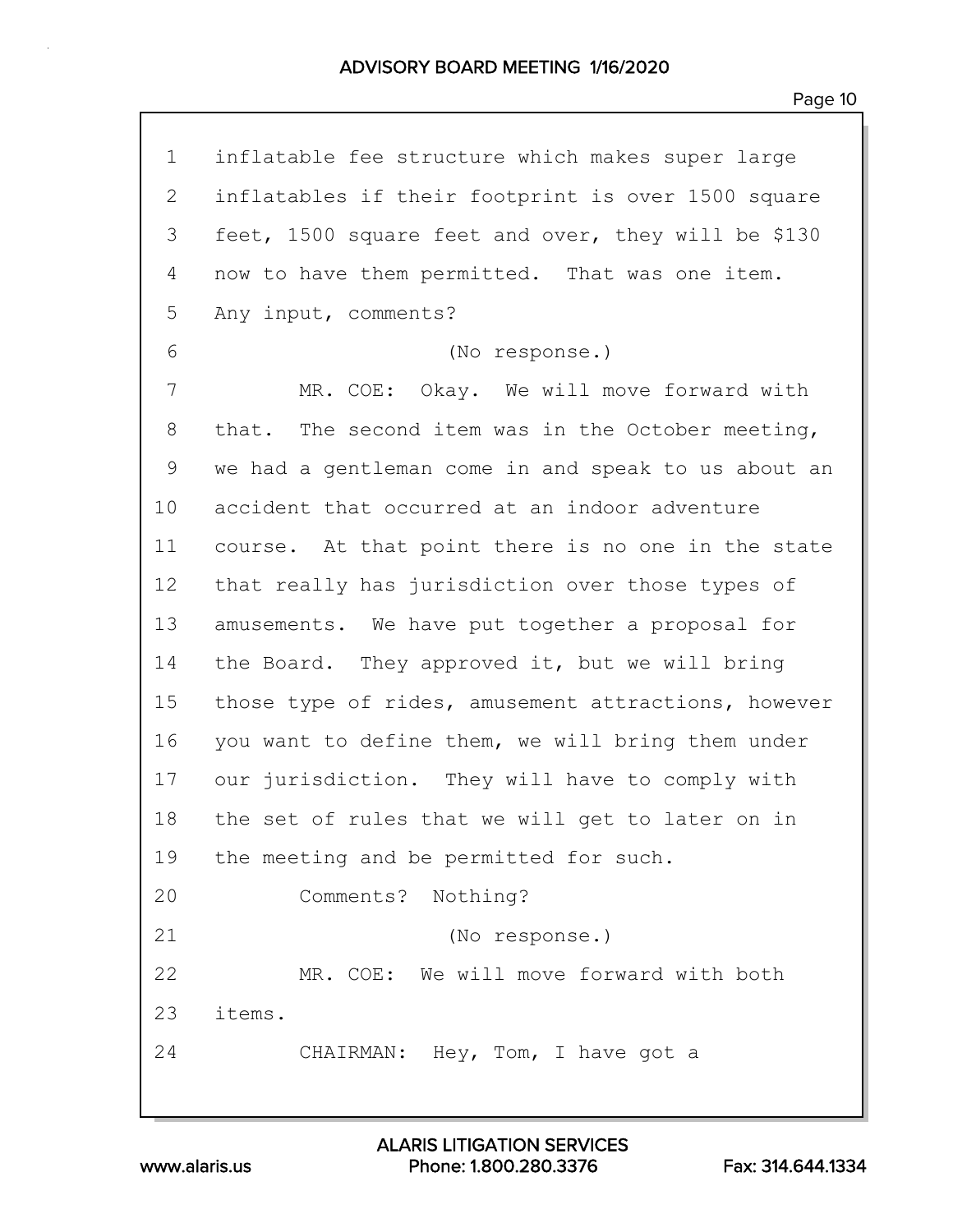1 question -- 2 MR. COE: Sure. 3 CHAIRMAN: -- on the trekking courses, rope 4 courses and stuff. In one of our emails there was 5 a new ASTM standard that covers all of that. Will 6 that be part of our adoption of what we are 7 adopting here? 8 MR. COE: We are -- I want to talk about 9 that. I didn't know if we were going to have the 10 rules set up by then. 11 CHAIRMAN: Okay. 12 MR. COE: It was just like a week and a 13 half ago -- 14 CHAIRMAN: Right. 15 MR. COE: -- we kind of got to the point 16 where we felt comfortable to give everybody a copy 17 out. That's why I sent it out to you. 18 CHAIRMAN: Yes. 19 MR. COE: So yeah, that will be -- there is 20 three others that we are going to look at further 21 in and vote on, and that's one of them that I just 22 threw in there last minute -- 23 CHAIRMAN: Okay. 24 MR. COE: -- to talk about.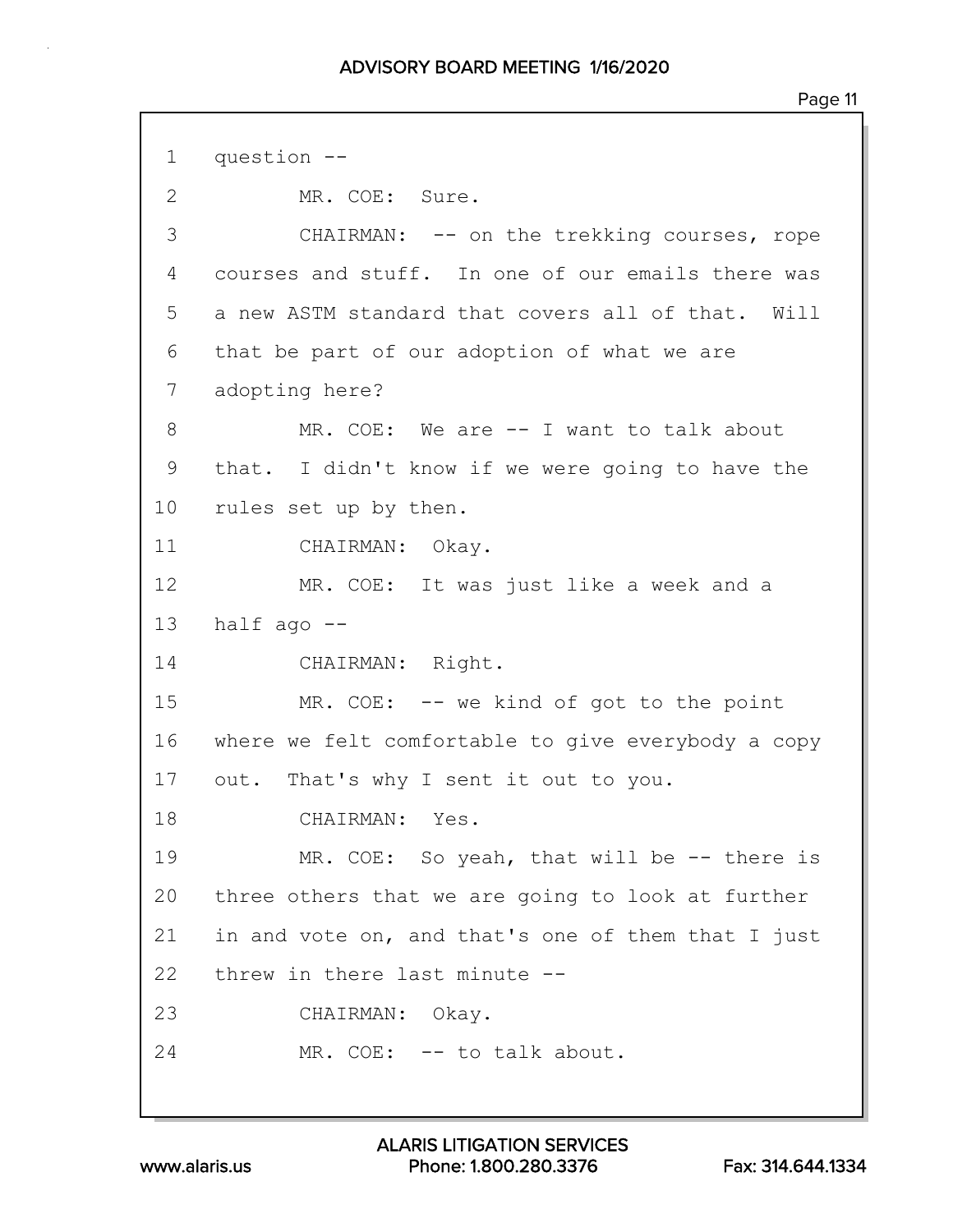1 CHAIRMAN: Excellent. Thank you for 2 getting that information out to us. 3 MR. COE: Old business; we had a continuing 4 discussion of regulating all inflatables used in 5 the public. Patty wanted me to check that out. 6 That definition is in the rules, and the law it 7 just says inflatables. 8 MS. SULLIVAN: Uh-huh. 9 MR. COE: So to change that, we would have 10 to go in and change the rules to broaden the 11 definition of what we have now. Again, as we 12 discussed, I don't believe we have the manpower to 13 cover that. I mean, it is just --14 MS. SULLIVAN: Well, it is going to have to 15 go hand in hand. 16 MR. COE: Right. 17 MS. SULLIVAN: Additional manpower with 18 additional permitting and fees, so -- 19 MR. COE: Right. I mean, money is not the 20 driving object at this point. I would say it is 21 more of a manpower and physically getting that 22 number of inflatables inspected in the program 23 year. We can discuss a little bit about the 24 inspections that occurred last year. We have, we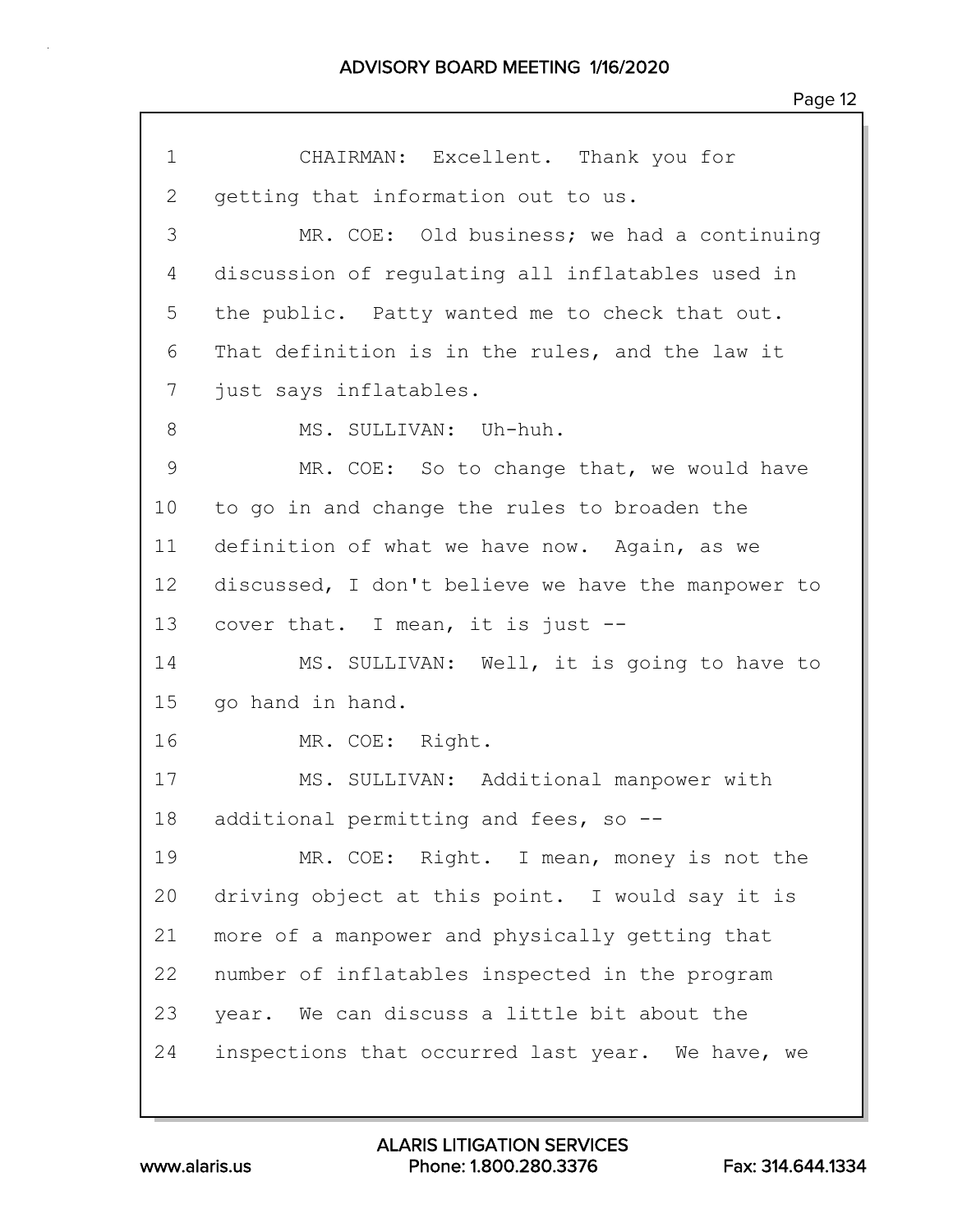1 have numbers on that, and some of how busy we are 2 is going to be reflected in that. 3 MS. SULLIVAN: I had a thought on that. Is 4 there any way we could hire a temp person who has 5 inspector qualifications to do just those? And 6 then you are not paying a salary all year, you are 7 only paying for that, and there would be no 8 benefits or anything else that would cost the state 9 money, and that individual would be hired just for 10 that and nothing else. 11 Would that be something that, that the 12 Director would consider, I guess, is the question? 13 DIRECTOR KLEINIK: There is a possibility 14 that we can go with a 75-day contract or we could 15 put whatever limit on there, I just have to run it 16 through personnel. 17 MS. SULLIVAN: Uh-huh. 18 DIRECTOR KLEINIK: Make sure we follow the 19 right rules to get that done. But I will make an 20 attempt to figure that out for you. 21 MS. SULLIVAN: Okay. Because I think if 22 they are an AIMS or NAARSO, at least level II 23 inspector, that should be sufficient to do a good 24 job and help the state out as far as making sure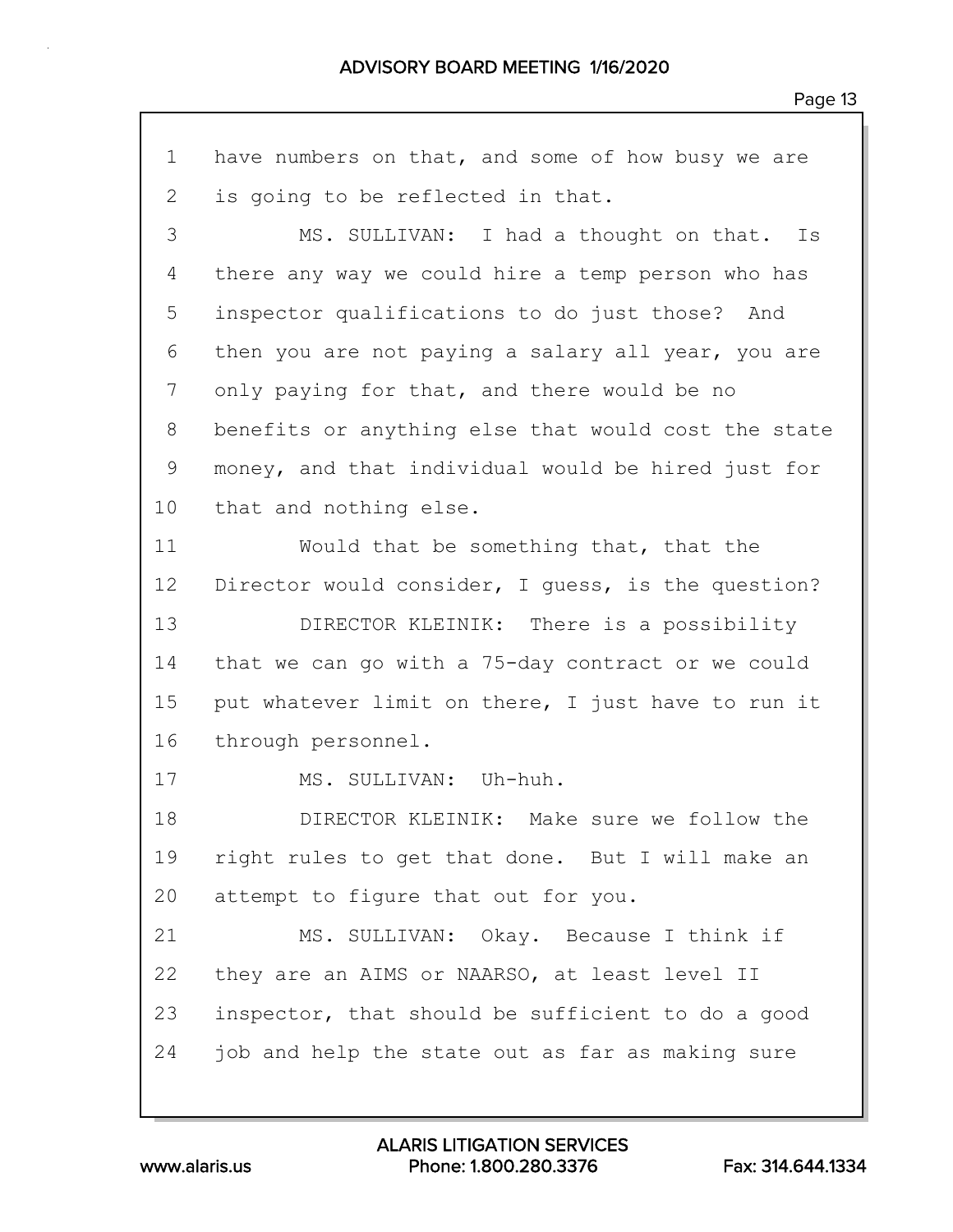1 those, those inflatables are covered as well as all 2 of the other ones around the state. 3 CHAIRMAN: Tom, could you recap for us a 4 little bit on where our inspections are kind of 5 cutting off now? 6 We had quite a discussion on that at our 7 last meeting with, you know, the inflatables, if 8 they are part of a regular carnival setup, they are 9 getting inspected, but all the rental stuff, just a 10 quick flyover to get us up to speed. 11 MR. COE: The point of view, I quess, we 12 are taking is the rental companies, the way the 13 definition is set up now, the rental companies can 14 rent to a private individual. That inflatable can 15 go to their backyard. They can have a birthday 16 party, have fun and use it, any inflatable -- 17 without a permit. 18 Any inflatable that's used for the public, 19 you know, an open celebration, come on down and 20 jump with us, that has to be permitted, and kind of 21 what we are saying is there is a fine line between 22 public safety, which would include everyone as a 23 whole whether it is in the person's backyard or 24 whether it is out at a park or a carnival, that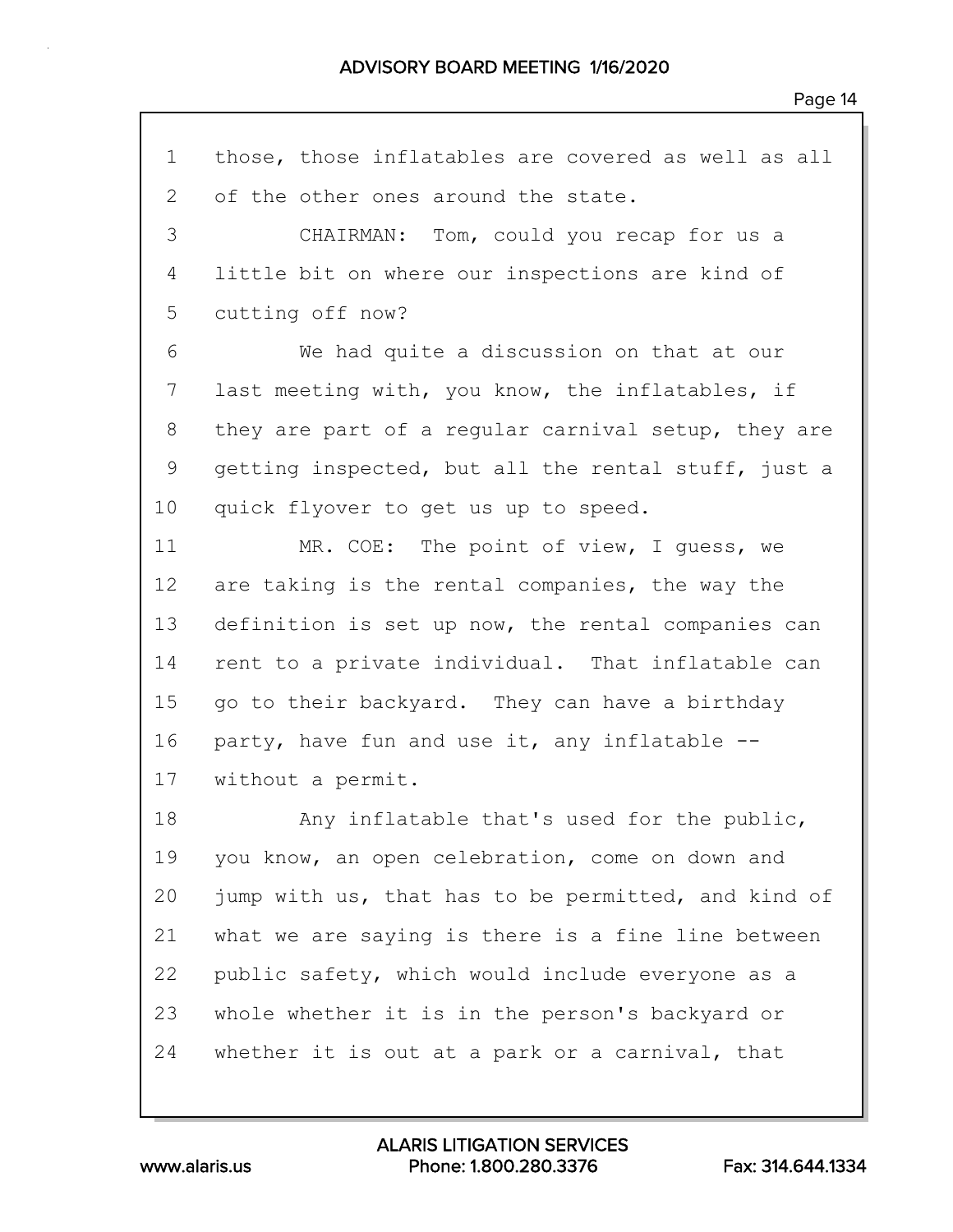| $\mathbf 1$    | they should all be treated equally.                 |
|----------------|-----------------------------------------------------|
| $\overline{2}$ | That, at this point, you know, we don't $-$         |
| 3              | I would hazard a guess that we probably inspect no  |
| 4              | more than a third of what is available roughly. So  |
| 5              | of these large companies, most of them, most of the |
| 6              | big companies are in the Chicago area. We           |
| 7              | typically only -- they will only have permitted a   |
| 8              | third of their inventory, and it is up to their     |
| 9              | responsibility to determine whether, you know, what |
| 10             | inflatable goes where.                              |
| 11             | So that was the discussion that we had,             |
| 12             | and, you know, basically we're at where it is. It   |
| 13             | would be next to impossible to get them all unless  |
| 14             | we made some significant changes on how things are  |
| 15             | being registered.                                   |
| 16             | CHAIRMAN: Let me ask a question. So the             |
| 17             | inspection and permitting is based on the           |
| 18             | equipment. So when we inspect, we are looking at    |
| 19             | the equipment to make sure that it is in good       |
| 20             | working order and functioning properly, all of that |
| 21             | stuff.                                              |
| 22             | MR. COE: Right.                                     |
| 23             | CHAIRMAN: Is that -- are you finding a lot          |
| 24             | of deficiencies when you do inspect those?          |
|                |                                                     |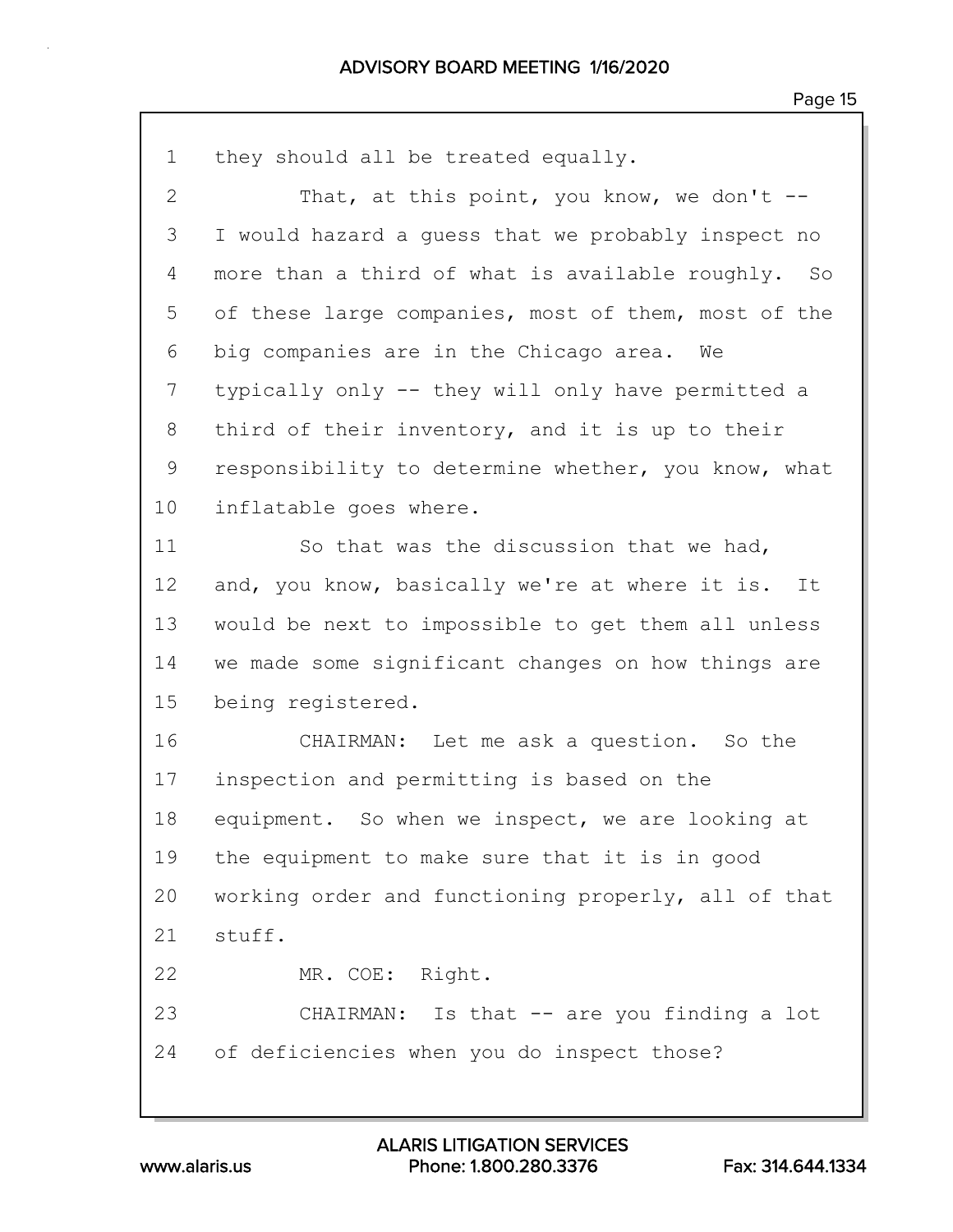| 1  | MR. COE: Probably I would say the two               |
|----|-----------------------------------------------------|
| 2  | biggest things we see are the stakes and GFI.       |
| 3  | CHAIRMAN: Okay.                                     |
| 4  | MR. COE: Those are typically pretty                 |
| 5  | generally everybody has a problems with that.       |
| 6  | CHAIRMAN: Okay. That would make sense.              |
| 7  | MR. COE: The adoption, when we go back to           |
| 8  | ASTM, if we do adopt that standard for inflatables, |
| 9  | it does have very specifically a testing so you     |
| 10 | know exactly what stakes you are supposed to use in |
| 11 | what condition. So it defines it much more than it  |
| 12 | is right now. And basically I would have to go      |
| 13 | read the standard again. No one can use under       |
| 14 | 18-inch stake that's three-quarters or 1 inch in    |
| 15 | diameter.                                           |
| 16 | MS. SULLIVAN: I think it is 1 inch.                 |
| 17 | MR. COE: You know, if you have am                   |
| 18 | inflatable that has a stake that's smaller than 18  |
| 19 | inches and 1 inch in diameter, that stake is        |
| 20 | basically not acceptable anywhere.                  |
| 21 | CHAIRMAN: I quess my line of, just                  |
| 22 | understanding what we're up against, is the         |
| 23 | injuries and, you know, the level of risk we're     |
| 24 | finding with the inflatables, is it more directly   |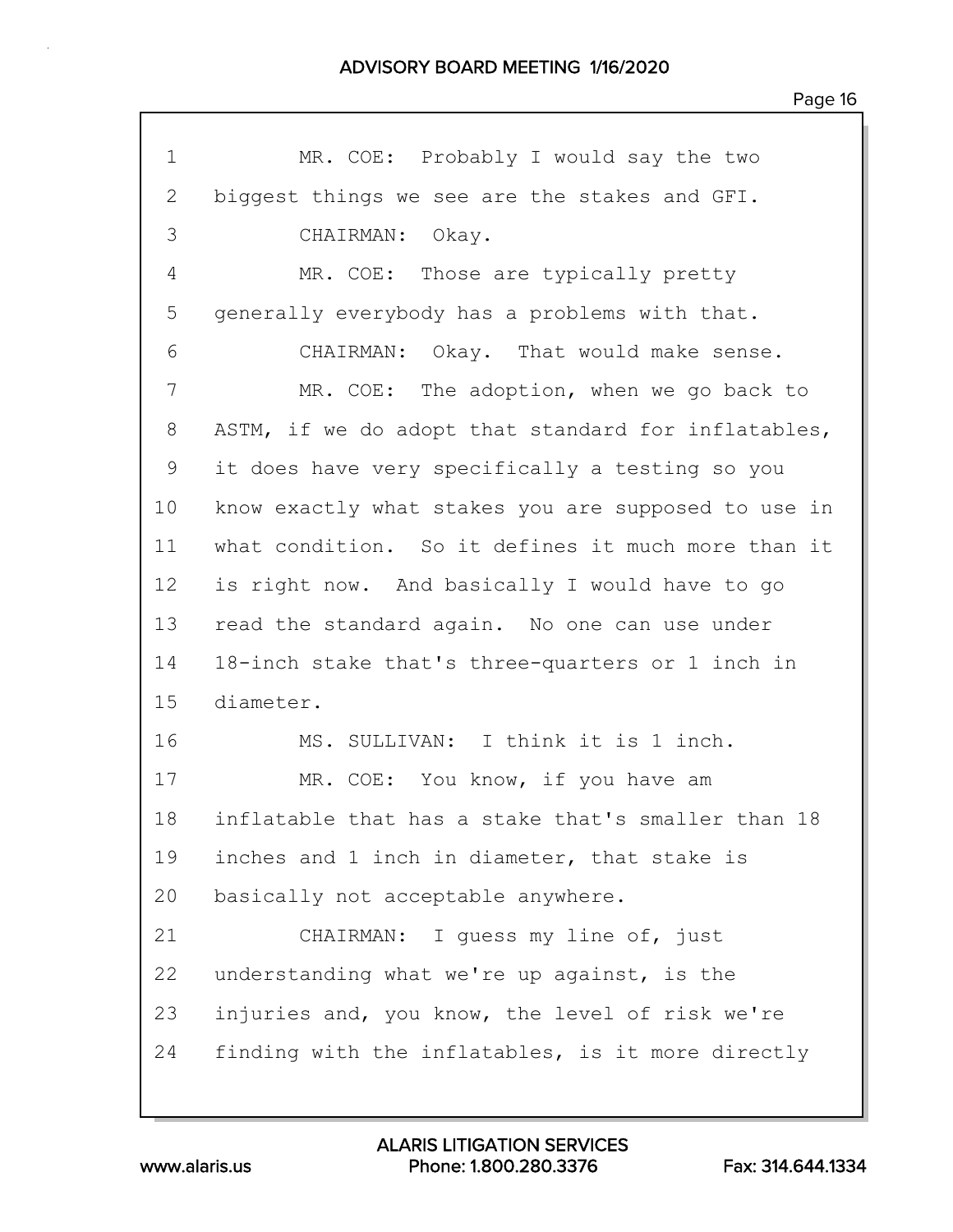| $\mathbf 1$    | related to equipment or operation?                  |
|----------------|-----------------------------------------------------|
| $\overline{2}$ | MR. COE: I would say everything we see is           |
| 3              | from the operation.                                 |
| 4              | CHAIRMAN: From the operation, not                   |
| 5              | necessarily the equipment. Okay.                    |
| 6              | MS. SULLIVAN: And I would add the setup.            |
|                |                                                     |
| 7              | There have been a number of cases where the         |
| 8              | inflatables weren't properly staked, and they, they |
| 9              | blew over --                                        |
| 10             | CHAIRMAN: Right.                                    |
| 11             | MS. SULLIVAN: --during operation with               |
| 12             | people in them.                                     |
| 13             | CHAIRMAN: Yeah.                                     |
| 14             | MS. SULLIVAN: So -- and that's never a              |
| 15             | good thing. The other thing is operators on         |
| 16             | carnivals and in parks all have to be trained, and  |
| 17             | they have to know what the rules are for letting    |
| 18             | people onto the inflatable. Like, you know, you     |
| 19             | can't have little 3-year-olds with big 12-year-olds |
| 20             | and $--$                                            |
| 21             | CHAIRMAN: Right.                                    |
| 22             | MS. SULLIVAN: -- things like that whereas           |
| 23             | a lot of those things may not be passed onto the    |
| 24             | individual customer at a birthday party or          |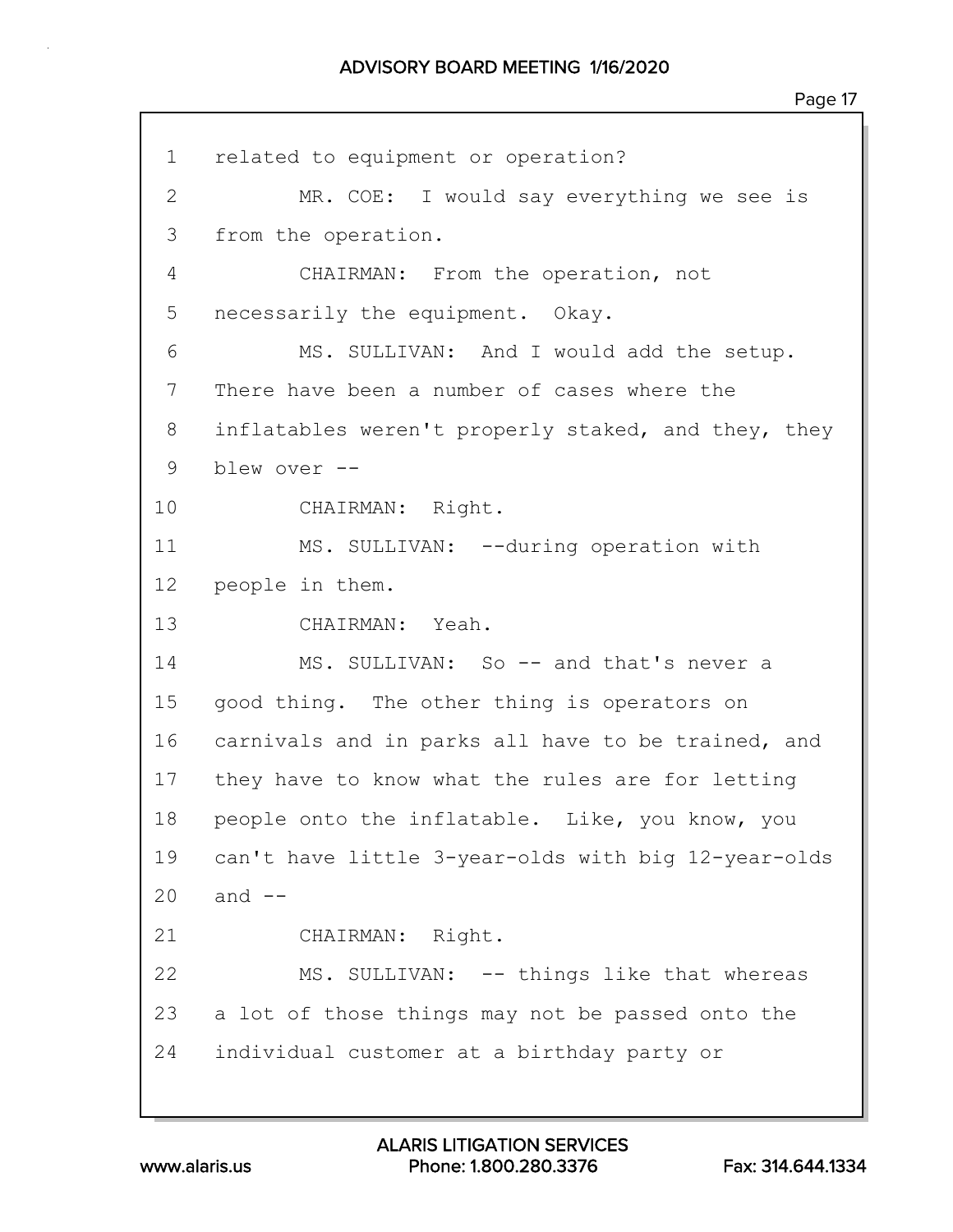| $\mathbf 1$ | something like that. And that's one of my concerns  |
|-------------|-----------------------------------------------------|
| 2           | as well, that not only are they properly staked,    |
| 3           | but the individuals who buy them for non public use |
| 4           | also have somebody, an attendant, watching the      |
| 5           | inflatables who knows what the rules are for who    |
| 6           | can be in, who can be out, things like that.        |
| 7           | MR. COE: That's a very good point. We,              |
| 8           | you know, as part of the permit process, if you     |
| $\mathsf 9$ | stick a permit on an inflatable, that locks you     |
| 10          | into a requirement that you do have to perform      |
| 11          | training for any operator.                          |
| 12          | The ones that go out to the public, mom and         |
| 13          | pops in the backyard, it is hit or miss. There is   |
| 14          | some companies out there that are pretty good about |
| 15          | it, and some companies aren't.                      |
| 16          | MS. SULLIVAN: Uh-huh, and statistically             |
| 17          | the inflatables are still one of the biggest        |
| 18          | incident or one of the rides with the biggest       |
| 19          | incidents that we have nationally, and most of      |
| 20          | those are not on carnivals or in parks, they are in |
| 21          | private settings. And I think in Illinois since     |
| 22          | we're, like you said, we're responsible for public  |
| 23          | safety, that whether it is carnival or a park or a  |
| 24          | private, they should have the same requirements     |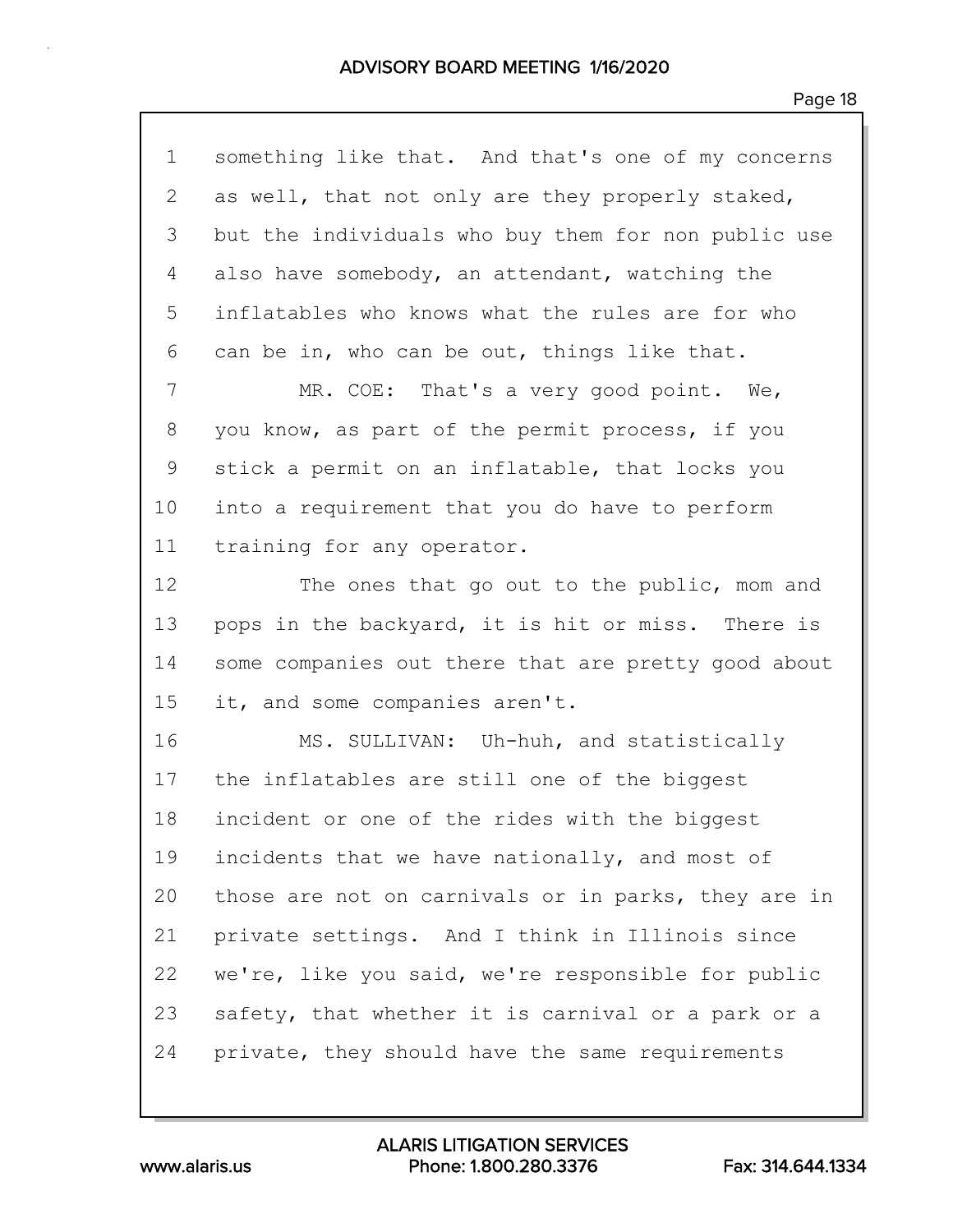1 really.

2 CHAIRMAN: Go ahead.

3 MS. ROYER: Margaret Royer, ride inspector. 4 I would like to add a couple of things. One, you 5 would absolutely need a full-time person to do just 6 moonwalks. I can tell you for the last two months, 7 I have been doing moonwalks ten hours a day just to 8 cover mine and Pete's because Pete is out. So I 9 can attest to the fact that I am barely keeping up, 10 and this, these are the people that we do let alone 11 all their other equipment.

12 So the manpower thing is a huge, huge 13 thing, and I think that you would absolutely 14 actually need a full-time person to do that.

15 The other thing as far as the public versus 16 private, when we initially started inspecting 17 moonwalks, that was a big issue, and part of the 18 problem is that if a moonwalk goes out into 19 somebody's backyard, I have no jurisdiction to go 20 on that location and make sure that it is set up 21 properly, that they do have somebody watching it, a 22 parent or somebody, which they are probably not. I 23 mean, I have, I have no jurisdiction and no way to 24 go in and enforce those rules that we have. So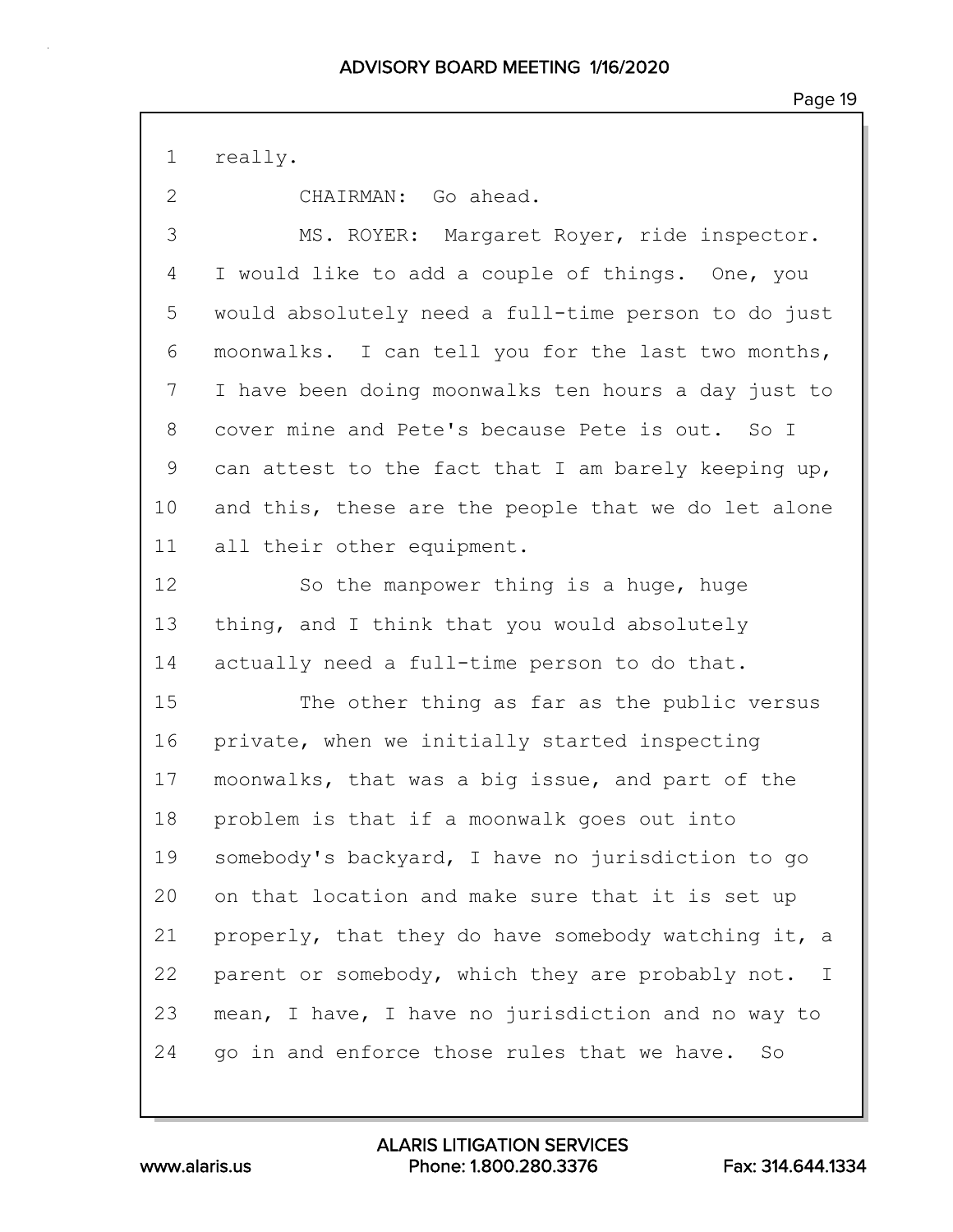1 that becomes a bit of a problem. Not that I don't 2 think it -- you know, I mean, I know there is 3 plenty of companies out there that are fly by night 4 and renting stuff and probably don't have the 5 proper insurance and things like that, but it is 6 very difficult if that's what they are doing and 7 sending them to a backyard and/or private events 8 that I can't get to.

9 MS. SULLIVAN: Well, and I understand that, 10 and I am not suggesting that we go to the private 11 homes and where they are, but we could -- I would 12 think it would be relatively, to that, efficient to 13 go to the companies who own these and rent them out 14 and check their equipment, make sure they have all 15 of the proper staking and they have forms for 16 training, the people who are going to have them and 17 they have a inspection form for their own people 18 who set these up so that they have some 19 documentation that the proper things have been done 20 just like everybody else in the industry does. 21 I think those people should be -- you know, they 22 shouldn't just take it out, dump it off the truck 23 and say here it is, you know, good luck. I think 24 those, the rental companies, should be responsible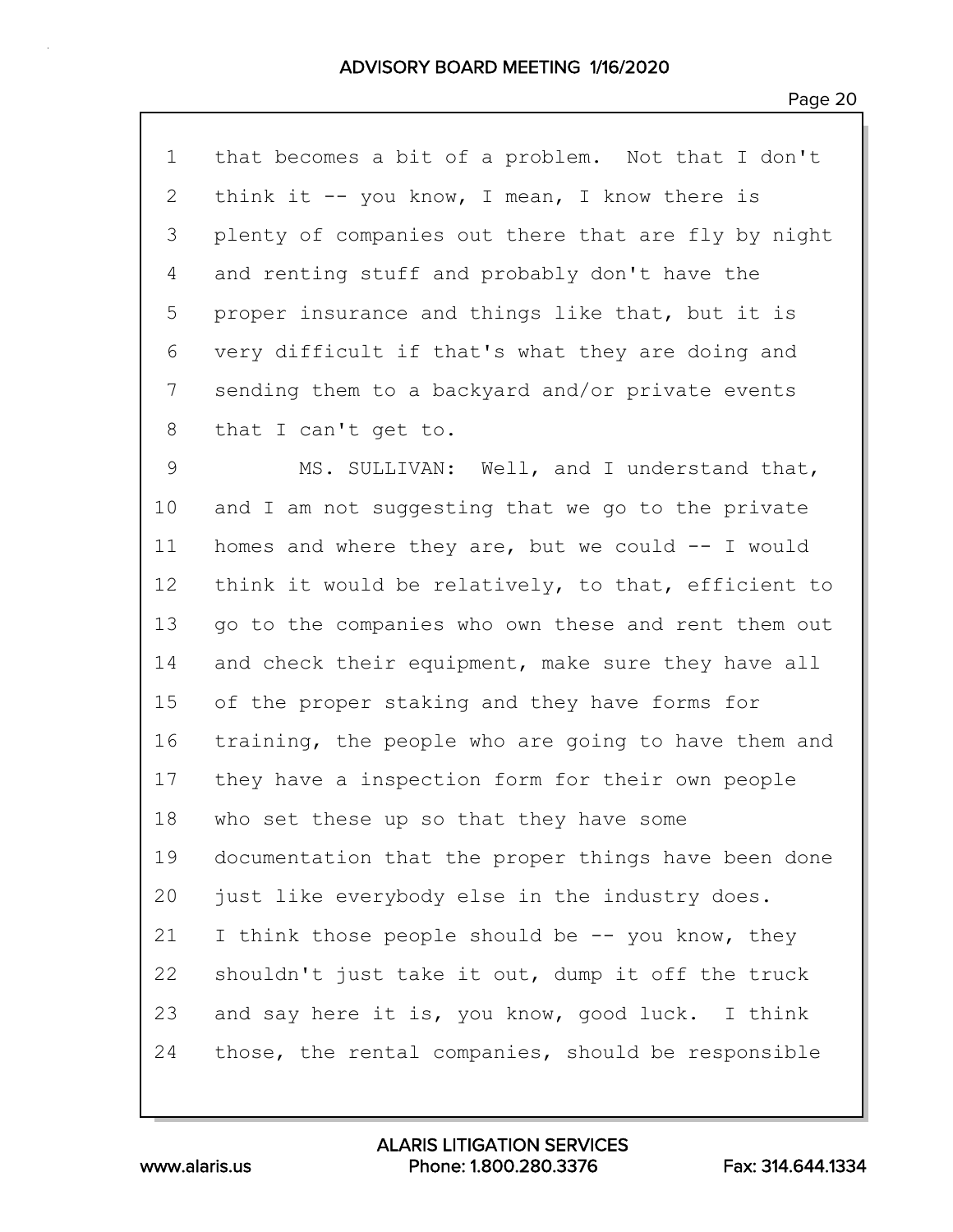| $\mathbf 1$    | to provide at least a minimum of safety in that     |
|----------------|-----------------------------------------------------|
| $\overline{2}$ | they do have the same documentation for, they have  |
| 3              | to train the renter on how it is to be used, and    |
| 4              | their people who set up the inflatables have to be  |
| 5              | properly trained, and they have, have inspection    |
| 6              | forms that this has been done according to the      |
| 7              | rules.                                              |
| 8              | I, I can't imagine trying to hire somebody          |
| 9              | to go to all of the different venues where they are |
| 10             | set up, but if it can be done, you know, at the     |
| 11             | rental agency, even if they are not taken outside   |
| 12             | to set up, if the stakes exist for each of the      |
| 13             | inflatables, then that's a whole lot better than    |
| 14             | oh, well, we will just grab any that are handy when |
| 15             | we, when we take it out type of thing would be, you |
| 16             | know, immensely -- an immense improvement upon what |
| 17             | we have now.                                        |
| 18             | That is definitely a full-time<br>MS. ROYER:        |
| 19             | job.                                                |
| 20             | CHAIRMAN: Thank you for your comments and           |
| 21             | perspective, Margaret. Any other comments?          |
| 22             | MS. SALERNO: Juanita Salerno from All               |
| 23             | Around Amusement. One of the reasons that I         |
| 24             | believe you should have the rental companies        |
|                |                                                     |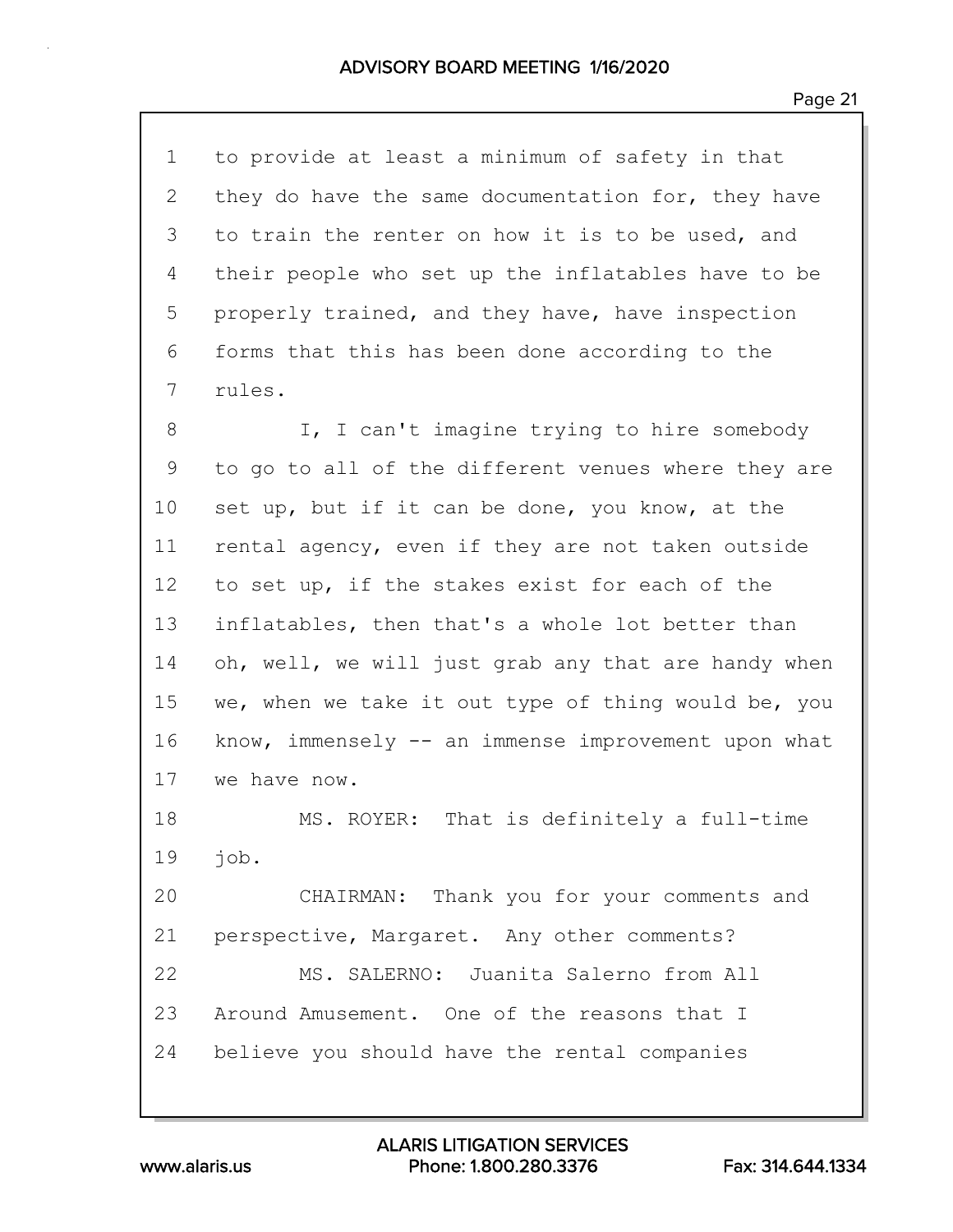| $\mathbf 1$ | inspected and others is the carnivals are done. We |
|-------------|----------------------------------------------------|
| 2           | did an event this year, past year, and we provided |
| 3           | some amusement rides for a rental which, you know, |
| 4           | were inspected. They brought in, the organization  |
| 5           | brought in a rental company with inflatables. The  |
| 6           | cone was not covering the stake. The child broke   |
| 7           | its elbow. I had to fend off insurance companies   |
| 8           | from the organization plus the company plus the    |
| 9           | park where it was being held and the lawyers as    |
| 10          | well, you know, because they just wanted me to put |
| 11          | it to my insurance which really was not fair to us |
| 12          | because we had nothing to do with that and made no |
| 13          | money from that either.                            |
| 14          | So, I mean, just from that aspect on our           |
| 15          | business part, I think that it is important that   |
| 16          | something try to be done.                          |
| 17          | MS. SULLIVAN: Well, and the same way you           |
| 18          | are required to have insurance, the rental company |
| 19          | should be required.                                |
| 20          | MS. SALERNO: He thought his homeowners             |
| 21          | insurance would cover any accidents. That's what I |
| 22          | was told.                                          |
| 23          | MS. SULLIVAN: Good luck with that.                 |
| 24          | MR. COE: Absolutely not.                           |
|             |                                                    |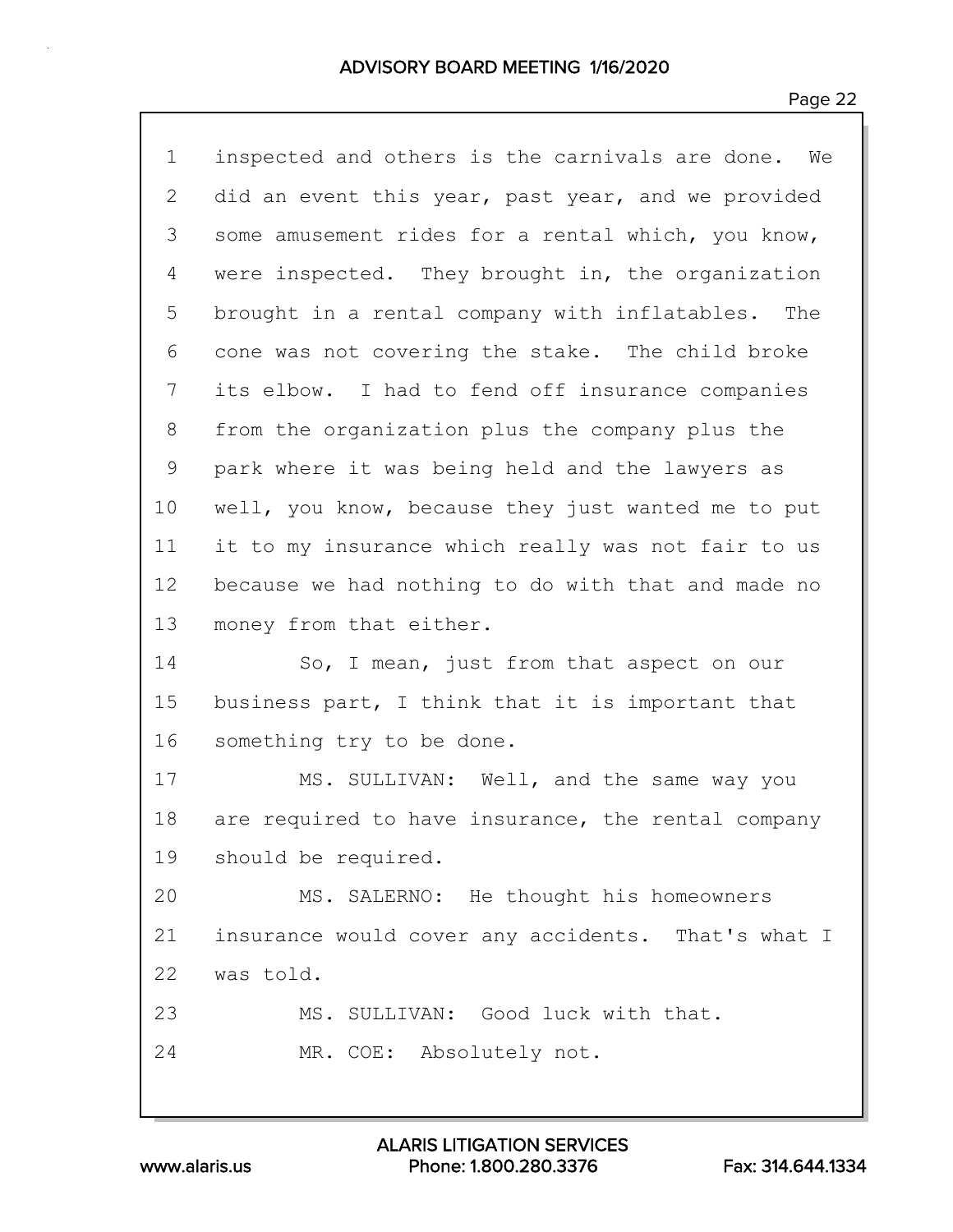| 1  | CHAIRMAN: Any other comments from the              |
|----|----------------------------------------------------|
| 2  | public on inflatables? Board members?              |
| 3  | (No response.)                                     |
| 4  | CHAIRMAN: Hearing none, Tom, next item.            |
| 5  | MR. COE: Well, we will go ahead and move           |
| 6  | along with our slide presentation for the 2019     |
| 7  | year.                                              |
| 8  | These are the statistics that we talked            |
| 9  | about. Total show dates bounced around. a little   |
| 10 | bit lower this year, not a lot. The biggest thing  |
| 11 | that, you know, I want to point out, you can see   |
| 12 | our follow-up inspections. As we become more and   |
| 13 | more busy, we don't have the opportunity to visit  |
| 14 | someone past their initial inspection. Originally, |
| 15 | I believe, we were, tried to do that on a somewhat |
| 16 | monthly basis, you know, not every time you set up |
| 17 | but at least once a month go out and see the       |
| 18 | companies at one of their sets. We were down an    |
| 19 | inspector for almost all of 2019 until August,     |
| 20 | Margaret came back. Yeah, just in time. So -- and  |
| 21 | the companies were down a little bit. We saw some  |
| 22 | of the smaller companies get out of business. Any  |
| 23 | questions on the stats?                            |
| 24 | (No response.)                                     |
|    |                                                    |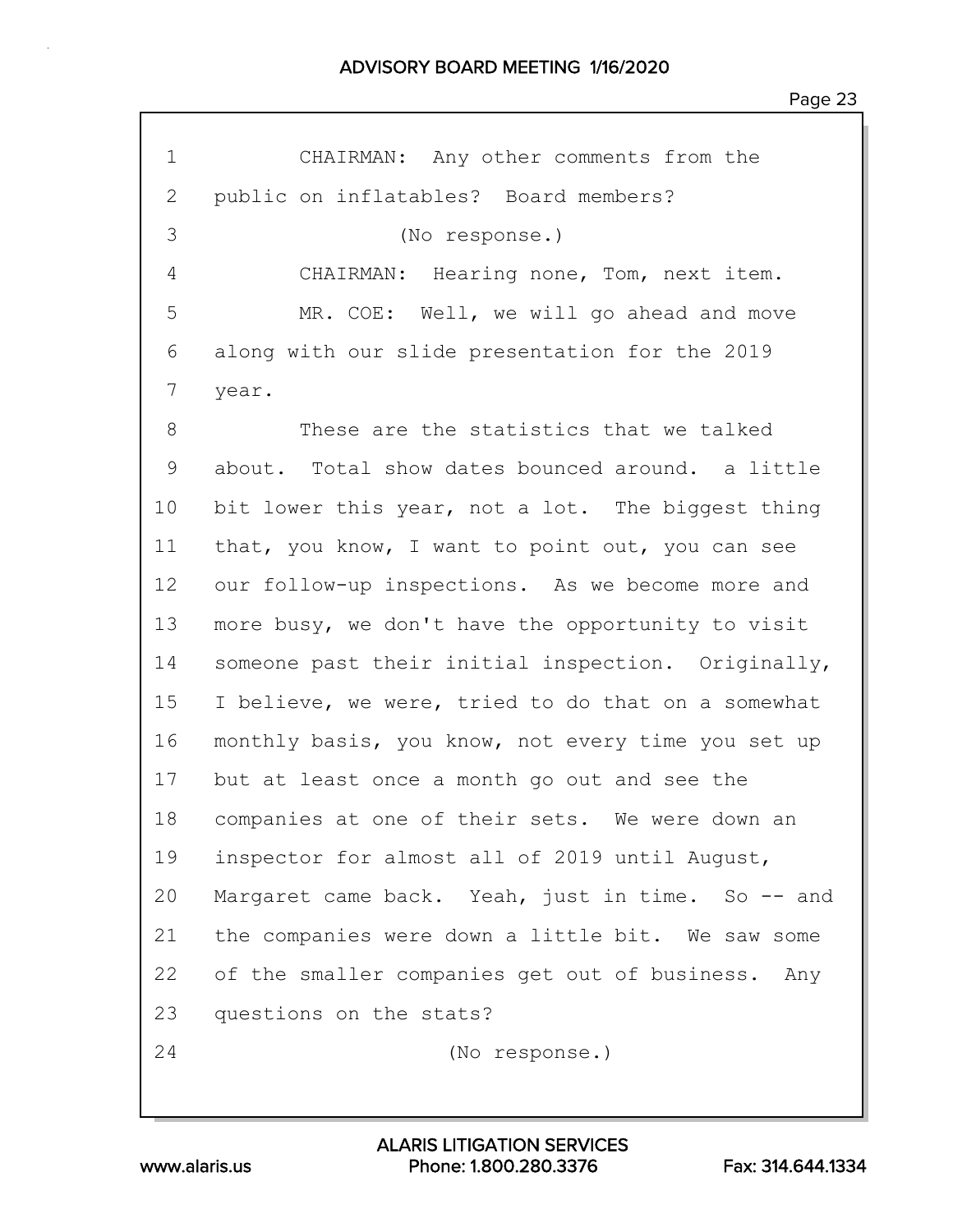| $\mathbf 1$       | MR. COE: Accident reports, 12 reportable            |
|-------------------|-----------------------------------------------------|
| 2                 | accidents for 2019. That didn't change since the    |
| 3                 | presentation in October. Of that, it was broken     |
| 4                 | down. We changed it a little bit. Nine of them      |
| 5                 | were patrons, and three of them were operator       |
| 6                 | errors. There were no mechanical failures.          |
| 7                 | These are the lists of the accidents, and           |
| 8                 | there is $-$ even though you look at it, there are  |
| 9                 | some background details that you guys don't see     |
| 10                | from the full report. We just kind of generalize    |
| 11                | it. You know, I won't pick on anybody. The          |
| $12 \overline{ }$ | adventure course, dislocated shoulder. The person   |
| 13                | was a doctor, realized she had shoulder problems.   |
| 14                | She still went out on the course and dislocated her |
| 15                | shoulder. That one is very difficult to control.    |
| 16                | MS. SULLIVAN: What --                               |
| 17                | MR. COE: On that ride. On the Zipper, it            |
| 18                | was a little girl who was left -- was hand held by  |
| 19                | her somewhat marginally older brother, and she got  |
| 20                | away and thought it was going to be fun to get on,  |
| 21                | and she didn't make it.                             |
| 22                | I don't want to go through each one.<br>Does        |
| 23                | anybody have any questions about any of the         |
| 24                | accidents?                                          |
|                   |                                                     |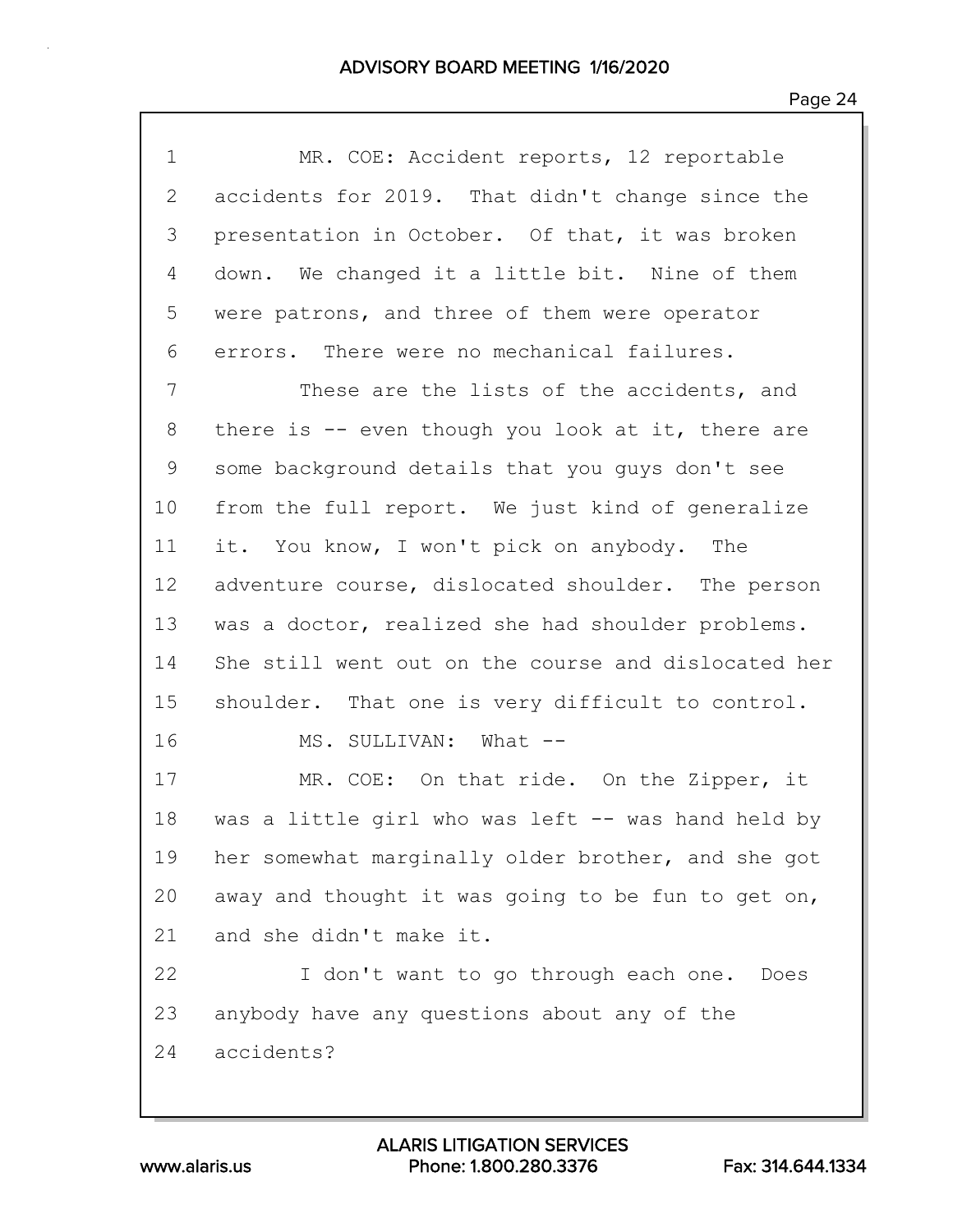| $\mathbf 1$ | AUDIENCE MEMBER: Tom, the Zipper one that          |
|-------------|----------------------------------------------------|
| 2           | says age 2, that girl's not will tall enough to    |
| 3           | ride the Zipper anyways.                           |
| 4           | MR. COE: No, they were $-$ her and her             |
| 5           | brother were there at the fence.                   |
| 6           | AUDIENCE MEMBER: Oh, at the fence and              |
| 7           | tried to --                                        |
| 8           | MR. COE: I don't know if he was going on           |
| 9           | the ride or he lost track of her and --            |
| 10          | AUDIENCE MEMBER: Okay. I got ya. Okay.             |
| 11          | I thought she was trying to get in with him and go |
| 12          | on the ride.                                       |
| 13          | MR. COE: No.                                       |
| 14          | MS. SULLIVAN: I have a question.                   |
| 15          | MR. COE: Yes.                                      |
| 16          | MS. SULLIVAN: On the coaster where there           |
| 17          | was a car derailment, what -- how does that not go |
| 18          | into the category of malfunction or something with |
| 19          | the ride, mechanical?                              |
| 20          | MR. COE: There was two possible scenarios          |
| 21          | we looked at. One was that the truck bolt was not  |
| 22          | tightened.                                         |
| 23          | MS. SULLIVAN: Uh-huh.                              |
| 24          | MR. COE: When we looked at it, it actually         |
|             |                                                    |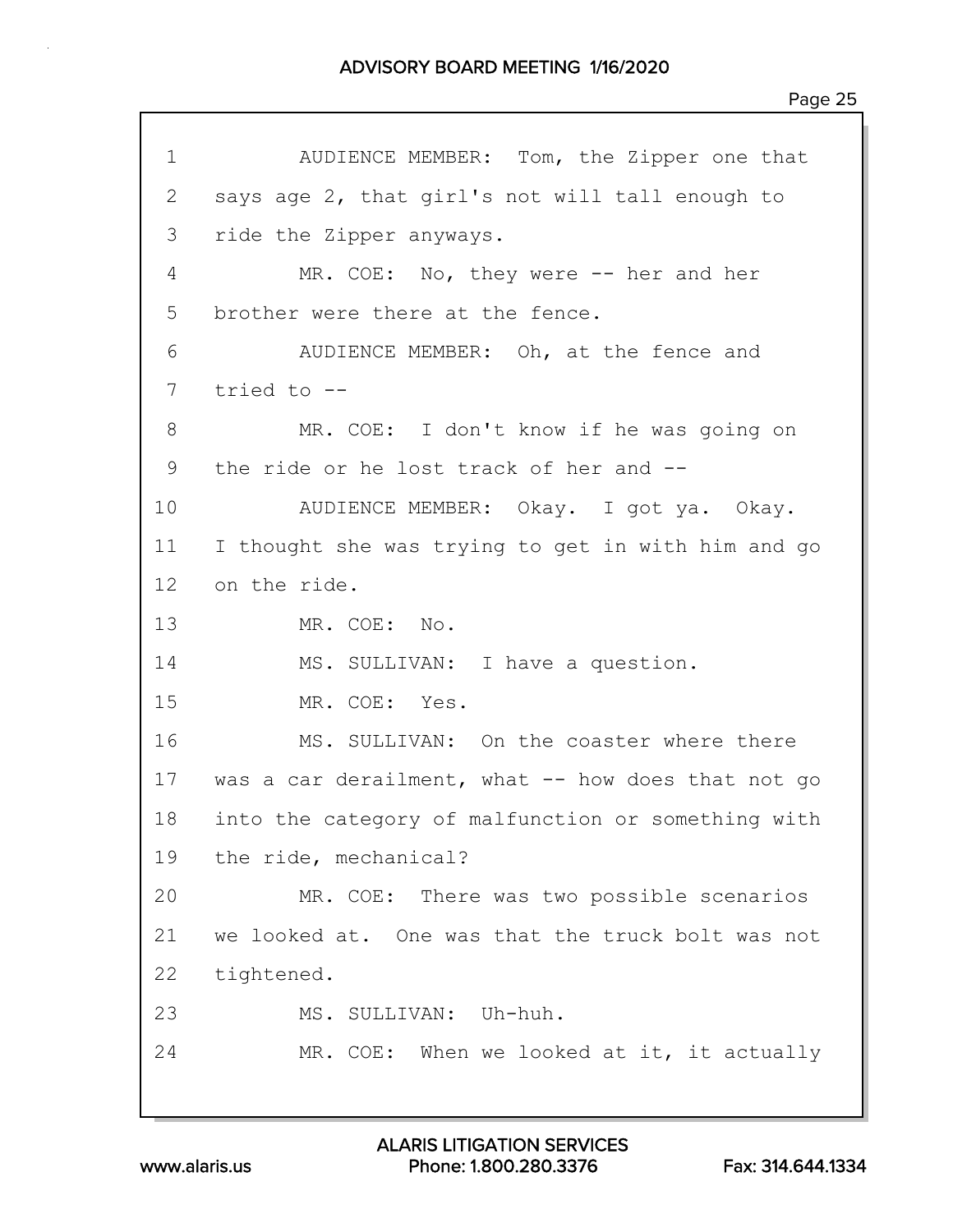| $\mathbf 1$ | had threads pulled off of it. So that could have   |
|-------------|----------------------------------------------------|
| 2           | been a cause. And the other one was that the track |
| 3           | actually shifted, and that caused the track to     |
| 4           | separate and car derail.                           |
| 5           | MS. SULLIVAN: So my question is back to            |
| 6           | the causes of these. Isn't that a mechanical       |
| 7           | cause? I mean, it is not a patron cause, I assume. |
| 8           | MR. COE: No, we -- I would say it was, of          |
| 9           | the two scenarios, either it was a maintenance     |
| 10          | issue or it was improperly set up.                 |
| 11          | MS. SULLIVAN: Okay. I see. So it is an             |
| 12          | operator issue, then.                              |
| 13          | MR. COE: That one is kind of hard to tell.         |
| 14          | MS. SULLIVAN: Hard to identify. Okay.              |
| 15          | MR. COE: These are some of the safety              |
| 16          | bulletins that we know of. I hate to say it, but   |
| 17          | usually we find out from you guys as owners first  |
| 18          | before the manufacturers send us anything. We      |
| 19          | really have not had any here since October,        |
| 20          | anything that's come up. Well, I take that back.   |
| 21          | I guess the biggest one is Mini Jet. That's --     |
| 22          | AUDIENCE MEMBER: Helicopter.                       |
| 23          | AUDIENCE MEMBER: Mini Jet.                         |
| 24          | MR. COE: Good luck with that one. I have           |
|             |                                                    |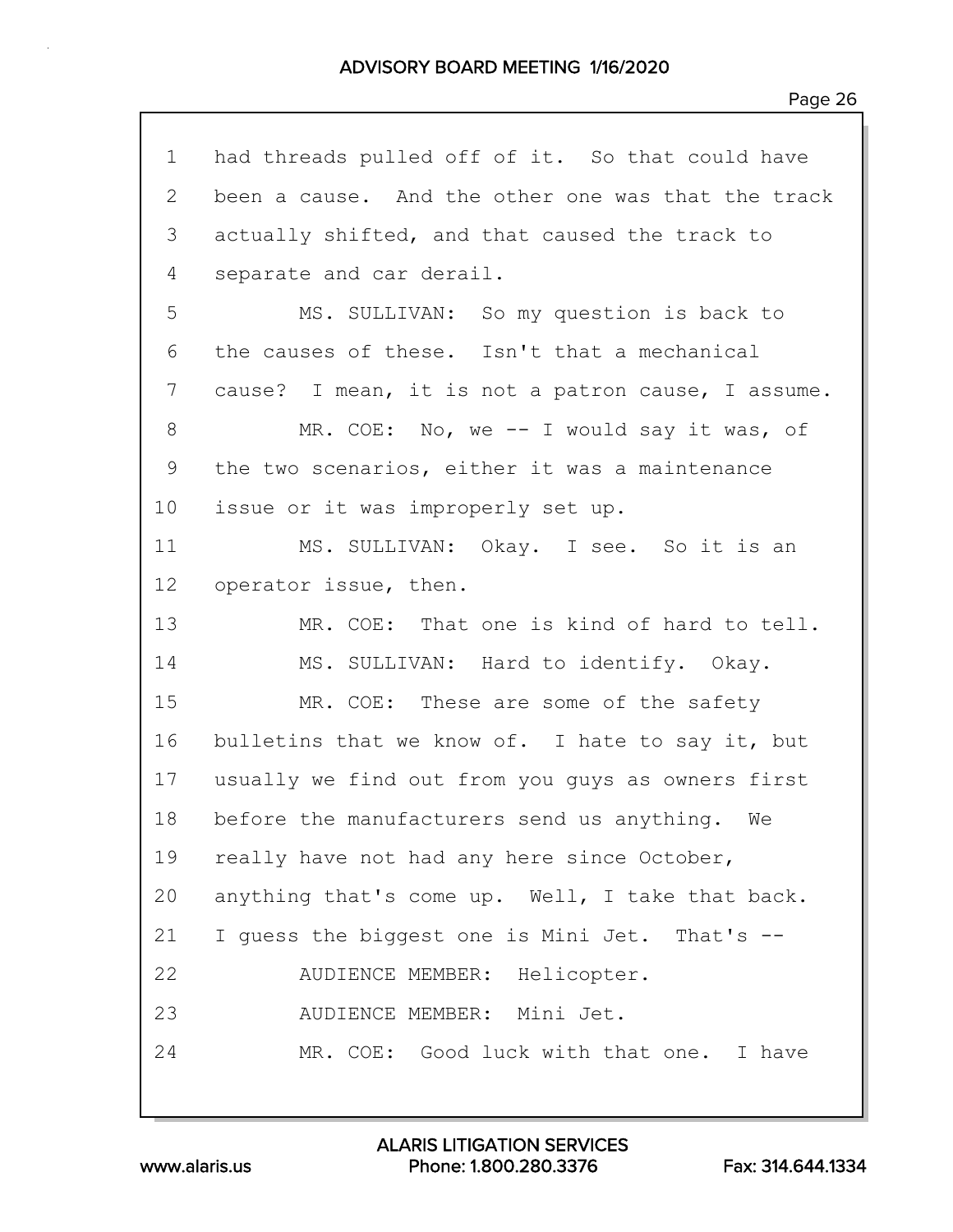1 heard they getting parts is going to be somewhat 2 difficult for this season. 3 MS. SULLIVAN: And just to add a little bit 4 to this, our, our bulletin, we sent out three 5 bulletins actually. So you will be, or I will just 6 email yours. 7 MR. COE: Okay. 8 MS. SULLIVAN: But we also sent out a 9 bulletin on wheels that are over 40 years old to 10 have their axle NDT'd. There are specific 11 instructions for it. It is, you know, you don't 12 have to take it down, you don't have to tear it 13 apart, it can be done while it is up. 14 MR. COE: I will ask you a question, then. 15 MS. SULLIVAN: Okay. 16 MR. COE: If someone sends a wheel into you 17 to be remanufactured, do you redate it or do you 18 leave the original date on it? 19 MS. SULLIVAN: We would put -- we leave the 20 original date on it, and then we put dash R and 21 then the year when it was rebuilt or  $-$ -22 MR. COE: That's come up before when we've 23 had, you know, like 10-year cycles or 15-year 24 cycles, well, the ride was sent back to the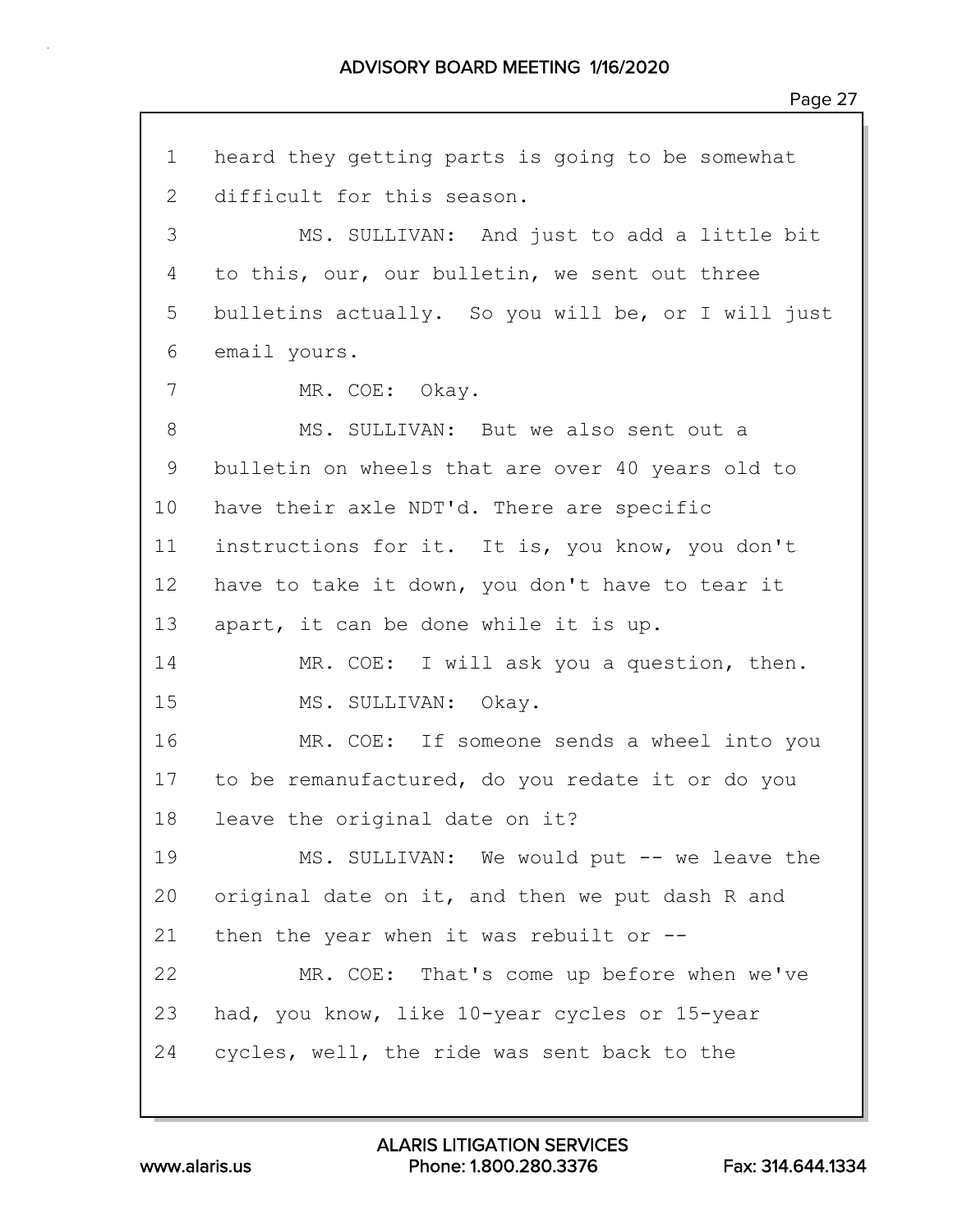| $\mathbf 1$  | manufacturer and supposedly rebuilt on this date.   |
|--------------|-----------------------------------------------------|
| $\mathbf{2}$ | Does it count from the rebuild date or from the     |
| 3            | original manufacturer date?                         |
| 4            | MS. SULLIVAN: Well, typically -- sorry              |
| 5            | about that -- an R can mean a number of things, and |
| 6            | it does not mean the whole ride was rebuilt and we  |
| 7            | went through every last piece. You can't -- we do   |
| 8            | what is, is requested to be done and agreed to be   |
| 9            | paid for by the customer.                           |
| 10           | Now, if we find something we feel is unsafe         |
| 11           | or is a problem, we will let them know, and         |
| 12           | encourage them to have us fix that. But just        |
| 13           | because any manufacturer does a rebuild, or it      |
| 14           | could just be a retrofit, does not mean that        |
| 15           | everything on the ride has been updated because     |
| 16           | most, most companies probably couldn't afford that  |
| 17           | or don't want to afford that and -- but if we find  |
| 18           | something that is not correct or not right, we      |
| 19           | will, you know, of course let them know.            |
| 20           | But no, it typically goes by the original           |
| 21           | date. You can always call us, and we can tell you   |
| 22           | what it was unless it was back, you know, before    |
| 23           | the 50's. We can usually tell you what was done.    |
| 24           | And also, then another bulletin, it is not          |
|              |                                                     |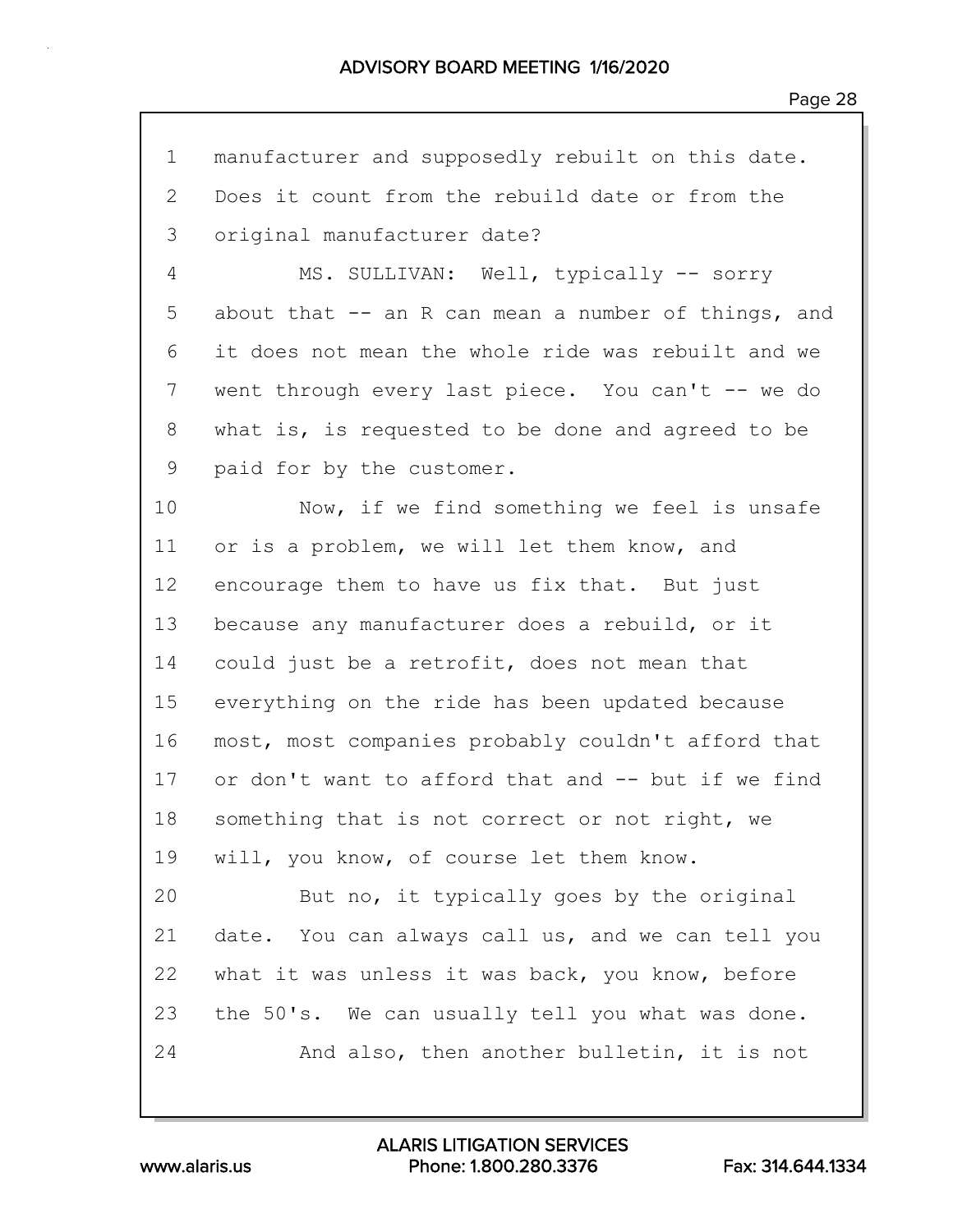1 a safety alert bulletin, it is just to let people 2 know about the new closure mechanism on the 3 Scrambler that is available now. If you have had 4 trouble with your customers pulling the pin and 5 maybe trying to jump out of the Scrambler seat 6 before it is at a stop, this will greatly help with 7 that because the operator would have to come by and 8 open it.

9 So we think it is a nice safety innovation 10 and also, that pin that often is left out just to 11 scrape up the side of the Scrambler seat is no 12 longer there to do that. So -- but also it goes 13 into much more detail about the Scrambler seat 14 inspection and tells about how the owner can use an 15 NDT tech who has borescope and can take pictures 16 with the borescope rather than taking outside skins 17 off the seats. So just a little update.

18 Everybody should have received or should be 19 receiving an envelope with all three of those in 20 them tomorrow.

21 MR. COE: Hopefully we got everybody on the 22 Chance carousels with the welding crank. Everybody 23 is supposed to say yeah, we got it, we are good. 24 Zamperla balloon ride, they about killed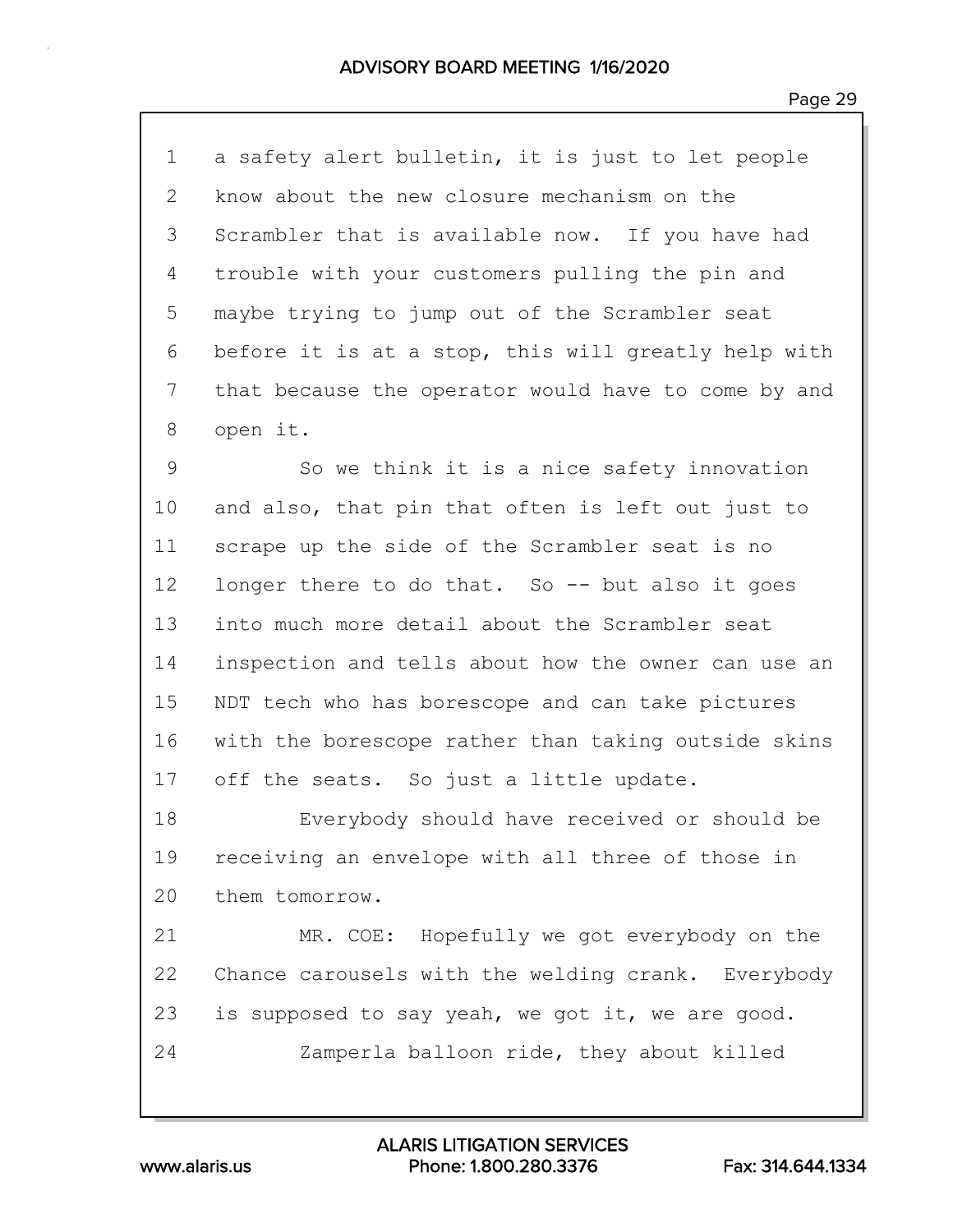1 that ride, too. That NDT is worse than the Mini 2 Jet as far as what needs to be inspected and 3 replacement parts. 4 And Skymaster just had a, they had a bad 5 batch of bolts. If you are on certain serial 6 number, they want those bolts replaced. 7 This is the one that came up from an 8 accident report, Chance Giant Wheel. It is just 9 the way they pin -- I don't know what the official 10 term for that is. I call it a spreader rod. But 11 actually investigative authority asked Chance for 12 clarification. The way that it is in the manual, 13 it is on the first book or on the first page 14 picture, that does, if you use the wrong R-key, 15 leave the ability for it to pop that pin out, and 16 then it will drop the rod. It jammed the car, and 17 I think it did flip them out. 18 The second set of pictures were an update 19 that Chance kind of gave them which shows the pin 20 on the outside. So it gives it a better chance of 21 that not being able to hit that block and come out. 22 They have not officially said one way or the other 23 how they want you to do it, but these are two 24 manufacturer approved --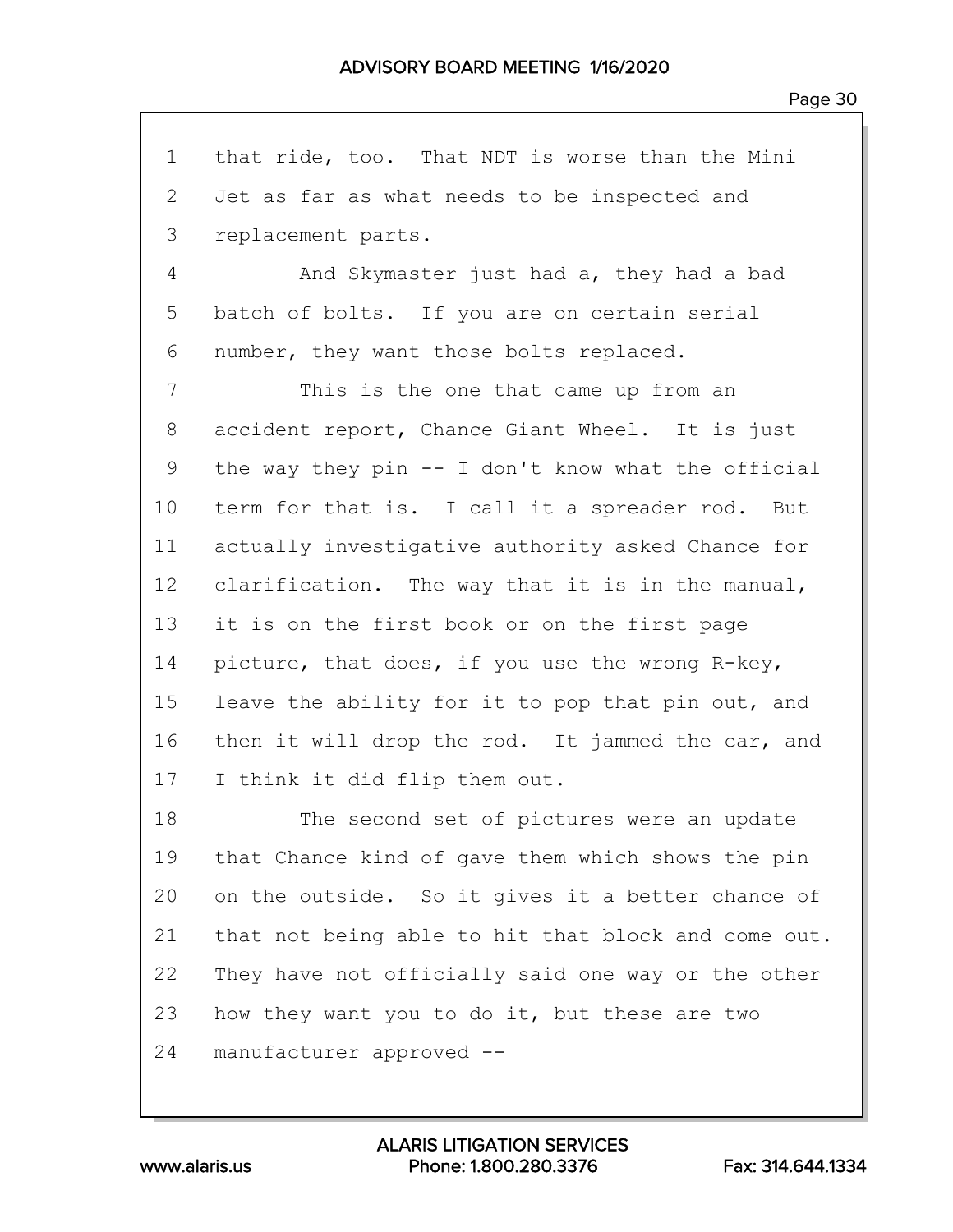| 1  | MS. SULLIVAN: Why not a hitch pin or click          |
|----|-----------------------------------------------------|
| 2  | pin or something like that?                         |
| 3  | MR. COE: Wes, what do you think?                    |
| 4  | MR. SPARKS: We don't have a Giant Wheel.            |
| 5  | MS. SULLIVAN: That's a way to get out of            |
| 6  | it. Does anybody here have a Giant Wheel?           |
| 7  | MR. SPARKS: Century Wheels pin about the            |
| 8  | same place, don't they?                             |
| 9  | AUDIENCE MEMBER: Seems like it, yeah.               |
| 10 | MR. SPARKS: Still the same thing.                   |
| 11 | AUDIENCE MEMBER: We don't use an R-key.             |
| 12 | MS. SULLIVAN: What.                                 |
| 13 | AUDIENCE MEMBER: We don't use an R-key on           |
| 14 | the Century Wheel.                                  |
| 15 | MS. SULLIVAN: Yeah, that's -- R-keys seem           |
| 16 | to be --                                            |
| 17 | AUDIENCE MEMBER: Century Wheels, they put           |
| 18 | a linchpin.                                         |
| 19 | MS. SULLIVAN: R-keys are famous for coming          |
| 20 | off, so I don't know why they would even use it.    |
| 21 | AUDIENCE MEMBER: That application, I'm              |
| 22 | pretty certain it is the manufacturer mandates what |
| 23 | to use there.                                       |
| 24 | MR. COE: That's out of that first picture.          |
|    |                                                     |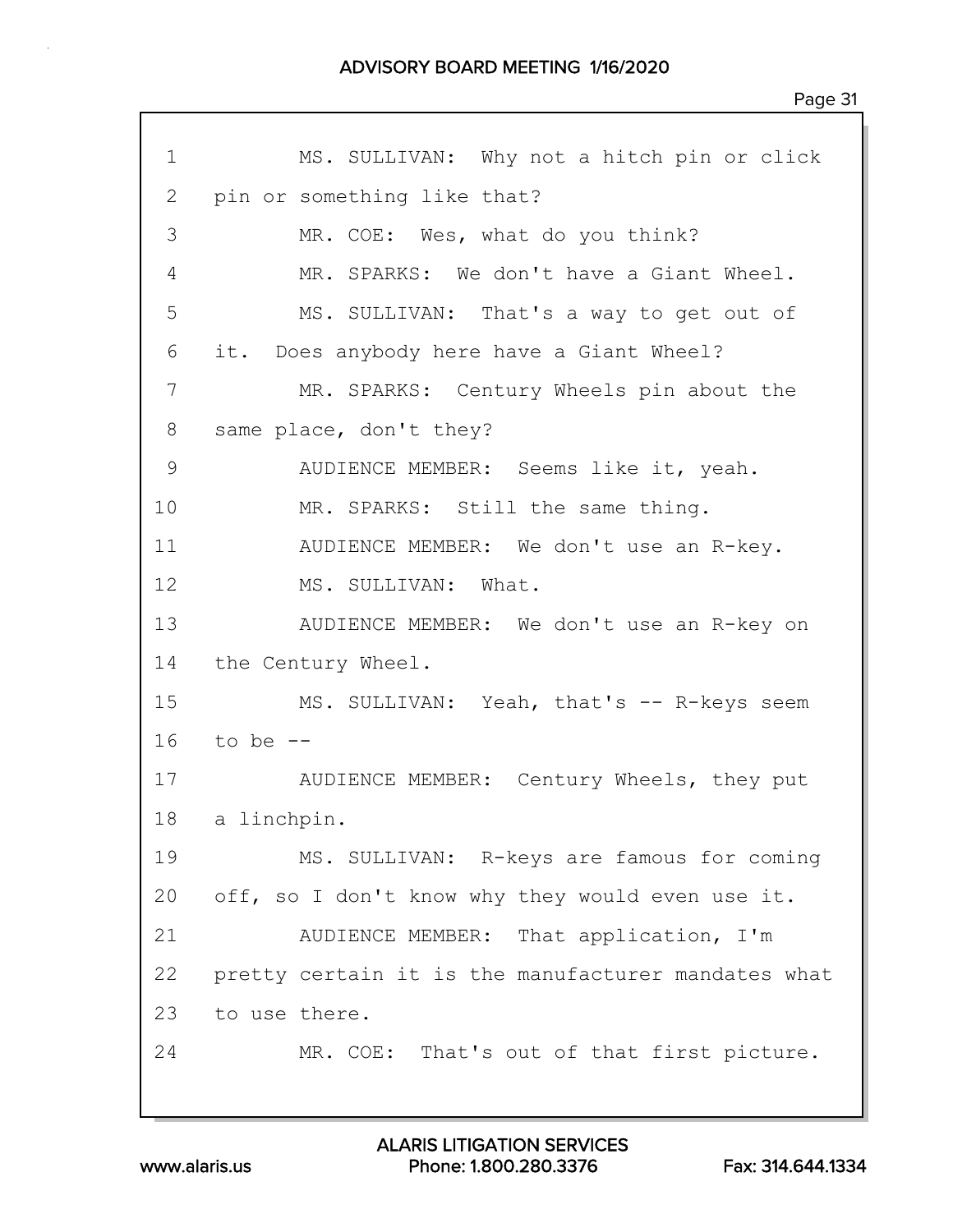1 AUDIENCE MEMBER: I don't think it is an 2 opinion thing as of right now. 3 MS. SULLIVAN: Well, I'm just -- I was just 4 asking is there room to use something else, and I'm 5 just wondering why they don't recommend. I will 6 call Dick and ask him. 7 AUDIENCE MEMBER: I mean, maybe he says  $8$  that but  $-$ 9 AUDIENCE MEMBER: I agree with you on that. 10 I'm just saying the manufacturer specifies what to 11 use specifically. 12 AUDIENCE MEMBER: Right, right. 13 MR. JENNINGS: Just for the pin, right? 14 MR. COE: Right. If you use the wrong 15 size, if you use a longer pin -- 16 MR. SPARKS: Yeah, it will kick it out. 17 MR. COE: Right, it will hit that when it 18 rotates if it rotates. So that's just something to 19 think about. They have not come out with an 20 official statement. 21 On the nondestructive test update, we do 22 have an updated list. I'm going to have to 23 double-check and see if it is posted on our web 24 site. I'm not 100% certain of that, but we will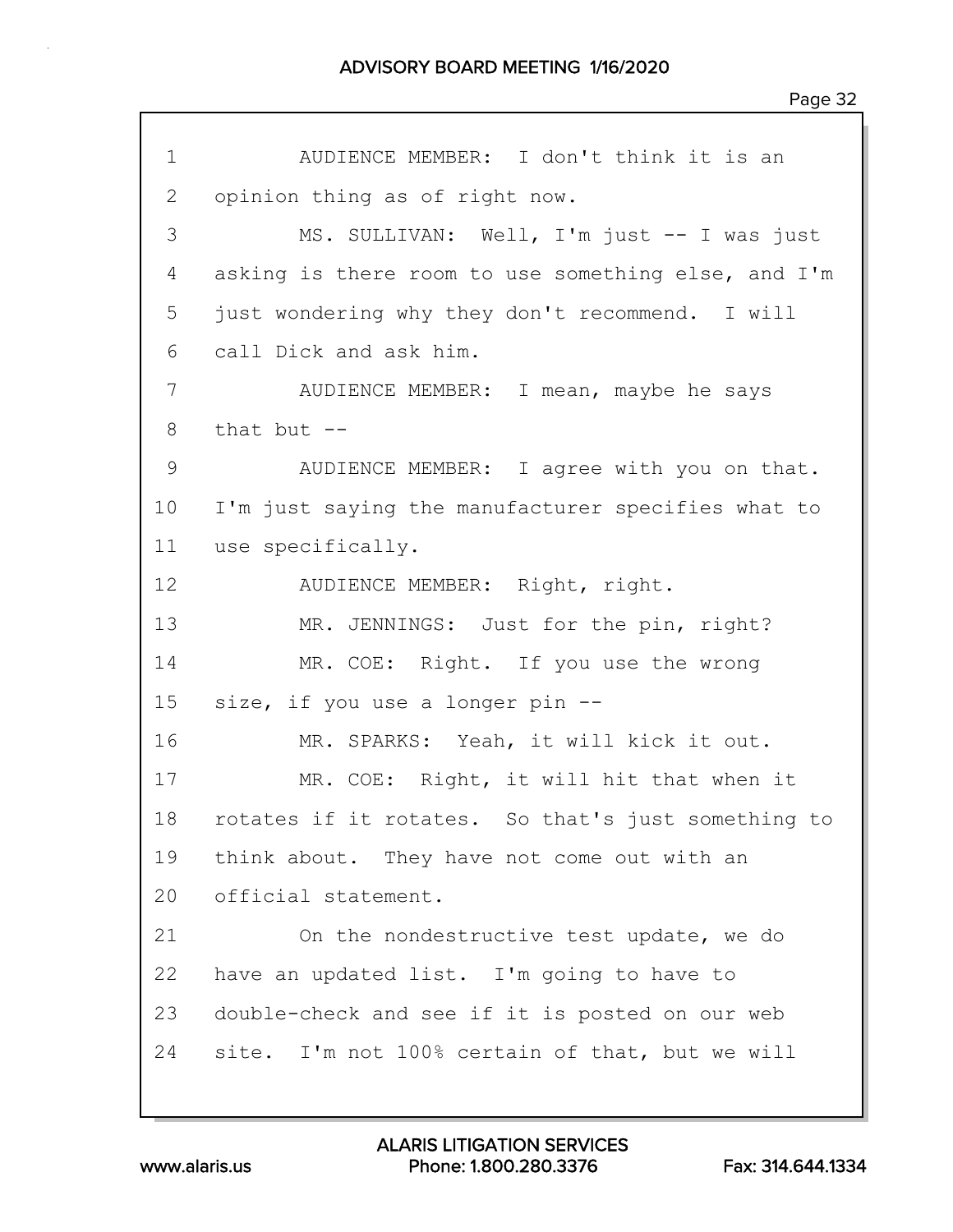| $\mathbf 1$  | get that done very quickly.                         |
|--------------|-----------------------------------------------------|
| $\mathbf{2}$ | Then we go into any comments. I mean,               |
| 3            | generally speaking nothing has changed as far as we |
| 4            | are concerned. It is cut and dry. If you are this   |
| 5            | impaired no matter what it is, you should not be    |
| 6            | operating the ride.                                 |
| 7            | AUDIENCE MEMBER: Excuse me, how are we              |
| 8            | determining? There is no drug test to determine if  |
| 9            | somebody is impaired or not on marijuana. There is  |
| 10           | just a test to show that you have taken marijuana   |
| 11           | sometime in the last --                             |
| 12           | MR. COE: That's the problem.                        |
| 13           | AUDIENCE MEMBER: Same problem that                  |
| 14           | everybody else is having out west and --            |
| 15           | MR. COE: That is the problem is there --            |
| 16           | AUDIENCE MEMBER: How are we going to do             |
| 17           | that? If I think the guy that is working for me is  |
| 18           | high, and is it my opinion against his, or how does |
| 19           | that work? I have no experience.                    |
| 20           | AUDIENCE MEMBER: It is -- actually federal          |
| 21           | law still recognizes it as a Schedule 1 drug. If    |
| 22           | you maintain your drug testing policy as it was     |
| 23           | with cannabis not being accepted, that will hold up |
| 24           | in court, and you don't have to worry about it      |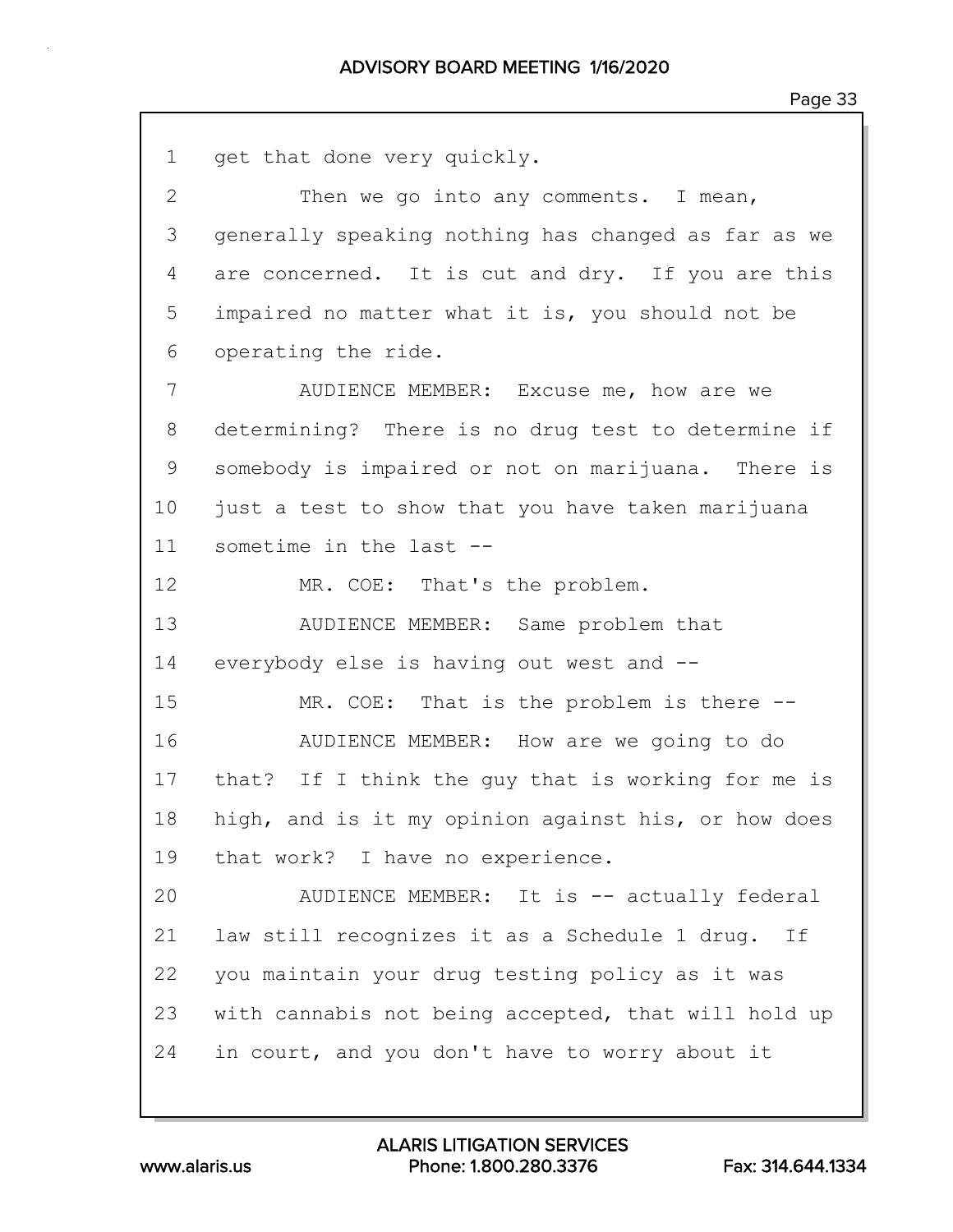1 whatsoever.

2 AUDIENCE MEMBER: Okay. Even if they pass 3 pre-employment? 4 AUDIENCE MEMBER: They pass pre-employment, 5 you are still subject to random drug testing. Take 6 the random drug test. You test positive for 7 marijuana, it is immaterial whether they are 8 impaired or not. Our drug testing policy remains. 9 AUDIENCE MEMBER: There was a trailer bill 10 that was passed that allowed for zero tolerance 11 policies still to be in place. 12 AUDIENCE MEMBER: You just step back to 13 DOT, Motor Carrier Safety. They did not change 14 their rules based on any of the 11 states that are 15 legal. Therefore, we don't have to either. 16 MR. COE: There is a copy of a very good 17 article -- 18 AUDIENCE MEMBER: I got it. I read it. 19 MR. COE: -- in that handout. It does not 20 100% of anybody suing you. 21 AUDIENCE MEMBER: That's encouraging. 22 MR. JENNINGS: The key is you have to 23 follow your own -- 24 AUDIENCE MEMBER: The policy that you have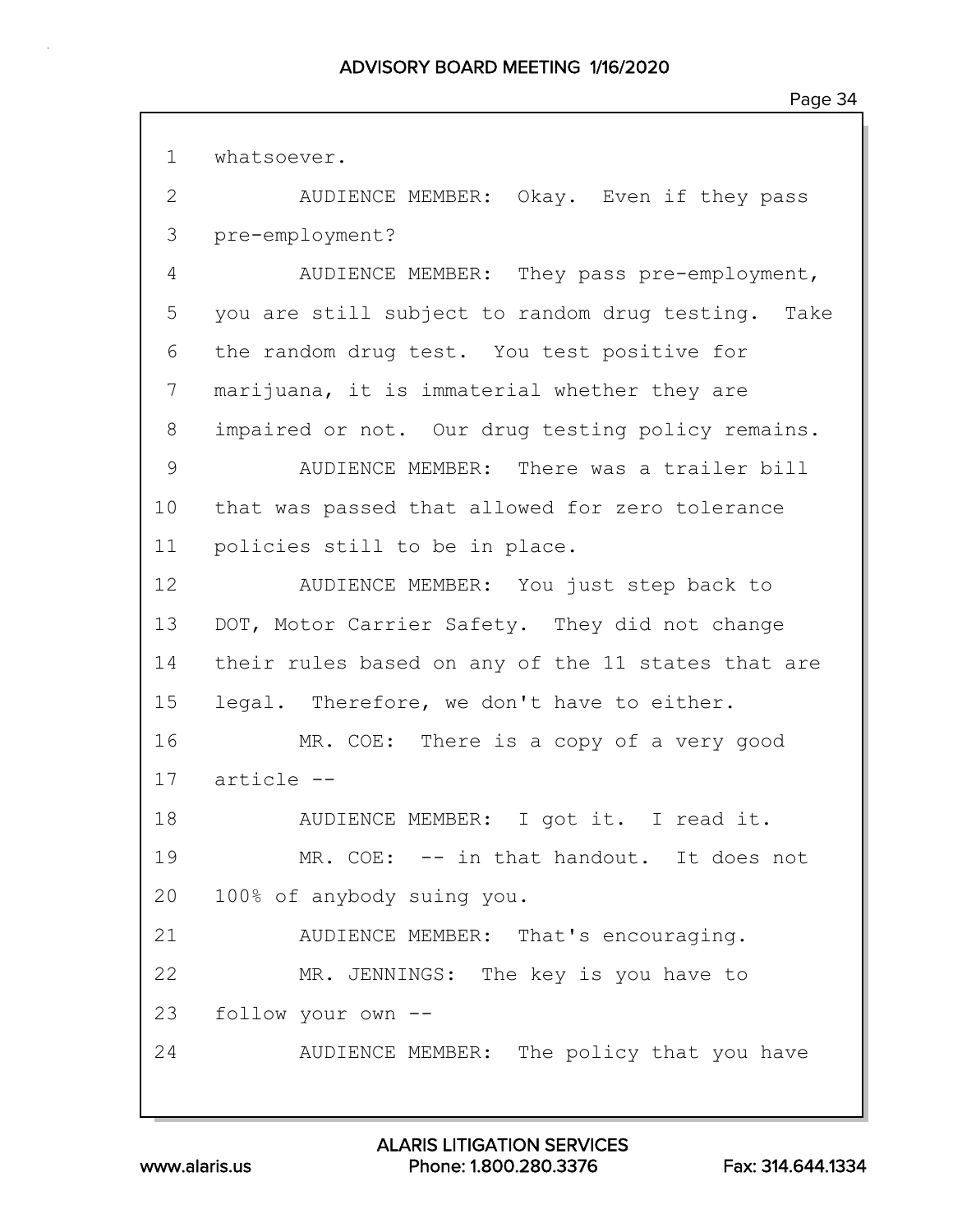1 in place. 2 MR. JENNINGS: If you are following your 3 own process appropriately, then you are okay. 4 AUDIENCE MEMBER: You should be hopefully. 5 MR. COE: Good. 6 MR. JENNINGS: That's not just in this 7 industry, but everybody's problem. It is 8 problematic in the health care industry, it is 9 problematic everywhere. 10 MS. SULLIVAN: Manufacturing. 11 MR. JENNINGS: But the key to it was 12 changing -- some of the places have changed their 13 requirements so that they can make sure that they 14 follow those requirements. That's what covers them 15 like your testing. 16 MR. COE: I actually saw an interview in 17 Carol Stream. They are probably the most proactive 18 police department. There is a blood test you can 19 do. It takes a whole bunch of money, and in that 20 article they said it will take you six months to 21 get the results because there is only one lab in 22 Illinois right now that does it. 23 So, I mean, you know, like he said, truly 24 was the guy impaired. There is -- besides that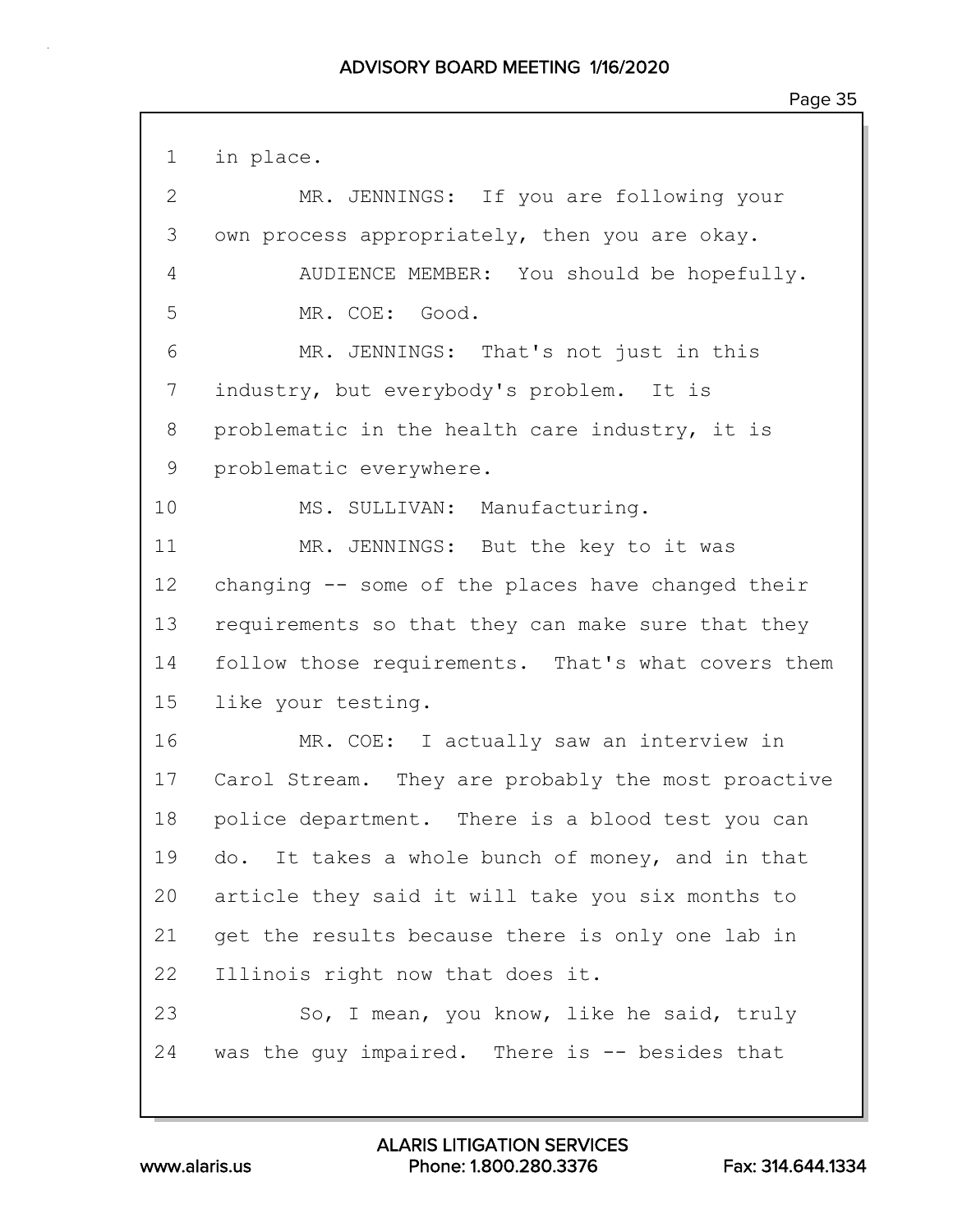1 blood test, there really is no specific way to do 2 that quickly and cheaply. 3 AUDIENCE MEMBER: Right. 4 AUDIENCE MEMBER: Back to the bartender 5 that gave you the -- you know, whoever sold you the 6 stuff, right? 7 MR. COE: You know, the supplemental 8 follow-up law that they passed, you know, gives you 9 a little bit of tooth, and as long as you enforce 10 that zero drug tolerance, I mean, you walk by and 11 randomly test somebody and he comes up positive, 12 you know, you can give him the benefit of the doubt 13 and tell him to go get, you know, one of the better 14 tests at one of the labs, and, you know, then it is 15 up to you on your policy whether you just say you 16 are gone, we will give you a week, however you want 17 to handle it. 18 Any other comments? That's going to be it. 19 Big one for awhile. 20 AUDIENCE MEMBER: I will make a statement. 21 I guess back in October, and I don't remember what 22 channel, I was listening to the radio, and there 23 was an attorney on there. He was saying everybody 24 has to hire you because it is legal now; that even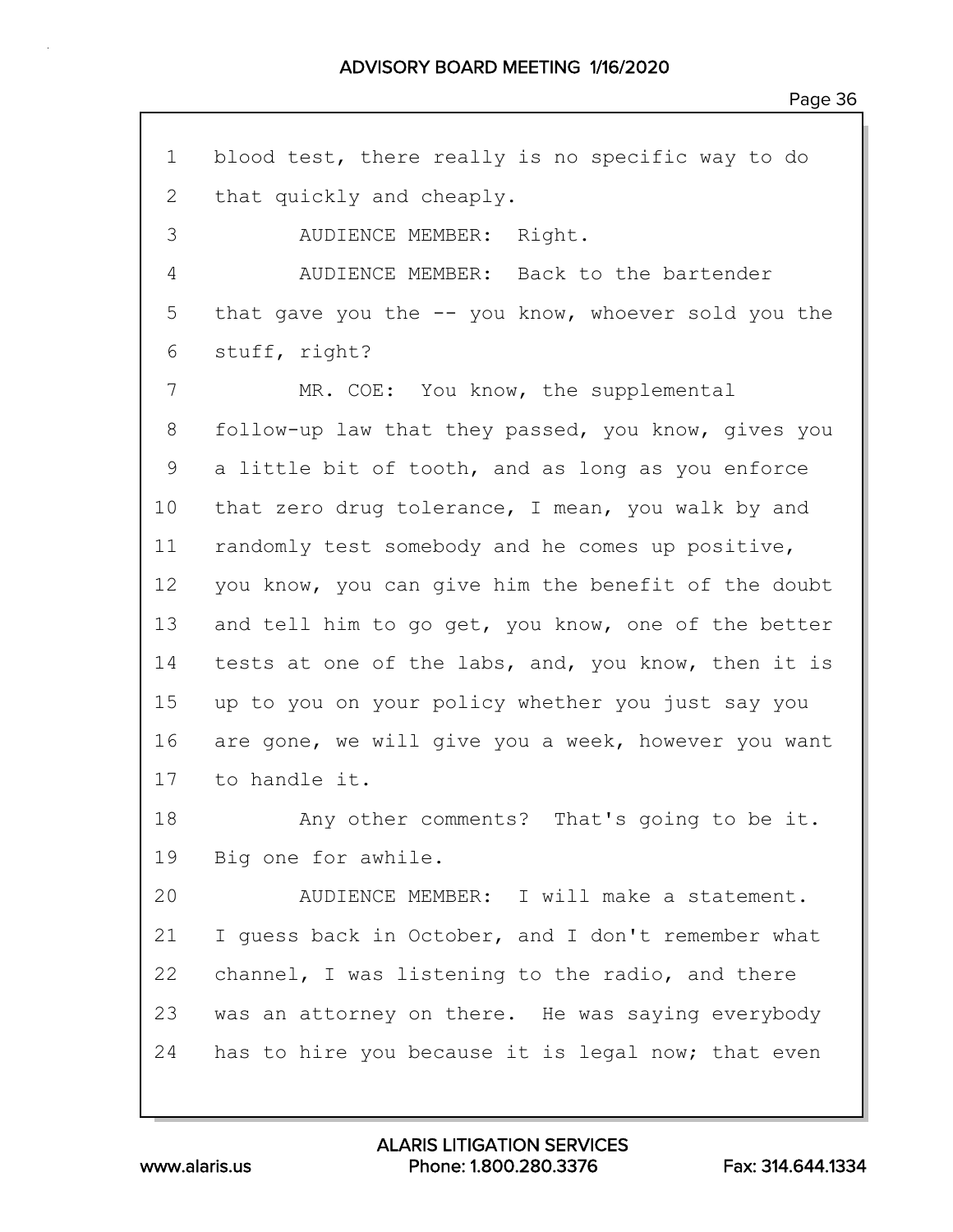| С<br>L<br>٠<br>◠ |  |
|------------------|--|
|------------------|--|

| $\mathbf 1$  | if you flunk the drug test -- that's what he is     |
|--------------|-----------------------------------------------------|
| $\mathbf{2}$ | saying, and he obviously, he is going to represent  |
| 3            | the plaintiff, and I'm thinking oh, my God, here we |
| 4            | go. I got in an argument with somebody. I said, I   |
| 5            | have a policy. I'm sticking to my policy, and       |
| 6            | that's the way it is. I'm glad you gays came out    |
| 7            | with change the law.                                |
| 8            | AUDIENCE MEMBER: In veto session they               |
| $\mathsf 9$  | passed a trailer bill to try to clarify that.       |
| 10           | AUDIENCE MEMBER: Yeah, that is great. I             |
| 11           | just wanted -- what other people are listening to   |
| 12           | is this attorney is ready to fight. Got to make     |
| 13           | money.                                              |
| 14           | MR. COE: Okay. We have -- this has been             |
| 15           | probably a year and a half project in our rules     |
| 16           | that govern everyone in the room. We reference a    |
| 17           | bunch of standards that are available. That's what  |
| 18           | we use as background to inspect the rides that we   |
| 19           | have out there.                                     |
| 20           | We will have to take a vote on this to get          |
| 21           | things out. The first thing is the removal of       |
| 22           | references that are expired. As time moves along,   |
| 23           | some of these standards get absorbed into the other |
| 24           | standards, and these are the three, four standards  |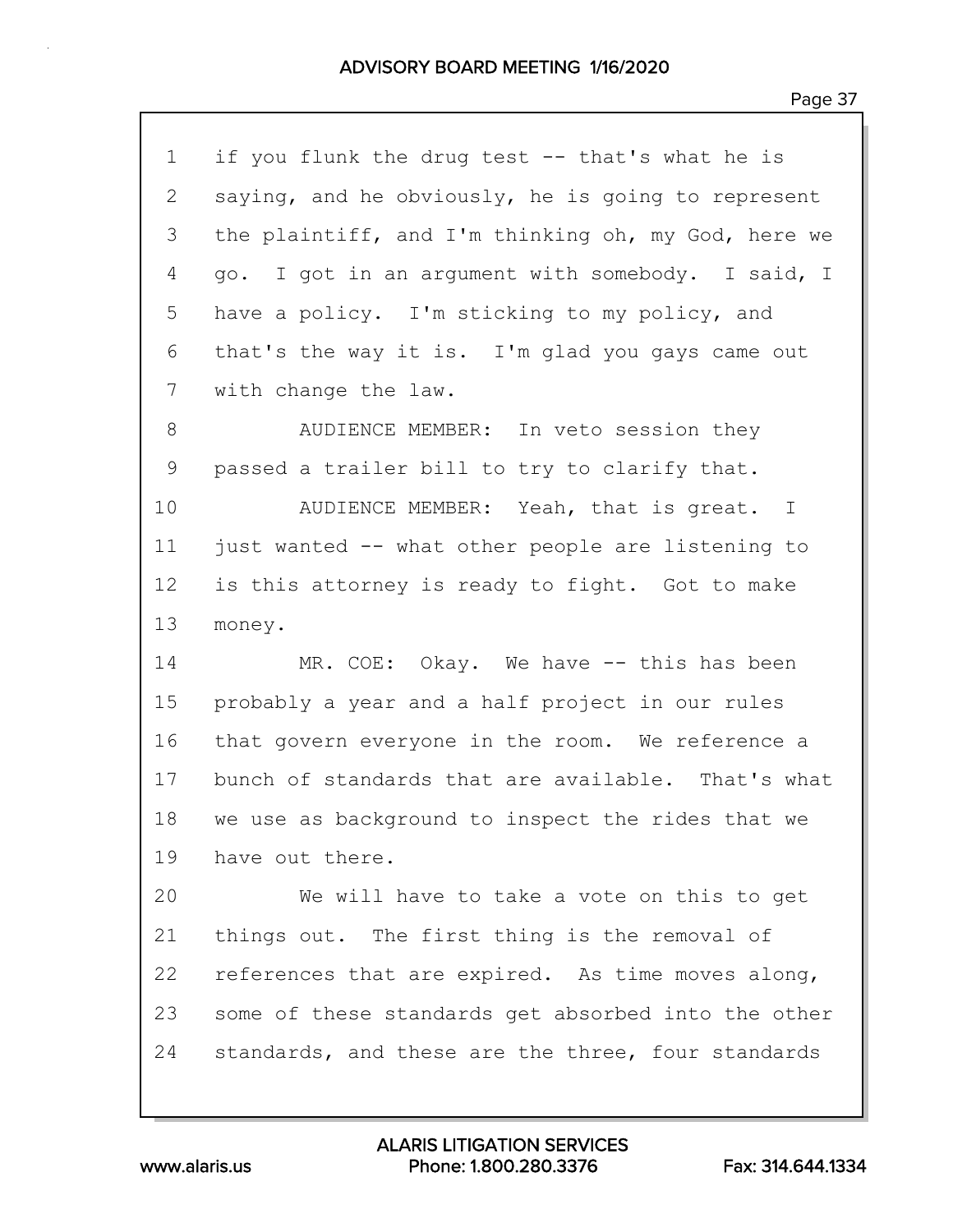1 that we have reference in our law that are, no 2 longer exist. 3 MS. SULLIVAN: But have gotten? 4 MR. COE: Absorbed into some of the other 5 standards that have been updated, and those are a 6 few of them that we have listed further down. 7 MS. SULLIVAN: The other thing is, as long 8 as we want to use those, even if they are expired, 9 it is still perfectly fine to do that because they 10 do exist in the annals of ASTM, and so in the 11 meantime, we're still, we still have valid 12 standards and have had valid standards to use even 13 though they may be expired according to ASTM. And 14 ASTM will be the first one to tell you yeah, you 15 can still use them, we've just -- the F24 Committee 16 has developed new standards that include the meat 17 of those and have, have probably improved upon them 18 in the new standards. 19 So if we want to remove them, there is no 20 reason not to because the good content that they 21 included is now included in others as long as we do 22 -- actually we should, we should adopt these first 23 and then remove those unless we do it all in one 24 day. That's -- which is fine.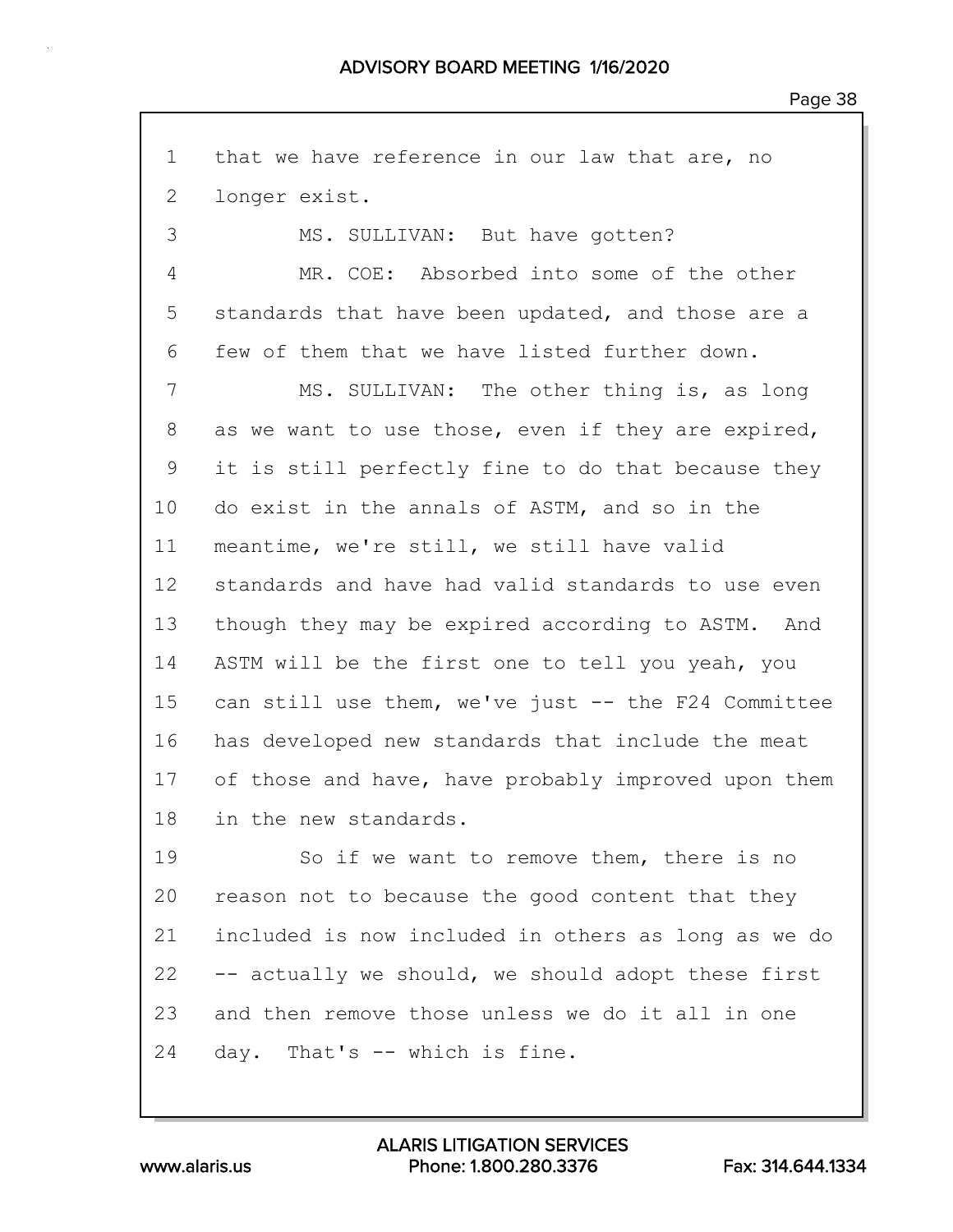| 1  | MR. COE: We can do it all in one day.               |
|----|-----------------------------------------------------|
| 2  | CHAIRMAN: Was that a motion?                        |
| 3  | MR. COE: That was the intent.                       |
| 4  | MS. SULLIVAN: I will make a motion that we          |
| 5  | adopt F770-18, F2374-17 and F2974-18 and remove     |
| 6  | references to F698, F853, F846, and F893.           |
| 7  | CHAIRMAN: A motion. Do we have a second?            |
| 8  | MR. JENNINGS: I will second that.                   |
| 9  | CHAIRMAN: Okay. We have a second. Before            |
| 10 | we take a vote, any discussion or comments from our |
| 11 | audience?                                           |
| 12 | MR. JENNINGS: This would certainly simply           |
| 13 | rather than having both of them floating around out |
| 14 | there, right?                                       |
| 15 | MR. COE: Right. And I specifically had              |
| 16 | not reviewed each one of them in great detail, but  |
| 17 | what we found, as an example, if we adopted         |
| 18 | 2974-18, there may be a conflict with F698.         |
| 19 | MR. JENNINGS: That's what I meant. You              |
| 20 | can get into a situation where one says something a |
| 21 | little different than the other.                    |
| 22 | MR. COE: Correct.                                   |
| 23 | MR. JENNINGS: Now you have got both of              |
| 24 | them fighting each other.                           |
|    |                                                     |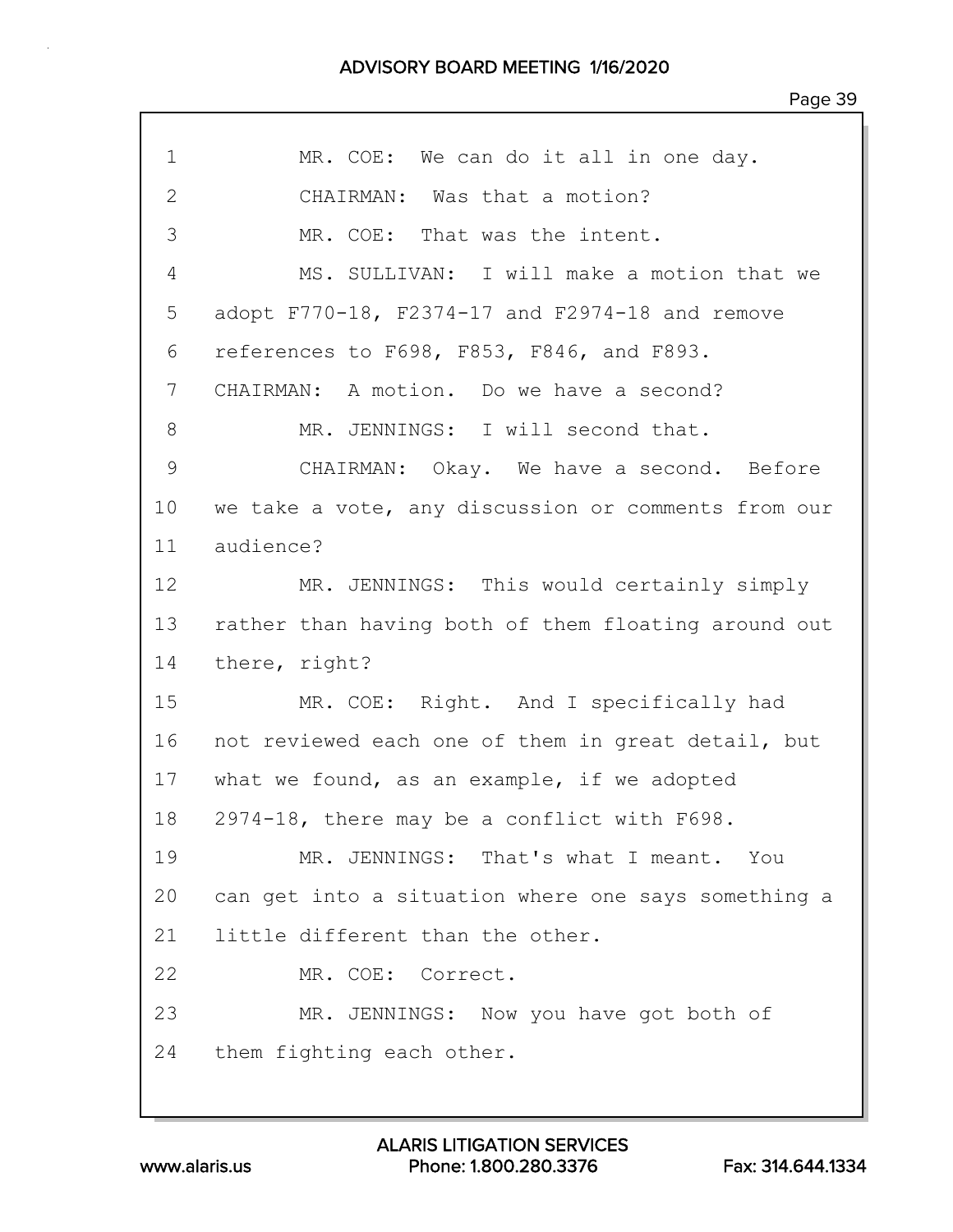1 MR. COE: Correct. 2 AUDIENCE MEMBER: Can you give us the short 3 version of what the new standards are? Summarize 4 possibly? 5 MS. SULLIVAN: Much longer. That's the 6 short version. 7 AUDIENCE MEMBER: I don't think it was in 8 there. 9 MR. COE: It was in the two previous 10 sessions. I thought I had mine out. We did have a 11 summary of them available which just went over 12 the generic, kind of somewhat generic information. 13 I would have to dig a little bit for that. Let me  $14 - -$ 15 AUDIENCE MEMBER: I am just -- if the Board 16 going to vote on something, they may might not know 17 what they are adopting, and we are okaying that 18 without knowing what it is. 19 MR. COE: Okay. This was actually 20 presented in the January 2019 meeting. We actually 21 did present on 2291. I'm not going to talk about 22 that today. 23 2974 is basically a regulation that changes 24 the requirements on documentation, record keeping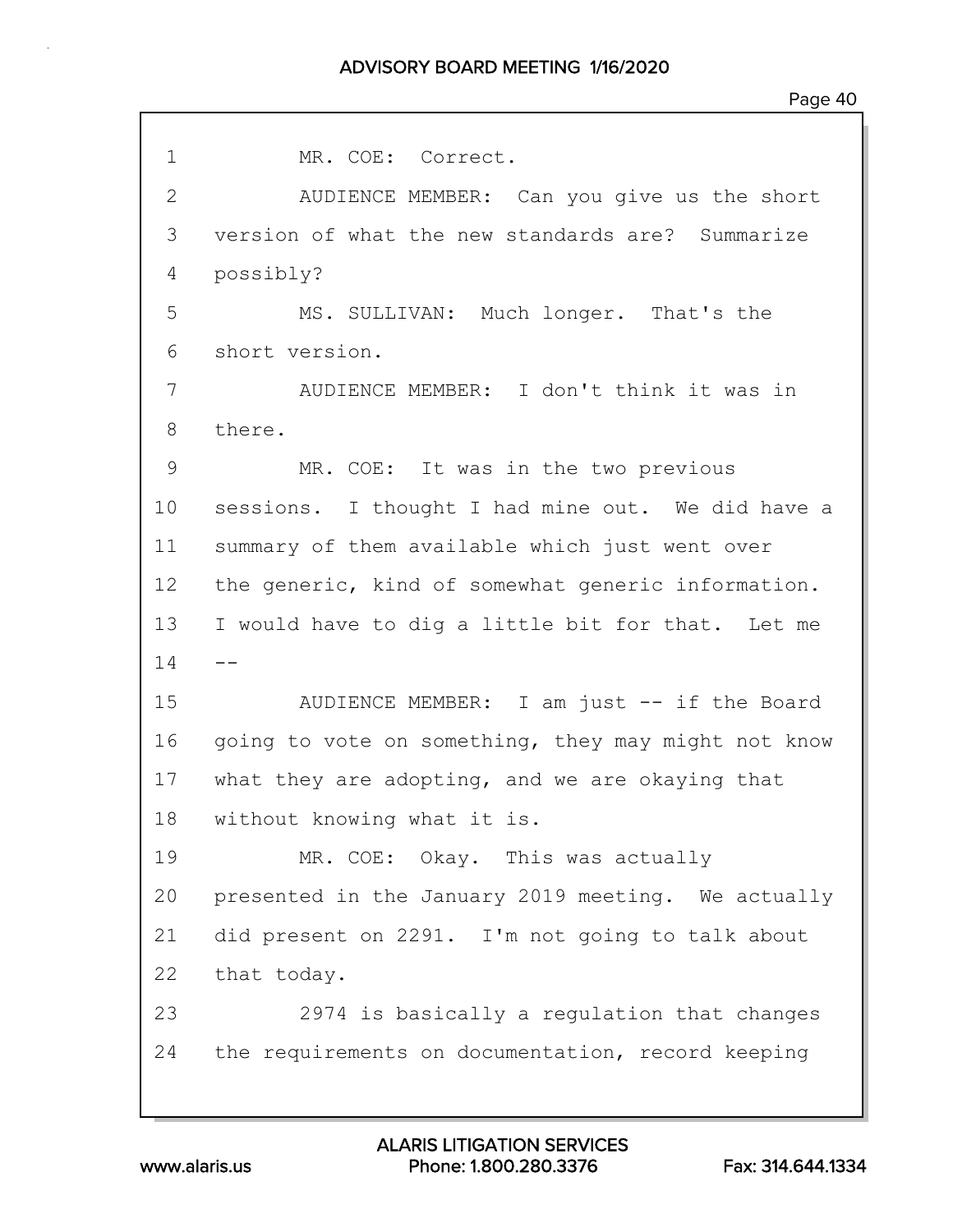| $\mathbf 1$     | and auditing requirements for the rides that you   |
|-----------------|----------------------------------------------------|
| 2               | maintain or you own. It does spell out minimum     |
| 3               | requirements for an auditor which you guys will    |
| 4               | have to verify procedures to follow, and it does   |
| 5               | require that anyone that is responsible for        |
| 6               | inspecting a ride has a current vision correction  |
| 7               | test to be $20/20$ .                               |
| 8               | So make sure if you send somebody out, if          |
| 9               | he is responsible for doing that monthly           |
| 10              | inspection, he has to have a current vision test.  |
| 11              | AUDIENCE MEMBER: Has to be NAARSO                  |
| 12 <sup>°</sup> | certified or --                                    |
| 13              | MR. COE: No, but if you bring in, you              |
| 14              | bring in an NDT guy --                             |
| 15              | MS. SULLIVAN: Or gal.                              |
| 16              | MR. COE: Or gal. Person. You bring an              |
| 17              | NDT person in, that is one of the requirements is  |
| 18              | you are going to have to make sure that he has an  |
| 19              | up-to-date vision test because he is auditing your |
| 20              | piece of equipment.                                |
| 21              | $2374$ , that has $-$                              |
| 22              | MS. SULLIVAN: Can I just make a quick              |
| 23              | comment on that?                                   |
| 24              | MR. COE: Sure.                                     |
|                 |                                                    |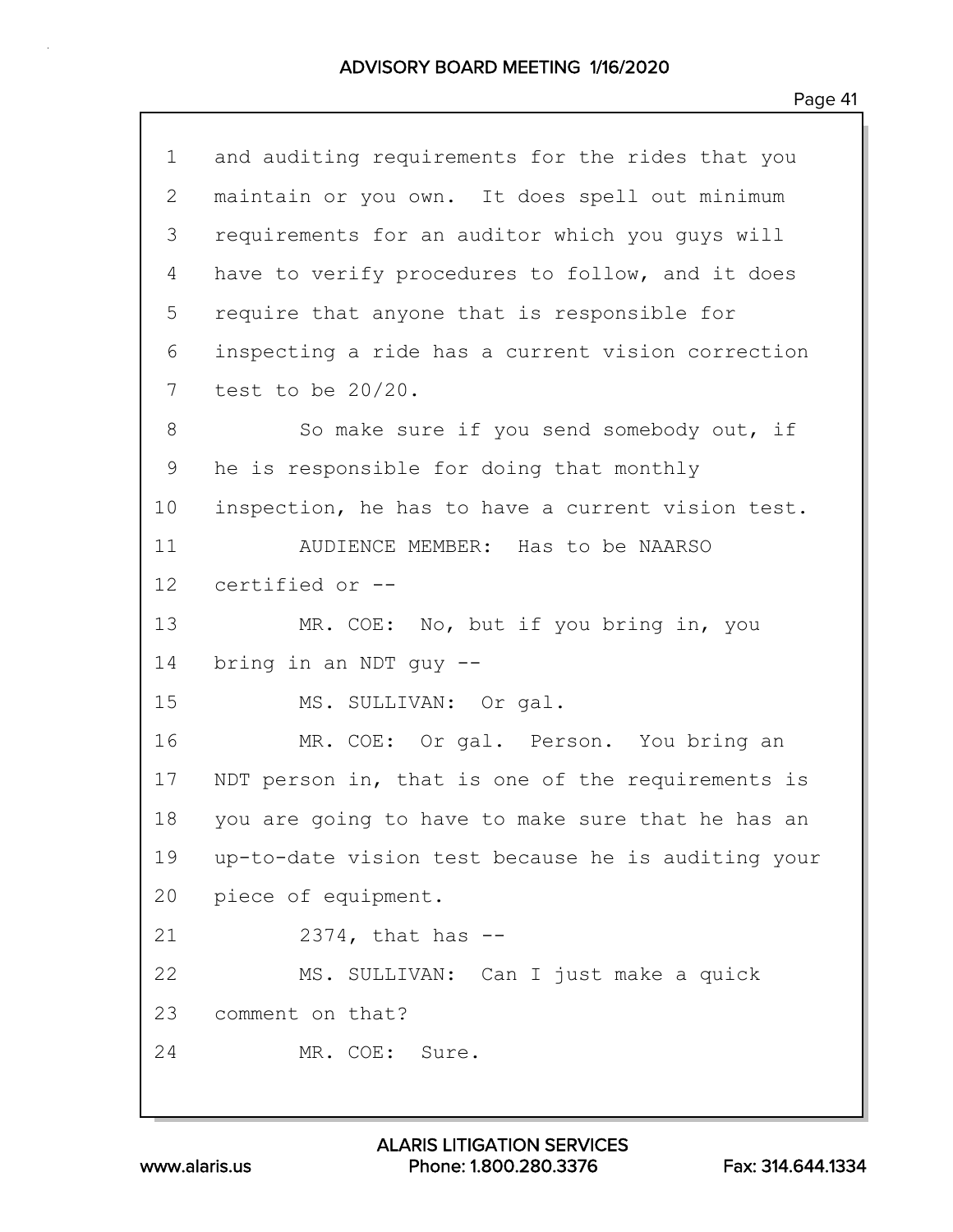| 1              | MS. SULLIVAN: This is a really nice                 |
|----------------|-----------------------------------------------------|
| 2              | document to give everybody a heads up for what you  |
| 3              | may be -- if you are being audited by -- if you are |
| $\overline{4}$ | having an audit or, God forbid, you have an         |
| 5              | accident, at which point in time you will really    |
| 6              | have an audit, these are all of the things that you |
| 7              | should be doing and having documented.              |
| 8              | I know documentation is, like, you know,            |
| 9              | the nasty word, but maybe our attorney friends can  |
| 10             | verify, he or she with the most paperwork usually   |
| 11             | wins. And so it does identify what you should be    |
| 12             | documenting and how it should be documented, and I  |
| 13             | think it is just a good $--$ and for your own $--$  |
| 14             | every show and park really should be having their   |
| 15             | own audit, somebody who does not manage all of the  |
| 16             | documents, to come in and make sure they are all in |
| 17             | the right, right form and being done consistently.  |
| 18             | It is kind of a, you know, CYA thing.               |
| 19             | MR. COE: Bookkeeping.                               |
| 20             | MS. SULLIVAN: Yeah.                                 |
| 21             | MR. COE: ASTM 2374 deals specifically with          |
| 22             | inflatables. It is a complete rewrite. This went    |
| 23             | from a three-page document to probably 35 pages.    |
| 24             | So it goes in great detail, design, construction.   |
|                |                                                     |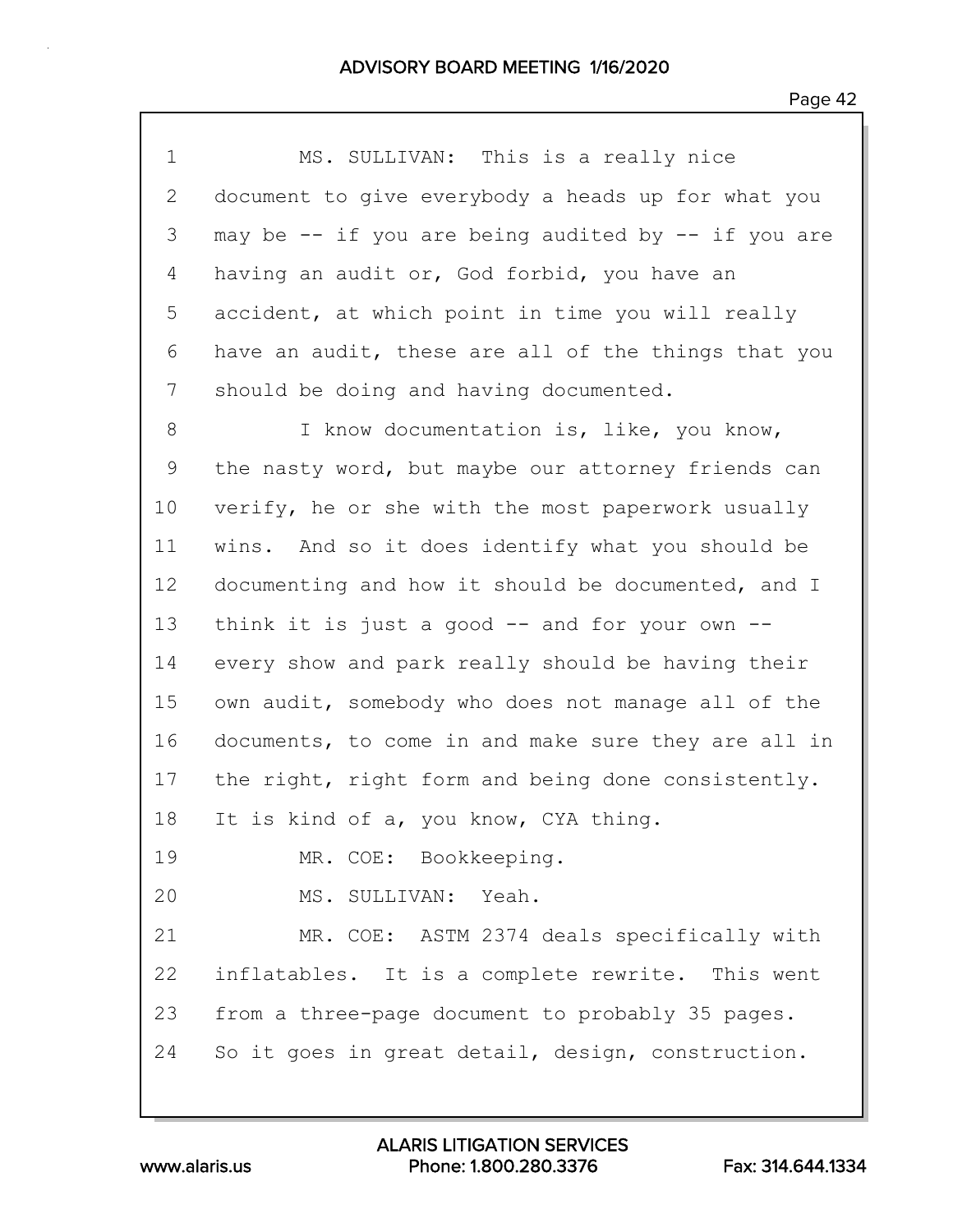| 1            | You know, some of the highlights of it, anything    |
|--------------|-----------------------------------------------------|
| $\mathbf{2}$ | that's greater than 8 foot off of the ground has,   |
| 3            | as far as a new inflatable goes, anything that is   |
| 4            | manufactured after the date has to have an alarm if |
| 5            | it has any area that's over 8 feet off of the       |
| 6            | ground. So almost all your slides would have to     |
| 7            | have that.                                          |
| 8            | AUDIENCE MEMBER: Blower you are talking             |
| 9            | about?                                              |
| 10           | MS. SULLIVAN: An alarm in the blower goes           |
| 11           | down?                                               |
| 12           | MR. COE: A deflation alarm. There is a              |
| 13           | couple ways they do it. It exempts all of the       |
| 14           | existing inflatables and requires it from a date    |
| 15           | that we have to vote on forward. The actual         |
| 16           | standard, if we adopt the standard as is, any       |
| 17           | inflatable manufactured from February of 2018 on    |
| 18           | would have to meet these requirements.              |
| 19           | Now, we can $--$ that's something we were           |
| 20           | going to bring up. We can delay that. You know, I   |
| 21           | mean, we can write it in our rules.                 |
| 22           | AUDIENCE MEMBER: Today is when you voted            |
| 23           | on it. It probably should be for today.             |
| 24           | MR. COE: Right. We can make it an                   |
|              |                                                     |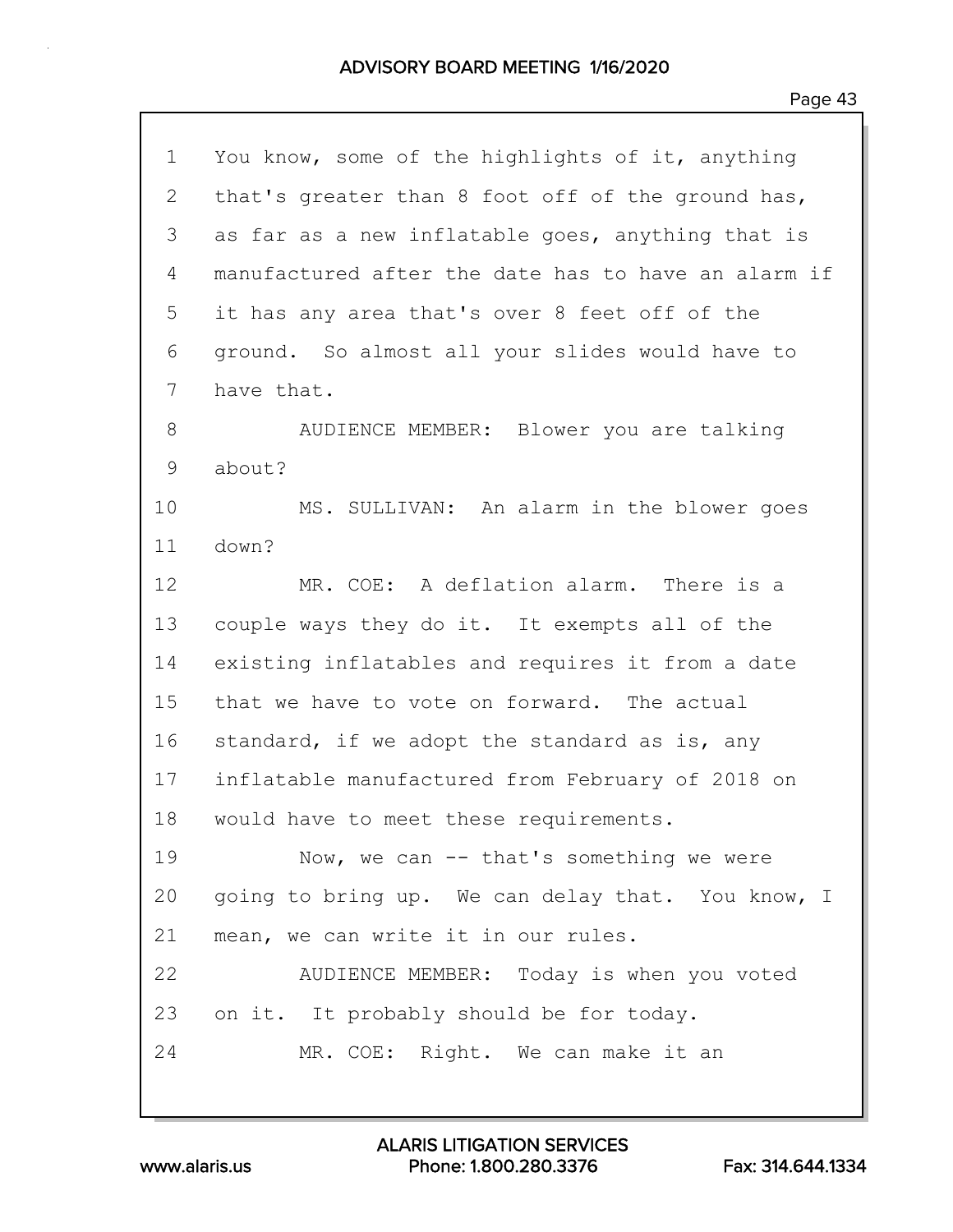1 effective date on this point forward, any new 2 inflatable would have to comply with the ASTM 3 standards. 4 MS. SULLIVAN: And just as matter of 5 comment, most of the American manufacturers, 6 Canadian manufacturers will be adhering to those 7 new standards. Beware if you are buying foreign 8 inflatables that they may not. So just a word to 9 the wise there. 10 But most of, most of what has been included 11 in here covers you as much as anything else so that 12 the equipment that you buy is built right and has 13 the safety, safety options built in, the materials 14 are fire retardant and all of that kind of thing. 15 So it is a good thing for, for shows and parks who 16 are buying inflatables. 17 MR. COE: Right. This is a very in depth, 18 detailed document. 19 AUDIENCE MEMBER: Glad you did the short 20 version instead of 35 pages. 21 AUDIENCE MEMBER: You have got another 22 standard to cover. 23 MR. COE: Actually this standard and ASTM, 24 I think, moving forward when they produce a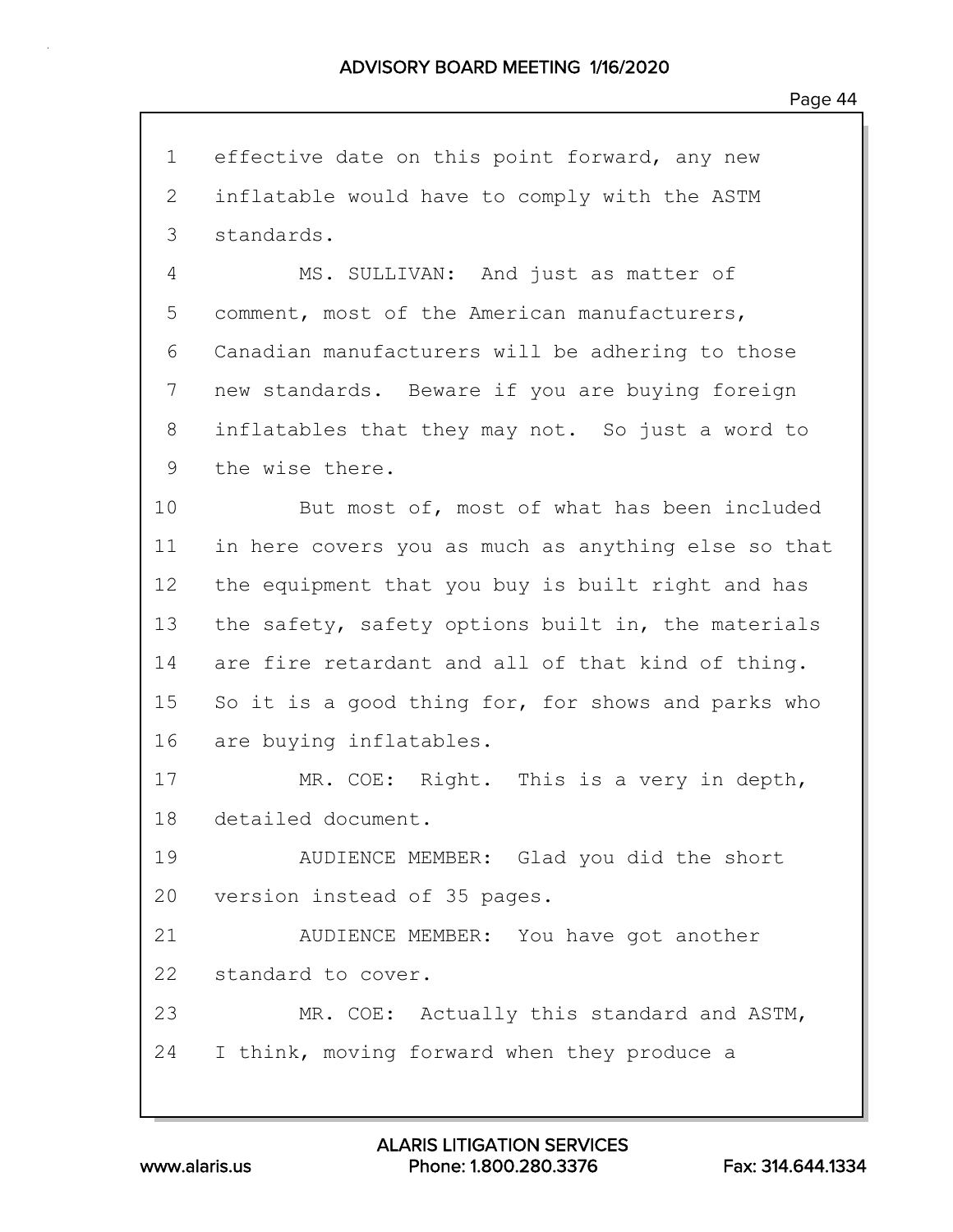| $\mathbf 1$ | standard for let's say a particular ride, the       |
|-------------|-----------------------------------------------------|
| 2           | railroads, you know, they try to incorporate like a |
| 3           | core wording, you know, that's based on design and  |
| 4           | maintenance and --                                  |
| 5           | MS. SULLIVAN: Operation.                            |
| 6           | MR. COE: Yeah. That's the biggest part of           |
| 7           | what you see added into these is that this          |
| 8           | standard, 2374, includes a lot of the requirements  |
| 9           | that are in 770 which is basically ownership,       |
| 10          | manuals, maintenance. One big thing IS parts        |
| 11          | documentation. So that's something, you know, you   |
| 12          | go down to Ace Hardware and buy a bolt, you better  |
| 13          | make sure where that bolt came from because if it   |
| 14          | fails, you got to be able to trace that. And it     |
| 15          | does lay out, you know, how you are supposed to     |
| 16          | replace parts, manufacturer and engineer, I         |
| 17          | believe, is how it is said.                         |
| 18          | MS. SULLIVAN: Yeah. Another reason this             |
| 19          | is a little bigger is that the old one referred to  |
| 20          | F1193 which was the old design and manufacturing    |
| 21          | standard, and it was about oh, four or five pages   |
| 22          | long. The new just design standard is, I think, 89  |
| 23          | pages long. It underwent a huge revamping and --    |
| 24          | but it excludes inflatables. 1159 kind of picked    |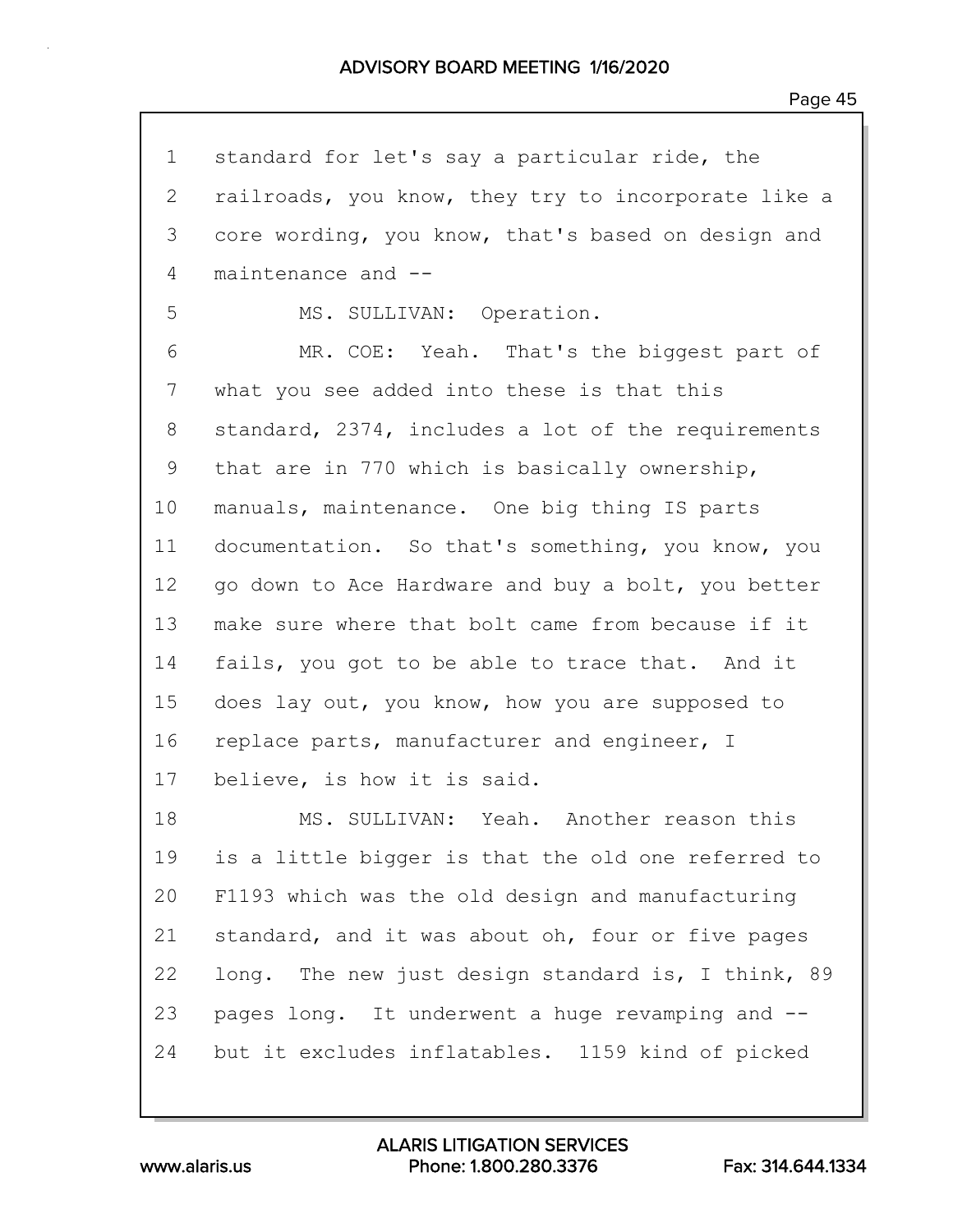| 1  | up everything else which included inflatables, but  |
|----|-----------------------------------------------------|
| 2  | the parts of the standard that would apply to       |
| 3  | inflatables, there were very few things said to     |
| 4  | protect you, the buyer, to know that, in fact, my   |
| 5  | inflatable was built according to, you know, what I |
| 6  | would expect good practices to be.                  |
| 7  | So this picked up all of the information            |
| 8  | that was not really existent, existing anywhere and |
| 9  | added it in. So it is -- they went into quite a     |
| 10 | lot of detail with that.                            |
| 11 | MR. COE: Just a quick overview of 770. It           |
| 12 | is basically a procedural thing for the ride. It    |
| 13 | is up to the owner to develop operation manuals,    |
| 14 | maintenance manuals, keep the parts documentation,  |
| 15 | inspection documentation and training manuals.      |
| 16 | MS. SULLIVAN: And maintenance                       |
| 17 | documentation.                                      |
| 18 | MR. COE: Right. And then it does add in             |
| 19 | there additional requirements when you guys sell    |
| 20 | used rides. It basically mandates what you have to  |
| 21 | supply the buyer, and pretty much what it is going  |
| 22 | to require you to do is give him all of the         |
| 23 | information that you've produced for that ride.     |
| 24 | AUDIENCE MEMBER: Thank you.                         |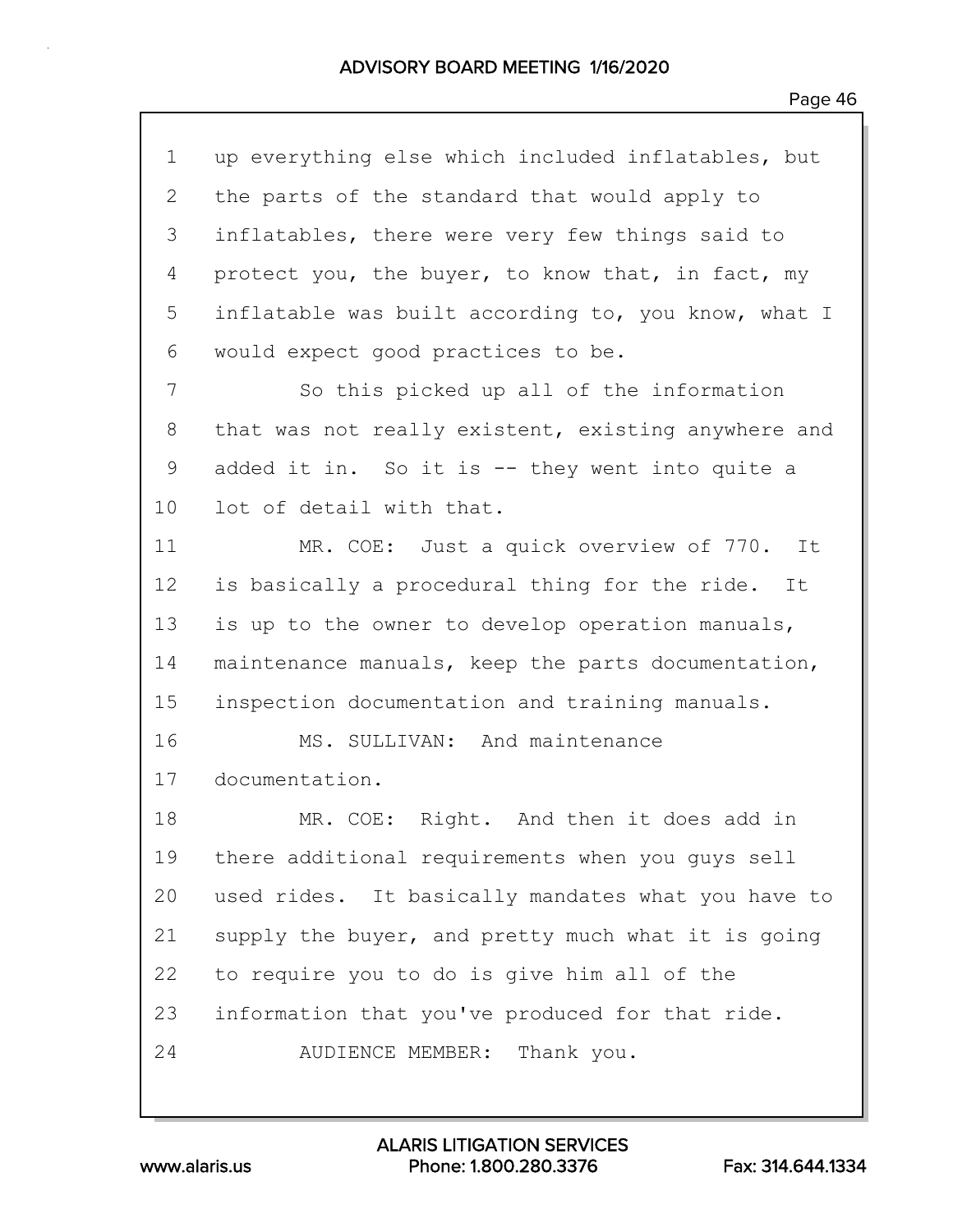| $\mathbf 1$ | AUDIENCE MEMBER: What happens if somebody           |
|-------------|-----------------------------------------------------|
| 2           | doesn't or can't produce that to you once you buy   |
| 3           | it? Who does that fall on?                          |
| 4           | MS. SULLIVAN: You should be wary.                   |
| 5           | MR. COE: Depending on where you go, there           |
| 6           | are -- I just got a phone call from Ohio. They      |
| 7           | actually would not permit the gentleman's ride, a   |
| 8           | King ride, because he didn't have a manual. Where   |
| 9           | do you come up with a King ride manual?             |
| 10          | AUDIENCE MEMBER: I'm talking about parts,           |
| 11          | you said a specific bolt where it comes from, part  |
| 12          | replacement.                                        |
| 13          | MR. COE: They should be giving that to              |
| 14          | you. I mean, the biggest thing we find is the       |
| 15          | trail of the NDT is on some rides, you know, well I |
| 16          | sold him the ride. Well, did he give you -- I have  |
| 17          | even done it myself. Do you have that NDT? He is    |
| 18          | like no, I will have to call and get it from him.   |
| 19          | He should have had that because some of those NDTs  |
| 20          | are, as an example, multi-year. You have to have    |
| 21          | it done once every two years or once every three    |
| 22          | years.                                              |
| 23          | If you buy a ride and that documentation            |
| 24          | does not come with it, I mean, an inspector can say |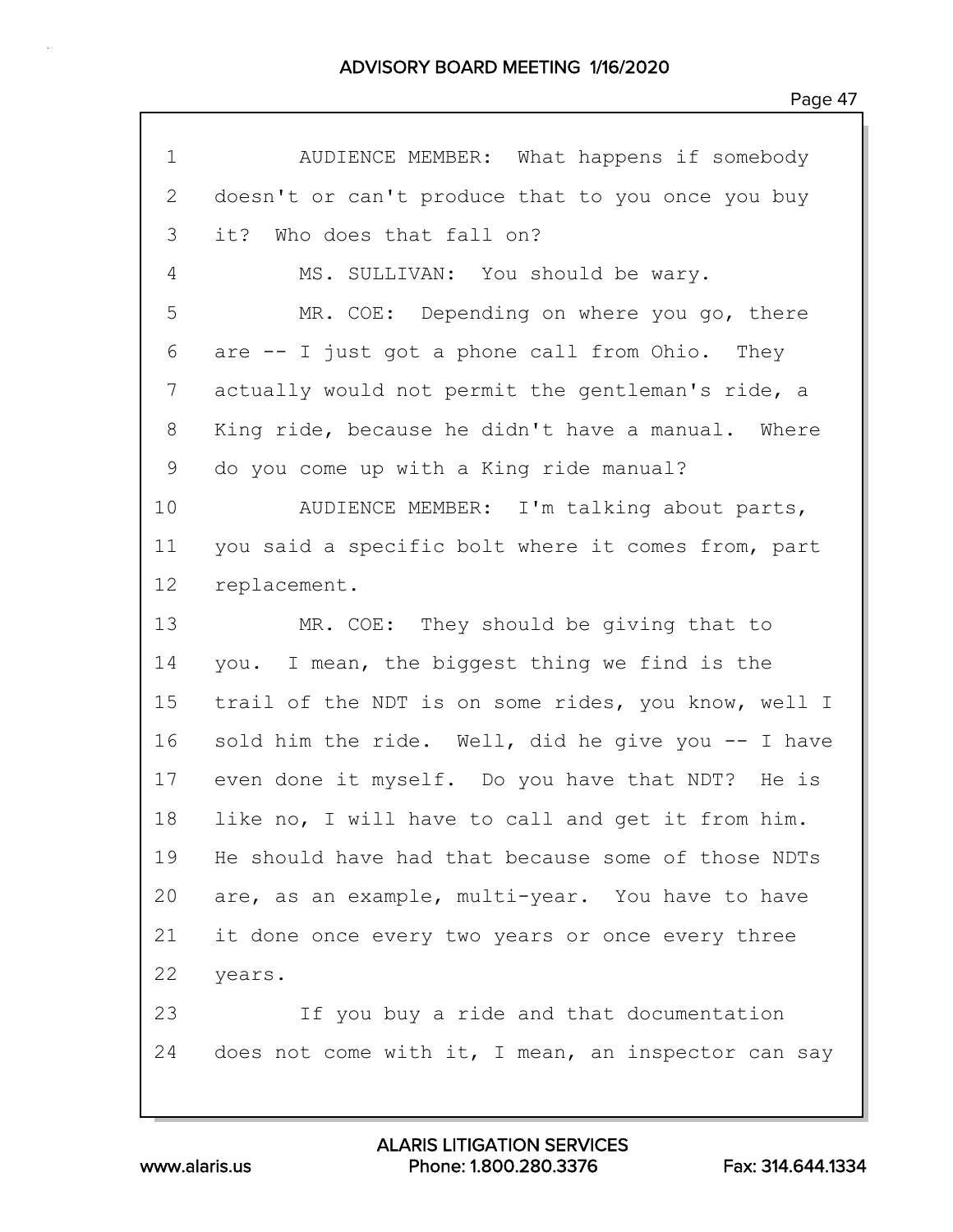1 hey, you are not compliant, get it done unless you 2 can cough up the paperwork.

3 MS. SULLIVAN: Well, and the good thing 4 about this is if you buy a ride, parts that have 5 been replaced, any kind of modifications that have 6 been done, all of that will be included in the 7 package, and those things are things you should be 8 including in your folder on that ride as far as 9 maintenance updates and really maintenance logs, 10 inspection logs, that kind of thing for that 11 particular ride are, are -- not all of the 12 inspection logs, of course, but maintenance logs. 13 If you have changed something or have just done 14 your regular maintenance, those things should all 15 -- you should be keeping all of those kinds of 16 documents, and then those can go with your ride if 17 you sell it. Then the new owner knows, you know, 18 you've been doing proper maintenance all along, you 19 have had the NDT or required NDT things done, oh, 20 such and such big part went out and you replaced it 21 through the manufacturer with the correct part, 22 those kind of things. 23 AUDIENCE MEMBER: Call for a motion.

24 MS. SULLIVAN: Well, a motion has been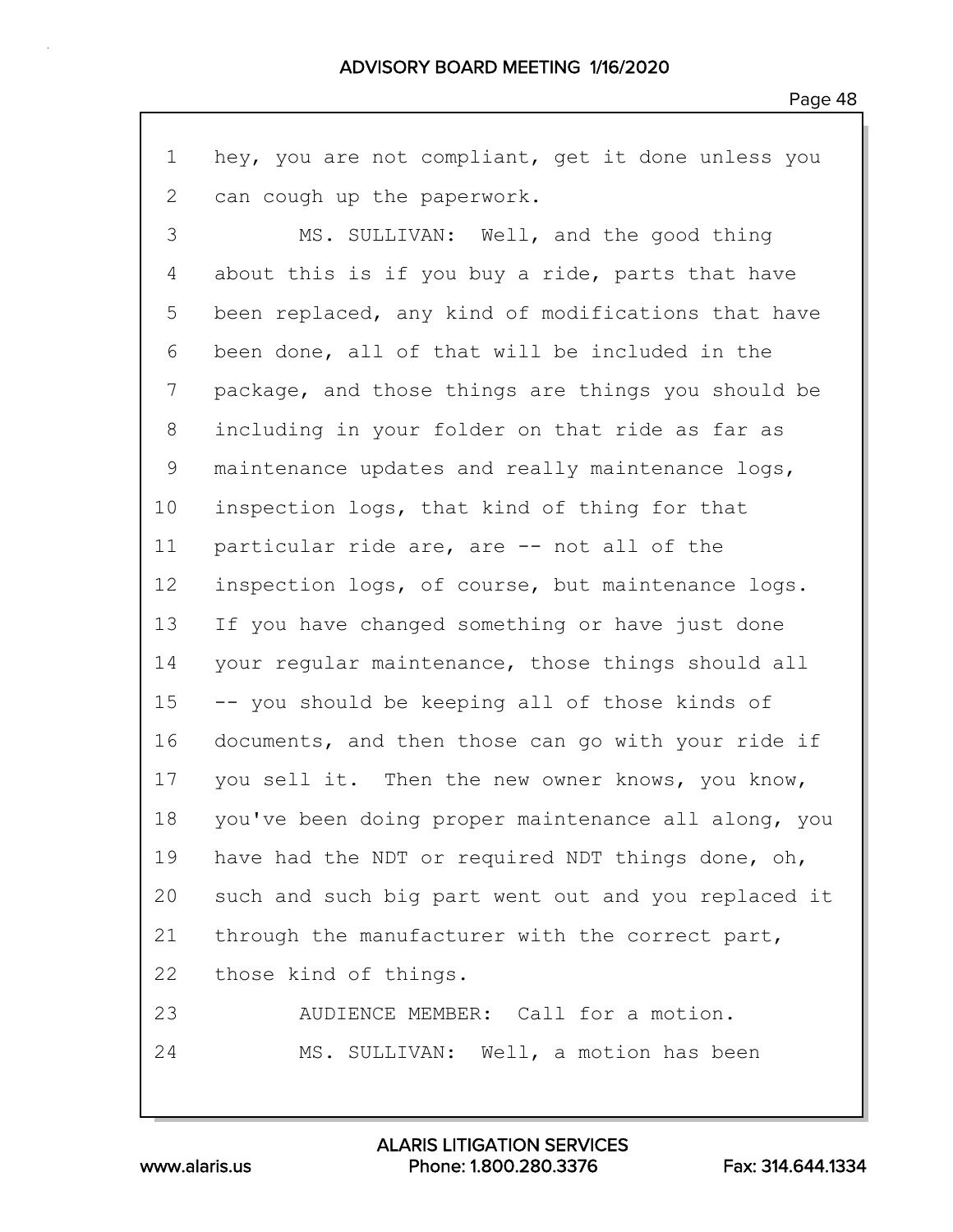1 made. Second. 2 AUDIENCE MEMBER: Call for a vote. 3 CHAIRMAN: All in favor to accept the 4 motion as read, say aye. 5 (Ayes heard.) 6 CHAIRMAN: Opposed? 7 (No response.) 8 CHAIRMAN: Motion is passed. 9 Tom, to address one other thing, maybe I 10 should have clarified this before we voted, do we 11 need to determine a date on 2374? 12 MR. COE: We do. So it is either we accept 13 the date that's published in the standard, which is 14 February of 2018, or we can choose a date, today, 15 January 1st next year. 16 MS. SULLIVAN: Or we can say February 1st, 17 2020, and then if somebody is buying something, it 18 gives them a little time. 19 MR. COE: Is Yolanda on the phone? 20 MR. BENNETT: I agree. That's fine. 21 MS. CARRILLO: Yes. 22 MS. SULLIVAN: She said yes. 23 DIRECTOR KLEINIK: Yolanda, I just wanted 24 to clarify, since the manufacturer, we adopted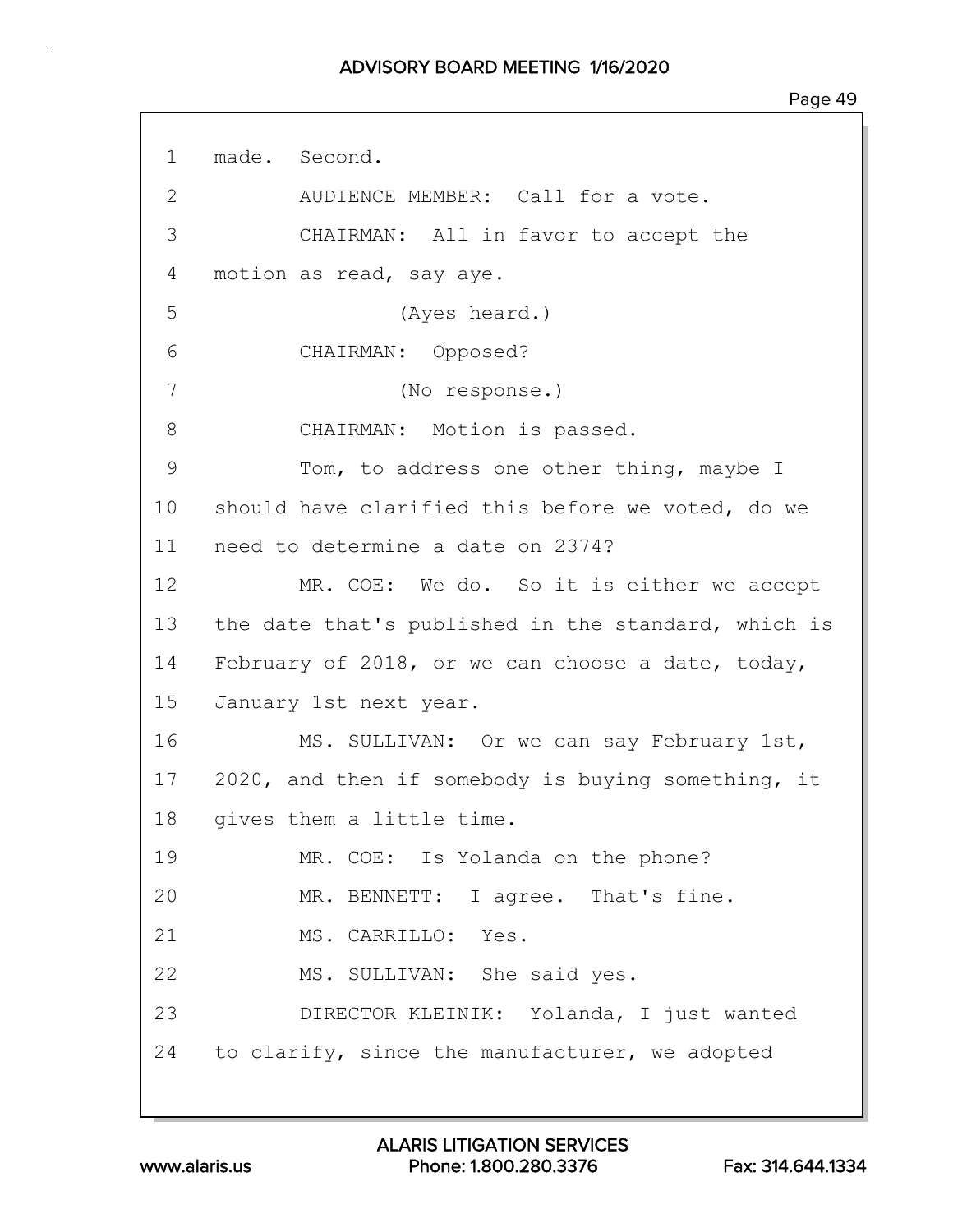1 these and the manufacturer says certain date, can 2 we change that date to a different one? 3 MS. CARRILLO: Director, I can't hear you. 4 Can you repeat that, please? 5 DIRECTOR KLEINIK: Since we adopted these 6 rules and the manufacturer says the date is in '18, 7 can the Board change that date to today or a future 8 date and still be -- 9 AUDIENCE MEMBER: ASTM set the date, not 10 the manufacturer, right? 11 MR. COE: It is just the standard date. 12 AUDIENCE MEMBER: The standard date that 13 ASTM did, not the manufacturer. 14 MS. SULLIVAN: If I pick this up, does it 15 cut them off? 16 MR. SPARKS: It is blank. 17 MS. SULLIVAN: I apologize. I was trying 18 to -- I just picked it up like this. 19 MR. COE: It knocks them off. 20 MS. SULLIVAN: Sorry about that. Well, I 21 didn't touch any buttons. 22 MR. COE: The IT guy failed today. 23 CHAIRMAN: So punch in that number. There 24 it goes.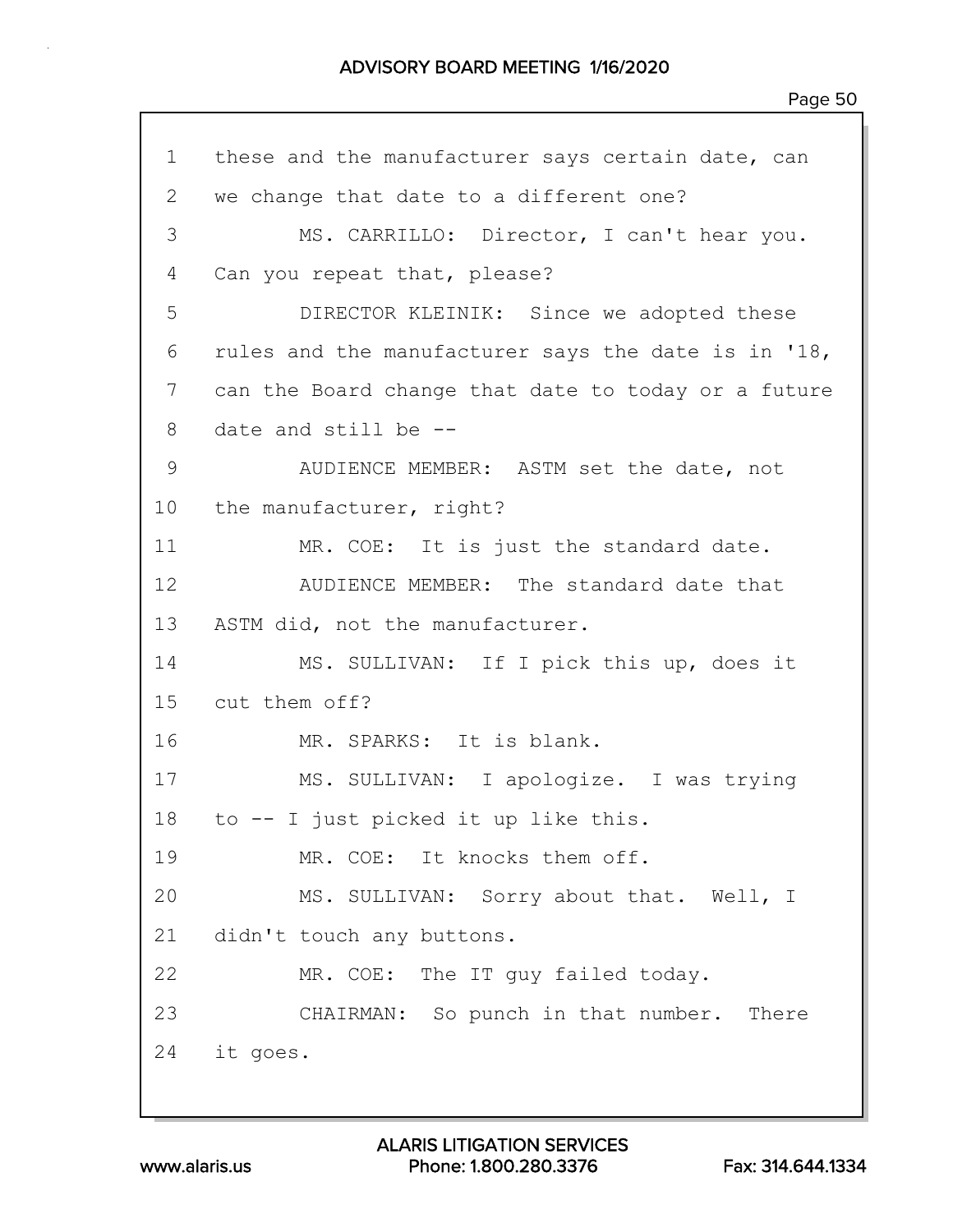1 I apologize. When we moved the unit, I 2 think we cut you off. 3 MR. BENNETT: Right. Hi, this is Dave 4 Bennett again. I'm back on. 5 MS. CARRILLO: This is Yolanda Carrillo. I 6 am back on. 7 MS. SULLIVAN: Good. So Director, do you 8 want to ask that question? 9 DIRECTOR KLEINIK: Go ahead. 10 MR. COE: Yolanda, the question we have is 11 there is an adopted standard. That standard has an 12 effective date that it puts in there, and we want 13 to know if we can choose a different date to make 14 it effective. 15 Basically what it is, is new equipment, if 16 it is built from this date forward, it has to 17 comply, and the original date from the standard is 18 from February of 2018. 19 MS. CARRILLO: You want me to check the 20 date? Is it the standard is one that we are 21 adopting from someone else? 22 MR. COE: Yes, it is through ASTM. 23 MS. CARRILLO: So I believe you will be 24 able to, but it would have to be very clear where,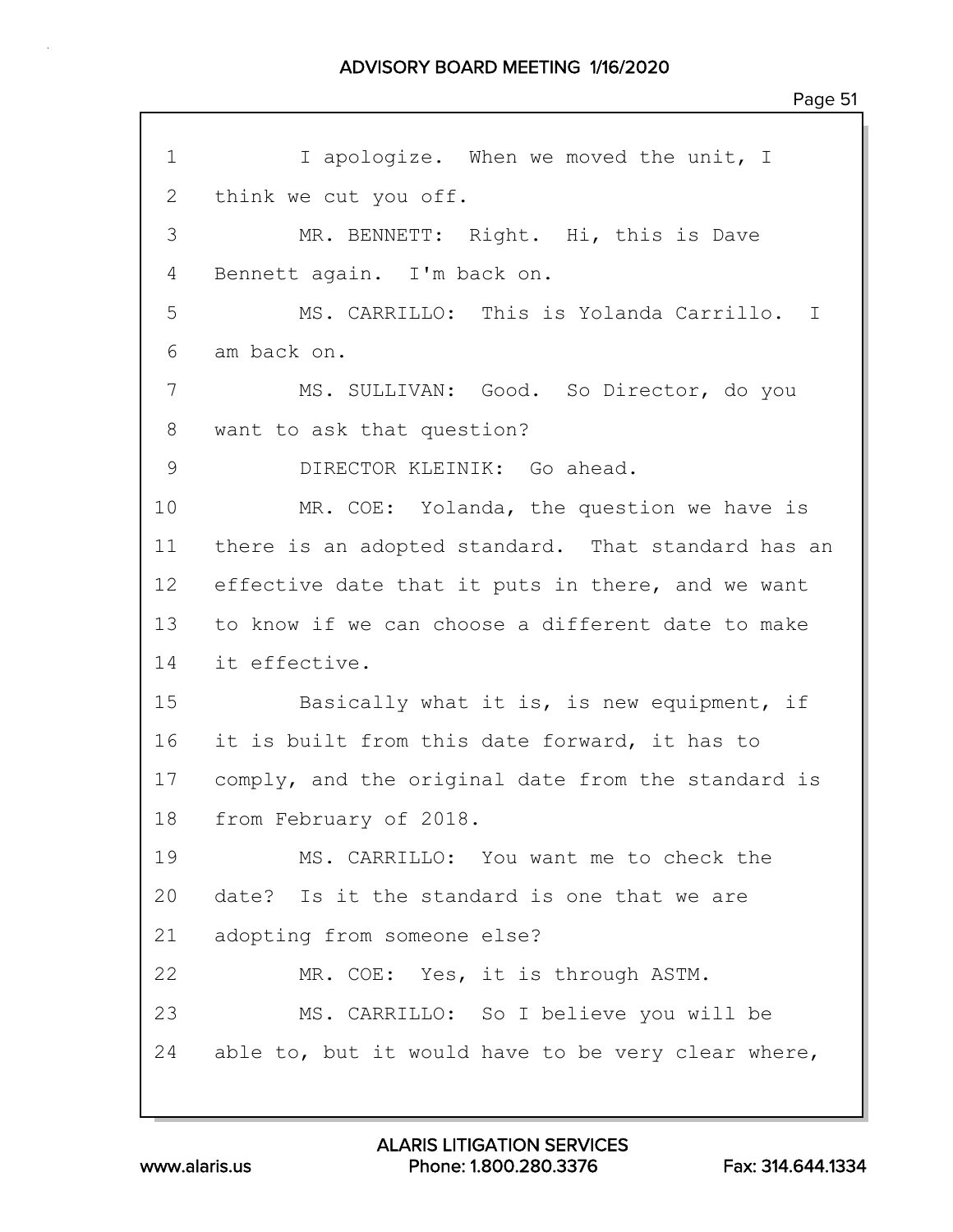1 although we are adopting the standards, the 2 standards are being adopted with the modification 3 of the new effective date. 4 MS. SULLIVAN: Okay. 5 MR. COE: That's how we would write it in 6 the rule is we adopt ASTM such and such standard 7 with the modification that the effective date 8 become February 1st of 2020. 9 CHAIRMAN: Do we have a motion to --10 MS. SULLIVAN: I will move --11 CHAIRMAN: Okay. 12 MS. SULLIVAN: -- that we put an effective 13 date of February 1, 2020. 14 CHAIRMAN: Okay. Can we get a second? 15 MR. SPARKS: I will second. 16 CHAIRMAN: Wes seconds. All in favor say 17 aye. 18 (Ayes heard.) 19 CHAIRMAN: Opposed? 20 (No response.) 21 CHAIRMAN: Hearing none, the motion is 22 passed. 23 MS. SULLIVAN: Thank you. 24 MR. COE: Now --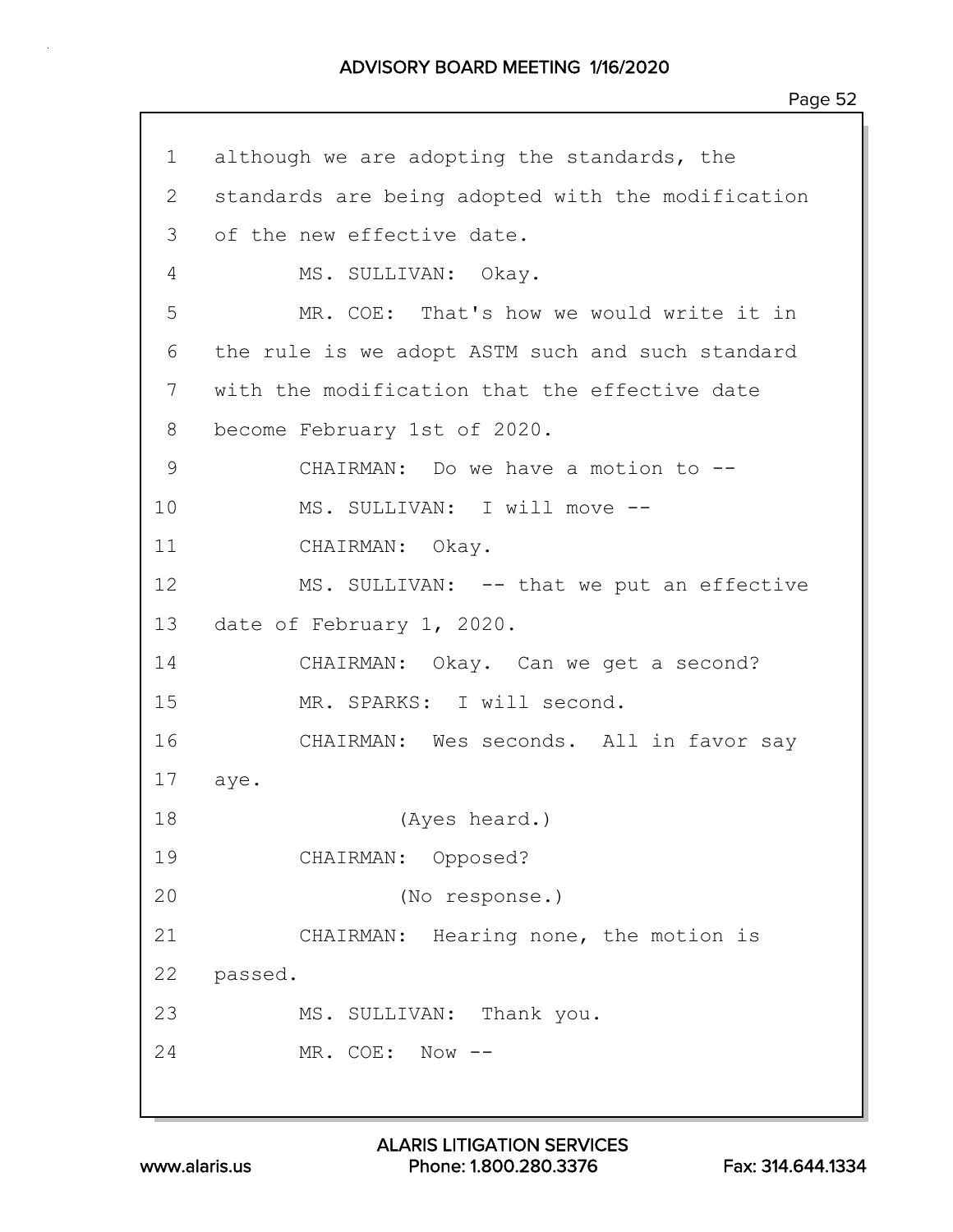| $\mathbf 1$   | CHAIRMAN: Go ahead, Tom.                            |
|---------------|-----------------------------------------------------|
| $\mathbf{2}$  | MR. COE: -- we talked earlier about the             |
| 3             | indoor aerial adventure courses. This last          |
| 4             | standard was put in at the last minute. I don't     |
| 5             | have a real pretty slide for it. I don't think it   |
| 6             | affects anybody in the room.                        |
| 7             | MS. SULLIVAN: Bless you.                            |
| 8             | AUDIENCE MEMBER: Thank you.                         |
| $\mathcal{G}$ | MR. COE: It is specific to the design               |
| 10            | manufacturer operation. It has all of that          |
| 11            | information in it as a requirement for these        |
| $12 \,$       | businesses.                                         |
| 13            | Now, right now there is no oversight from           |
| 14            | any jurisdiction on these types of amusements, and  |
| 15            | what we have planned, we do have a set of rules     |
| 16            | that we put together. It is modified a little bit   |
| 17            | from the zipline rules which I don't think anybody  |
| 18            | in here has a zipline either. But it is pretty      |
| 19            | much a carbon copy of that which requires the       |
| 20            | company to submit engineering documentation. They   |
| 21            | have to have certification from an engineer because |
| 22            | most of this stuff comes from outside of the        |
| 23            | country, you know, and then if the manufacturer     |
| 24            | requires annual NDTs or anything like that, that's  |
|               |                                                     |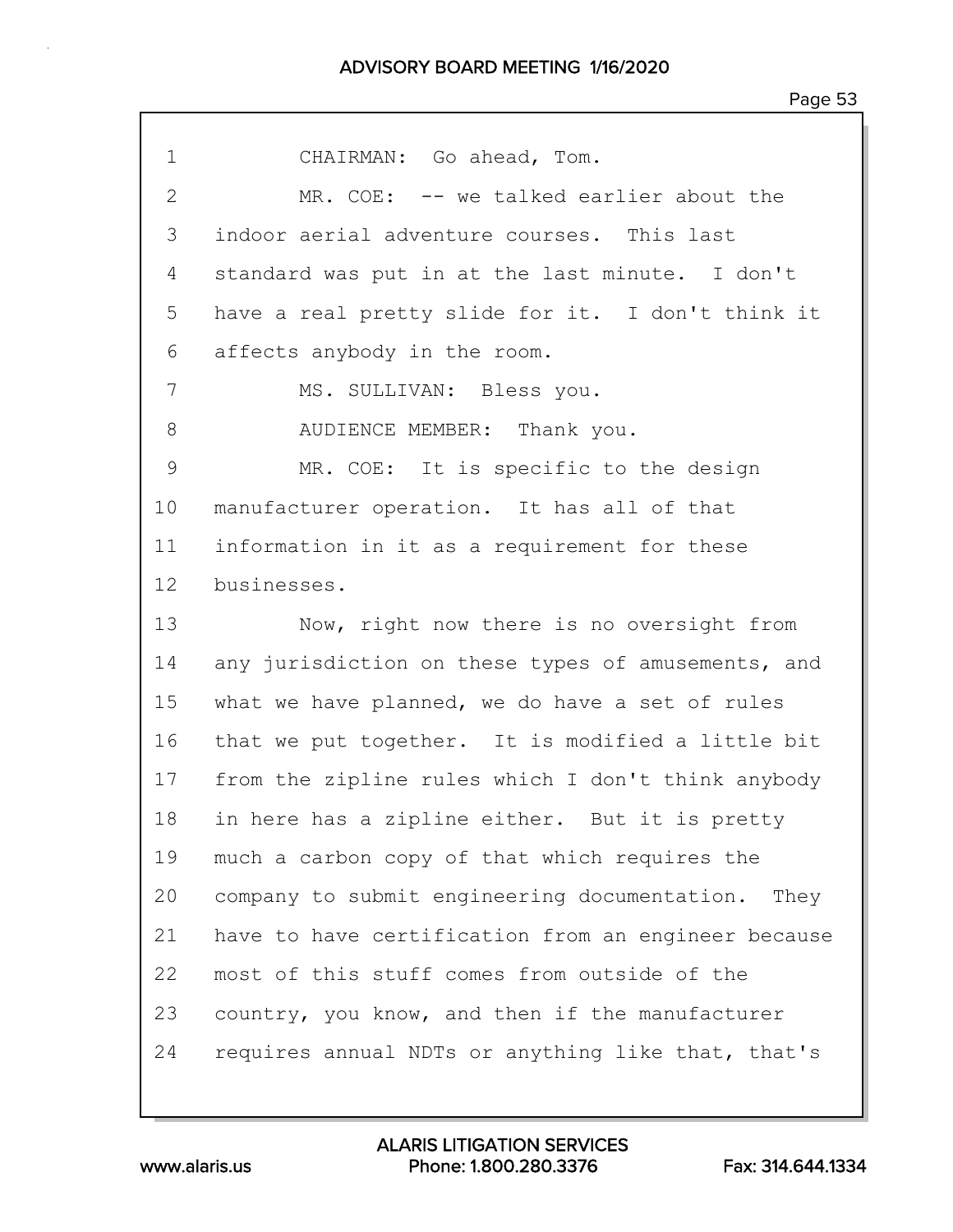1 what keeps this documentation up to today's 2 standards.

3 The biggest thing that we have in the rules 4 is we want to see the quality of manufacturing. We 5 do require that they have a third party that 6 specializes in this type of equipment to look at it 7 and approve it. They basically have all of the 8 requirements that we require of you guys, minimal 9 insurance, and it does set forth third party 10 training which I think is the most important thing.

11 The accident that occurred in Illinois was 12 lack of training 100%. We just had a new company 13 open up that, they are actually going to build 14 four. They have two of them operational now. That 15 company just had an accident in Florida which was 16 100% lack of training, operational training. In 17 both cases it was children that they called it a 18 Sky Ride. It is a zipline that runs on a solid 19 pipe or a channel, and both of those kids fell 20 20 feet.

21 So this was kind of a surprise. Is there 22 any discussion, or do you think we can pass it? 23 MS. SULLIVAN: The only thing that I would 24 add, after reading through what you have sent to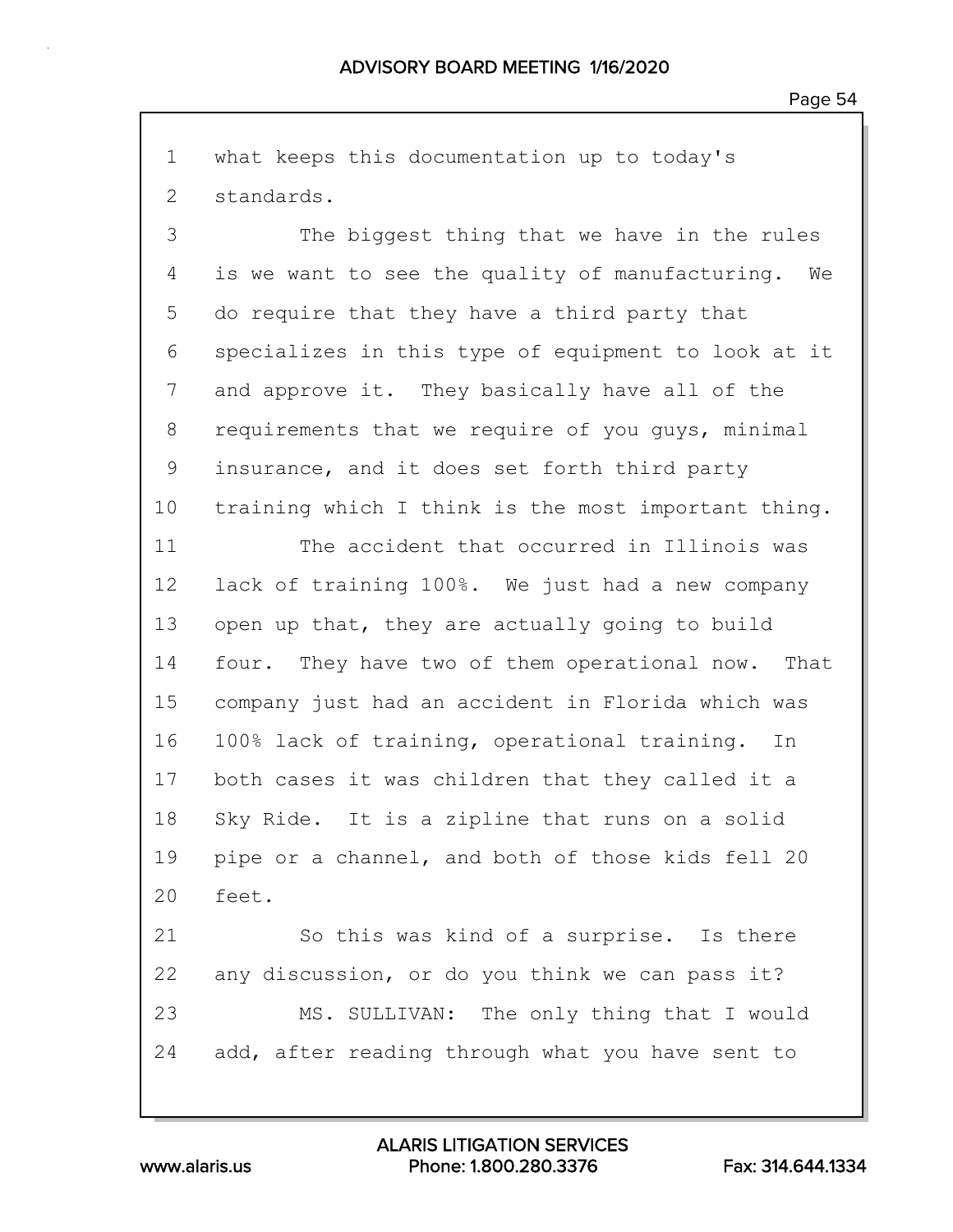| 1  | us, was at the bottom or at the end, you had        |
|----|-----------------------------------------------------|
| 2  | included the ACCT, you know, requirements, someone  |
| 3  | was certified through them or NAARSO.               |
| 4  | I would like us to add, or AIMS International,      |
| 5  | because they are a training -- they do training and |
| 6  | inspections as well and --                          |
| 7  | MR. COE: Generally the statement that we            |
| 8  | use in the rules is we will name some of the        |
| 9  | organizations that we are very familiar.            |
| 10 | MS. SULLIVAN: That one did.                         |
| 11 | MR. COE: And we will also add in there a            |
| 12 | statement that says, or approved by us.             |
| 13 | MS. SULLIVAN: But I think if you put                |
| 14 | NAARSO in, you should also put AIMS in because they |
| 15 | are the premiere trainer, educator in the, in the   |
| 16 | country.                                            |
| 17 | MR. BENNETT: Right. I agree with that as            |
| 18 | well. This is Dave. I know they have once-a-year    |
| 19 | training in Texas, just had that in January.        |
| 20 | MS. SULLIVAN: It was this week. I came              |
| 21 | directly from there, and they do an excellent job   |
| 22 | of training. They actually require more training    |
| 23 | hours than NAARSO does.                             |
| 24 | So I think they are $--$ if NAARSO is going         |
|    |                                                     |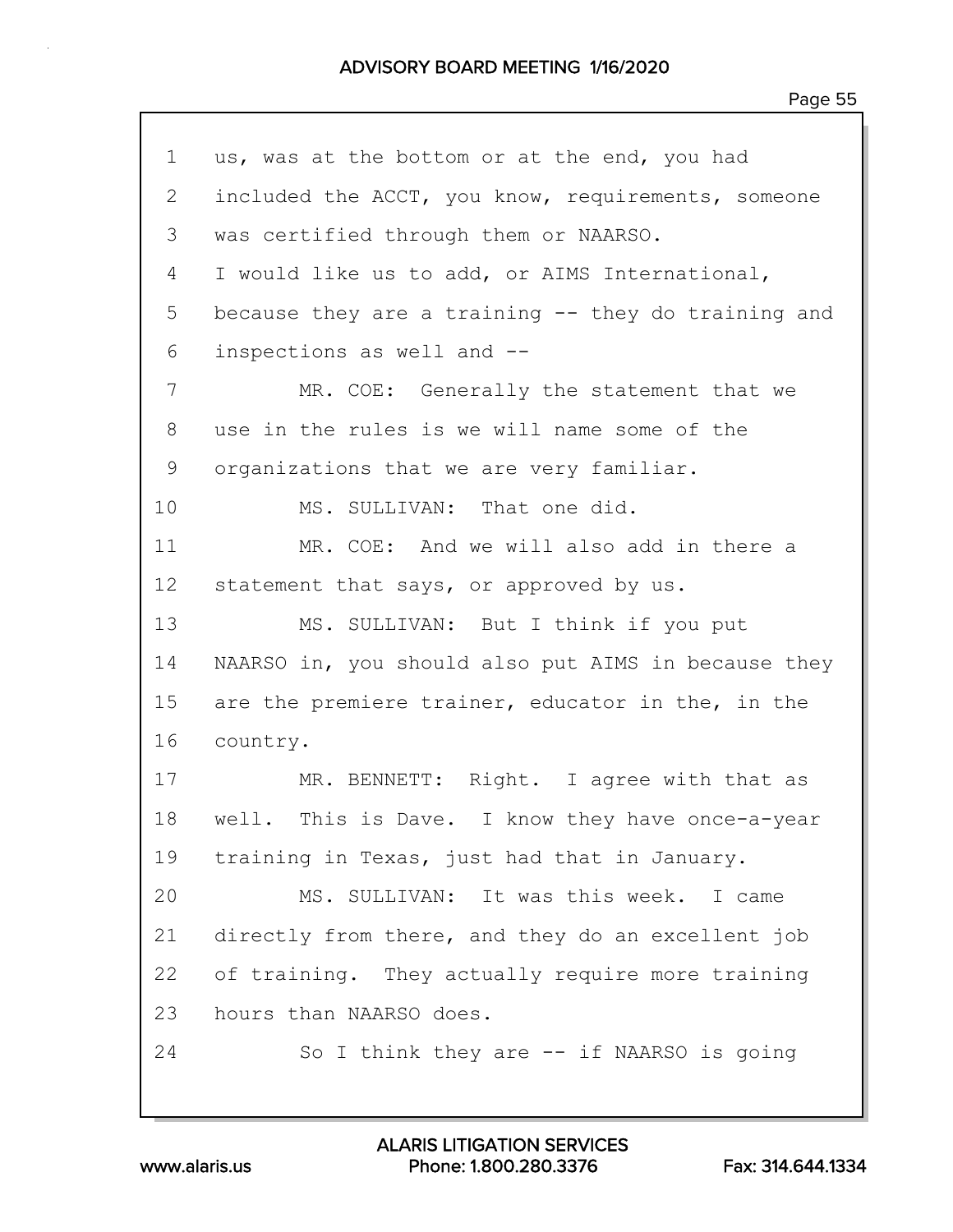1 to be mentioned, I think AIMS should also be 2 mentioned. 3 MR. BENNETT: Yes. 4 CHAIRMAN: Sounds reasonable. 5 MR. COE: Do we have a motion, I guess, 6 first accept the standards? 7 MR. BENNETT: Motion to what Patty said or  $8$  to  $-$ 9 MS. SULLIVAN: No, he is saying the entire 10 new standard on aerial adventure courses. 11 Well now, is that what you want, or what 12 you sent us, you want that to become part of our -- 13 MR. COE: You would have to vote on that, 14 too. That's the second part. 15 MS. SULLIVAN: Well, I'm just asking. 16 MR. COE: Yes, that's the second part. 17 MS. SULLIVAN: Okay. So but first you 18 would like for us to -- okay. 19 MR. COE: I just kind of arranged it that 20 way. We were talking about ASTM. That was the 21 next standard in the list. 22 MS. SULLIVAN: Okay. So I would make a 23 motion that we accept or adopt F2959-19 as part of 24 our regulations.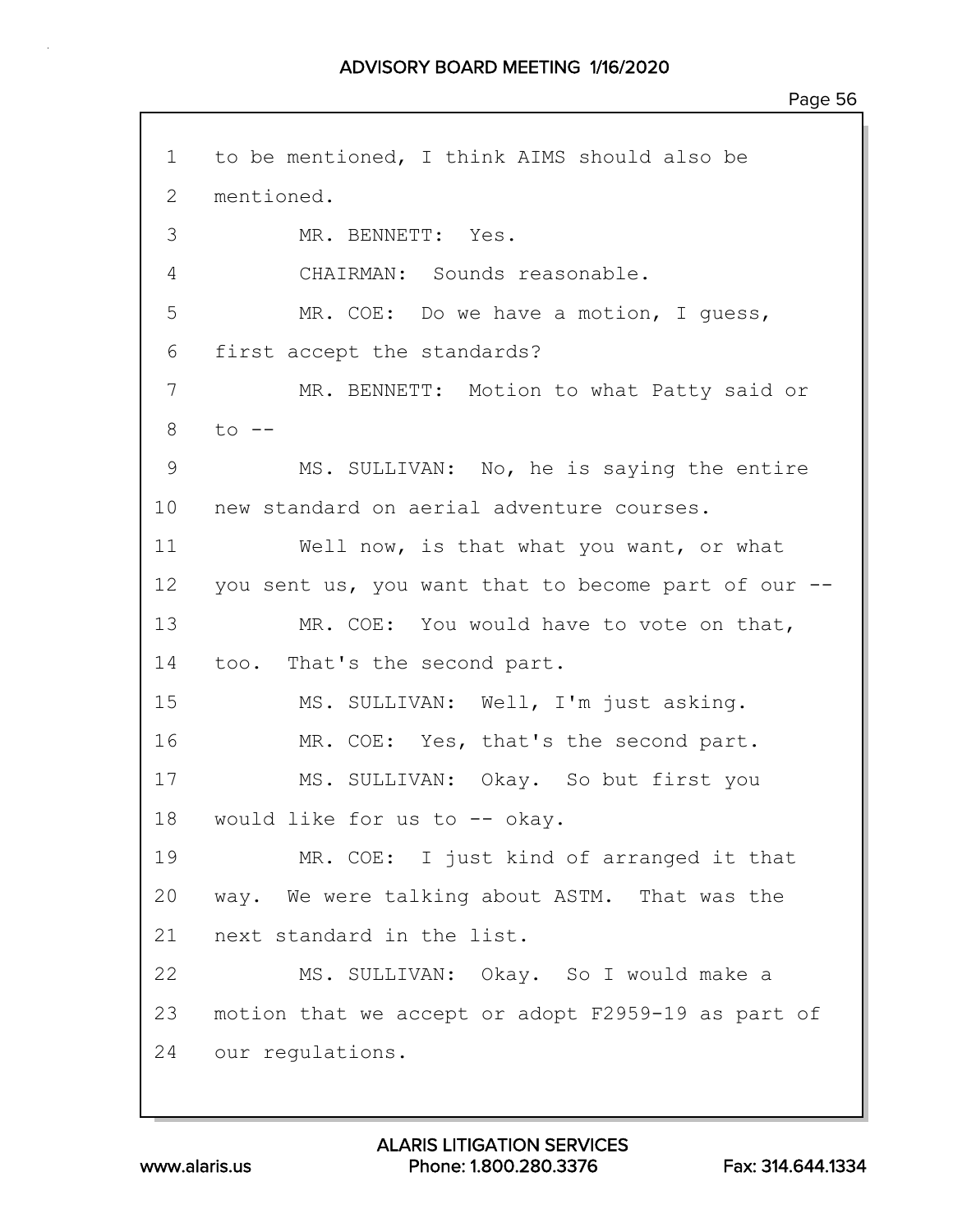## ADVISORY BOARD MEETING 1/16/2020

1 MR. COE: Yeah. 2 CHAIRMAN: Can we get a second? 3 MR. SPARKS: I will second. 4 CHAIRMAN: Wes seconds. All in -- 5 MR. BENNETT: I have a question or comment. 6 Are we discussing Section 6000.352? 7 MS. SULLIVAN: No, this is the ASTM -- 8 MR. BENNETT: Okay. 9 MS. SULLIVAN: -- standard. 10 MR. BENNETT: Okay. That's fine. Thanks. 11 MS. SULLIVAN: I'm sorry, you should be 12 answering. 13 CHAIRMAN: That's all right. This is -- so 14 we had a vote. Not yet. 15 MS. SULLIVAN: We still have to vote. 16 CHAIRMAN: We still have to vote. All 17 right. All in favor, aye? 18 (Ayes heard.) 19 CHAIRMAN: Opposed? 20 (No response.) 21 CHAIRMAN: Hearing none, the motion is 22 passed. 23 And then we need to have a second vote on 24 whether to add AIMS as an improved --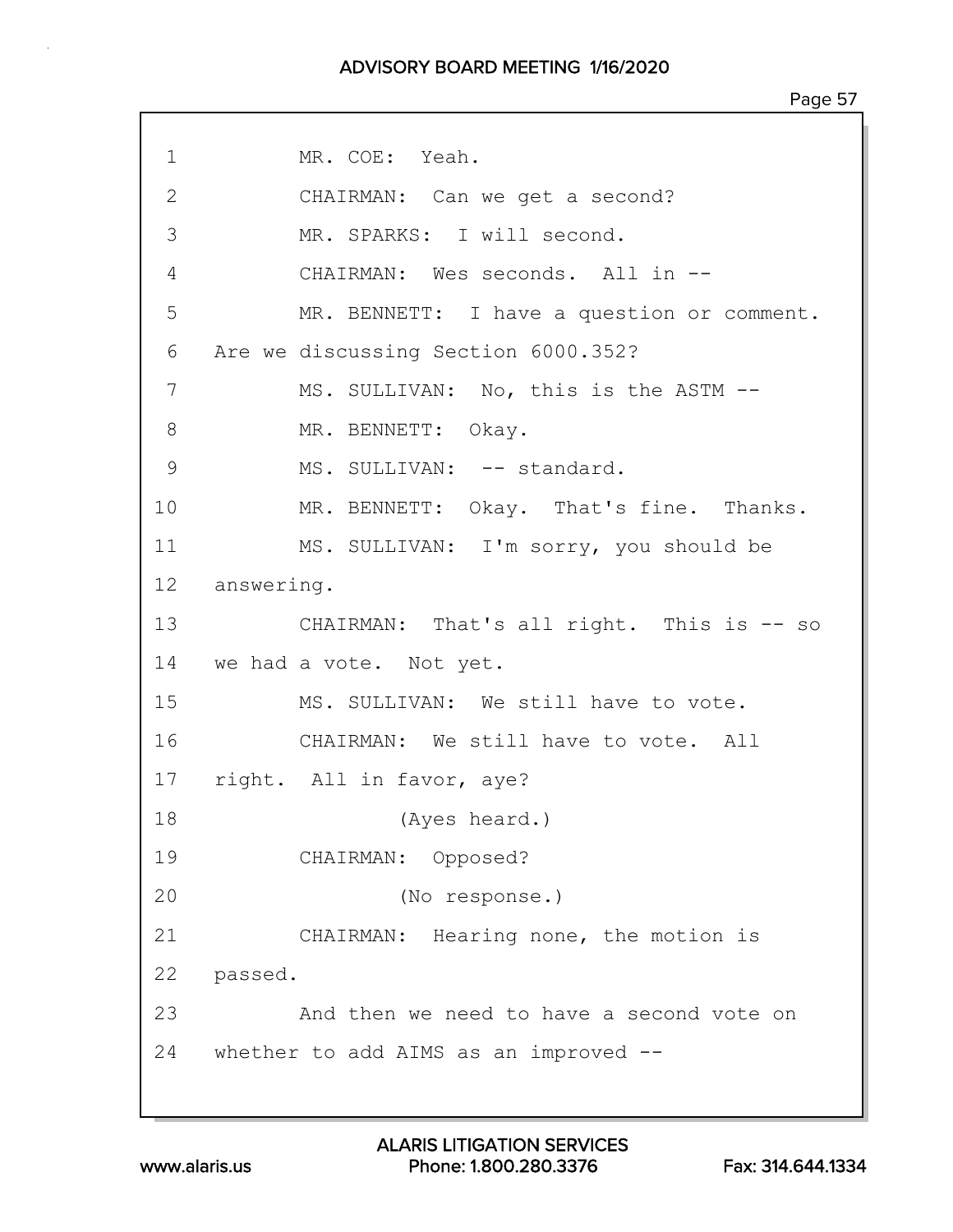## ADVISORY BOARD MEETING 1/16/2020

| 1            | MR. COE: Correct.                              |
|--------------|------------------------------------------------|
| $\mathbf{2}$ | CHAIRMAN: Into the rules. Can we have a        |
| 3            | motion for that?                               |
| 4            | MR. SPARKS: I will make a motion.              |
| 5            | CHAIRMAN: Wes makes a motion.                  |
| 6            | MR. BENNETT: I will second that.               |
| 7            | CHAIRMAN: We have a second. All in favor,      |
| 8            | say aye.                                       |
| 9            | (Ayes heard.)                                  |
| 10           | CHAIRMAN: Opposed?                             |
| 11           | (No response.)                                 |
| 12           | CHAIRMAN: None. All right. Motion is           |
| 13           | passed.                                        |
| 14           | MR. COE: I guess does the Board have any       |
| 15           | discussion about the proposed rules?           |
| 16           | You guys don't have a copy of it. I mean,      |
| 17           | I can get you there if you want to look at it. |
| 18           | MR. BENNETT: I didn't hear, Tom, at the        |
| 19           | end. Now are we talking about Section 6000.    |
| 20           | MR. COE: Yes.                                  |
| 21           | MR. BENNETT: I do have questions because       |
| 22           | at the end you had discussion points.          |
| 23           | MR. COE: There are two.                        |
| 24           | MR.BENNETT: I have maybe some concerns         |
|              |                                                |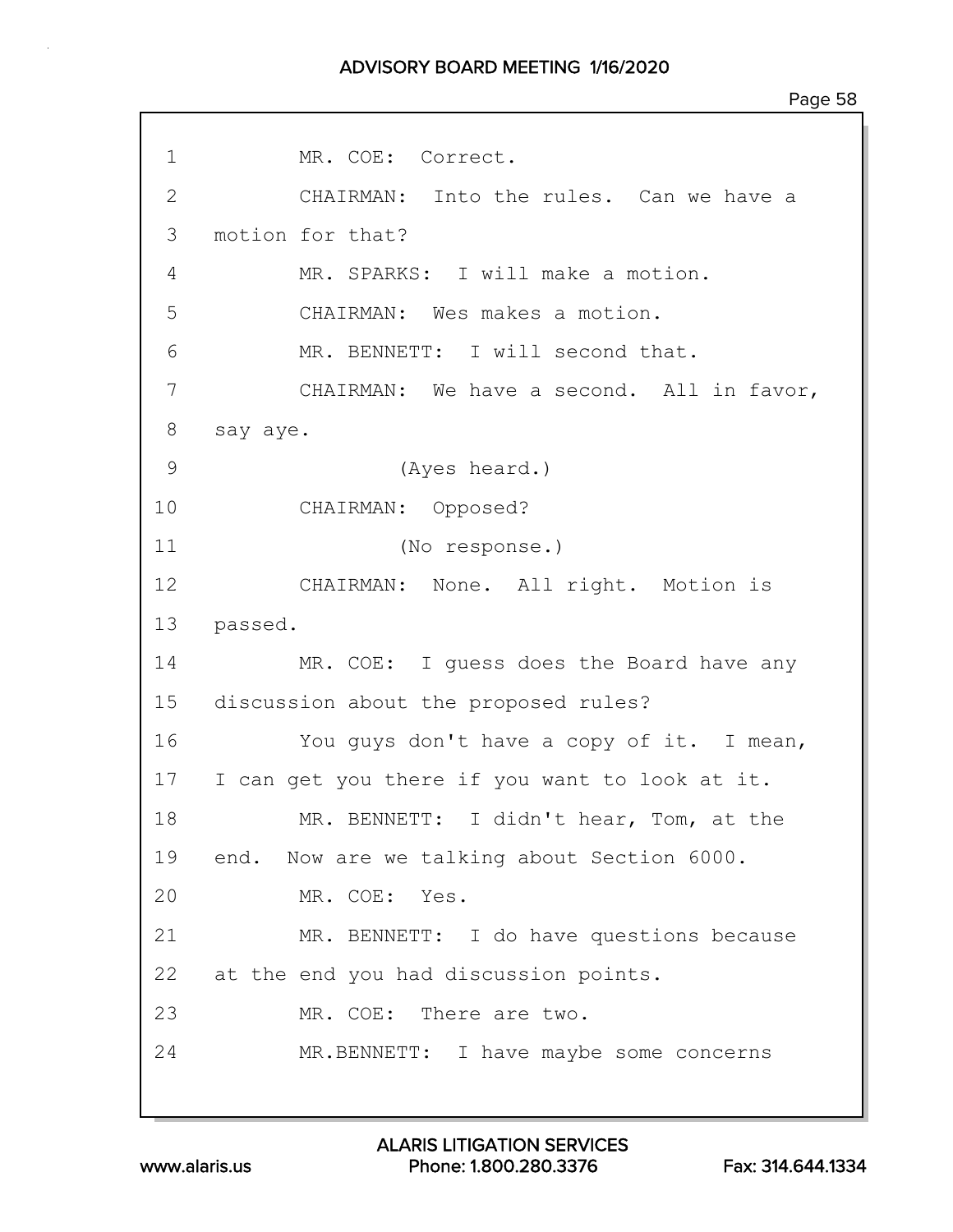| $\mathbf 1$    | there because the language states that the course   |
|----------------|-----------------------------------------------------|
| $\overline{2}$ | staff shall be 18 years of age or older and shall   |
| 3              | have complete knowledge of the operation of the     |
| 4              | element which they are assigned.                    |
| 5              | So two things. One that when it says                |
| 6              | complete knowledge, that might be overbroad. You    |
| 7              | know, I think if there is any accident or suit, it  |
| 8              | is difficult to meet that standard of complete      |
| 9              | knowledge, what is complete knowledge. I don't      |
| 10             | know if that's defined.                             |
| 11             | MS. SULLIVAN: It is pretty absolute, isn't          |
| 12             | it?                                                 |
| 13             | MR. BENNETT: Yeah, complete knowledge.              |
| 14             | Well, it is hard to say yes. Maybe I'd recommend    |
| 15             | --                                                  |
| 16             | MS. SULLIVAN: Properly trained?                     |
| 17             | MR. BENNETT: -- properly trained or take            |
| 18             | that out. I'm talking about sufficient,             |
| 19             | reasonable, satisfactory.                           |
| 20             | MR. COE: Generally what we look, what we            |
| 21             | would look at is the owner of this would be         |
| 22             | required to maintain training documentation for     |
| 23             | each individual, and in most cases that is going to |
| 24             | be from a third party accreditation, and it could   |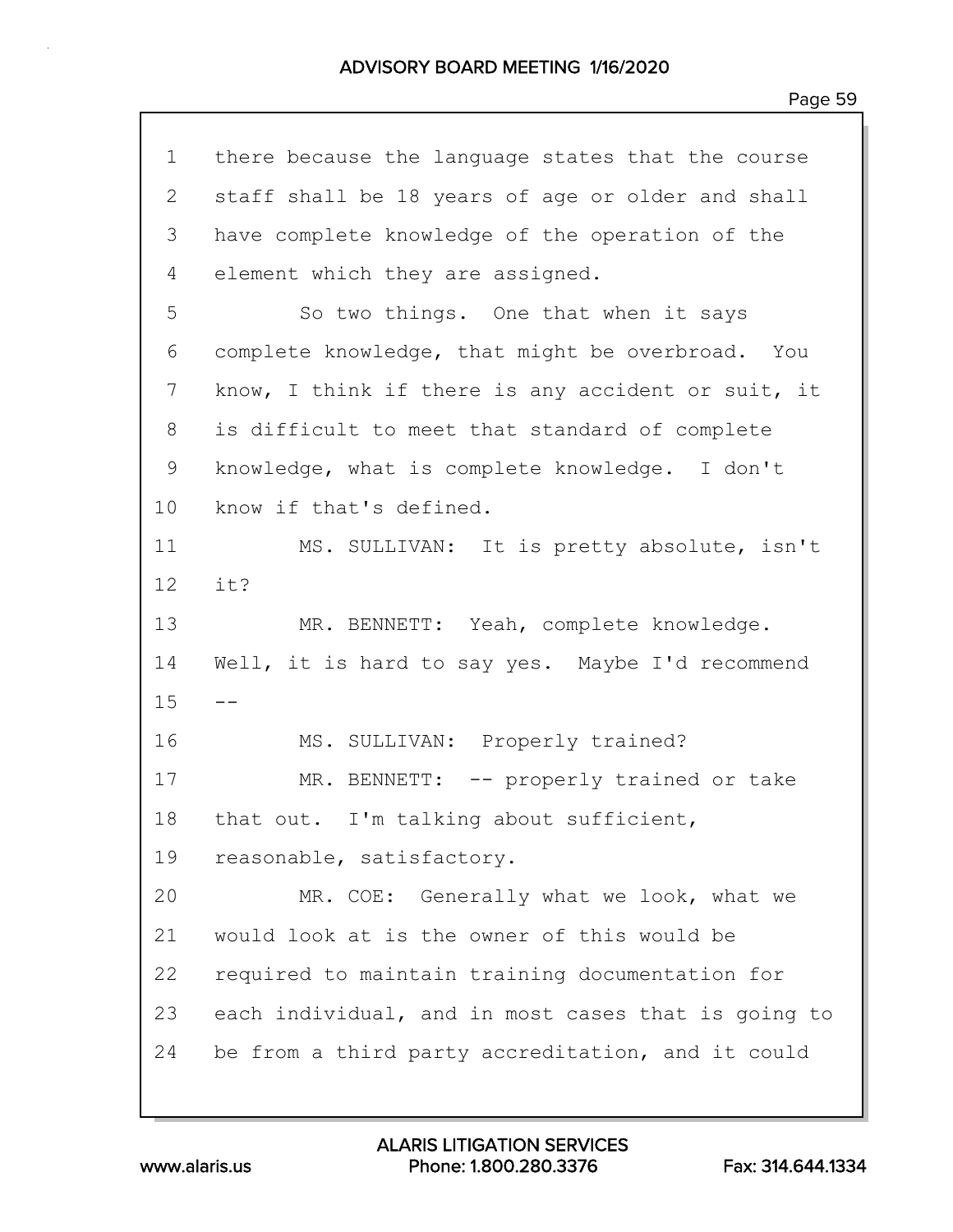1 be that they have to maintain that and keep that 2 record for each operator if there is more than one 3 operator on these courses. 4 Under the rules, if we adopt the new rules 5 there will be multiple operators. None of the here 6 is the guy at the gate, go have fun. 7 MR. JENNINGS: The biggest problem is they 8 didn't -- any attorney is going to tear up that 9 complete knowledge. I mean, they will destroy it. 10 MR. COE: Right. That was -- you know, 11 actually when we were researching rules, there is 12 another state. Those were both pulled from that 13 state's rule requirement for indoor courses. There 14 is very few states that regulate this type of 15 amusement. 16 MR. BENNETT: Right. I just don't think 17 you can meet that, or if there is an accident or it 18 sounds like you can say well -- 19 MR. COE: We can reword that into proper 20 training. 21 MR. JENNINGS: Proper training, something 22 along that order. 23 MR. BENNETT: Yes, training or proper 24 training and have knowledge of the operation maybe.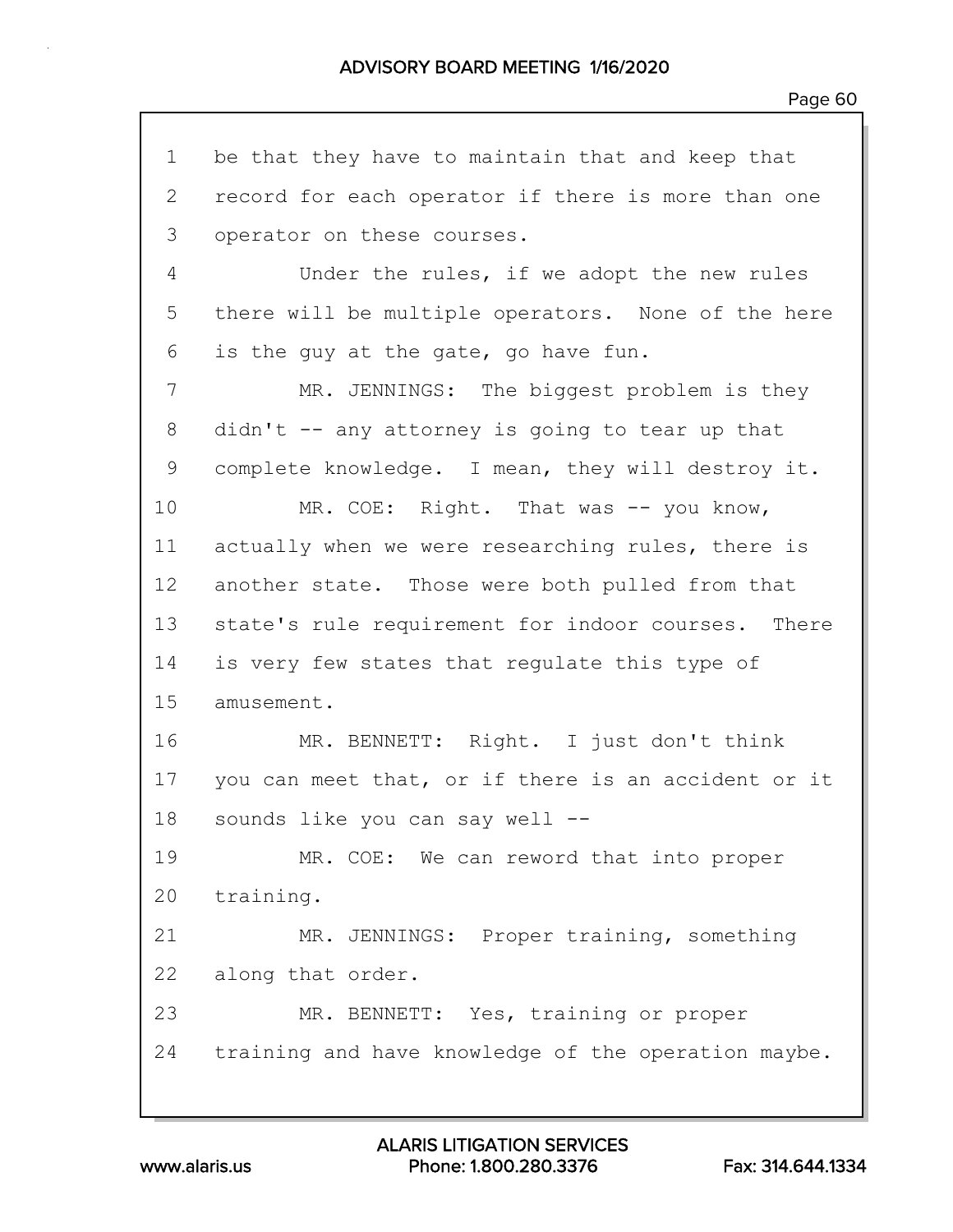| $\mathbf 1$ | MR. COE: The second talking point on that           |
|-------------|-----------------------------------------------------|
| 2           | about an age requirement, again, that was picked    |
| 3           | up. That is kind of a tough one. You know, our      |
| 4           | requirement right now is 16 years or older. There   |
| 5           | are very responsible, very good 16-year-olds, and   |
| 6           | it does not necessarily mean that an 18-year-old is |
| 7           | going to be responsible either. But that was just   |
| 8           | an interesting thing that came up. We do not have   |
| 9           | to accept that. We can just leave it as all         |
| 10          | encompassing, you have got to be 16 years or older  |
| 11          | to be an amusement ride operator.                   |
| 12          | Most of the companies, I talked to a couple         |
|             |                                                     |
| 13          | of the high-end ski lift area companies. They tend  |
| 14          | to be very selective about who they put in charge.  |
| 15          | Most of them won't hire anybody under 18 to be the  |
| 16          | primary operator.                                   |
| 17          | MS. SULLIVAN: Well, even for -- yeah, any           |
| 18          | operator on ziplines and adventure courses, there   |
| 19          | are a lot of things that can go wrong, and they     |
| 20          | personally attach people and do those things which  |
| 21          | is more than helping a patron into their seat and   |
| 22          | properly locking whatever device is on that seat    |
| 23          | because they may have to know how much they weigh   |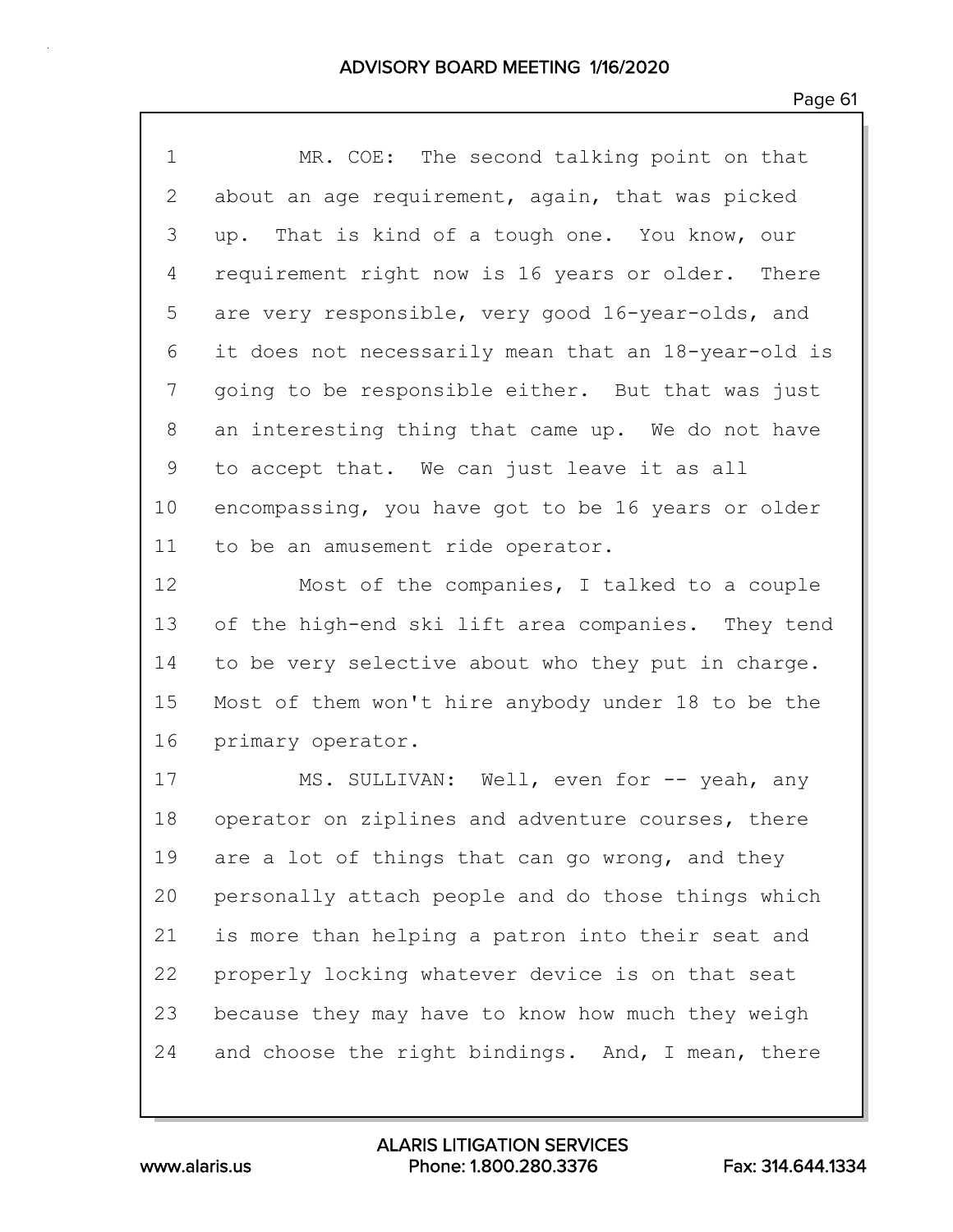| $\mathbf 1$ | are a myriad more things that, that these operators |
|-------------|-----------------------------------------------------|
| 2           | have to do and be trained and knowledgeable with    |
| 3           | than some amusement ride operators. Not that there  |
| 4           | aren't rides that have lots of requirements for the |
| 5           | operators, but I think for this, the appropriate    |
| 6           | thing would be 18 years old just because there may  |
| 7           | be a little bit more maturity and better decision   |
| 8           | making.                                             |
| 9           | CHAIRMAN: Any other comments?                       |
| 10          | MR. JENNINGS: You know, if you think about          |
| 11          | the people that are getting on these courses that   |
| 12          | are enjoying them, there is a lot of the 16,        |
| 13          | 17-year-olds that are going to be doing this all of |
| 14          | the time. I have got a grandson that rock climbs    |
| 15          | and does all that kind of stuff, and at 16 or 17,   |
| 16          | he would probably more knowledgeable than a lot of  |
| 17          | the people that are 19, 20, 21, 22 as to exactly    |
| 18          | what is going on.                                   |
| 19          | There again, when you -- who wants to say           |
| 20          | that on day 17, 364, you don't have that knowledge  |
| 21          | and 366 you do. Eighteen, to me, seems to me like   |
| 22          | in a lot of these cases where you are going to have |
| 23          | a permanent facility there, you are going to have   |
| 24          | some staff moving through it, and a lot of these    |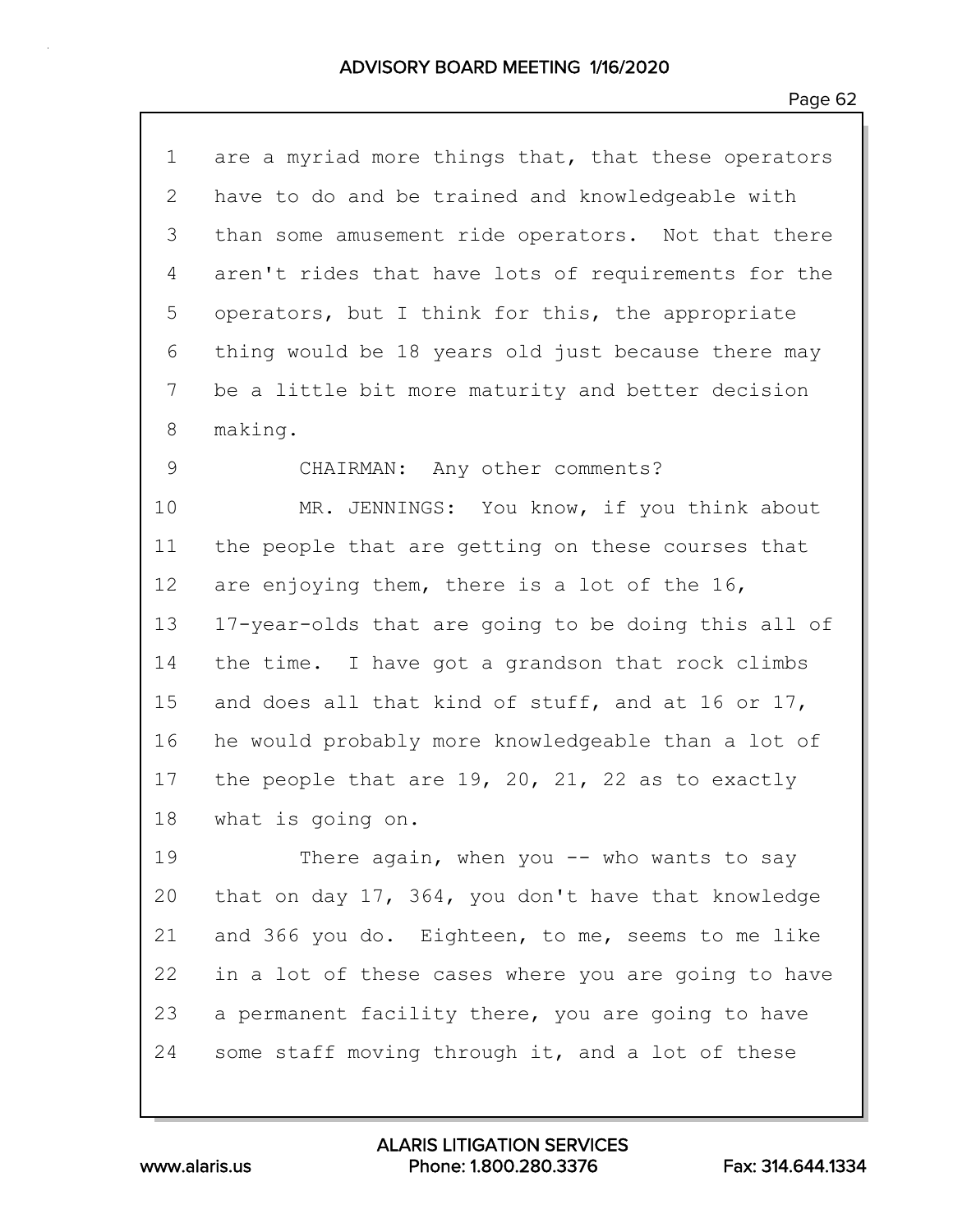| $\mathbf 1$     | kids are -- they work here three, four years maybe  |
|-----------------|-----------------------------------------------------|
| $\mathbf{2}$    | through college and will be going on. I don't       |
| 3               | know. I'm not sure there is a cut and dried right   |
| 4               | answer to that question.                            |
| 5               | MR. COE: That's -- you know, my perception          |
| 6               | of it is, yes, you know, you can have a very good   |
| 7               | 16-year-old, you can have a very poor 18-year-old.  |
| 8               | CHAIRMAN: Yeah, I would agree.                      |
| 9               | MR. COE: It does, you know, from an owner           |
| 10              | standpoint, it very much limits you for the pool of |
| 11              | employees that you are going to be able to pull     |
| 12 <sup>°</sup> | from.                                               |
| 13              | CHAIRMAN: I'm not sure that the                     |
| 14              | restriction would garner --                         |
| 15              | MR. COE: Guarantee.                                 |
| 16              | CHAIRMAN: -- the gain that we might be              |
| 17              | looking to achieve.                                 |
| 18              | MR. COE: Okay.                                      |
| 19              | MS. SULLIVAN: However, the state itself             |
| 20              | has 18 minimum age requirement for working with     |
| 21              | machinery, and, and I think that's a good thing     |
| 22              | because hands can come off and all kinds of bad     |
| 23              | things can happen, and if we include proper         |
| 24              | training and knowledge instead of complete, you     |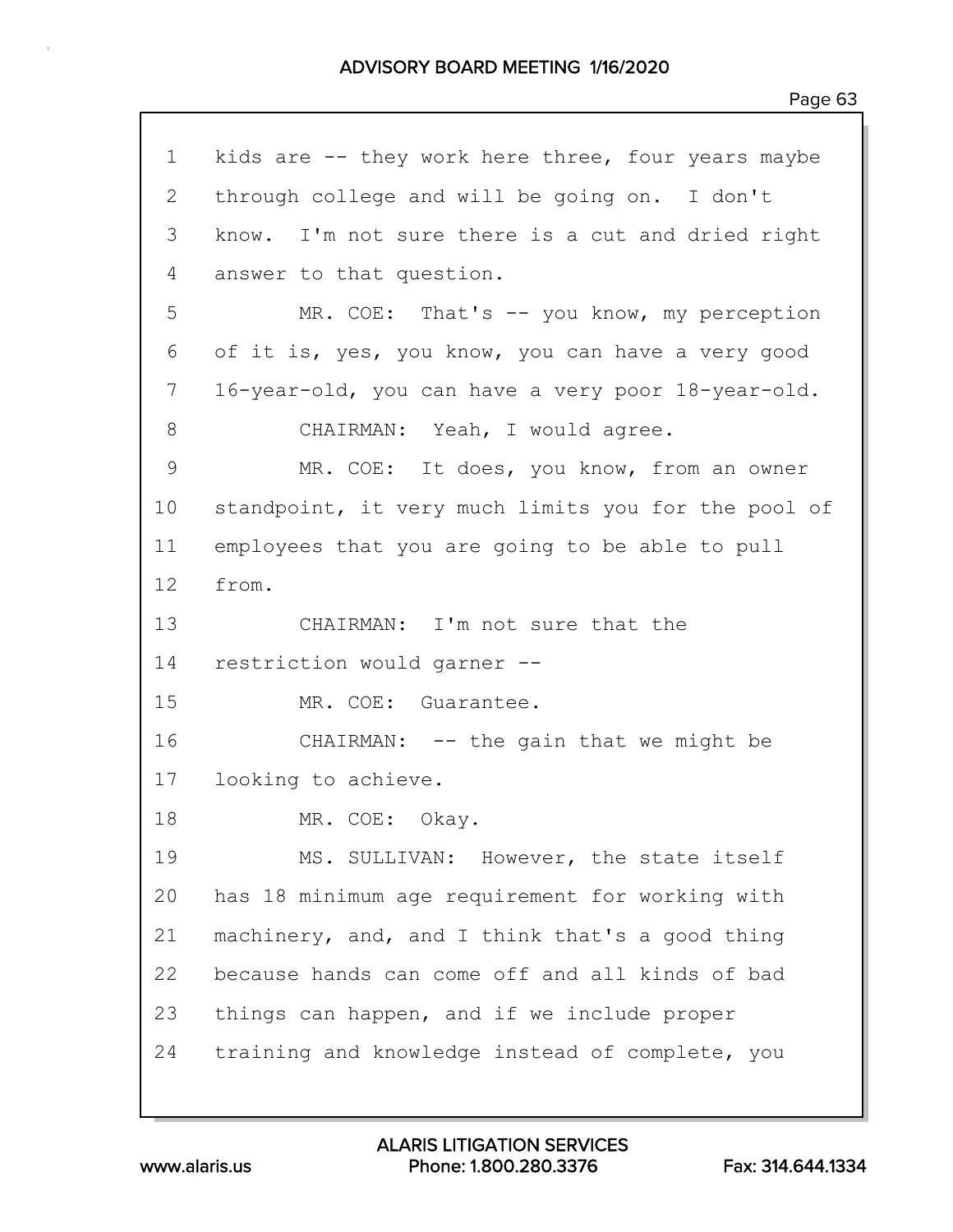1 know, knowledge. 2 MR. SPARKS: Operational knowledge. 3 MS. SULLIVAN: Yes, operational knowledge. 4 CHAIRMAN: Yeah, I like operational 5 knowledge. 6 MR. BENNETT: I would be in favor of 16 7 years old and not 18. What Tom has said and others 8 have said was properly trained, knowledge, there 9 are good 16, 17-year-olds still with the managers 10 to be 21. 11 CHAIRMAN: Yep. That makes sense. I agree 12 with that. 13 MS. SULLIVAN: Okay. 14 CHAIRMAN: So how do we need to draft that 15 to make a motion to move that forward? 16 DIRECTOR KLEINIK: I think need to read 17 through what the motion is going to be. 18 MR. COE: Well, the motion, the motion 19 would be that an attendant could be under our 20 current rules, 16 or older, but we would require 21 the -- I forgot. 22 MS. SULLIVAN: Manager. 23 MR. COE: Manager. There would be one 24 primary responsible person that would be 21.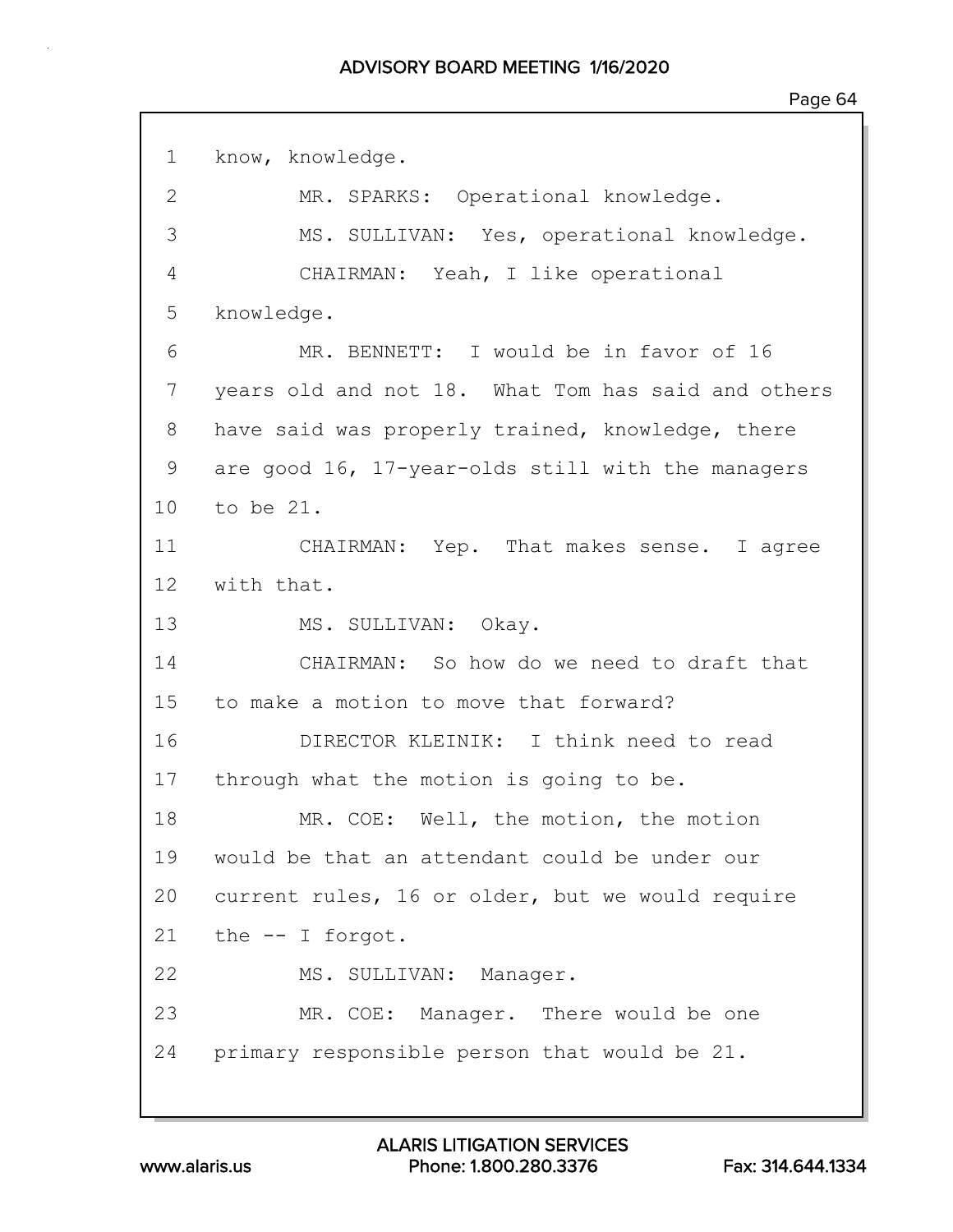## ADVISORY BOARD MEETING 1/16/2020

| $\mathbf 1$  | MS. SULLIVAN: At least 21.                         |
|--------------|----------------------------------------------------|
| $\mathbf{2}$ | MR. JENNINGS: Then the language change             |
| 3            | about the knowledge.                               |
| 4            | MR. COE: Correct.                                  |
| 5            | MS. SULLIVAN: Proper training and                  |
| 6            | operational knowledge instead of complete.         |
| 7            | CHAIRMAN: All right. Yeah. Do we have a            |
| 8            | motion?                                            |
| 9            | MR. BENNETT: One other question, I am              |
| 10           | sorry, about the word "element". Is that -- I'm    |
| 11           | not sure I know what that is. Is that defined      |
| 12           | anywhere?                                          |
| 13           | MR. COE: Typically how these attractions           |
| 14           | are set up, they call each physical challenge an   |
| 15           | element. So you would climb a cargo net. That      |
| 16           | would be an element. They have what they call      |
| 17           | hanging steps which hang from a rope. So as you    |
| 18           | move through, there will be four, five, six        |
| 19           | different challenges that are set up until you get |
| 20           | to the end which is, in most cases, typically the  |
| 21           | zipline or the sky ride, and then you are out.     |
| 22           | MR. BENNETT: Got it. Okay. I understand            |
| 23           | now. So that's fine for me.                        |
| 24           | CHAIRMAN: Okay. So if I get this all               |
|              |                                                    |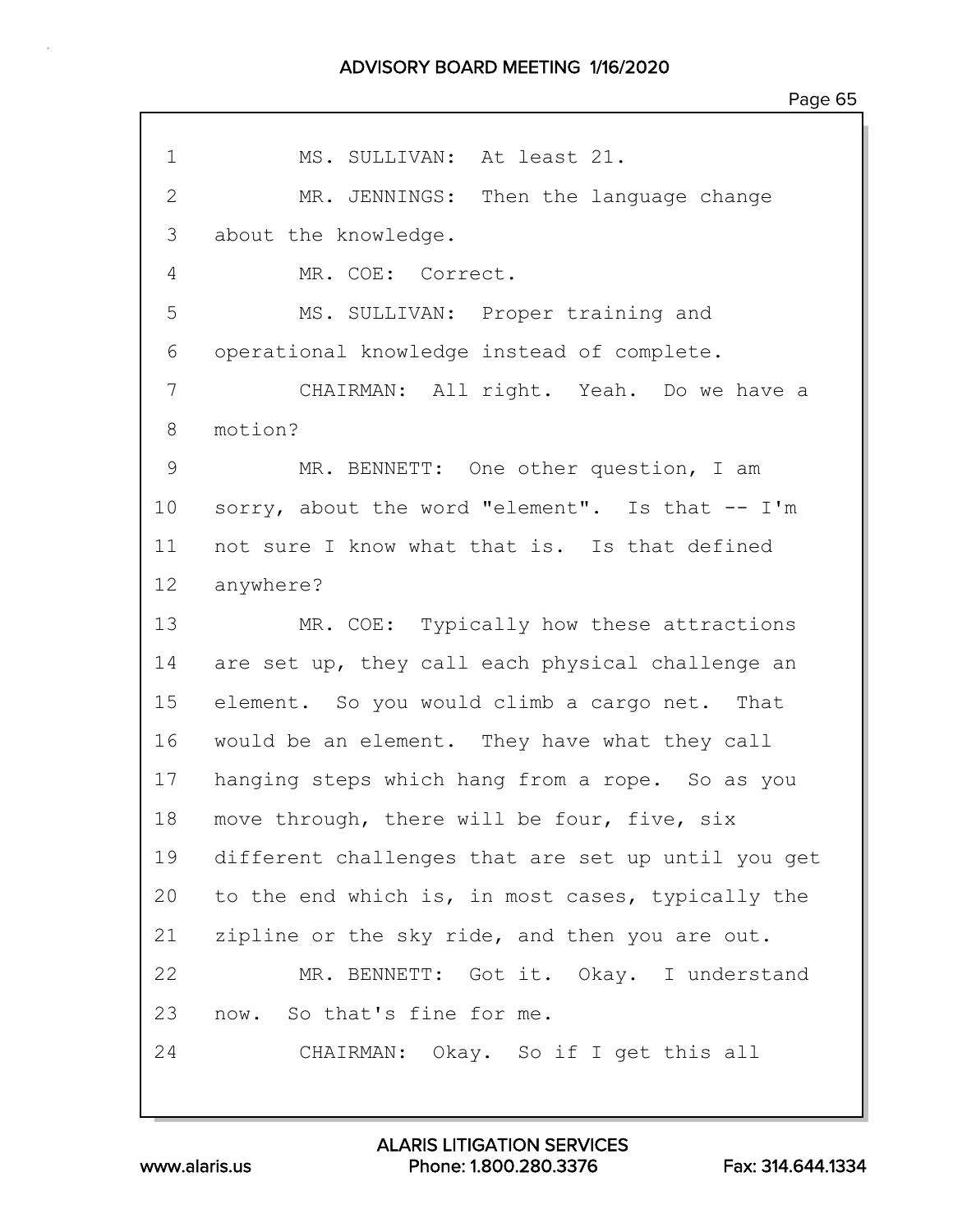1 right -- Tom, help me out -- so we need a motion to 2 accept the current age of operator as 16 with a 3 manager that is minimum age of 18 -- 4 MS. SULLIVAN: Twenty-one. 5 CHAIRMAN: -- minimum age of 21, with the 6 wording change of operational knowledge. 7 MS. SULLIVAN: Proper training. 8 CHAIRMAN: Proper training and operational 9 knowledge. Do we have a motion? 10 MR. SPARKS: I will make a motion. 11 MS. SULLIVAN: Second. 12 CHAIRMAN: Motion by Wes, second by Patty. 13 All in favor? 14 (Ayes heard.) 15 CHAIRMAN: Opposed? 16 (No response.) 17 CHAIRMAN: Motion has passed and carried. 18 MS. SULLIVAN: Okay. 19 CHAIRMAN: Covering a lot of ground today. 20 MR. COE: This is pretty major ground as 21 much as we have covered. 22 These are some general updates that we are 23 going to make again to the rules. Our rules didn't 24 specifically specify the annual training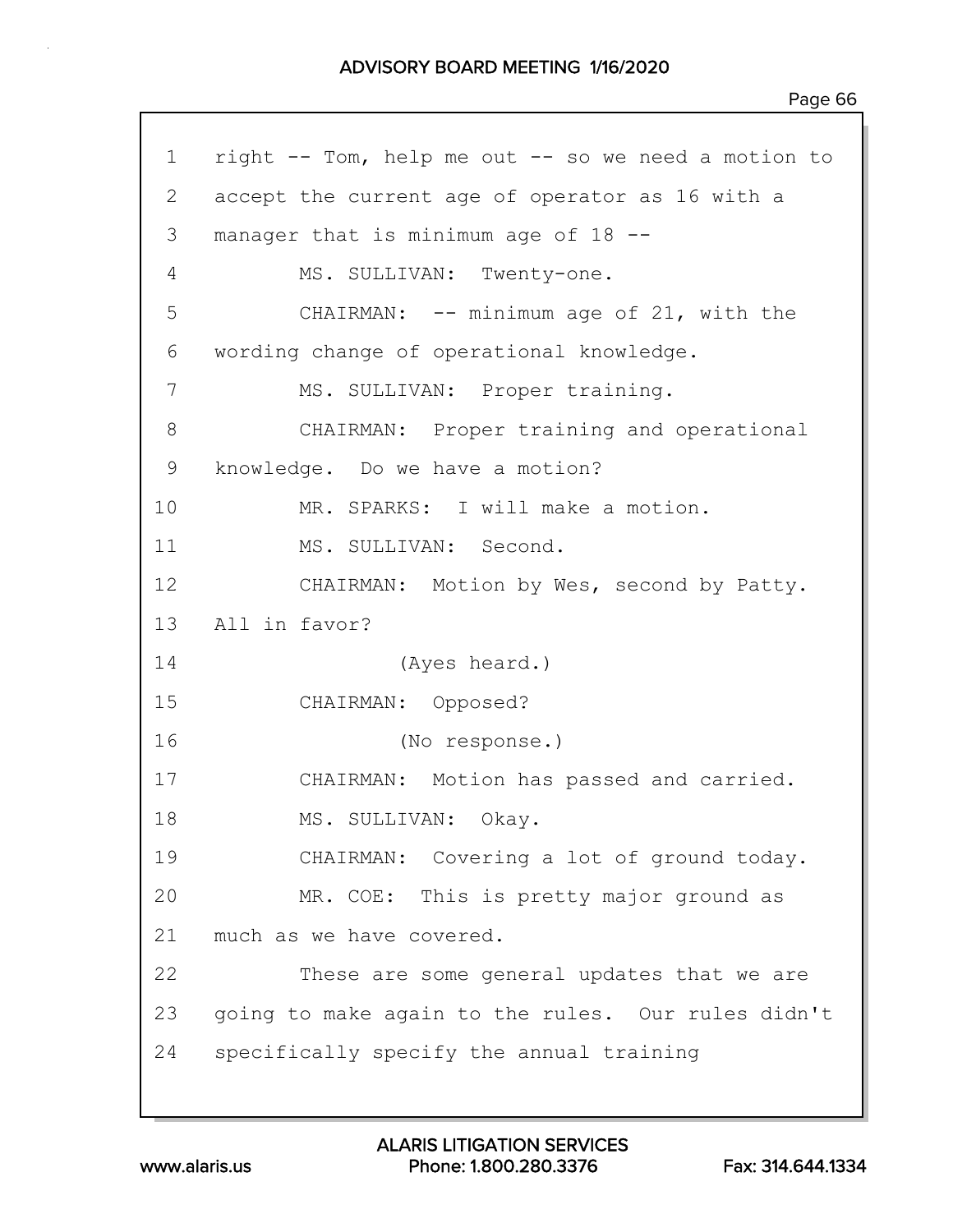| $\mathbf 1$  | requirement. So this is just a wording             |
|--------------|----------------------------------------------------|
| $\mathbf{2}$ | clarification that would basically say annual      |
| 3            | training is required for anyone that operates a    |
| 4            | ride. Whether you have owned that ride for 50      |
| 5            | years, you would have to have a training document  |
| 6            | for yourself if you are going to operate it.       |
| 7            | Any yeas, nays, discussion on that? Most           |
| 8            | everybody does it, I will give you that. We        |
| 9            | usually never have problems.                       |
| 10           | AUDIENCE MEMBER: Just more paper.                  |
| 11           | MR. COE: Well, it is something that came           |
| 12           | up that needed to be done, and, you know, the      |
| 13           | question was show me in the law. Well, it was not  |
| 14           | spelled out.                                       |
| 15           | MS. SULLIVAN: A refresher course never             |
| 16           | hurts, I don't think.                              |
| 17           | MR. COE: Yeah, I mean, you know, basically         |
| 18           | what we've seen is just the person's name with the |
| 19           | ride and check-off boxes and then who did the      |
| 20           | training. So it is not a huge amount or            |
| 21           | significant amount of paperwork.                   |
| 22           | CHAIRMAN: I think that's --                        |
| 23           | MS. SULLIVAN: Training has to be done.             |
| 24           | CHAIRMAN: I think that's a good idea.              |
|              |                                                    |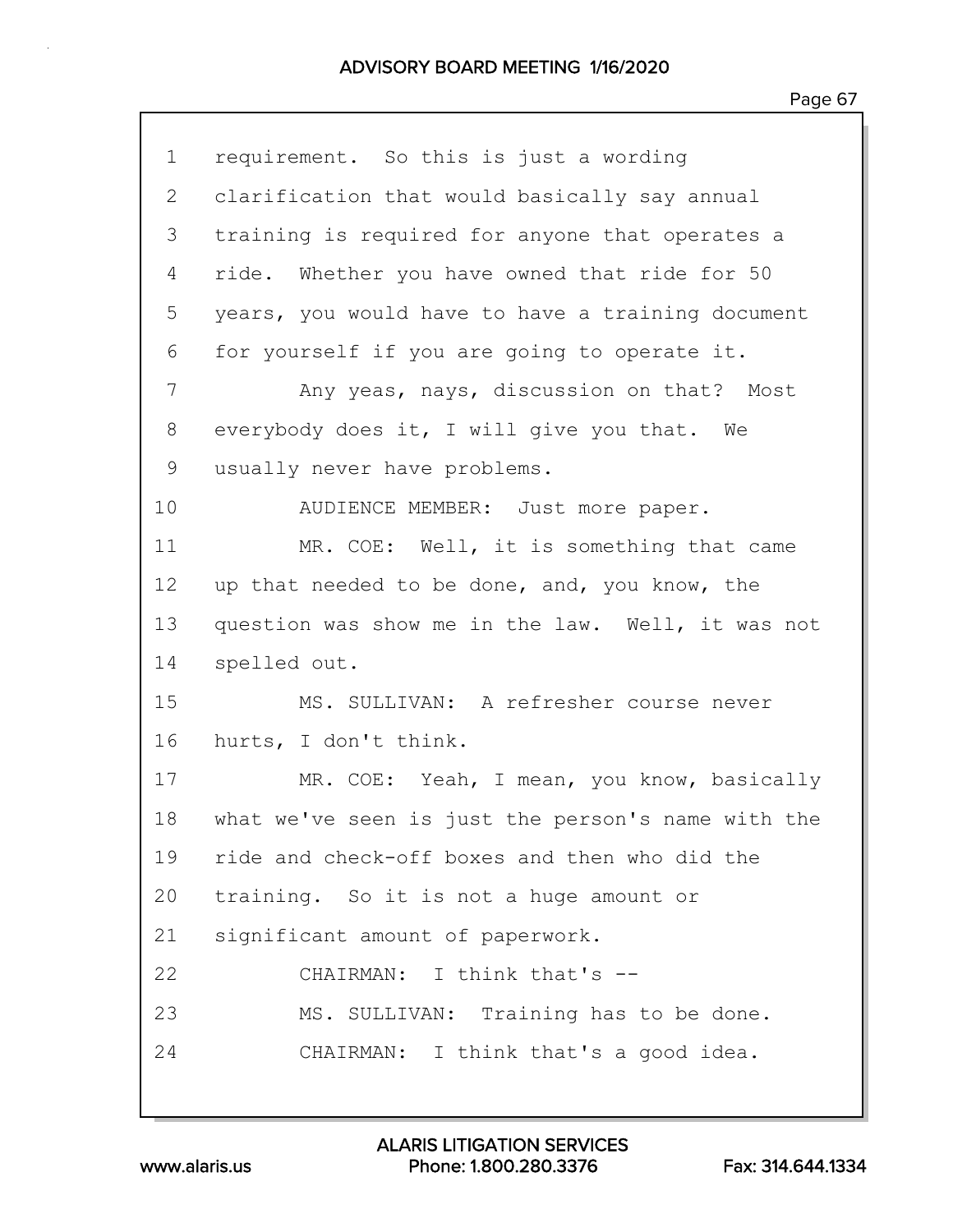| $\mathbf 1$  | These are important positions that have a lot of   |
|--------------|----------------------------------------------------|
| $\mathbf{2}$ | responsibility, and there is a lot of other things |
| 3            | we do in life that require annual refreshers and   |
| 4            | training that are probably less significant. So I  |
| 5            | think that's a good idea.                          |
| 6            | Can we have a motion to adopt the annual           |
| 7            | training requirements for all ride operators?      |
| 8            | MS. SULLIVAN: Do you want to make this             |
| 9            | one?                                               |
| 10           | MR. JENNINGS: I will make a motion.                |
| 11           | CHAIRMAN: Makes a motion. Second?                  |
| 12           | MR. BENNETT: I will second that.                   |
| 13           | CHAIRMAN: Okay. We have a second. All in           |
| 14           | favor say aye.                                     |
| 15           | (Ayes heard.)                                      |
| 16           | CHAIRMAN: Opposed?                                 |
| 17           | (No response.)                                     |
| 18           | CHAIRMAN: Hearing none, the motion is              |
| 19           | passed and carried.                                |
| 20           | MR. COE: The last one, this is something           |
| 21           | that would be thrown on top of the random drug     |
| 22           | testing. It would rely heavily on the owner or the |
| 23           | operator. It adds a requirement of drug testing    |
| 24           | after serious bodily injury occurs.                |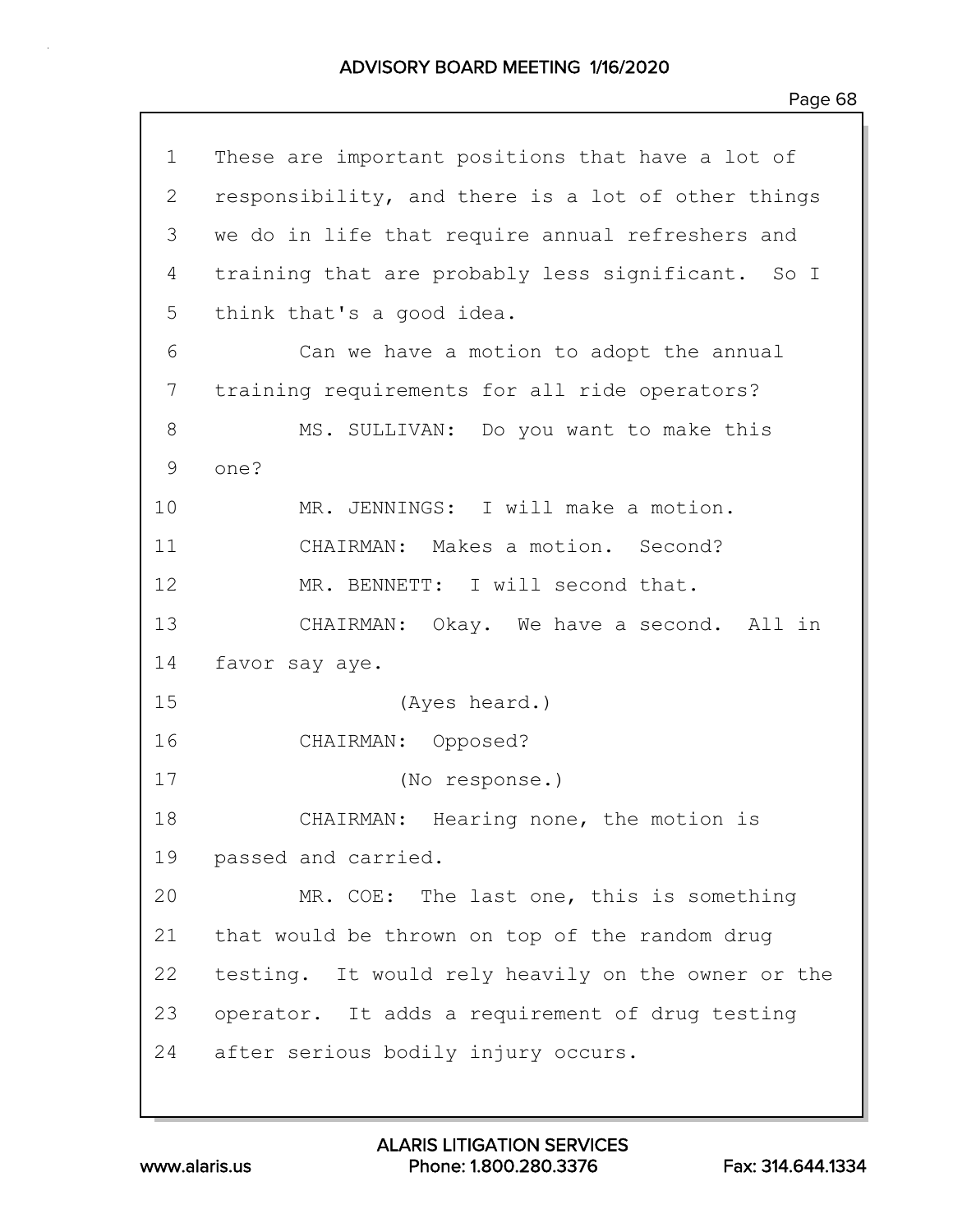| 1              | So it would not be at every reportable              |
|----------------|-----------------------------------------------------|
| $\overline{2}$ | accident, it would be only at those with serious    |
| 3              | injuries. You know, a bumped head, a cut lip,       |
| 4              | scrapes, cuts, bruises, you know, that would not be |
| 5              | required. Massively broken bones --                 |
| 6              | MR. SPARKS: Who makes that determination            |
| 7              | on serious?                                         |
| 8              | MR. COE: We kind of $--$ when you get into          |
| 9              | the definition, that opens up a can of worms. We'd  |
| 10             | like to leave it at the will of the operator, and   |
| 11             | you guys are pretty good at what's bad, what's      |
| 12             | just, you know, Johnny is scared, he is not really  |
| 13             | hurt. This is something that, you know, we are not  |
| 14             | going to penalize you specifically for unless there |
| 15             | is a blatant disregard.                             |
| 16             | AUDIENCE MEMBER: So does that mean the              |
| 17             | results remain confidential?                        |
| 18             | AUDIENCE MEMBER: I think you are going to           |
| 19             | $run$ --                                            |
| 20             | MR. COE: Into our department, yes.<br>You           |
| 21             | guys are exempt from confidentiality reporting to   |
| 22             | us.                                                 |
| 23             | AUDIENCE MEMBER: Okay.                              |
| 24             | AUDIENCE MEMBER: You are going to need to           |
|                |                                                     |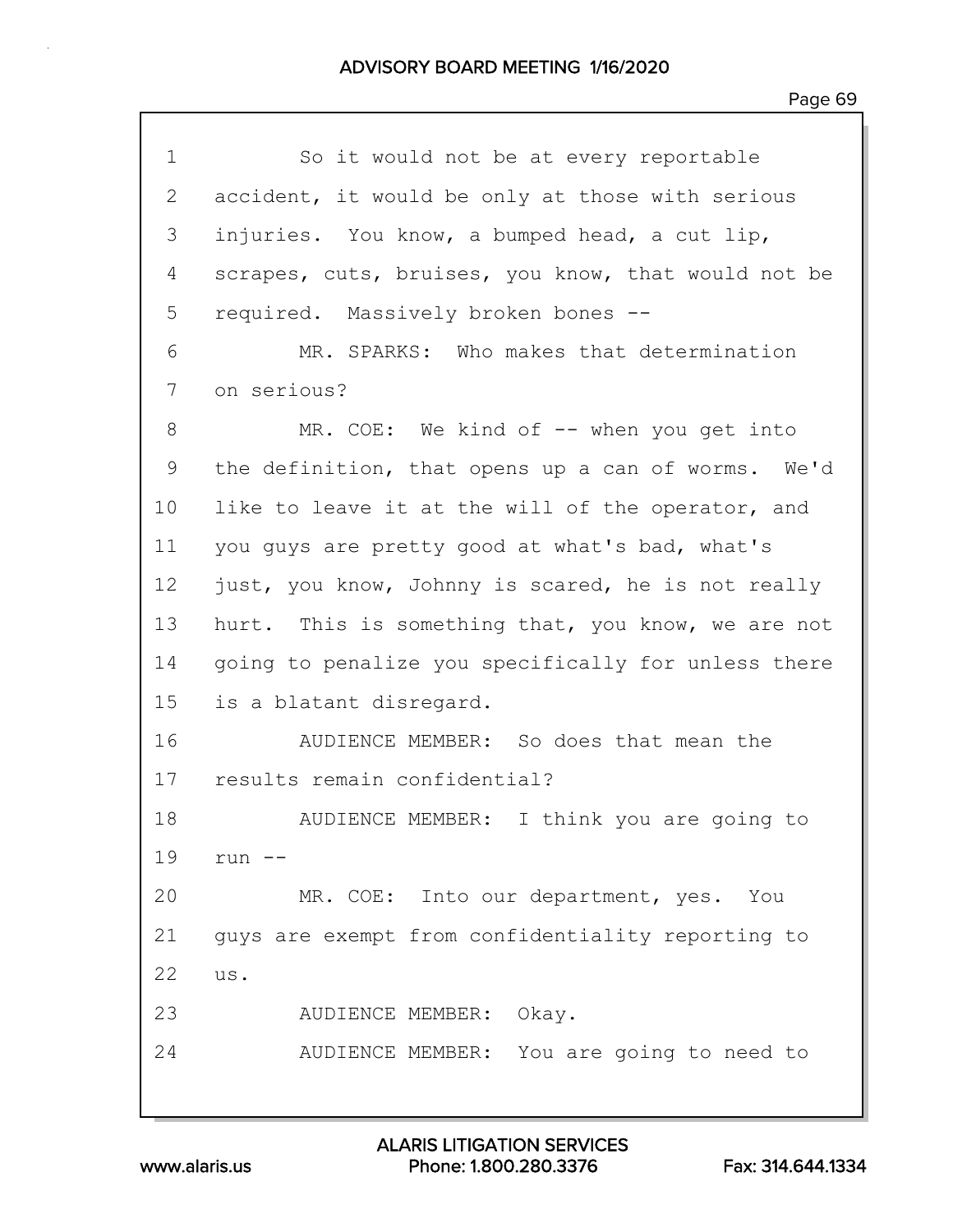| $\mathbf 1$ | run -- I'd make sure you run that through your     |
|-------------|----------------------------------------------------|
| 2           | attorneys as far as all results or just positive   |
| 3           | results. You are going to want to run that up --   |
| 4           | MR. COE: It would be the --                        |
| 5           | AUDIENCE MEMBER: It prohibits -- Federal           |
| 6           | Motor Carrier just instituted their brand new      |
| 7           | clearinghouse. They are prohibited from asking us  |
| 8           | anything about other -- they are prohibited from   |
| 9           | getting results anything but positive. They cannot |
| 10          | ask us anything else. They can ask numbers at the  |
| 11          | end of the year but that's it.                     |
| 12          | MR. COE: We could write that in there,             |
| 13          | that it would be just $-$ -                        |
| 14          | AUDIENCE MEMBER: I'd make sure you run it          |
| 15          | through the legal chain because HIPAA is so        |
| 16          | prohibitive of that.                               |
| 17          | MR. COE: I believe in our law, it exempts          |
| 18          | them from the HIPAA requirement. I believe there   |
| 19          | is an exemption in there that you can't be held    |
| 20          | liable if you report to us just specifically --    |
| 21          | AUDIENCE MEMBER: We can't. Maybe we can't          |
| 22          | but release of that information, I mean, you know, |
| 23          | you can sign away your rights all day long. I      |
| 24          | mean, not constitutional rights. Like, you can     |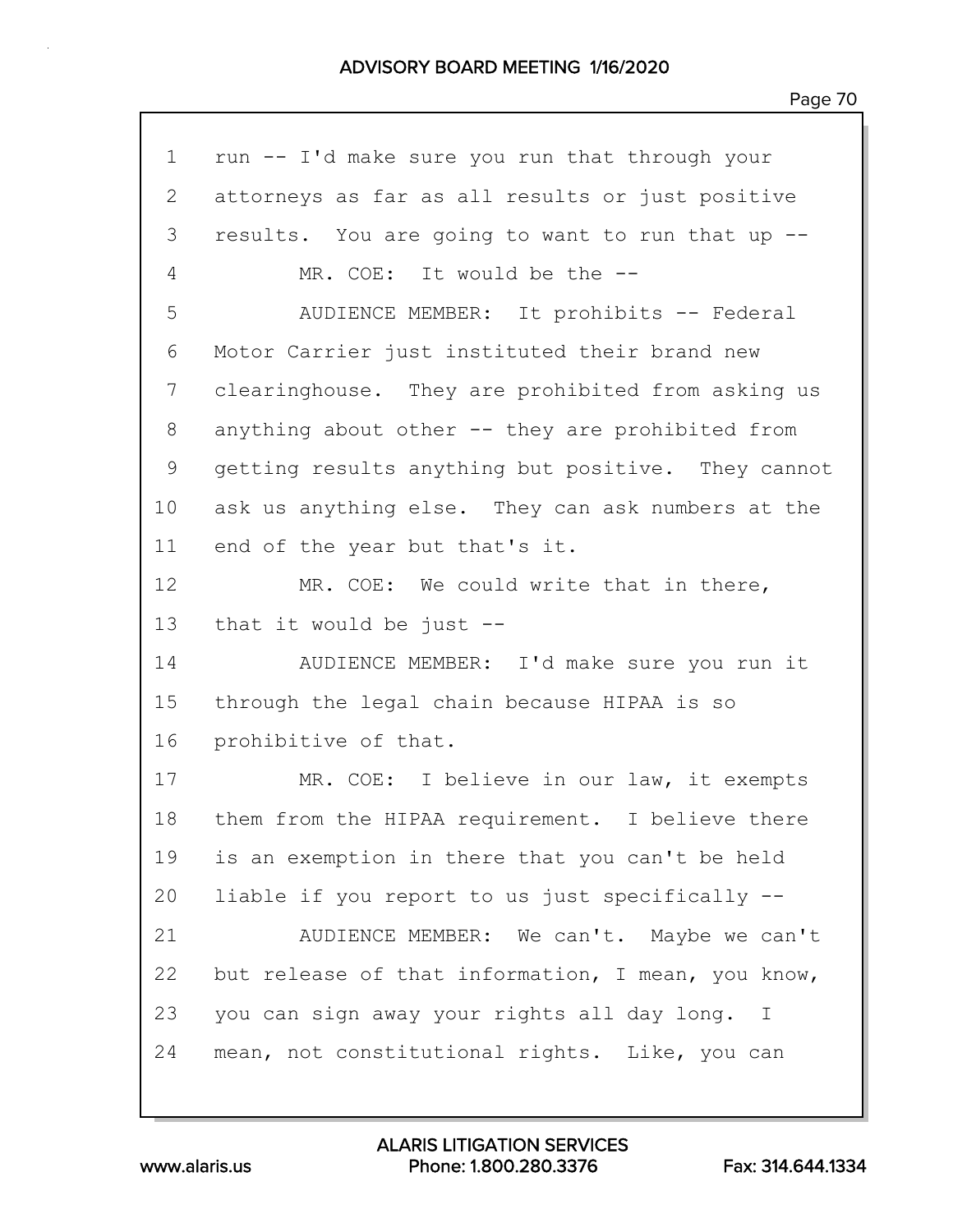| $\mathbf 1$  | sign those away all day long. You go to court,      |
|--------------|-----------------------------------------------------|
| $\mathbf{2}$ | Guess what? That document does not hold water.      |
| 3            | You cannot sign away your rights, and HIPAA falls   |
| 4            | under that. You cannot sign away your HIPAA         |
| 5            | requirements. You cannot sign those away no matter  |
| 6            | what.                                               |
| 7            | MR. COE: So there -- that would be no               |
| 8            | problem rewriting that just to report positive drug |
| 9            | tests.                                              |
| 10           | AUDIENCE MEMBER: Again, I'm not saying one          |
| 11           | way or another. I am saying make sure it is a       |
| 12           | legal change that you guys have got checked the     |
| 13           | hell out of that because it is, that's a very, very |
| 14           | slippery slope.                                     |
| 15           | MR. JENNINGS: You are not requesting the            |
| 16           | name of the positive test, right?                   |
| 17           | MR. COE: It would come up in the accident           |
| 18           | report. The operator would --                       |
| 19           | AUDIENCE MEMBER: Because they know who the          |
| 20           | operator is.                                        |
| 21           | MR. JENNINGS: Right. But --                         |
| 22           | AUDIENCE MEMBER: I'm not naysaying this in          |
| 23           | any way. I mean, I don't disagree with it, I just   |
| 24           | think you are stepping on a slope that you probably |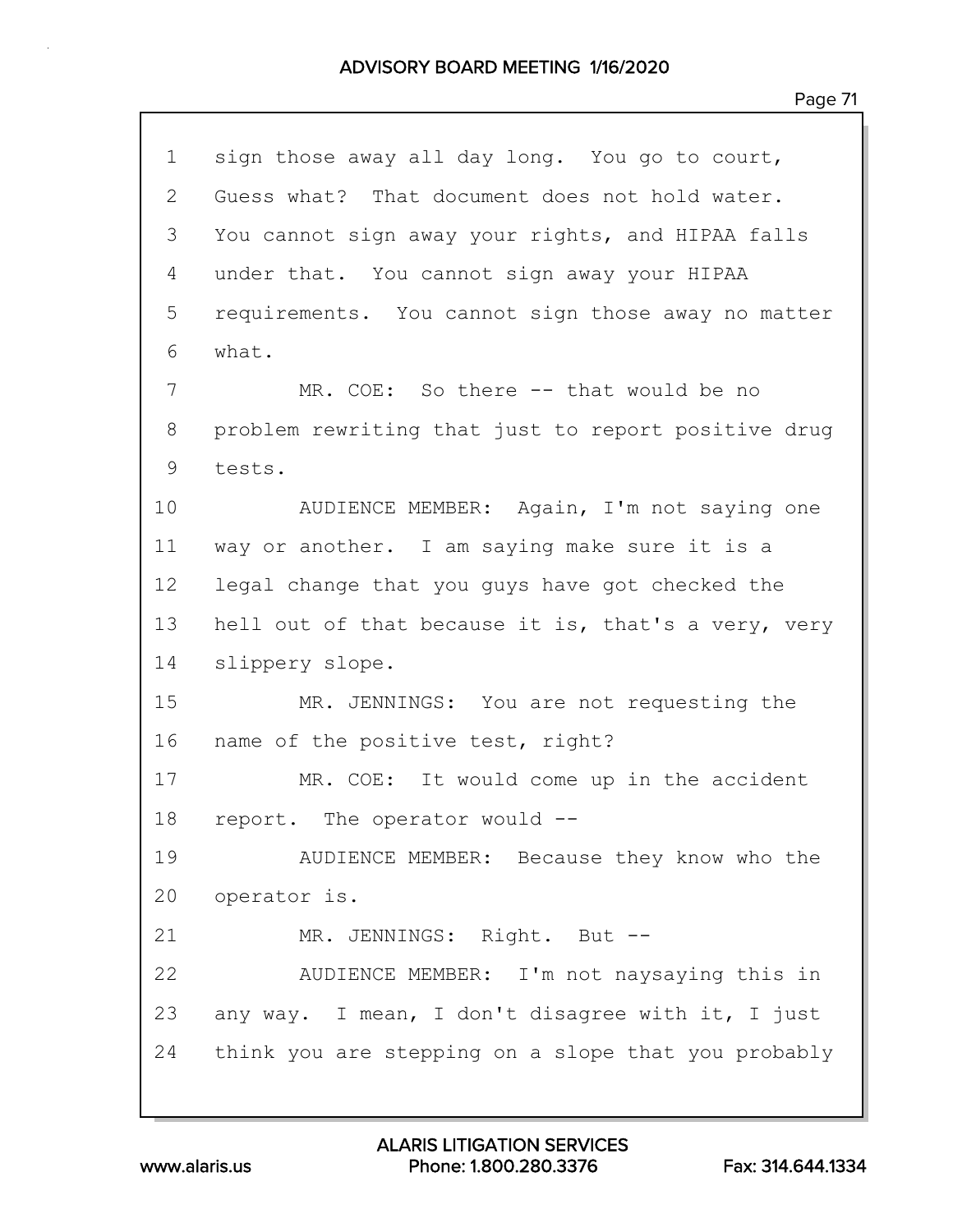| $\mathbf 1$  | don't want to step on.                              |
|--------------|-----------------------------------------------------|
| $\mathbf{2}$ | MR. COE: I mean, we can verify that. If             |
| 3            | it is, becomes a legal issue, then yes, we can drop |
| 4            | it and fall back on the random drug testing.        |
| 5            | AUDIENCE MEMBER: I think you are going to           |
| 6            | have to check with the insurance company. I'm       |
| 7            | going to have to check with mine. I mean, we have   |
| 8            | it in our policy that we do that, but to give that  |
| 9            | to you, I'm not -- I don't know if I want to do     |
| 10           | that. You are opening a big can of worms because    |
| 11           |                                                     |
| 12           | AUDIENCE MEMBER: Liability wise.                    |
| 13           | AUDIENCE MEMBER: I think our insurance              |
| 14           | company would not --                                |
| 15           | MS. CARRILLO: I know that there are                 |
| 16           | certain statutory language not regulatory in        |
| 17           | Illinois that allows for an agency to request       |
| 18           | certain information. So we would need to look into  |
| 19           | it, and I'm not sure that we can do it by rule.     |
| 20           | CHAIRMAN: Okay.                                     |
| 21           | MS. CARRILLO: So It is going to require             |
| 22           | some legal research.                                |
| 23           | CHAIRMAN: Okay.                                     |
| 24           | AUDIENCE MEMBER: I also think you should            |
|              |                                                     |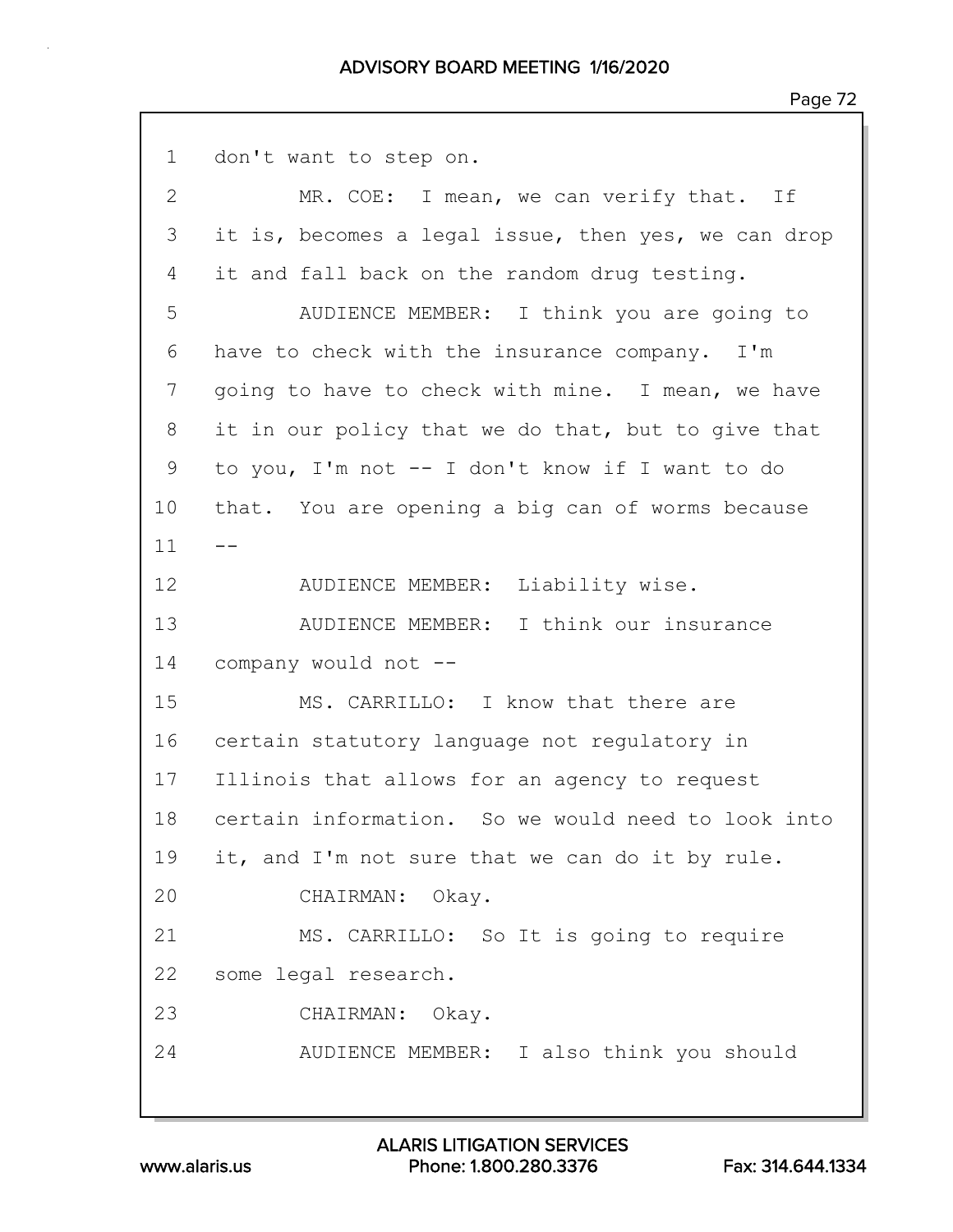| $\mathbf 1$     | wait on this for the reason of legalized marijuana  |  |  |  |  |  |
|-----------------|-----------------------------------------------------|--|--|--|--|--|
| 2               | because I know, talking to a couple of policemen,   |  |  |  |  |  |
| 3               | they are working on a THC test that tests out seven |  |  |  |  |  |
| 4               | days. They are working on it. Doesn't mean it is    |  |  |  |  |  |
| 5               | -- who knows when that will happen, but they are    |  |  |  |  |  |
| 6               | working on that which would be a huge -- for every  |  |  |  |  |  |
| 7               | industry, that would be a big thing. Even for the   |  |  |  |  |  |
| 8               | police, that would be, you know --                  |  |  |  |  |  |
| 9               | MR. JENNINGS: Do you know what type of              |  |  |  |  |  |
| 10              | test, because --                                    |  |  |  |  |  |
| 11              | AUDIENCE MEMBER: No.                                |  |  |  |  |  |
| 12 <sup>°</sup> | MR. JENNINGS: I can turn a marijuana urine          |  |  |  |  |  |
| 13              | test out in 45 minutes.                             |  |  |  |  |  |
| 14              | AUDIENCE MEMBER: I can do it in 5 but that          |  |  |  |  |  |
| 15              | is immaterial. It does not --                       |  |  |  |  |  |
| 16              | MR. JENNINGS: You are talking about --              |  |  |  |  |  |
| 17              | AUDIENCE MEMBER: I'm talking about smoked           |  |  |  |  |  |
| 18              | within the last seven days instead of 30 days that  |  |  |  |  |  |
| 19              | they smoked pot. They are working on trying to      |  |  |  |  |  |
| 20              | test that THC so they would know how far out they   |  |  |  |  |  |
| 21              | tested at. That's what a couple policemen told me   |  |  |  |  |  |
| 22              | that. I don't know that for a fact, but that's      |  |  |  |  |  |
| 23              | what they told me.                                  |  |  |  |  |  |
| 24              | MR. COE: That's what everybody is actually          |  |  |  |  |  |
|                 |                                                     |  |  |  |  |  |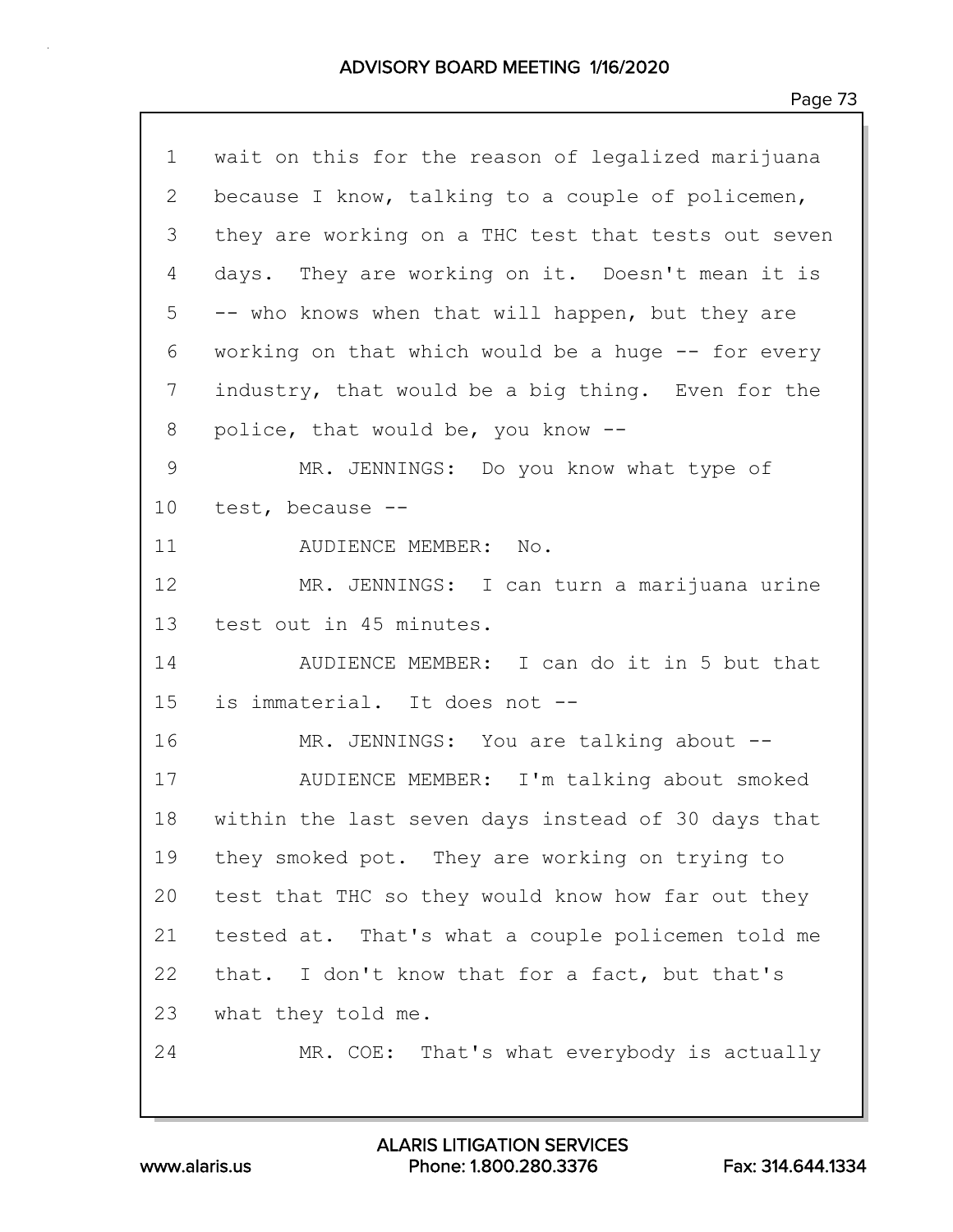1 working on.

| $\mathbf{2}$ | AUDIENCE MEMBER: I want to be that guy.             |  |  |  |  |  |
|--------------|-----------------------------------------------------|--|--|--|--|--|
| 3            | MS. SULLIVAN: The company that comes up             |  |  |  |  |  |
| 4            | with that first is going to do well.                |  |  |  |  |  |
| 5            | MR. COE: So why don't we do this?                   |  |  |  |  |  |
| 6            | MS. SULLIVAN: Shall we table this?                  |  |  |  |  |  |
| 7            | MR. COE: Table this, and we will do more            |  |  |  |  |  |
| 8            | of the legal research on it and come back and give  |  |  |  |  |  |
| 9            | you guys an update.                                 |  |  |  |  |  |
| 10           | AUDIENCE MEMBER: I mean, as far as I'm              |  |  |  |  |  |
| 11           | concerned, you could write that, that we have to    |  |  |  |  |  |
| 12           | have that in our policy, you can write that, but    |  |  |  |  |  |
| 13           | not send it to you. That's up to you. I don't       |  |  |  |  |  |
| 14           | have a problem with that. Maybe some other people   |  |  |  |  |  |
| 15           | do, but I don't.                                    |  |  |  |  |  |
| 16           | CHAIRMAN: All right. So we will table               |  |  |  |  |  |
| 17           | that item, and we will come back to that at our     |  |  |  |  |  |
| 18           | next meeting for further information and            |  |  |  |  |  |
| 19           | discussion.                                         |  |  |  |  |  |
| 20           | MS. SULLIVAN: Or we could make a motion to          |  |  |  |  |  |
| 21           | add requirements for testing after an accident with |  |  |  |  |  |
| 22           | serious bodily injury period. Not mention the       |  |  |  |  |  |
| 23           | results shall be sent.                              |  |  |  |  |  |
| 24           | CHAIRMAN: Does that do us any good?                 |  |  |  |  |  |
|              |                                                     |  |  |  |  |  |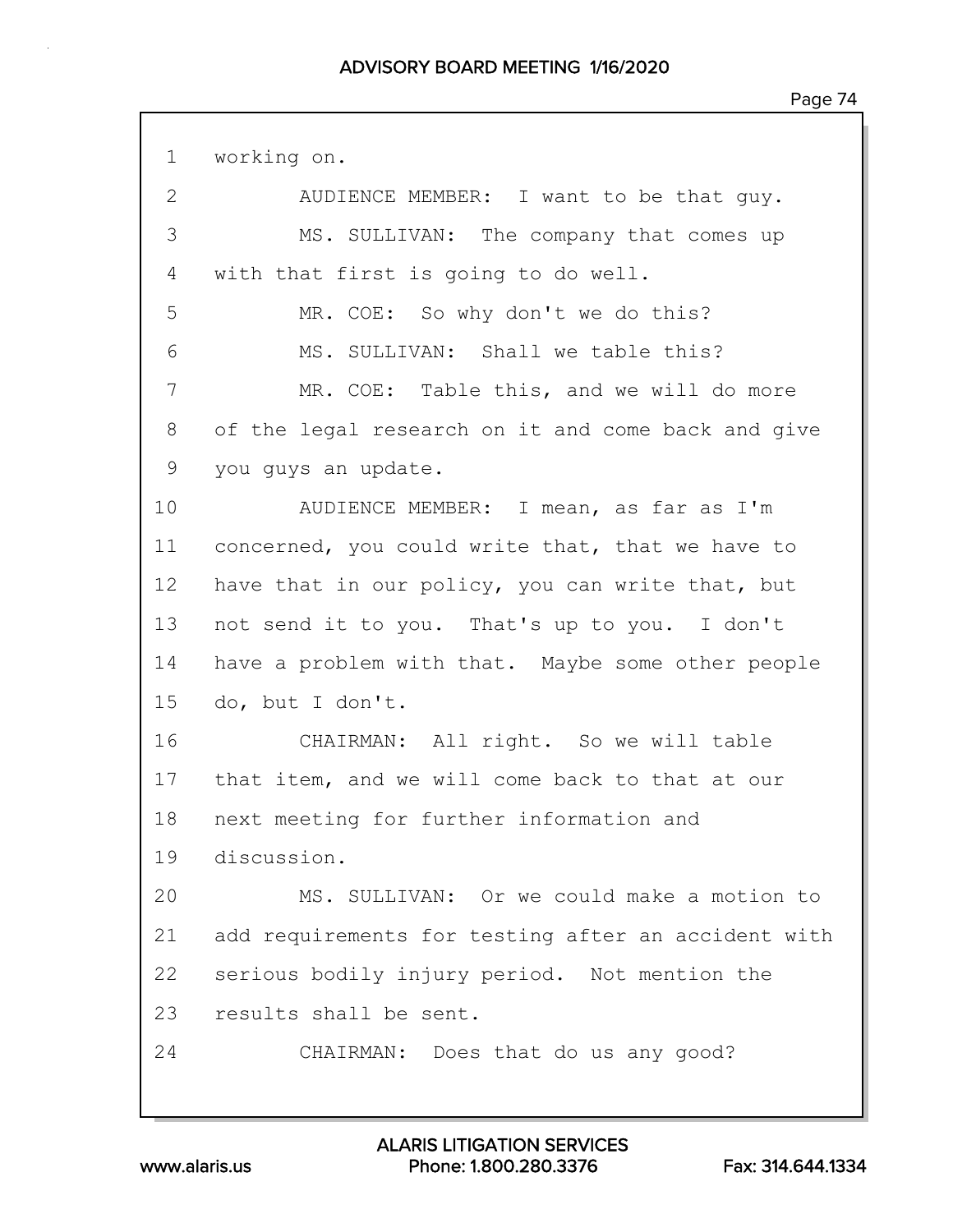| 1              | MR. SPARKS: What do you gain?                       |  |  |  |  |  |  |
|----------------|-----------------------------------------------------|--|--|--|--|--|--|
| $\overline{2}$ | MS. SULLIVAN: Well, what you gain is --             |  |  |  |  |  |  |
| 3              | MR. COE: They already knew, the good                |  |  |  |  |  |  |
| 4              | companies. I mean, a lot of companies do it         |  |  |  |  |  |  |
| 5              | already. It is just we don't see it in a report,    |  |  |  |  |  |  |
| 6              | and it should be for everybody and not a select     |  |  |  |  |  |  |
| 7              | group of companies.                                 |  |  |  |  |  |  |
| 8              | MR. JENNINGS: What advantage is it for the          |  |  |  |  |  |  |
| 9              | department to have those results reported to us     |  |  |  |  |  |  |
| 10             | other than the number of positives?                 |  |  |  |  |  |  |
| 11             | MR. SPARKS: I was going ask that question,          |  |  |  |  |  |  |
| 12             | too.                                                |  |  |  |  |  |  |
| 13             | MR. COE: It is our responsibility to                |  |  |  |  |  |  |
| 14             | investigate accidents and determine cause and       |  |  |  |  |  |  |
| 15             | recourse.                                           |  |  |  |  |  |  |
| 16             | MR. JENNINGS: But that accident is going            |  |  |  |  |  |  |
| 17             | to be reported anyway, right?                       |  |  |  |  |  |  |
| 18             | MR. COE: Correct, but the determination is          |  |  |  |  |  |  |
| 19             | who caused it.                                      |  |  |  |  |  |  |
| 20             | MR. CARRILLO: Tom, this is Yolanda. If              |  |  |  |  |  |  |
| 21             | you remember, does the statute allow for department |  |  |  |  |  |  |
| 22             | subpoena power.                                     |  |  |  |  |  |  |
| 23             | MR. COE: I do not believe I have read               |  |  |  |  |  |  |
| 24             | that. That does not ring a bell with me.            |  |  |  |  |  |  |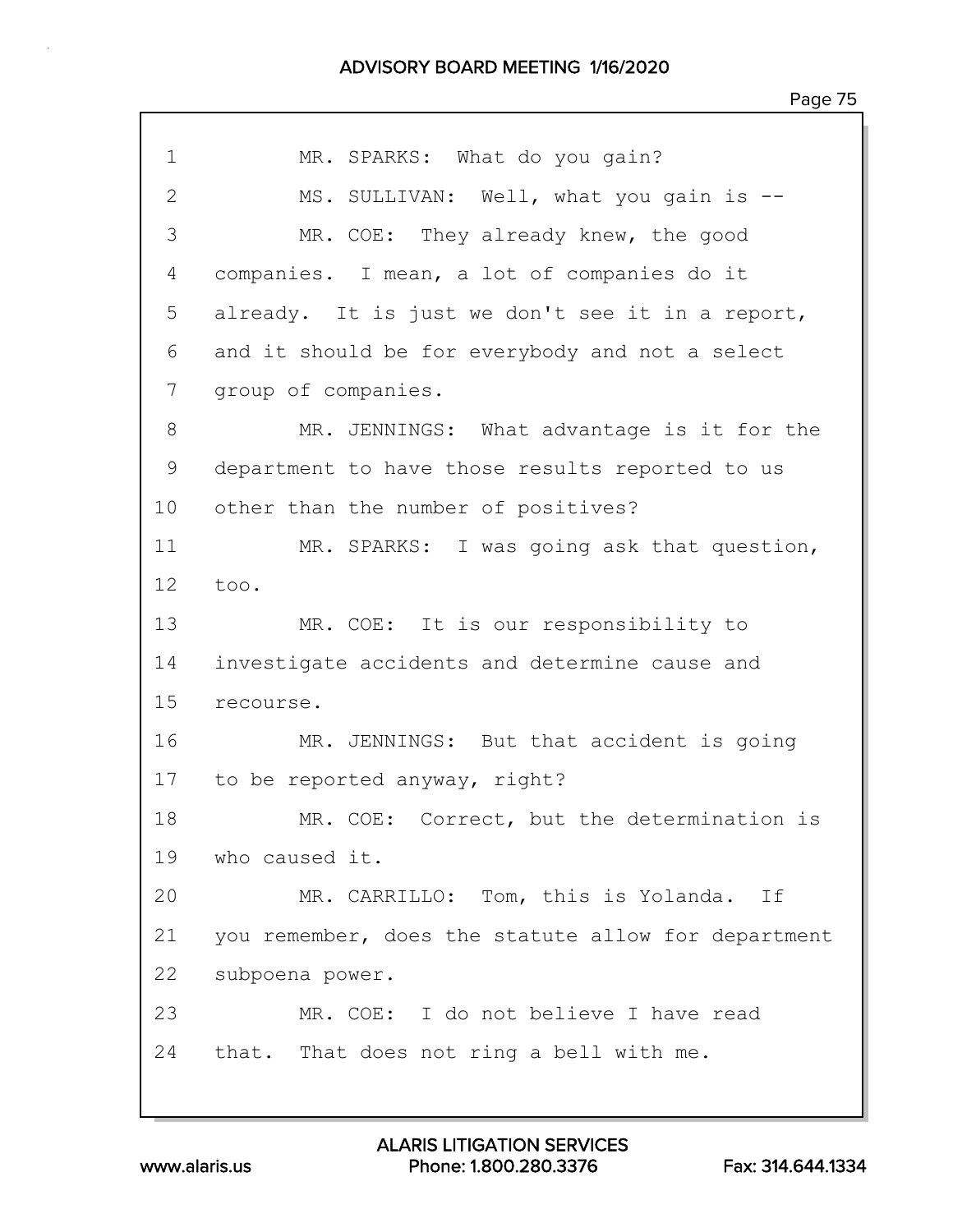| $\mathbf 1$    | MS. CARRILLO: I will double-check that,             |  |  |  |  |  |  |
|----------------|-----------------------------------------------------|--|--|--|--|--|--|
| $\overline{2}$ | right now. But my sense of the language that I was  |  |  |  |  |  |  |
| 3              | supposed to search, that's only of value when we    |  |  |  |  |  |  |
| 4              | have subpoena power. Otherwise, even just for       |  |  |  |  |  |  |
| 5              | checking to see whether or not folks are doing it   |  |  |  |  |  |  |
| 6              | or not, they could deny providing that because of   |  |  |  |  |  |  |
| 7              | HIPAA reasons or something else. So we would need   |  |  |  |  |  |  |
| 8              | to check whether, as you said, the department would |  |  |  |  |  |  |
| 9              | have authority to be able to request that           |  |  |  |  |  |  |
| 10             | information.                                        |  |  |  |  |  |  |
| 11             | If we do have the means by which to get it          |  |  |  |  |  |  |
| 12             | such as subpoena power, then I think there could be |  |  |  |  |  |  |
| 13             | some value to it, but otherwise that is going to be |  |  |  |  |  |  |
| 14             | very limited.                                       |  |  |  |  |  |  |
| 15             | MR. COE: Okay. So let's table it.                   |  |  |  |  |  |  |
| 16             | MS. SULLIVAN: We will table that one, the           |  |  |  |  |  |  |
| 17             | whole thing.                                        |  |  |  |  |  |  |
| 18             | MR. CEO: We will work on that and see               |  |  |  |  |  |  |
|                | 19 where we stand.                                  |  |  |  |  |  |  |
| 20             | CHAIRMAN: Very good. All right.                     |  |  |  |  |  |  |
| 21             | AUDIENCE MEMBER: Is that in the file?<br>Is         |  |  |  |  |  |  |
| 22             | that in the packet?                                 |  |  |  |  |  |  |
| 23             | AUDIENCE MEMBER: It is all in there. All            |  |  |  |  |  |  |
|                | 24 the slides are.                                  |  |  |  |  |  |  |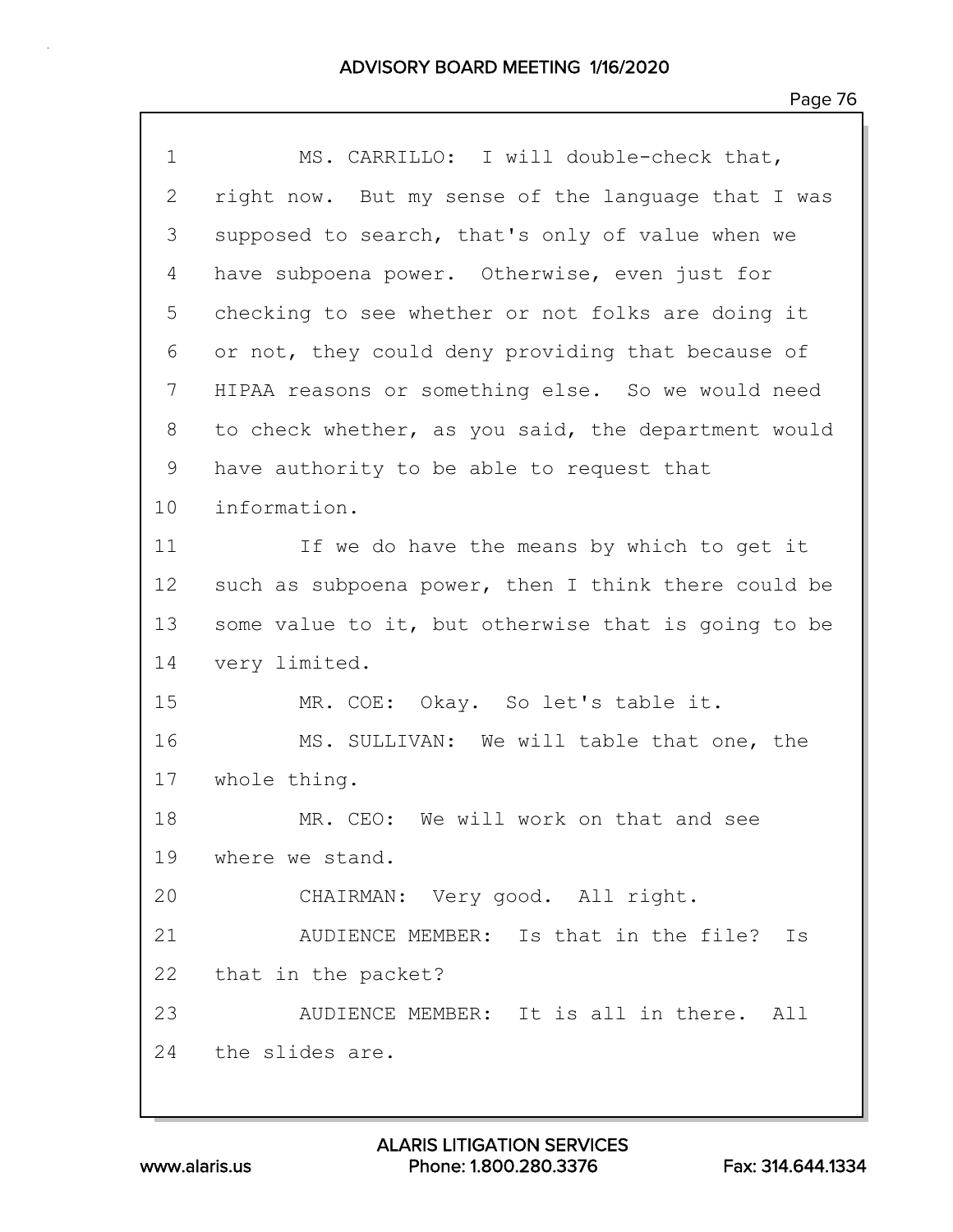| $\mathbf 1$  | AUDIENCE MEMBER: Okay. Thank you.                   |  |  |  |  |  |  |
|--------------|-----------------------------------------------------|--|--|--|--|--|--|
| $\mathbf{2}$ | MR. COE: This is our last big push. Under           |  |  |  |  |  |  |
| 3            | the rules, they had not been updated since 2013     |  |  |  |  |  |  |
| 4            | roughly. There's been a few updates here and        |  |  |  |  |  |  |
| 5            | there, but as a whole, it's been awhile. These are  |  |  |  |  |  |  |
| 6            | some of the changes that have occurred that we have |  |  |  |  |  |  |
| 7            | to have, basically check with the Board to approve  |  |  |  |  |  |  |
| 8            | them, put them in the rules and rewrite the rules.  |  |  |  |  |  |  |
| 9            | The first one is the easiest. They                  |  |  |  |  |  |  |
| 10           | actually changed the name to Amusement Ride         |  |  |  |  |  |  |
| 11           | Attraction Safety Act. That should be pretty        |  |  |  |  |  |  |
| 12           | simple.                                             |  |  |  |  |  |  |
| 13           | And most of this, the challenge courses, we         |  |  |  |  |  |  |
| 14           | have to change since we specifically call them out  |  |  |  |  |  |  |
| 15           | and give an address, they changed addresses, and we |  |  |  |  |  |  |
| 16           | need to update that.                                |  |  |  |  |  |  |
| 17           | And, again, ANS is the same way. They               |  |  |  |  |  |  |
| 18           | added this language, and what we were looking at    |  |  |  |  |  |  |
| 19           | was some of the changes occurred in the law and     |  |  |  |  |  |  |
| 20           | make sure that that change is carried over and      |  |  |  |  |  |  |
| 21           | reflected into the Safety Act, it adds the term     |  |  |  |  |  |  |
| 22           | "amusement enterprise" to the definition of         |  |  |  |  |  |  |
| 23           | carnival worker and operator. So it adds one more   |  |  |  |  |  |  |
|              |                                                     |  |  |  |  |  |  |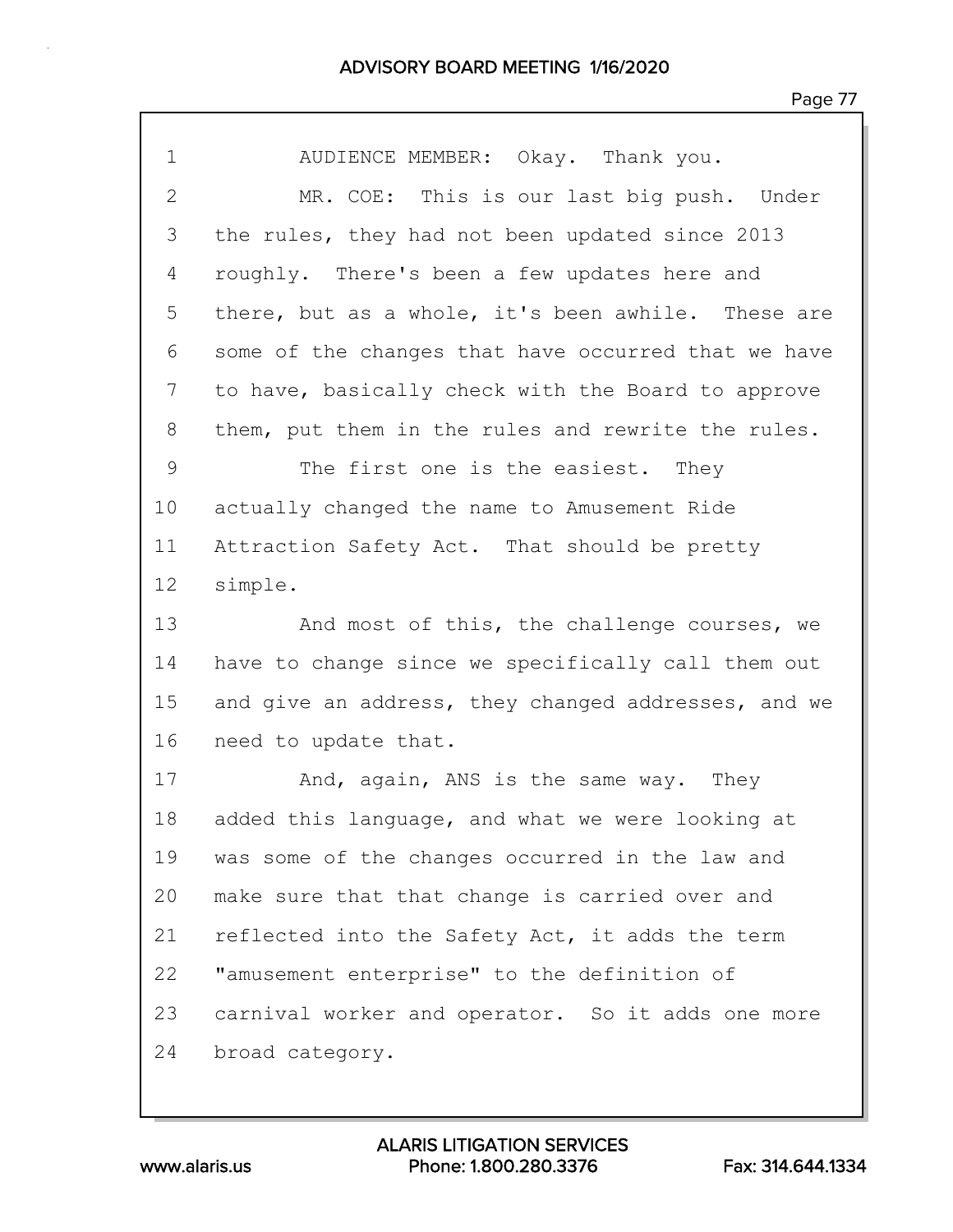1 The next one I don't know what functionally 2 changed on this one, but basically it clarifies the 3 definition of allowing the designation by the 4 Director for someone else to enforce our rules. 5 That does not happen very often. 6 MS. SULLIVAN: Why would this even come up? 7 MR. COE: I can give you probably a couple 8 examples where I have had police departments call 9 me and they want the worker's background check and 10 the carnival has refused to produce them, and then 11 I have to call them and -- if the police department 12 really wants it, I have to call them and tell them 13 to release the information to that police -- 14 MS. SULLIVAN: Why do we -- why would we be 15 an intermediary there as the department? If the 16 police can't require it -- 17 MR. COE: We can. I mean, it is part of 18 our rules. We require it, have to supply us with 19 your background checks, and I don't know that the 20 police department, per se, can just walk up and say 21 I want your background checks. 22 MS. SULLIVAN: Do they actually supply us 23 with background checks, or do they just make sure 24 that they have done background checks on everybody?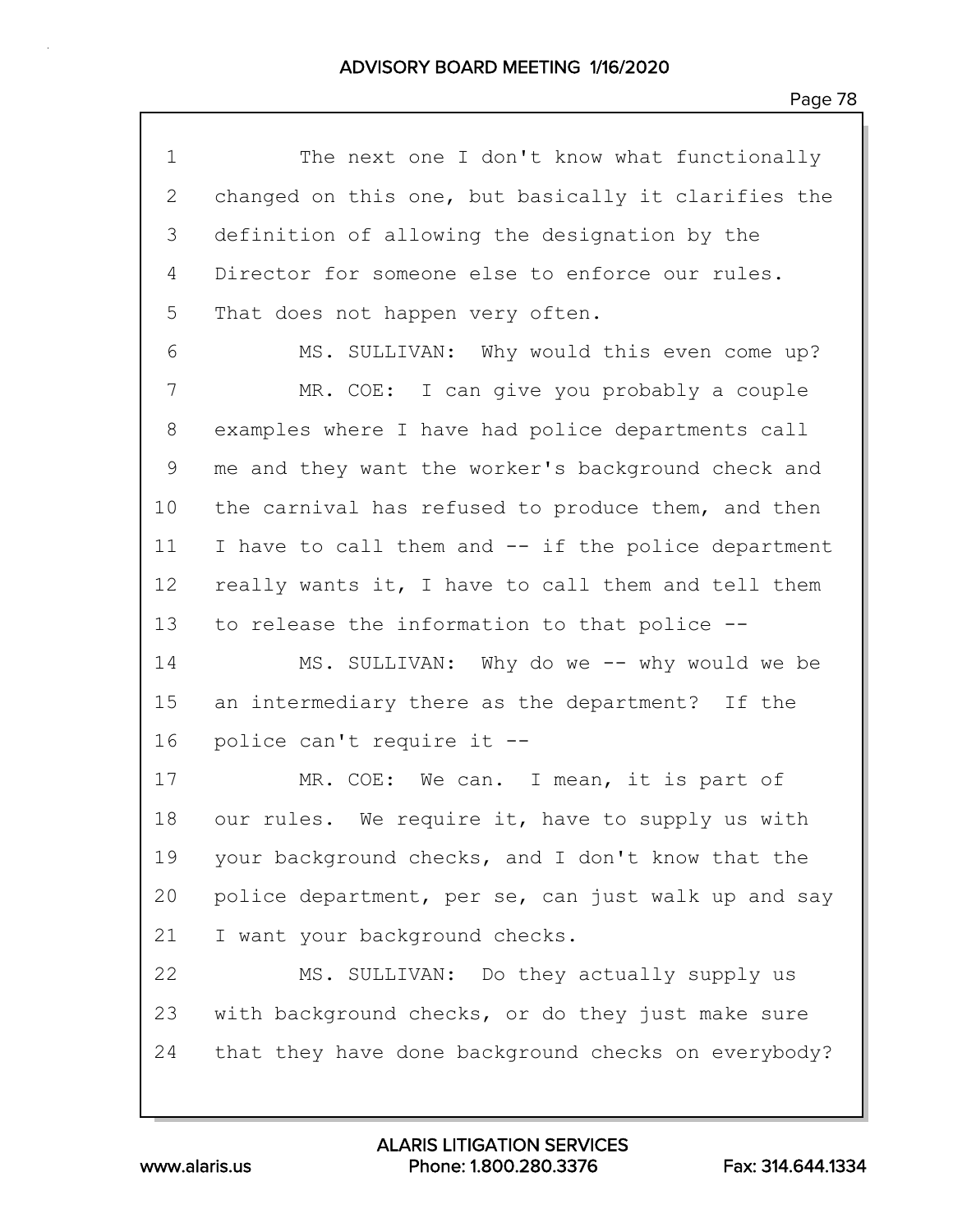1 MR. COE: We verify everyone's background 2 checks to the best of our ability. So --3 MS. SULLIVAN: But they don't supply them 4 to us? 5 MR. COE: We do not -- well, on occasion, 6 yes. 7 MS. SULLIVAN: Okay. 8 MR. COE: But that's very rare, too. That 9 occurs on a very specific -- 10 MS. SULLIVAN: One-off basis. 11 MR. COE: -- one-off basis. Like I said, 12 there is probably once a year that we may see that. 13 MS. SULLIVAN: Okay. 14 MR. COE: But, I mean, that was in the 15 rules before, it was just maybe worded a little bit 16 differently. 17 MS. SULLIVAN: That they provide them to us 18 or just that they do them, they are required to do 19 a background check? 20 MR. COE: No, that the Director can 21 designate someone to enforce our rules. 22 MS. SULLIVAN: Usually it is our inspectors 23 who do that. 24 MR. COE: Correct.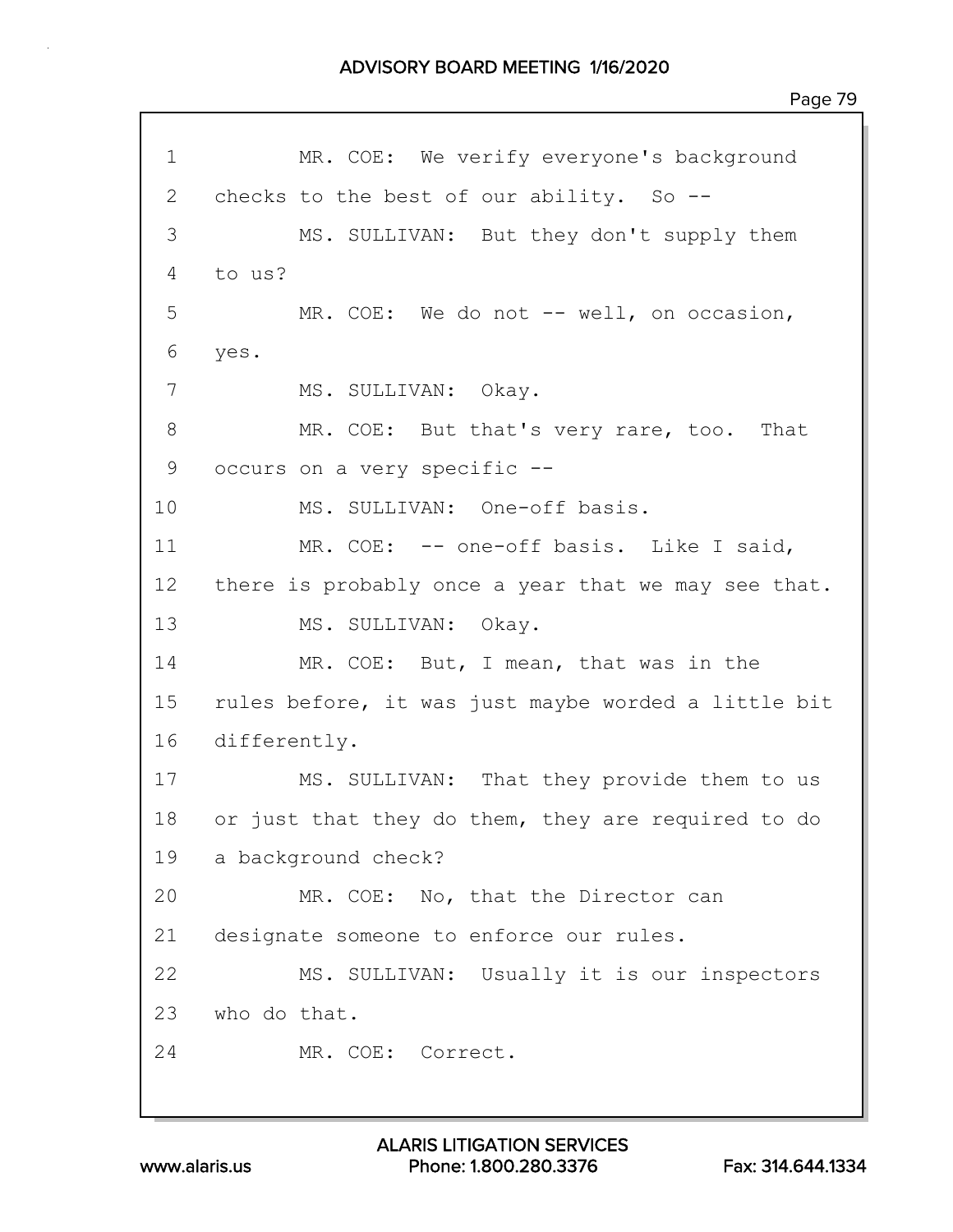1 MS. SULLIVAN: So this is saying that now 2 he can hand that off to a policeman if he sees fit? 3 MR. COE: That would be my -- 4 MS. SULLIVAN: Why couldn't the police do 5 the background check? 6 MR. COE: It cost them money. 7 AUDIENCE MEMBER: They do every week. 8 Every week we go through a background check, every 9 employee every week. 10 MS. SULLIVAN: Well, they can -- I mean, 11 they can do their own. 12 MR. JENNINGS: But you work with the police 13 every week but let's say -- 14 MR. COE: I can't -- 15 MR. JENNINGS: -- you are not the operator 16 and you refuse to through the background check that  $17 - -$ 18 AUDIENCE MEMBER: They won't give you a 19 permit. 20 MR. COE: It is a little bit different for 21 the carnivals that operate in the Chicago and 22 surrounding area. Those jurisdictions up there are 23 very, very strict. They don't -- some of them 24 don't care that we come in and inspect it, they are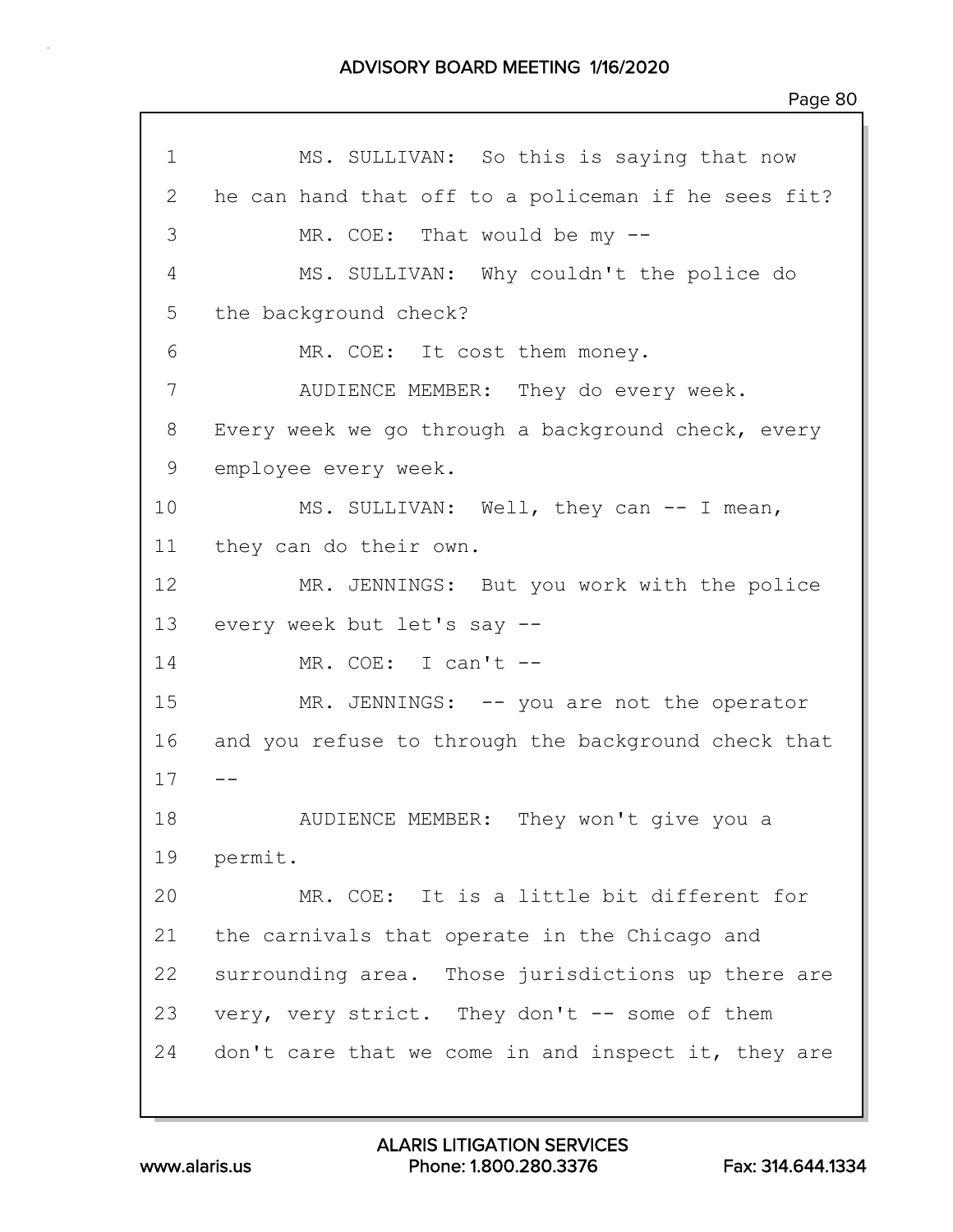| $\mathbf 1$    | like we are going to inspect it and, you know.     |  |  |  |  |  |  |
|----------------|----------------------------------------------------|--|--|--|--|--|--|
| $\overline{2}$ | MR. JENNINGS: In my case in downstate              |  |  |  |  |  |  |
| 3              | Illinois, the fair, other than your permit, we     |  |  |  |  |  |  |
| 4              | permit that carnival to come there. So there is no |  |  |  |  |  |  |
| 5              | city entity involved that would write that permit. |  |  |  |  |  |  |
| 6              | AUDIENCE MEMBER: Okay.                             |  |  |  |  |  |  |
| 7              | MR. JENNINGS: There is not a third party           |  |  |  |  |  |  |
| 8              | entity, it is I'm counting on him to have that     |  |  |  |  |  |  |
| $\mathsf 9$    | under control. So if my police department went out |  |  |  |  |  |  |
| 10             | and said to Rich, I want to see your background    |  |  |  |  |  |  |
| 11             | check on so and so and Rich says no, I'm not going |  |  |  |  |  |  |
| 12             | to give it to you, then the way I understand it,   |  |  |  |  |  |  |
| 13             | the Director can call my police department, give   |  |  |  |  |  |  |
| 14             | him the authority to go out and enforce our rules  |  |  |  |  |  |  |
| 15             | here that you either give me the background check  |  |  |  |  |  |  |
| 16             | or I am going to shut you down. Is that --         |  |  |  |  |  |  |
| 17             | MS. SULLIVAN: I'm not saying we don't want         |  |  |  |  |  |  |
| 18             | to cooperate with that, I just, I would think the  |  |  |  |  |  |  |
| 19             | police --                                          |  |  |  |  |  |  |
| 20             | MR. COE: It would be, it would be -- that          |  |  |  |  |  |  |
| 21             | would be an example. It would very limited. I      |  |  |  |  |  |  |
| 22             | could not see that, you know, being used on daily  |  |  |  |  |  |  |
| 23             | basis or being used for much any other than just   |  |  |  |  |  |  |
| 24             | information.                                       |  |  |  |  |  |  |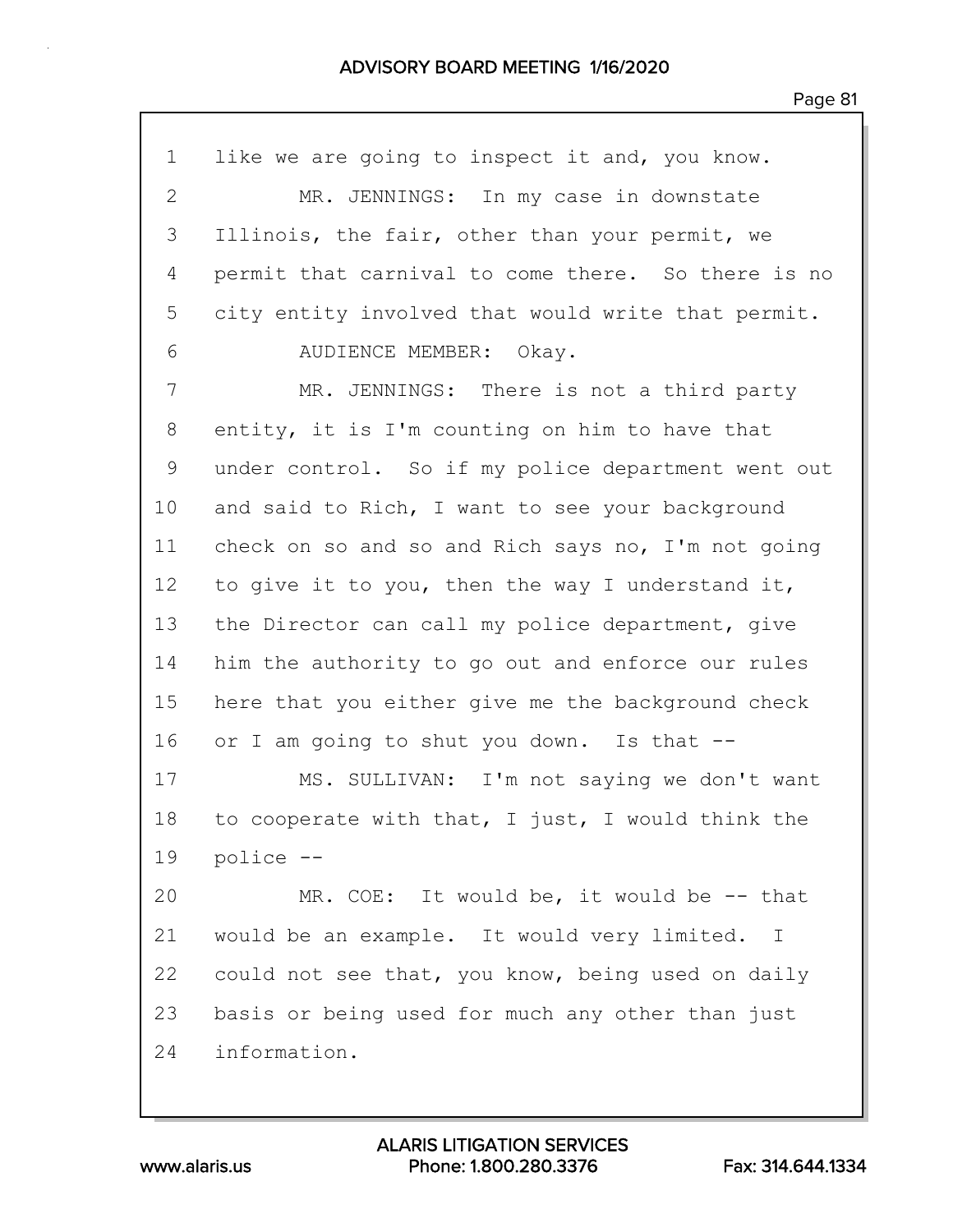| $\mathbf 1$  | MS. SULLIVAN: Okay. Go ahead. I just --               |
|--------------|-------------------------------------------------------|
| $\mathbf{2}$ | MR. COE: Changes definition of dry slide.             |
| 3            | It actually was changed in the law but has not been   |
| 4            | updated in the written documentation. So it is for    |
| 5            | all slides now. It used to be just over 20 feet.      |
| 6            | This is an update, too. Welcome to the                |
| 7            | 20th century. You can pay with electronic fund        |
| 8            | transfers. I guess when this was originally,          |
| 9            | originally set up, it was either cash or check.<br>So |
| 10           | we would update that.                                 |
| 11           | We actually had talked about this and I               |
| 12           | believe we didn't have 100% acceptance where we       |
| 13           | felt comfortable with it, but there was a change in   |
| 14           | the qualifications for hiring an inspector. It was    |
| 15           | changed that he must have a college degree, and       |
| 16           | what they wanted to do was change it back to have a   |
| 17           | college degree or equivalent experience.              |
| 18           | I believe, Patty, you approved that about a           |
| 19           | year and half ago, maybe two years ago.               |
| 20           | MS. SULLIVAN: I think we did.                         |
| 21           | CHAIRMAN: I remember that.                            |
| 22           | MR. COE: But it didn't come out real clear            |
| 23           | in the --                                             |
| 24           | MS. SULLIVAN: Wording?                                |
|              |                                                       |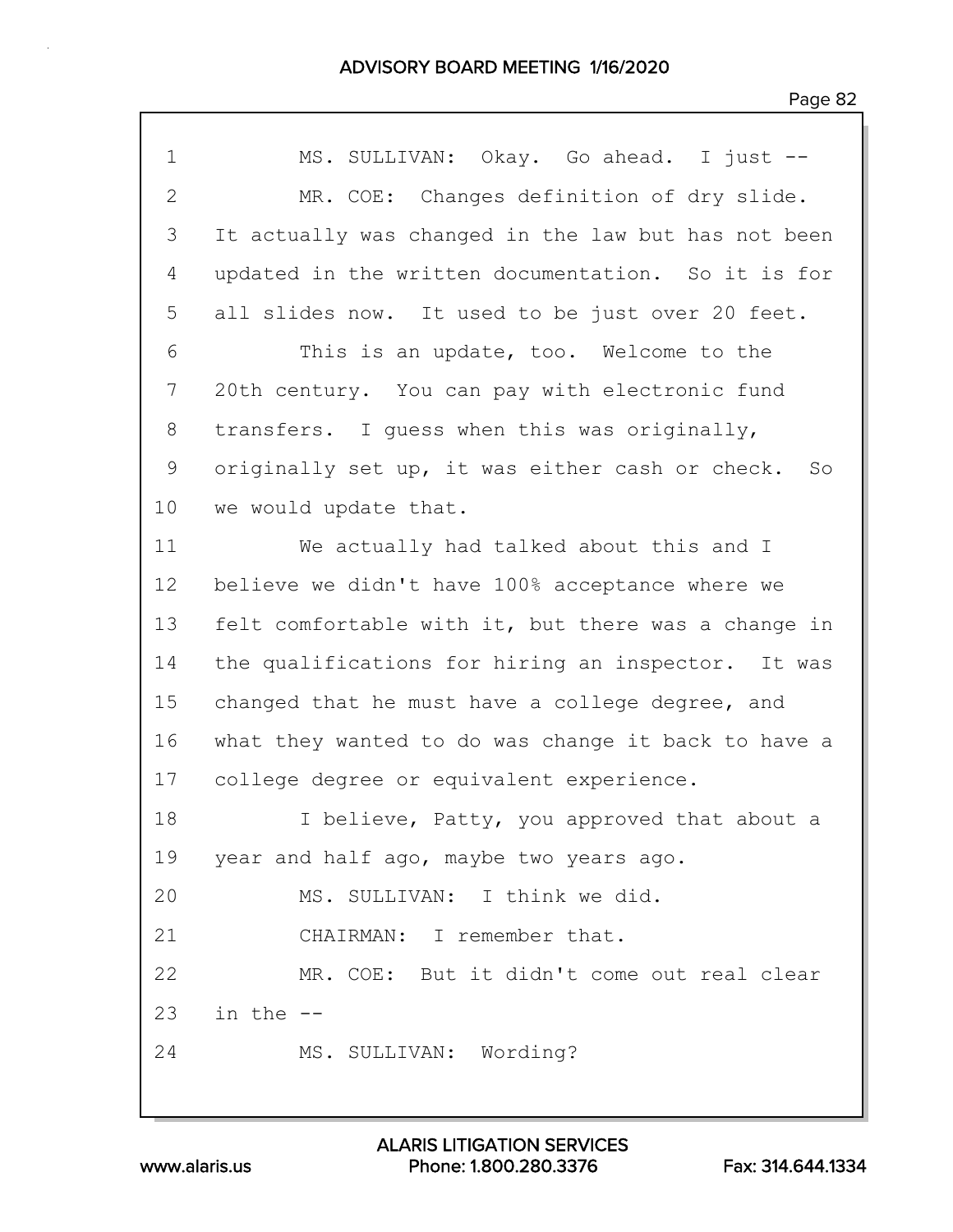1 MR. COE: Court reporting minutes. So we 2 wanted to verify that again. 3 At one time you were able, in lieu of 4 having the insurance coverage, you were able to 5 post a bond. That option is no longer available. 6 So we have to ask you to remove it. 7 So these are the changes that we are after, 8 and we just need to accept them. 9 MS. SULLIVAN: We have not had a deposit 10 with the department for years, have we? 11 MR. COE: I don't know. 12 MS. SULLIVAN: They may want their deposits 13 back. 14 MR. COE: Yeah, that's typically how the 15 bond works is you would put it up at the first of 16 the year, then it would be refunded at the end of 17 the year or fiscal year. I don't know how they 18 would quantify that. 19 MS. SULLIVAN: Okay. 20 CHAIRMAN: Any questions or discussion on 21 the items? 22 (No response.) 23 CHAIRMAN: Hearing none, we will request a 24 motion to approve the items covered listed in our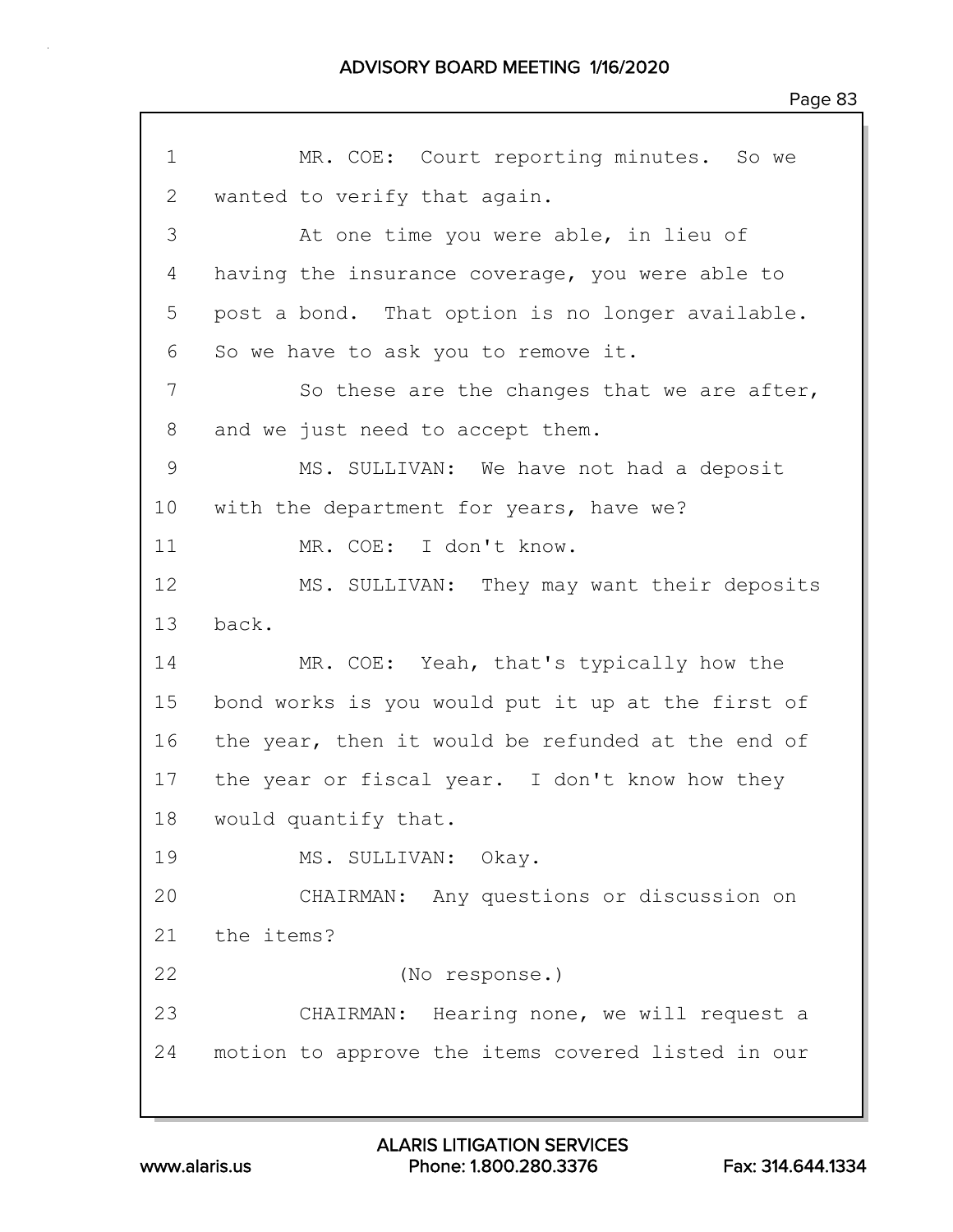1 handout as updates to Amusement Ride and Attraction 2 Safety Act. 3 MS. SULLIVAN: So moved. 4 CHAIRMAN: Second? 5 MR. SPARKS: I will second. 6 CHAIRMAN: Wes seconds. All in favor say 7 aye. 8 (Ayes heard.) 9 CHAIRMAN: Opposed? 10 (No response.) 11 CHAIRMAN: Motion is passed and carried 12 forward. 13 MS. SULLIVAN: Well, that cleans up a lot 14 of stuff. 15 MR. COE: We have got a lot of little 16 grammatical things to add to that, too. Just quick 17 on the policy, 30 days. 18 MS. SULLIVAN: Just a quick question. Now, 19 grammatical things don't have to go through the 20 Board, they can just be editorially changed? 21 MR. COE: Right. 22 MS. SULLIVAN: Okay. 23 MR. COE: Department policies, we always 24 tell everybody 30 days prior. That's very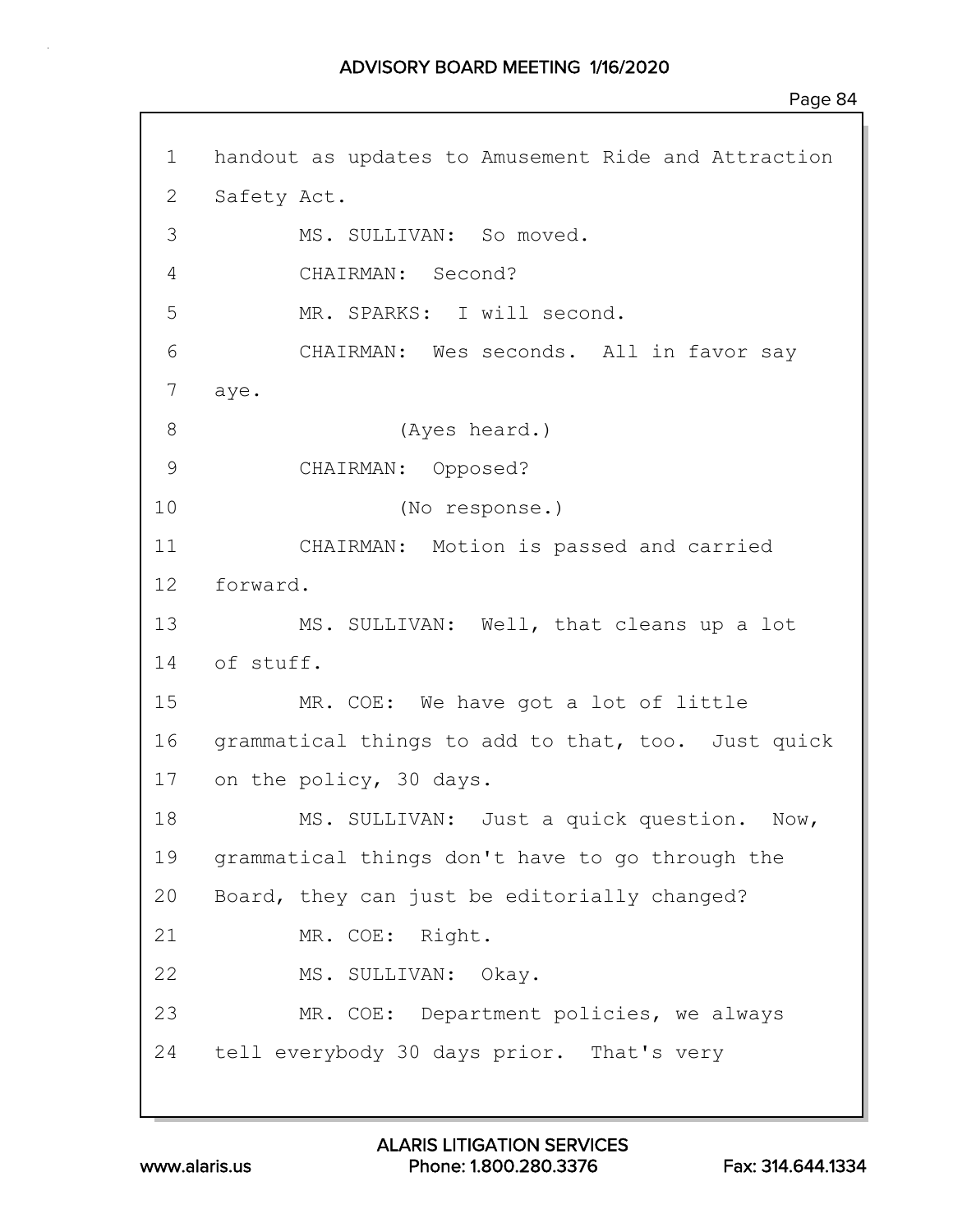| $\mathbf 1$    | important at certain times of the year, opening of  |  |  |  |  |  |  |
|----------------|-----------------------------------------------------|--|--|--|--|--|--|
| $\overline{2}$ | the season, especially this year. We are one man    |  |  |  |  |  |  |
| 3              | That's going to cause some problems. Last<br>down.  |  |  |  |  |  |  |
| 4              | year the same thing occurred. We got everybody      |  |  |  |  |  |  |
| 5              | covered, but it was very difficult.                 |  |  |  |  |  |  |
| 6              | Expedited inspection fees, if it is a last          |  |  |  |  |  |  |
| 7              | minute thing, you know, we have the right to impose |  |  |  |  |  |  |
| 8              | that.                                               |  |  |  |  |  |  |
| 9              | Make sure we get the Zipper sign-off. If            |  |  |  |  |  |  |
| 10             | you guys own a Zipper, that's always a hassle.      |  |  |  |  |  |  |
| 11             | Have to make sure that -- we can't check the K bars |  |  |  |  |  |  |
| 12             | when it is assembled. So you guys are supposed to   |  |  |  |  |  |  |
| 13             | check it in the off season and give us              |  |  |  |  |  |  |
| 14             | documentation, signed documentation.                |  |  |  |  |  |  |
| 15             | Operation inspections. So they dropped of.          |  |  |  |  |  |  |
| 16             | Still going to continue to do them. That is where   |  |  |  |  |  |  |
| 17             | we are going to randomly show up on a Friday night  |  |  |  |  |  |  |
| 18             | or Saturday and just look at how things are         |  |  |  |  |  |  |
| 19             | working. It seemed to work real well. We have had   |  |  |  |  |  |  |
| 20             | some very positive responses, and, you know,        |  |  |  |  |  |  |
| 21             | basically we have not seen any major problems so    |  |  |  |  |  |  |
| 22             | far.                                                |  |  |  |  |  |  |
| 23             | MS. SULLIVAN: Sometimes things go on that           |  |  |  |  |  |  |
| 24             | show owners just don't know about. If an inspector  |  |  |  |  |  |  |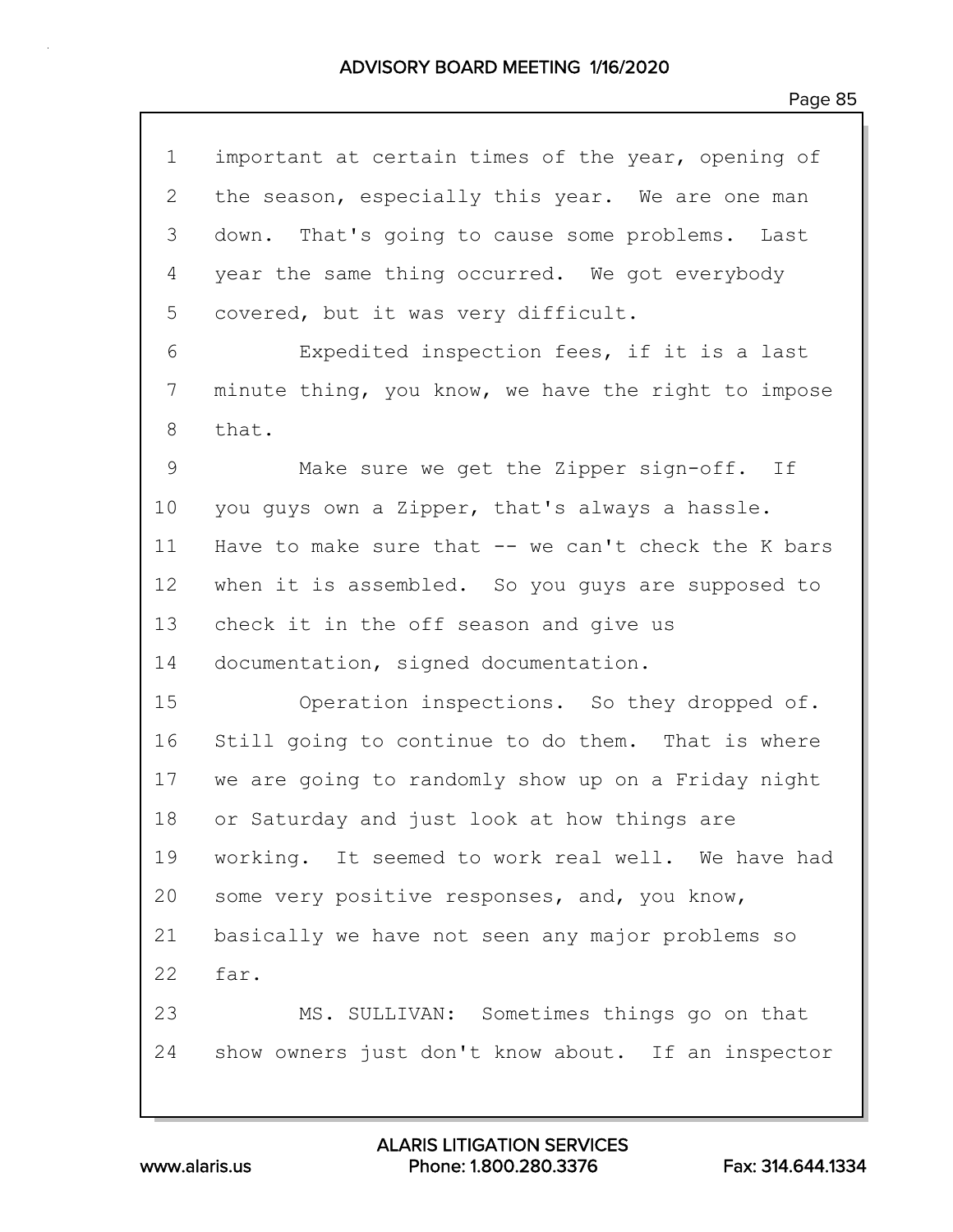1 catches it, they probably would like to know. 2 MR. COE: Sorry about keeping you overtime, 3 but that's it, and if anybody has got any 4 questions? Yep? 5 AUDIENCE MEMBER: Got a comment. I want to 6 introduce Greg Chiecko. He is the President of the 7 OABA since February. 8 (Applause) 9 AUDIENCE MEMBER: So if you don't know 10 Greg. 11 Also, if you are not a member, join the 12 OABA, see Greg. 13 CHAIRMAN: All right. We are in the public 14 comments and questions section. Does anybody else 15 have anything from the floor? 16 (No response.) 17 CHAIRMAN: All right. I'd like to turn it 18 over to Director Michael, a couple words for us. 19 DIRECTOR KLEINIK: Yeah, a couple things. 20 I forgot one person who is very important, Mary who 21 keeps Tom going and does all the paperwork, makes 22 sure things get done the right way. A new addition 23 to the department. 24 MS. SULLIVAN: Does she also inspect?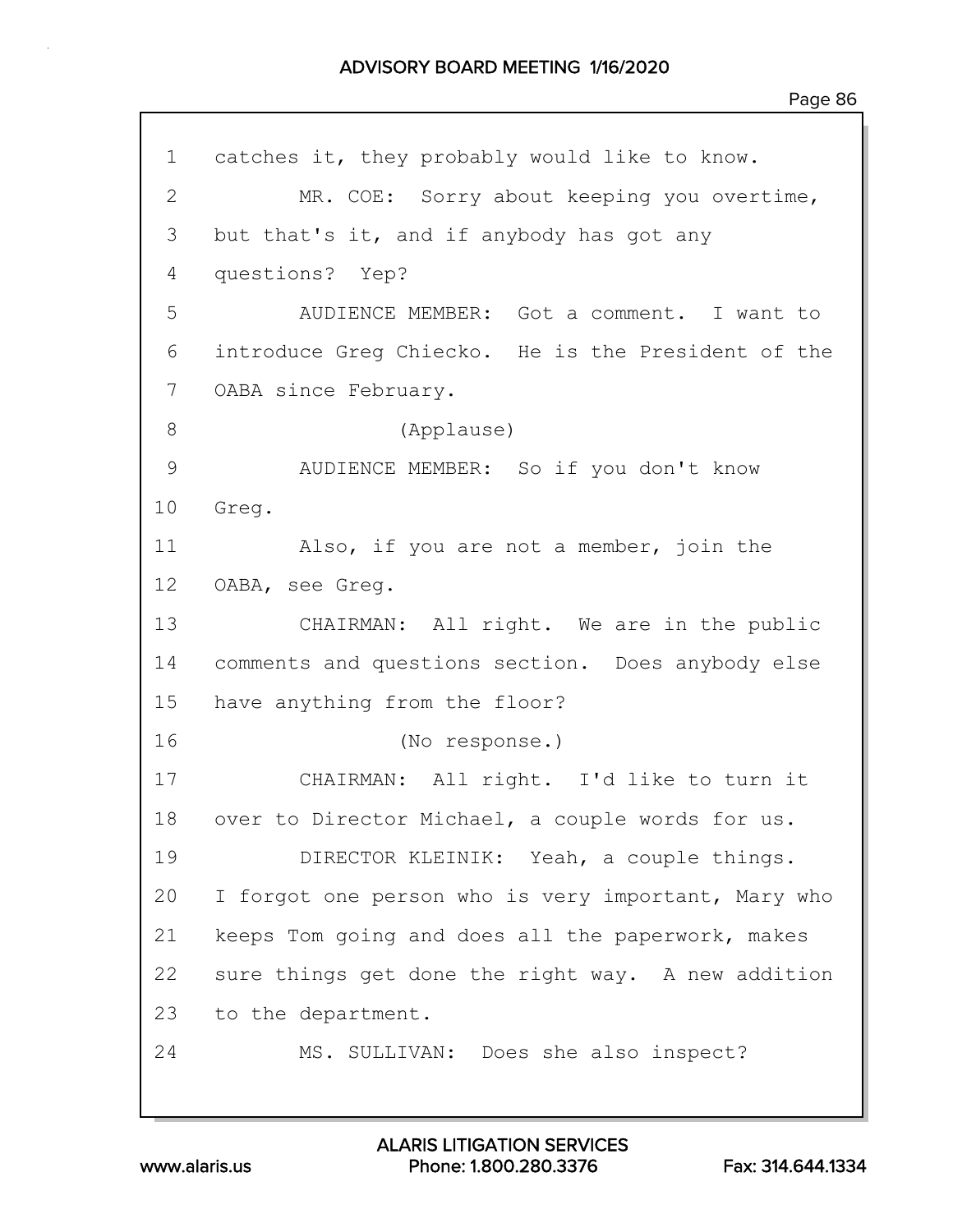| $\mathbf 1$  | DIRECTOR KLEINIK: No.                               |
|--------------|-----------------------------------------------------|
| $\mathbf{2}$ | CHAIRMAN: Not yet.                                  |
| 3            | DIRECTOR KLEINIK: We are going to double            |
| 4            | train. So anyway, then I would like to say          |
| 5            | thank you very much, Patty, for all your years that |
| 6            | you sat here, kept this thing going in the right    |
| 7            | direction. On behalf of the Governor, thank you     |
| 8            | very much.                                          |
| 9            | MS. SULLIVAN: Thank you.                            |
| 10           | DIRECTOR KLEINIK: We still look forward to          |
| 11           | you attending and having your input at the          |
| 12           | meetings.                                           |
| 13           | MS. SULLIVAN: I will look forward to                |
| 14           | staying on the Board as long as they will have me,  |
| 15           | and I do appreciate Brad being willing to take      |
| 16           | over. And what was the other thing?                 |
| 17           | Well, I just want to, again, thank our              |
| 18           | inspectors and thank everybody for coming and being |
| 19           | a part because you know, we, as a board, do not     |
| 20           | want to do this in a vacuum and make, make          |
| 21           | decisions without input from all of you because it  |
| 22           | needs to work for everybody, and it needs to --     |
| 23           | everybody needs to understand why we do what we do. |
| 24           | So oh, then, I have one other question of           |
|              |                                                     |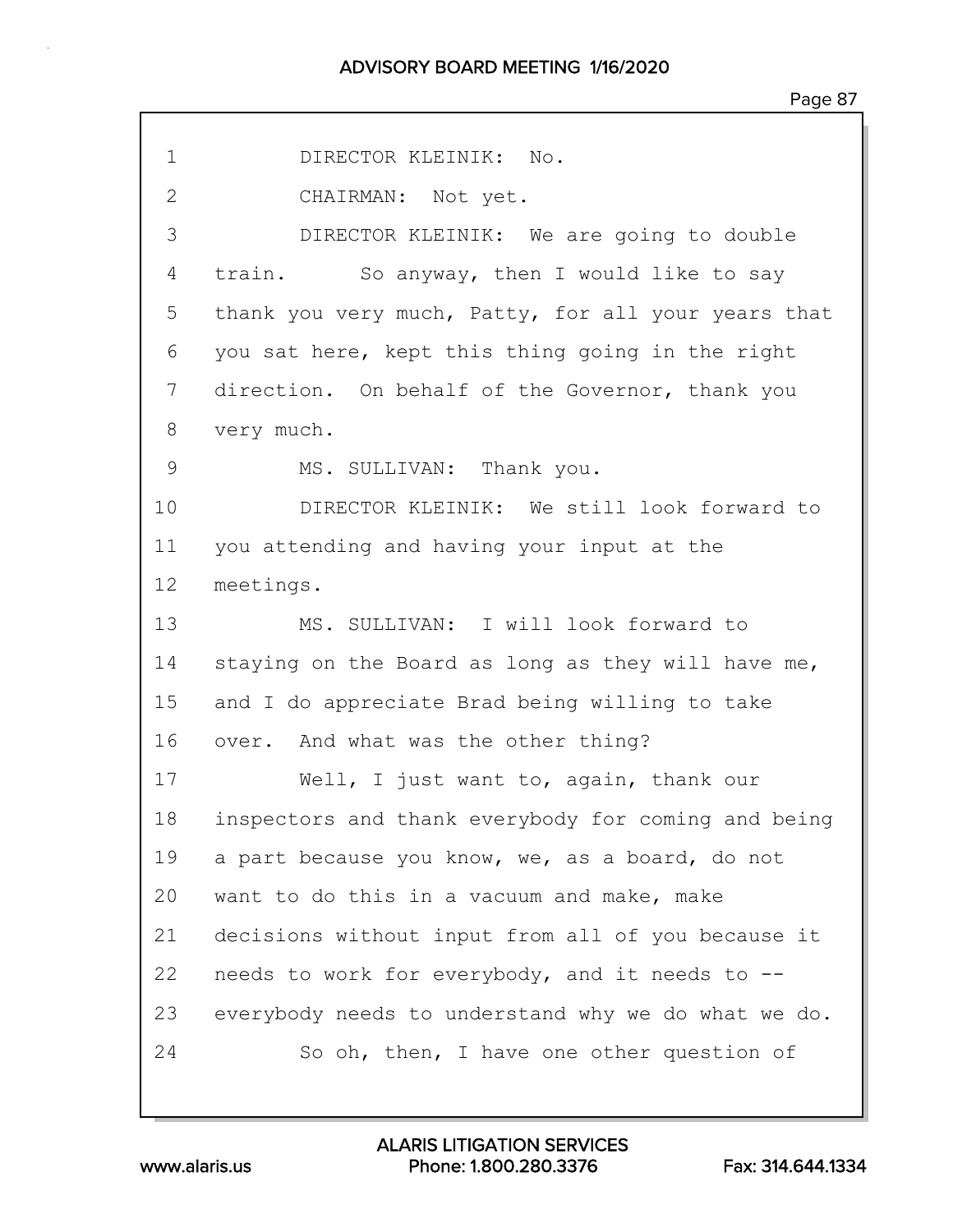1 the Director. Is there no way to be able to hire 2 another inspector during this time? 3 DIRECTOR KLEINIK: We need to get you, get 4 that one thing approved where we changed some 5 things around a little bit, and we have got 6 approval to do some hiring, so -- 7 MS. SULLIVAN: Okay. So you have got --8 DIRECTOR KLEINIK: It is forthcoming, I 9 just got to try to get through the right timing to 10 get it done where we can get it before everything 11 starts. 12 MS. SULLIVAN: I's dotted, T's crossed. 13 Okay. 14 DIRECTOR KLEINIK: We are moving forward 15 with that. 16 MS. SULLIVAN: Thank you very much. 17 MR. COE: If you have not signed the 18 sign-in sheet, it would be appreciated. If anybody 19 wants to -- if I missed anybody, there are copies 20 of the handout up here on the corner, and thank you 21 for coming. Appreciate it. 22 CHAIRMAN: Thank you, everybody. Do we 23 need a motion? 24 MR. SPARKS: I make a motion.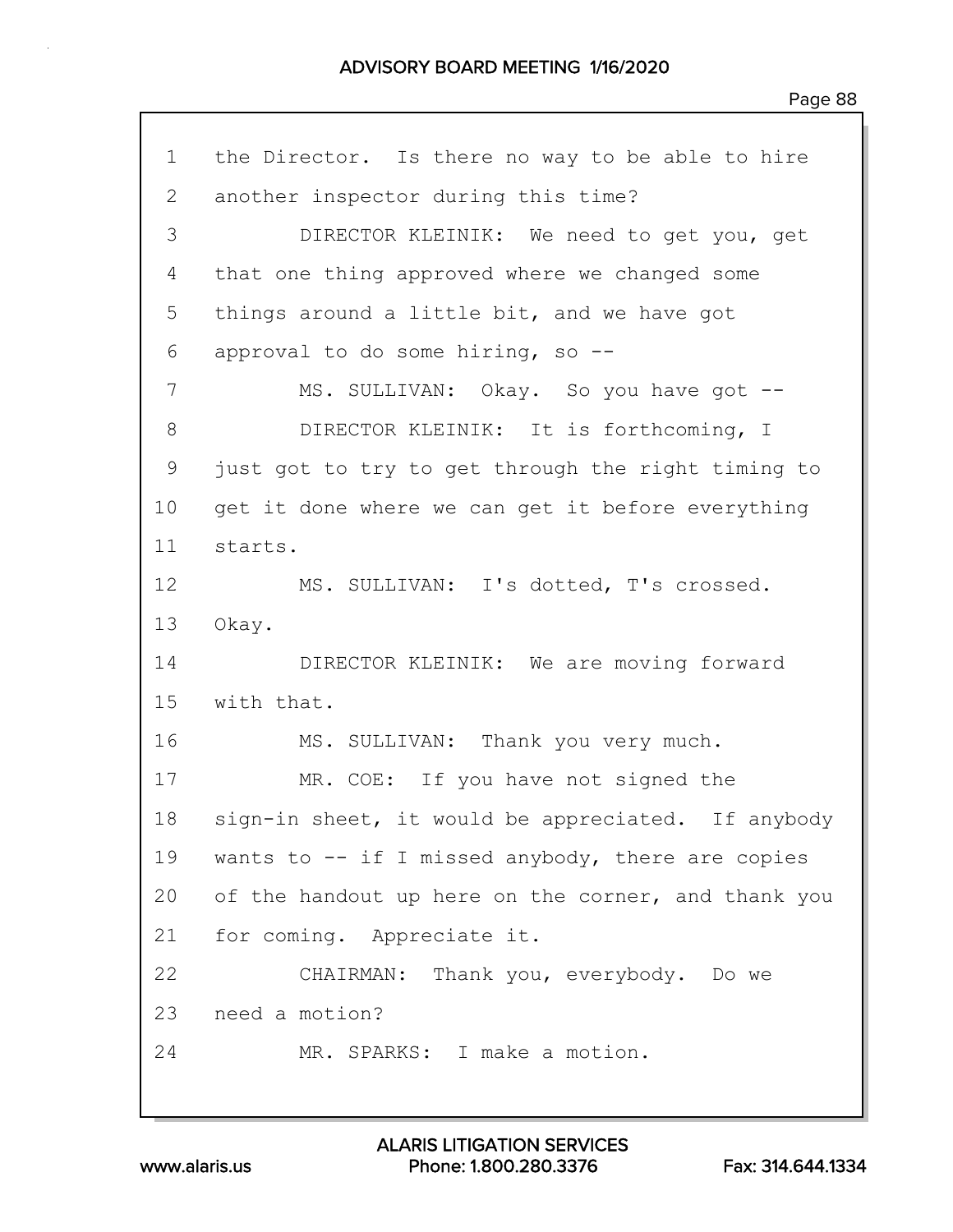| MS. SULLIVAN: Second.<br>$\ensuremath{\mathbbm{1}}$ |  |
|-----------------------------------------------------|--|
| $\mathbf{2}$<br>CHAIRMAN: All in favor?             |  |
| $\mathfrak{Z}$<br>(Ayes heard.)                     |  |
| (Meeting concluded at 5:55 p.m.)<br>$\sqrt{4}$      |  |
| $\mathbf 5$                                         |  |
| $\sqrt{6}$                                          |  |
| $\overline{7}$                                      |  |
| $\,8\,$                                             |  |
| $\mathcal{G}$                                       |  |
| $10\,$                                              |  |
| $11\,$                                              |  |
| $12\,$                                              |  |
| $13\,$                                              |  |
| $14$                                                |  |
| $15\,$                                              |  |
| 16                                                  |  |
| $17$                                                |  |
| $1\,8$                                              |  |
| 19                                                  |  |
| $20$                                                |  |
| $2\sqrt{1}$                                         |  |
| $2\sqrt{2}$                                         |  |
| 23                                                  |  |
| 24                                                  |  |
|                                                     |  |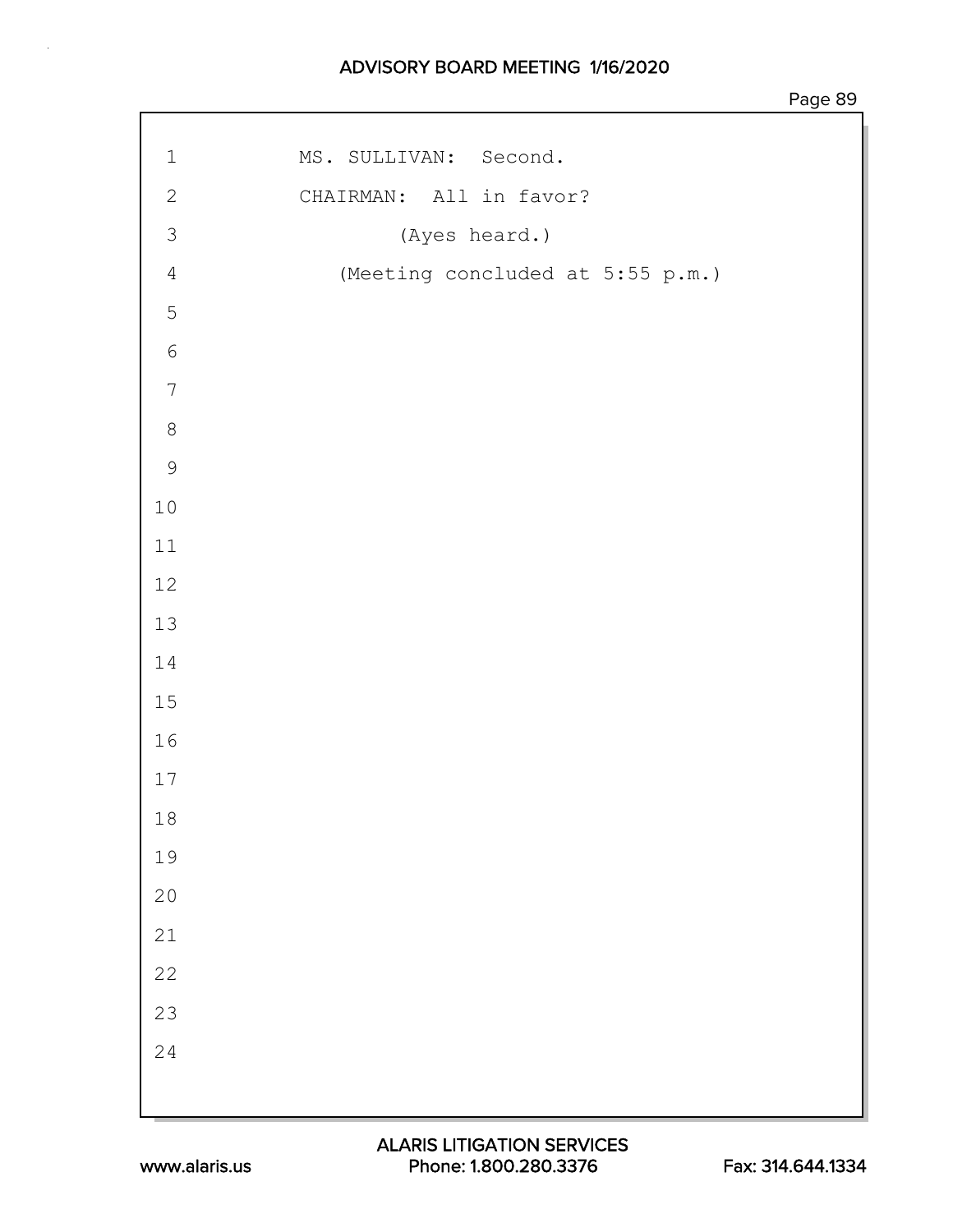| $\mathbf 1$  | CERTIFICATE OF REPORTER                             |  |  |  |  |  |
|--------------|-----------------------------------------------------|--|--|--|--|--|
| $\mathbf{2}$ |                                                     |  |  |  |  |  |
| 3            | I, JENNIFER L. CROWE, a Certified                   |  |  |  |  |  |
| 4            | Shorthand Reporter within and for the State of      |  |  |  |  |  |
| 5            | Illinois, do hereby certify that proceeding was     |  |  |  |  |  |
| 6            | taken by me to the best of my ability and           |  |  |  |  |  |
| 7            | thereafter reduced to typewriting under my          |  |  |  |  |  |
| 8            | direction; that I am neither counsel for, related   |  |  |  |  |  |
| 9            | to, nor employed by any of the parties to the       |  |  |  |  |  |
| 10           | action in which this proceeding was taken, and      |  |  |  |  |  |
| 11           | further that I am not a relative or employee of any |  |  |  |  |  |
| 12           | attorney or counsel employed by the parties         |  |  |  |  |  |
| 13           | thereto, nor financially interested in the outcome  |  |  |  |  |  |
| 14           | of the action.                                      |  |  |  |  |  |
| 15           |                                                     |  |  |  |  |  |
| 16           |                                                     |  |  |  |  |  |
| 17           |                                                     |  |  |  |  |  |
| 18           | License No. 084.003786                              |  |  |  |  |  |
| 19           |                                                     |  |  |  |  |  |
| 20           |                                                     |  |  |  |  |  |
| 21           |                                                     |  |  |  |  |  |
| 22           |                                                     |  |  |  |  |  |
| 23           |                                                     |  |  |  |  |  |
| 24           |                                                     |  |  |  |  |  |
|              |                                                     |  |  |  |  |  |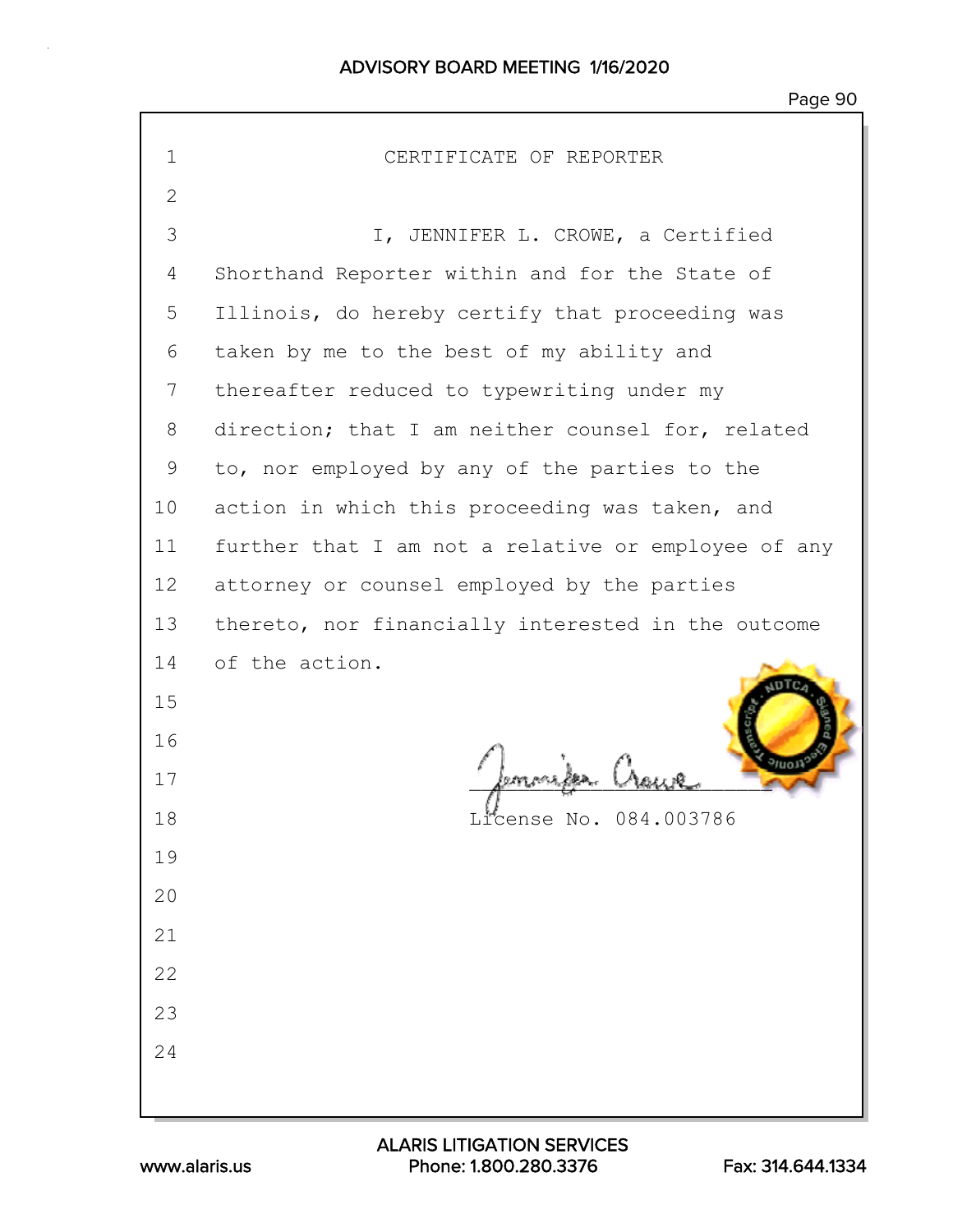| A                | additional 12:17     | 49:20 55:17       | anyways 25:3          | 50:9,13 51:22          |
|------------------|----------------------|-------------------|-----------------------|------------------------|
| ability 30:15    | 12:18 46:19          | 63:8 64:11        | apart 27:13           | 52:6 56:20             |
| 79:2 90:6        | address 5:11         | agreed 28:8       | apologize 50:17       | 57:7                   |
| able 30:21       | 9:16 49:9            | ahead 19:2        | 51:1                  | attach 61:20           |
| 45:14 51:24      | 77:15                | 23:5 51:9 53:1    | applause 6:3,4        | attempt 13:20          |
| 63:11 76:9       | addresses            | 82:1              | 7:12 86:8             | attendant 18:4         |
| 83:3,4 88:1      | 77:15                | <b>AIMS 13:22</b> | application           | 64:19                  |
| absolute 59:11   | adds 68:23           | 55:4,14 56:1      | 31:21                 | attending 87:11        |
| absolutely 19:5  | 77:21,23             | 57:24             | apply 46:2            | attest 19:9            |
| 19:13 22:24      | adhering 44:6        | Alaris 2:23       | appreciate 6:1        | attorney 5:14          |
| absorbed 37:23   | adopt 16:8           | alarm 43:4,10,12  | 87:15 88:21           | 36:23 37:12            |
| 38:4             | 38:22 39:5           | alarms 8:18       | appreciated           | 42:9 60:8              |
| accept 49:3,12   | 43:16 52:6           | alert 29:1        | 88:18                 | 90:12                  |
| 56:6,23 61:9     | 56:23 60:4           | allow 75:21       | appreciates 6:1       | attorneys 70:2         |
| 66:2 83:8        | 68:6                 | allowed 34:10     | appropriate           | <b>Attraction 1:10</b> |
| acceptable       | adopted 39:17        | allowing 78:3     | 9:17 62:5             | 2:2 3:10,15            |
| 16:20            | 49:24 50:5           | allows 72:17      | appropriately         | 77:11 84:1             |
| acceptance       | 51:11 52:2           | American 4:24     | 35:3                  | attractions            |
| 82:12            | adopting 11:7        | 44:5              | approval 7:17         | 10:15 65:13            |
| accepted 33:23   | 40:17 51:21          | amount 67:20      | 8:16 88:6             | audience 25:1,6        |
| accident 10:10   | 52:1                 | 67:21             | approve 8:1,6         | 25:10 26:22            |
| 24:130:8         | adoption 11:6        | amusement 1:10    | 54:7 77:7             | 26:23 31:9,11          |
| 42:5 54:11,15    | 16:7                 | 2:2 3:10,14       | 83:24                 | 31:13,17,21            |
| 59:7 60:17       | advantage 75:8       | 5:14 10:15        | approved 8:14         | 32:1,7,9,12            |
| 69:2 71:17       | adventure 10:10      | 21:23 22:3        | 9:14,22,24            | 33:7,13,16,20          |
| 74:21 75:16      | 24:12 53:3           | 60:15 61:11       | 10:14 30:24           | 34:2,4,9,12,18         |
| accidents 22:21  | 56:10 61:18          | 62:3 77:10,22     | 55:12 82:18           | 34:21,24 35:4          |
| 24:2,7,24        | adventurous          | 84:1              | 88:4                  | 36:3,4,20              |
| 75:14            | 8:19                 | amusements        | approving 8:9         | 37:8,10 39:11          |
| accreditation    | advises 4:6          | 10:13 53:14       | 9:8                   | 40:2,7,15 41:11        |
| 59:24            | <b>ADVISORY 1:17</b> | and/or $20:7$     | area 15:6 43:5        | 43:8,22 44:19          |
| <b>ACCT 55:2</b> | 3:11,14              | annals 38:10      | 61:13 80:22           | 44:21 46:24            |
| Ace 45:12        | aerial 53:3          | announce 6:6      | argument 37:4         | 47:1,10 48:23          |
| achieve 63:17    | 56:10                | annual 53:24      | arranged 56:19        | 49:2 50:9,12           |
| Act 77:11,21     | afford 28:16,17      | 66:24 67:2        | article 34:17         | 53:8 67:10             |
| 84:2             | afternoon 4:2        | 68:3,6            | 35:20                 | 69:16,18,23            |
| action 90:10,14  | age 25:2 59:2        | <b>ANS 77:17</b>  | asked 30:11           | 69:24 70:5,14          |
| actual 43:15     | 61:2 63:20           | answer 63:4       | asking 32:4           | 70:21 71:10,19         |
| add 17:6 19:4    | 66:2,3,5             | answering         | 56:15 70:7            | 71:22 72:5,12          |
| 27:3 46:18       | agency 21:11         | 57:12             | aspect $22:14$        | 72:13,24 73:11         |
| 54:24 55:4,11    | 72:17                | anybody 6:5       | assembled             | 73:14,17 74:2          |
| 57:24 74:21      | agenda 7:15,17       | 24:11,23 31:6     | 85:12                 | 74:10 76:21            |
| 84:16            | 7:18,19,24 8:1       | 34:20 53:6,17     | assigned 59:4         | 76:23 77:1             |
| added 45:7       | 8:10,15 9:16         | 61:15 86:3,14     | assume 26:7           | 80:7,18 81:6           |
| 46:9 77:18       | ago 11:13 82:19      | 88:18,19          | <b>ASTM 11:5 16:8</b> | 86:5,9                 |
| addition 86:22   | 82:19                | anyway 6:14       | 38:10,13,14           | audit 42:4,6,15        |
|                  | agree 32:9           | 75:17 87:4        | 42:21 44:2,23         | audited 42:3           |
|                  |                      |                   |                       |                        |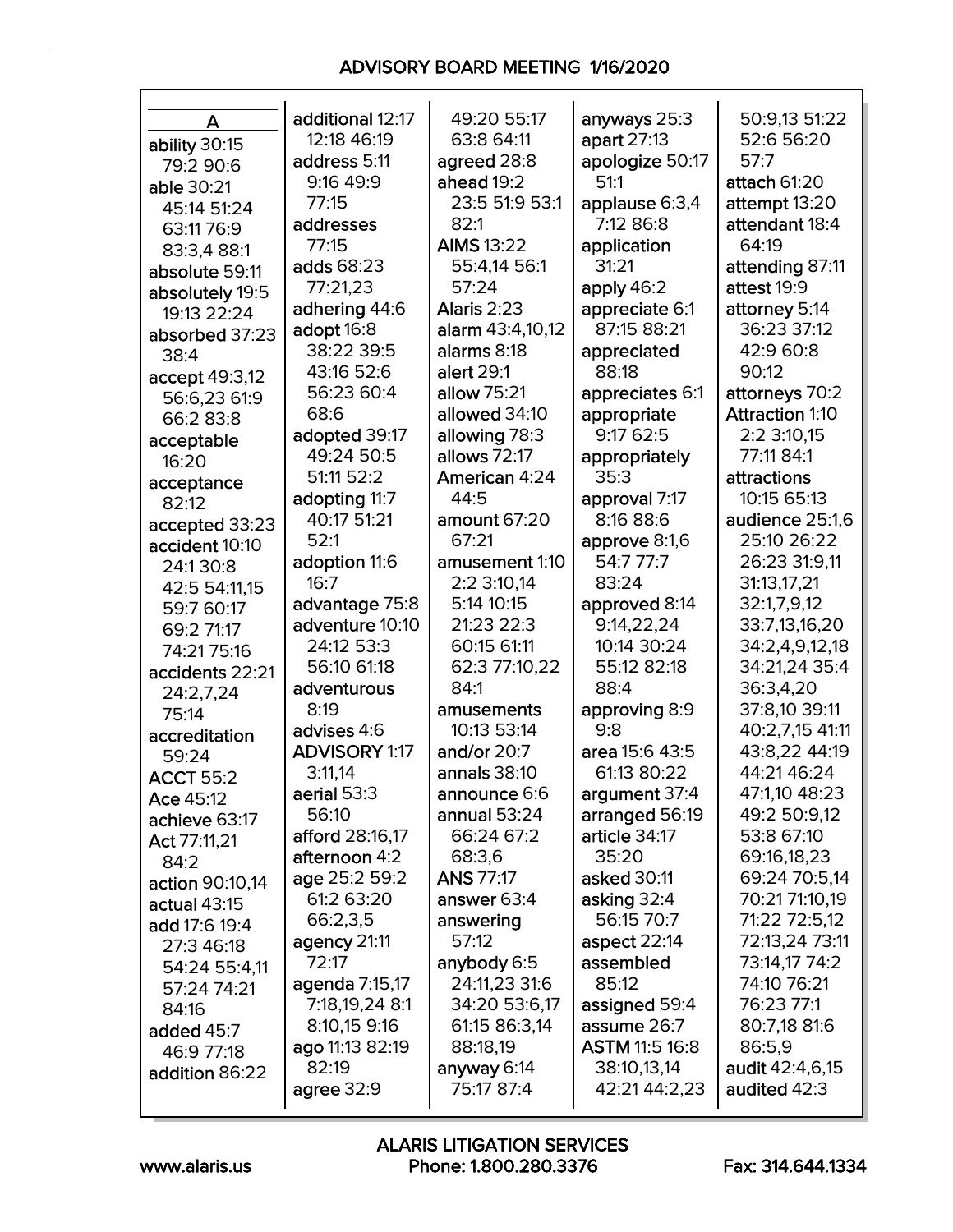| auditing 41:1,19    | basically 15:12       | bill 2:18 4:16        | <b>Bradley 2:4</b>      | C <sub>2:1</sub>   |
|---------------------|-----------------------|-----------------------|-------------------------|--------------------|
| auditor 41:3        | 16:12,20              | 5:21 8:6,8            | brand $70:6$            | call 28:21 30:10   |
| <b>August 23:19</b> | 40:23 45:9            | 34:9 37:9             | <b>Brian 2:20 5:12</b>  | 32:6 47:6,18       |
| authority 30:11     | 46:12,20 51:15        | bindings 61:24        | Bridge 4:21             | 48:23 49:2         |
| 76:9 81:14          | 54:7 67:2,17          | birthday 14:15        | <b>bring 9:19 10:14</b> | 65:14,16 77:14     |
| available 15:4      | 77:7 78:2             | 17:24                 | 10:16 41:13,14          | 78:8,11,12         |
| 29:3 37:17          | 85:21                 | bit 12:23 14:4        | 41:16 43:20             | 81:13              |
| 40:11 83:5          | <b>basis 23:16</b>    | 20:1 23:10,21         | <b>broad 77:24</b>      | called 54:17       |
| awhile 36:19        | 79:10,11 81:23        | 24:4 27:3             | broaden 12:10           | Canadian 44:6      |
| 77:5                | <b>batch 30:5</b>     | 36:9 40:13            | broke 22:6              | cannabis 33:23     |
| axle 27:10          | Batulis 6:10          | 53:16 62:7            | broken 24:3             | car 25:17 26:4     |
| aye 7:5 8:10 9:9    | bear $7:14$           | 79:15 80:20           | 69:5                    | 30:16              |
| 49:4 52:17          | beginning 4:4         | 88:5                  | brother 24:19           | carbon 53:19       |
| 57:17 58:8          | behalf 87:7           | <b>Blame 6:13</b>     | 25:5                    | care 4:4 35:8      |
| 68:14 84:7          | believe 12:12         | <b>blank 50:16</b>    | brought 9:23            | 80:24              |
| Ayes 7:6 8:11       | 21:24 23:15           | blatant 69:15         | 22:4,5                  | cargo 65:15        |
| 9:10 49:5           | 45:17 51:23           | <b>Bless 53:7</b>     | <b>Brown 2:4,20</b>     | carnival 2:7 14:8  |
| 52:18 57:18         | 70:17,18 75:23        | <b>blew</b> 17:9      | 4:18,18 5:12,12         | 14:24 18:23        |
| 58:9 66:14          | 82:12,18              | <b>block 30:21</b>    | 6:20,227:3              | 77:23 78:10        |
| 68:15 84:8          | bell 75:24            | <b>blood</b> 35:18    | 7:10                    | 81:4               |
| 89:3                | benefit 36:12         | 36:1                  | bruises 69:4            | carnivals 17:16    |
|                     | benefits 13:8         | <b>blower</b> 43:8,10 | <b>build 54:13</b>      | 18:20 22:1         |
| B                   | Bennett 2:11          | board 1:17 2:2        | built 44:12,13          | 80:21              |
| back 5:9 16:7       | 5:13,13 6:7,8         | 3:11,14,15 4:5        | 46:5 51:16              | <b>Carol 35:17</b> |
| 23:20 26:5          | 49:20 51:3,4          | 4:6 6:17 10:14        | bulletin 27:4,9         | carousels          |
| 26:20 27:24         | 55:17 56:3,7          | 23:2 40:15            | 28:24 29:1              | 29:22              |
| 28:22 34:12         | 57:5,8,10             | 50:7 58:14            | bulletins 26:16         | carried 66:17      |
| 36:4,21 51:4,6      | 58:6,18,21            | 77:7 84:20            | 27:5                    | 68:19 77:20        |
| 72:4 74:8,17        | 59:13,17 60:16        | 87:14,19              | bumped 69:3             | 84:11              |
| 82:16 83:13         | 60:23 64:6            | bodily 68:24          | <b>bunch 35:19</b>      | Carrier 34:13      |
| background          | 65:9,22 68:12         | 74:22                 | 37:17                   | 70:6               |
| 24:9 37:18          | best 79:2 90:6        | bolt 25:21 45:12      | business 4:3            | Carrillo 2:16      |
| 78:9,19,21,23       | better 21:13          | 45:13 47:11           | 12:3 22:15              | 49:21 50:3         |
| 78:24 79:1,19       | 30:20 36:13           | bolts 30:5,6          | 23:22                   | 51:5,5,19,23       |
| 80:5,8,16           | 45:12 62:7            | <b>bond 83:5,15</b>   | businesses              | 72:15,21           |
| 81:10,15            | Beware 44:7           | <b>bones 69:5</b>     | 53:12                   | 75:20 76:1         |
| backyard 14:15      | <b>big 15:6 17:19</b> | book 30:13            | busy 13:1 23:13         | case 81:2          |
| 14:23 18:13         | 19:17 36:19           | <b>Bookkeeping</b>    | buttons 50:21           | cases 17:7 54:17   |
| 19:19 20:7          | 45:10 48:20           | 42:19                 | buy 18:3 44:12          | 59:23 62:22        |
| bad 30:4 63:22      | 72:10 73:7            | border 4:20           | 45:12 47:2,23           | 65:20              |
| 69:11               | 77:2                  | borescope             | 48:4                    | cash 82:9          |
| balloon 29:24       | bigger 45:19          | 29:15,16              | buyer 46:4,21           | catches 86:1       |
| barely 19:9         | biggest 16:2          | <b>bottom</b> 55:1    | <b>buying 44:7,16</b>   | category 25:18     |
| <b>bars 85:11</b>   | 18:17,18 23:10        | bounced 23:9          | 49:17                   | 77:24              |
| bartender 36:4      | 26:21 45:6            | <b>boxes 67:19</b>    | bylaws 6:15             | cause 26:2,7,7     |
| <b>based 15:17</b>  | 47:14 54:3            | <b>Brad 4:18 6:20</b> |                         | 75:14 85:3         |
| 34:14 45:3          | 60:7                  | 6:22 87:15            | C                       | caused 26:3        |
|                     |                       |                       |                         |                    |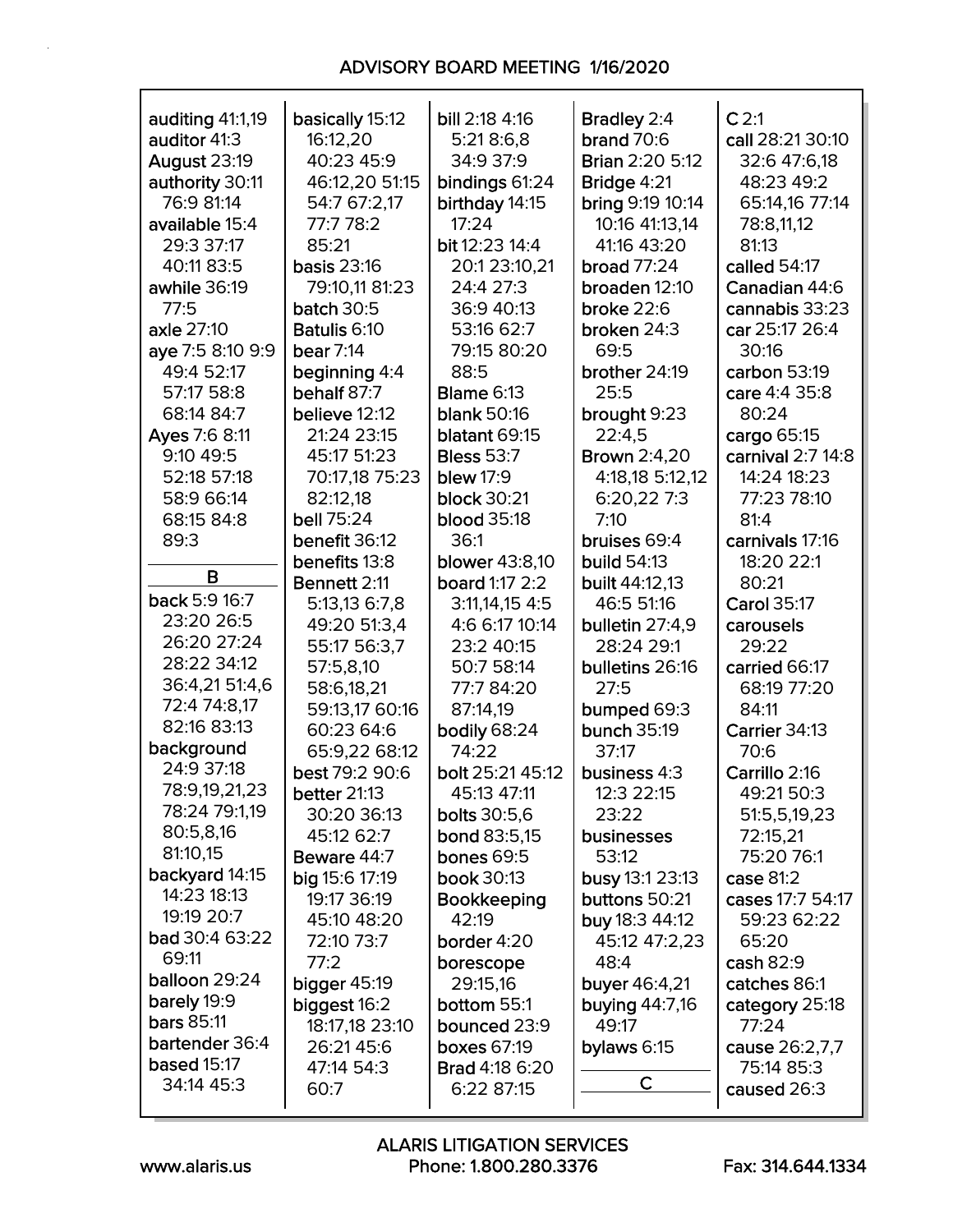| 75:19              | 72:20,23        | Chief 2:16 5:7    | 44:23 45:6     | 31:19 87:18     |
|--------------------|-----------------|-------------------|----------------|-----------------|
| causes 26:6        | 74:16,24        | child 22:6        | 46:11,18 47:5  | 88:21           |
| celebration        | 76:20 82:21     | children 54:17    | 47:13 49:12,19 | comment 5:24    |
| 14:19              | 83:20,23 84:4   | choose 49:14      | 50:11,19,22    | 41:23 44:5      |
| central 5:21       | 84:6,9,11       | 51:13 61:24       | 51:10,22 52:5  | 57:5 86:5       |
| century 31:7,14    | 86:13,17 87:2   | city 1:1 3:1 81:5 | 52:24 53:2,9   | comments 10:5   |
| 31:17 82:7         | 88:22 89:2      | clarification     | 55:7,11 56:5   | 10:20 21:20     |
|                    |                 |                   |                |                 |
| CEO 76:18          | challenge 65:14 | 30:12 67:2        | 56:13,16,19    | 21:21 23:1      |
| certain 30:5       | 77:13           | clarifications    | 57:1 58:1,14   | 33:2 36:18      |
| 31:22 32:24        | challenges      | 8:21              | 58:20,23       | 39:10 62:9      |
| 50:172:16,18       | 65:19           | clarified 49:10   | 59:20 60:10    | 86:14           |
| 85:1               | chance 29:22    | clarifies 78:2    | 60:19 61:1     | Committee       |
| certainly 39:12    | 30:8,11,19,20   | clarify 37:9      | 63:5,9,15,18   | 38:15           |
| <b>CERTIFICATE</b> | change 12:9,10  | 49:24             | 64:18,23 65:4  | companies       |
| 90:1               | 24:2 34:13      | cleans 84:13      | 65:13 66:20    | 14:12,13 15:5,6 |
| certification      | 37:7 50:2,7     | clear 51:24       | 67:11,17 68:20 | 18:14,15 20:3   |
| 53:21              | 65:2 66:6       | 82:22             | 69:8,20 70:4   | 20:13,24        |
|                    |                 |                   |                |                 |
| certified 3:19     | 71:12 77:14,20  | clearinghouse     | 70:12,17 71:7  | 21:24 22:7      |
| 41:12 55:3         | 82:13,16        | 70:7              | 71:17 72:2     | 23:18,21,22     |
| 90:3               | changed 24:4    | click 31:1        | 73:24 74:5.7   | 28:16 61:12,13  |
| certify 90:5       | 33:3 35:12      | climb 65:15       | 75:3,13,18,23  | 75:4,4,7        |
| chain 70:15        | 48:13 77:10,15  | climbs $62:14$    | 76:15 77:2     | company 4:22    |
| chairman 2:4       | 78:2 82:3,15    | closure 29:2      | 78:7,17 79:1,5 | 22:5,8,18       |
| 4:5,9 6:15,16      | 84:20 88:4      | coaster 25:16     | 79:8,11,14,20  | 53:20 54:12     |
| 7:4,11,13,24       | changes 15:14   | Coe 2:19 5:7,7    | 79:24 80:3,6   | 54:15 72:6,14   |
| 8:8,12,14 9:7      | 40:23 77:6,19   | 7:21 9:1,18       | 80:14,20       | 74:3            |
| 9:11,13 10:24      | 82:2 83:7       | 10:7,22 11:2,8    | 81:20 82:2,22  | complete 42:22  |
| 11:3,11,14,18,23   |                 | 11:12, 15, 19, 24 |                |                 |
|                    | changing 35:12  |                   | 83:1,11,14     | 59:3,6,8,9,13   |
| 12:1 14:3 15:16    | channel 36:22   | 12:3,9,16,19      | 84:15,21,23    | 60:9 63:24      |
| 15:23 16:3,6       | 54:19           | 14:11 15:22       | 86:2 88:17     | 65:6            |
| 16:21 17:4,10      | charge 61:14    | 16:1,4,7,17 17:2  | college 63:2   | compliant 48:1  |
| 17:13,21 19:2      | cheaply 36:2    | 18:7 22:24        | 82:15,17       | comply 10:17    |
| 21:20 23:1,4       | check $12:5$    | 23:5 24:1,17      | come 4:13 6:11 | 44:2 51:17      |
| 39:2,7,9 49:3      | 20:14 51:19     | 25:4,8,13,15      | 10:9 14:19     | computer 7:21   |
| 49:6,8 50:23       | 72:6,776:8      | 25:20,24          | 26:20 27:22    | concerned 33:4  |
| 52:9,11,14,16      | 77:7 78:9       | 26:8,13,15,24     | 29:7 30:21     | 74:11           |
| 52:19,21 53:1      | 79:19 80:5,8    | 27:7,14,16,22     | 32:19 42:16    | concerns 18:1   |
| 56:4 57:2,4,13     | 80:16 81:11,15  | 29:21 31:3,24     | 47:9,24 63:22  | 58:24           |
|                    |                 |                   |                |                 |
| 57:16,19,21        | 82:9 85:11,13   | 32:14,17 33:12    | 71:17 74:8,17  | concluded 89:4  |
| 58:2,5,7,10,12     | check-off 67:19 | 33:15 34:16,19    | 78:6 80:24     | condition 16:11 |
| 62:9 63:8,13       | checked 71:12   | 35:5,16 36:7      | 81:4 82:22     | cone 22:6       |
| 63:16 64:4,11      | checking 76:5   | 37:14 38:4        | comes 36:11    | confidential    |
| 64:14 65:7,24      | checks 78:19,21 | 39:1,3,15,22      | 47:11 53:22    | 69:17           |
| 66:5,8,12,15       | 78:23,24 79:2   | 40:1,9,19 41:13   | 74:3           | confidentiality |
| 66:17,19           | Chicago 5:14    | 41:16,24 42:19    | comfortable    | 69:21           |
| 67:22,24           | 15:6 80:21      | 42:21 43:12       | 11:16 82:13    | conflict 39:18  |
| 68:11,13,16,18     | Chiecko 86:6    | 43:24 44:17       | coming $4:2$   | congratulations |
|                    |                 |                   |                |                 |

Г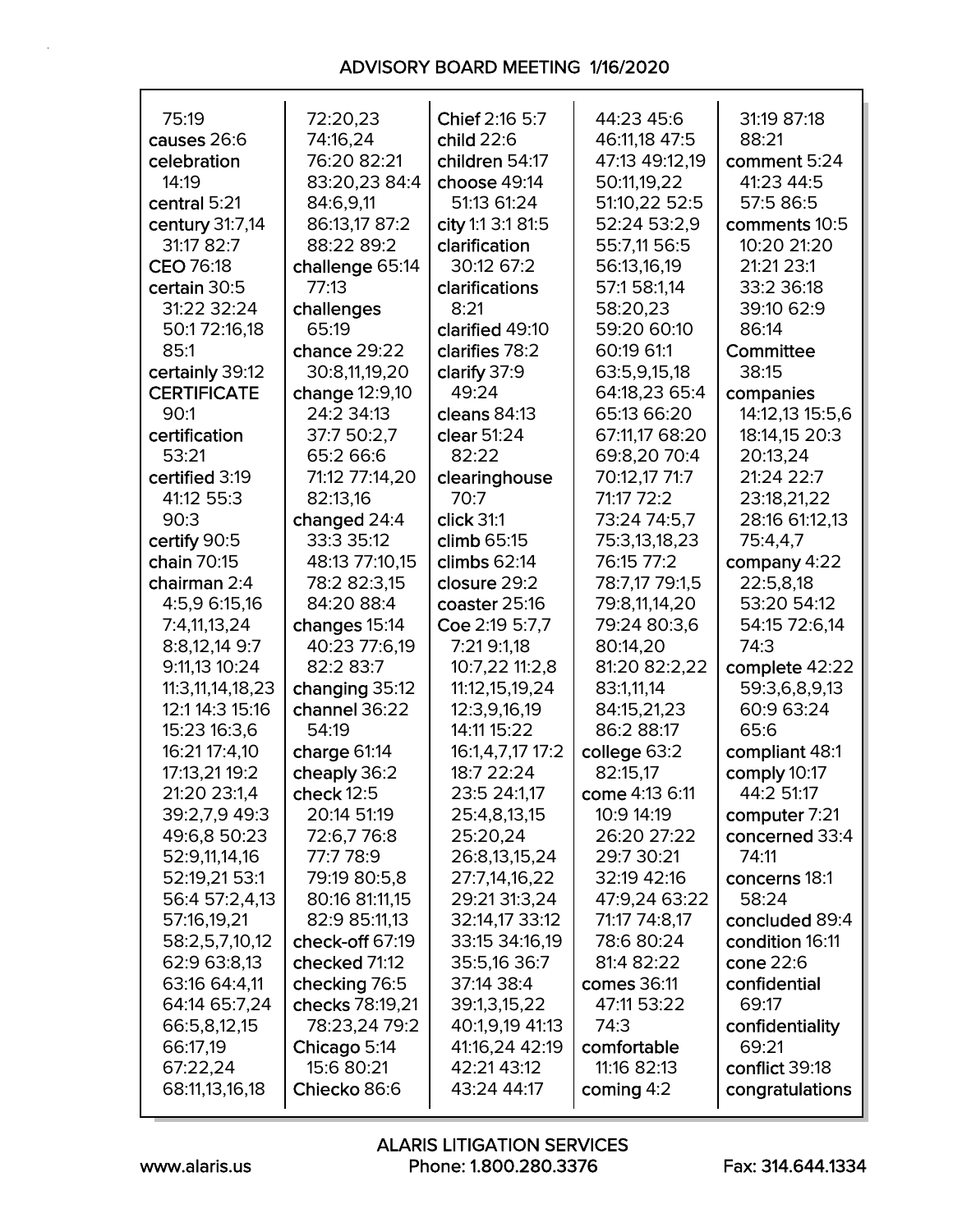| 7:10             | court $2:22$                | day 3:17 19:7    | 53:9              | directors 4:15   |
|------------------|-----------------------------|------------------|-------------------|------------------|
| consider 13:12   | 33:24 71:1 83:1             | 38:24 39:1       | designate 79:21   | Dirksen 3:17     |
| consistently     | cover 12:13 19:8            | 62:20 70:23      | designation       | disagree 71:23   |
| 42:17            | 22:21 44:22                 | 71:1             | 78:3              | discuss $12:23$  |
| constitutional   | coverage 83:4               | days 73:4,18,18  | destroy 60:9      | discussed 12:12  |
| 70:24            | covered 14:1                | 84:17,24         | detail 29:13      | discussing 57:6  |
| construction     | 66:21 83:24                 | deals 42:21      | 39:16 42:24       | discussion 12:4  |
| 42:24            | 85:5                        | decision 62:7    | 46:10             | 14:6 15:11       |
| content 38:20    | covering 22:6               | decisions 87:21  | detailed 44:18    | 39:10 54:22      |
| continue 85:16   | 66:19                       | defend 5:14      | details 24:9      | 58:15,22 67:7    |
| continuing 12:3  | covers 11:5                 | defense 5:13     | determination     | 74:19 83:20      |
| contract 13:14   | 35:14 44:11                 | deficiencies     | 69:6 75:18        | dislocated       |
| control 24:15    | crank 29:22                 | 15:24            | determine 15:9    | 24:12,14         |
| 81:9             | crossed 88:12               | define 10:16     | 33:8 49:11        | disregard 69:15  |
| cooperate 81:18  | Crowe 2:22                  | defined 59:10    | 75:14             | doctor 24:13     |
| copies 88:19     | 3:18 90:3                   | 65:11            | determining       | document 42:2    |
| copy 11:16 34:16 | Crowne 3:17                 | defines 16:11    | 33:8              | 42:23 44:18      |
| 53:19 58:16      | CSR 2:22,23                 | definitely 21:18 | develop 46:13     | 67:5 71:2        |
| core 45:3        | current 41:6,10             | definition 12:6  | developed         | documentation    |
| corner 5:20      | 64:20 66:2                  | 12:11 14:13      | 38:16             | 20:19 21:2       |
| 88:20            | customer 17:24              | 69:9 77:22       | device 61:22      | 40:24 42:8       |
| correct 28:18    | 28:9                        | 78:3 82:2        | diameter 16:15    | 45:11 46:14,15   |
| 39:22 40:1       | customers 29:4              | deflation 43:12  | 16:19             | 46:17 47:23      |
| 48:21 58:1       | cut 33:4 50:15              | degree 82:15,17  | Dick 32:6         | 53:20 54:1       |
| 65:4 75:18       | 51:2 63:3                   | delay 43:20      | different 21:9    | 59:22 82:4       |
| 79:24            | 69:3                        | deny 76:6        | 39:21 50:2        | 85:14,14         |
| correction 41:6  | cuts 69:4                   | department 1:9   | 51:13 65:19       | documented       |
| cost 13:8 80:6   | cutting 14:5                | 2:14 3:9 4:6     | 80:20             | 42:7,12          |
| cough 48:2       | CYA 42:18                   | 5:5 6:11 35:18   | differently 79:16 | documenting      |
| counsel 2:16     | cycles 27:23,24             | 69:20 75:9,21    | difficult 20:6    | 42:12            |
| 90:8,12          |                             | 76:8 78:11,15    | 24:15 27:2        | documents        |
| count $28:2$     | D                           | 78:20 81:9,13    | 59:8 85:5         | 42:16 48:16      |
| counting 81:8    | D 2:15                      | 83:10 84:23      | dig 40:13         | doing 6:13 19:7  |
| country 53:23    | daily 81:22                 | 86:23            | direction 87:7    | 20:6 41:9        |
| 55:16            | dash 27:20                  | departments      | 90:8              | 42:7 48:18       |
| couple 19:4      | date 27:18,20               | 78:8             | directly 16:24    | 62:13 76:5       |
| 43:13 61:12      | 28:1,2,3,21                 | Depending        | 55:21             | <b>DOT 34:13</b> |
| 73:2,2178:7      | 43:4,14 44:1                | 47:5             | Director 2:15 4:1 | dotted 88:12     |
| 86:18,19         | 49:11,13,14                 | deposit 83:9     | 4:8 5:4,5 6:5     | double 87:3      |
| course 10:11     | 50:1,2,6,7,8,9              | deposits 83:12   | 6:9,217:2,7,9     | double-check     |
| 24:12,14 28:19   | 50:11,12 51:12              | depth 44:17      | 13:12,13,18       | 32:23 76:1       |
| 48:12 59:1       | 51:13,16,17,20              | derail 26:4      | 49:23 50:3,5      | doubt 36:12      |
| 67:15            | 52:3,7,13                   | derailment       | 51:7,9 64:16      | downstate 81:2   |
| courses 11:3,4   | dates 23:9<br>Dave 5:13 6:7 | 25:17            | 78:4 79:20        | draft 64:14      |
| 53:3 56:10       | 51:3 55:18                  | deserve 6:3      | 81:13 86:18,19    | dried $63:3$     |
| 60:3,13 61:18    | <b>David 2:11</b>           | design $42:24$   | 87:1,3,10 88:1    | driving $12:20$  |
| 62:11 77:13      |                             | 45:3,20,22       | 88:3,8,14         | drop 30:16 72:3  |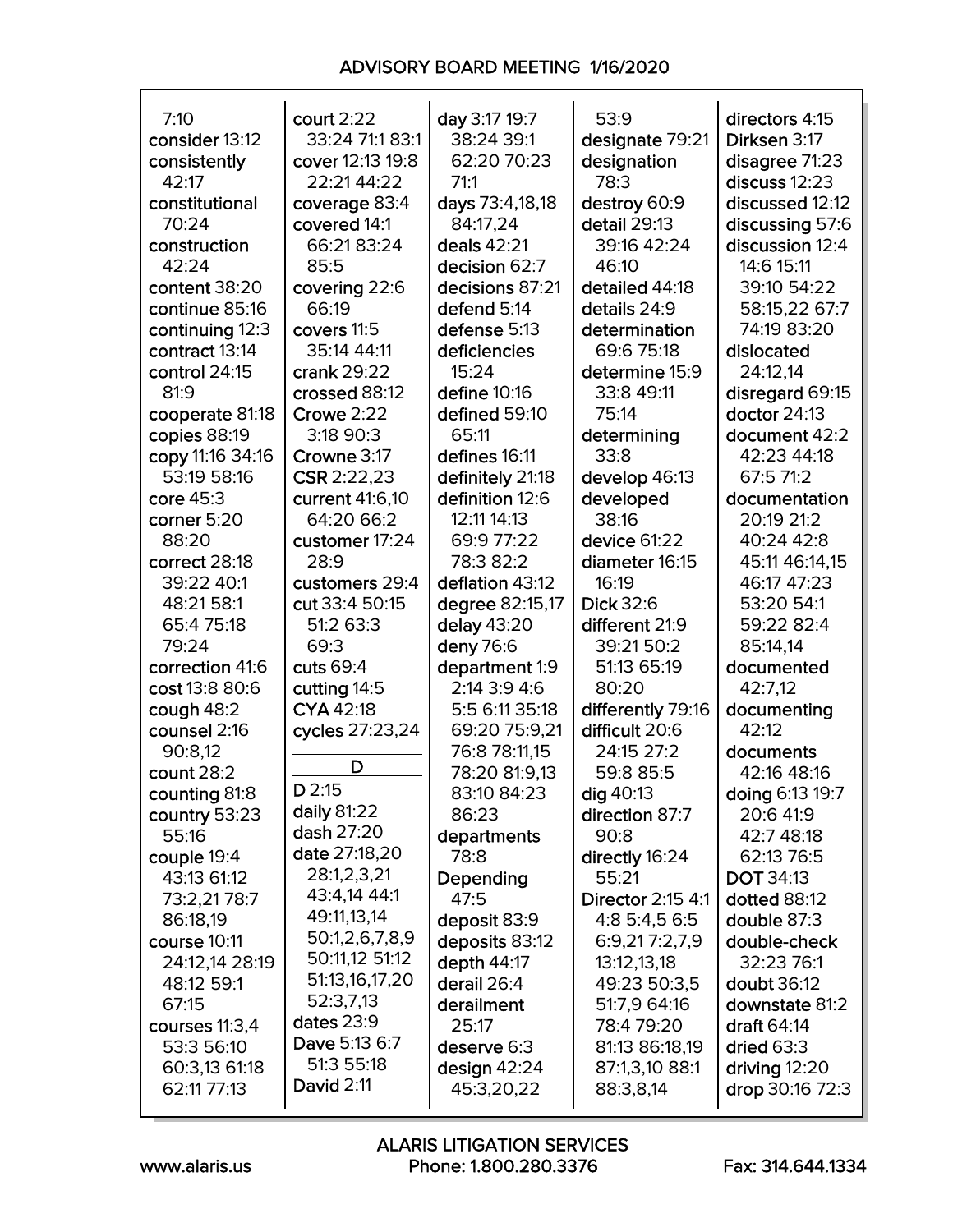| dropped 85:15   | 79:21 81:14     | Excuse 33:7           | 9:8 49:3            | flunk 37:1          |
|-----------------|-----------------|-----------------------|---------------------|---------------------|
| drug 33:8,21,22 | engineer 45:16  | exempt 69:21          | 52:16 57:17         | fly $20:3$          |
| 34:5,6,8 36:10  | 53:21           | exemption             | 58:7 64:6           | flyover 14:10       |
| 37:1 68:21,23   | engineering     | 70:19                 | 66:13 68:14         | folder 48:8         |
| 71:8 72:4       | 53:20           | exempts 43:13         | 84:6 89:2           | folks 76:5          |
| dry 33:4 82:2   | enjoying 62:12  | 70:17                 | February 43:17      | follow 13:18        |
| dump 20:22      | enterprise      | exist 21:12 38:2      | 49:14,16 51:18      | 34:23 35:14         |
|                 | 77:22           | 38:10                 | 52:8,13 86:7        | 41:4                |
| E               | Entertainment   | existent 46:8         | federal 33:20       | follow-up 23:12     |
| $E$ 2:1,1       | 5:1             | existing 43:14        | 70:5                | 36:8                |
| earlier 53:2    | entire 56:9     | 46:8                  | fee 10:1            | following 35:2      |
| easiest 77:9    | entity 81:5,8   | expect 46:6           | feel 28:10          | foot $43:2$         |
| editorially     | envelope 29:19  | <b>Expedited 85:6</b> | fees 12:18 85:6     | footprint 10:2      |
| 84:20           | equally 15:1    | experience            | feet 10:3,3 43:5    | forbid 42:4         |
| educator 55:15  | equipment       | 33:19 82:17           | 54:20 82:5          | foreign 44:7        |
| effective 44:1  | 15:18,19 17:1,5 | expired 37:22         | fell 54:19          | forgot 64:21        |
| 51:12,14 52:3   | 19:11 20:14     | 38:8,13               | felt 11:16 82:13    | 86:20               |
| 52:7,12         | 41:20 44:12     |                       | fence 25:5,6        | form 20:17          |
| efficient 20:12 | 51:15 54:6      | F                     | fend 22:7           | 42:17               |
| Eighteen 62:21  | equivalent      | F1193 45:20           | fight 37:12         | forms 20:15         |
| either 22:13    | 82:17           | F2374-17 39:5         | fighting 39:24      | 21:6                |
| 26:9 34:15      | errors 24:6     | F24 38:15             | figure $13:20$      | forth 54:9          |
| 49:12 53:18     | especially 85:2 | F2959-19              | file 76:21          | forthcoming         |
| 61:7 81:15      | event $22:2$    | 56:23                 | financially 90:13   | 88:8                |
| 82:9            | events 20:7     | F2974-18 39:5         | find 26:17 28:10    | forward 10:7,22     |
| elbow 22:7      | everybody 4:2   | F698 39:6,18          | 28:17 47:14         | 43:15 44:1,24       |
| elect 4:5 6:15  | 4:14 5:10,24    | F770-18 39:5          | finding 15:23       | 51:16 64:15         |
| electronic 82:7 | 9:2 11:16 16:5  | F846 39:6             | 16:24               | 84:12 87:10,13      |
| element 59:4    | 20:20 29:18     | F853 39:6             | fine 7:16,20        | 88:14               |
| 65:10,15,16     | 29:21,22        | F893 39:6             | 14:21 38:9,24       | found 39:17         |
| Eli 4:21        | 33:14 36:23     | facility 62:23        | 49:20 57:10         | four 5:9 37:24      |
| email 27:6      | 42:2 67:8       | fact 19:9 46:4        | 65:23               | 45:21 54:14         |
| emails 11:4     | 73:24 75:6      | 73:22                 | fire 8:18 44:14     | 63:1 65:18          |
| employed 90:9   | 78:24 84:24     | failed 50:22          | first 26:17 30:13   | <b>Friday 85:17</b> |
| 90:12           | 85:4 87:18,22   | fails 45:14           | 30:13 31:24         | friends 42:9        |
| employee 80:9   | 87:23 88:22     | failures 24:6         | 37:21 38:14         | full 24:10          |
| 90:11           | everybody's     | fair 22:11 81:3       | 38:22 56:6,17       | full-time 19:5,14   |
| employees       | 35:7            | fall 47:3 72:4        | 74:4 77:9           | 21:18               |
| 63:11           | everyone's 79:1 | falls $71:3$          | 83:15               | fun 14:16 24:20     |
| encompassing    | exactly 16:10   | familiar 55:9         | <b>fiscal 83:17</b> | 60:6                |
| 61:10           | 62:17           | famous 31:19          | fit $80:2$          | functionally 78:1   |
| encourage       | example 39:17   | far 13:24 19:15       | five 45:21 65:18    | functioning         |
| 28:12           | 47:20 81:21     | 30:2 33:3             | fix $28:12$         | 15:20               |
| encouraging     | examples 78:8   | 43:3 48:8             | flip 30:17          | fund 82:7           |
| 34:21           | excellent 12:1  | 70:2 73:20            | floating 39:13      | further 11:20       |
| enforce 19:24   | 55:21           | 74:10 85:22           | floor 7:3 86:15     | 38:6 74:18          |
| 36:9 78:4       | excludes 45:24  | favor 7:5 8:9         | Florida 54:15       | 90:11               |
|                 |                 |                       |                     |                     |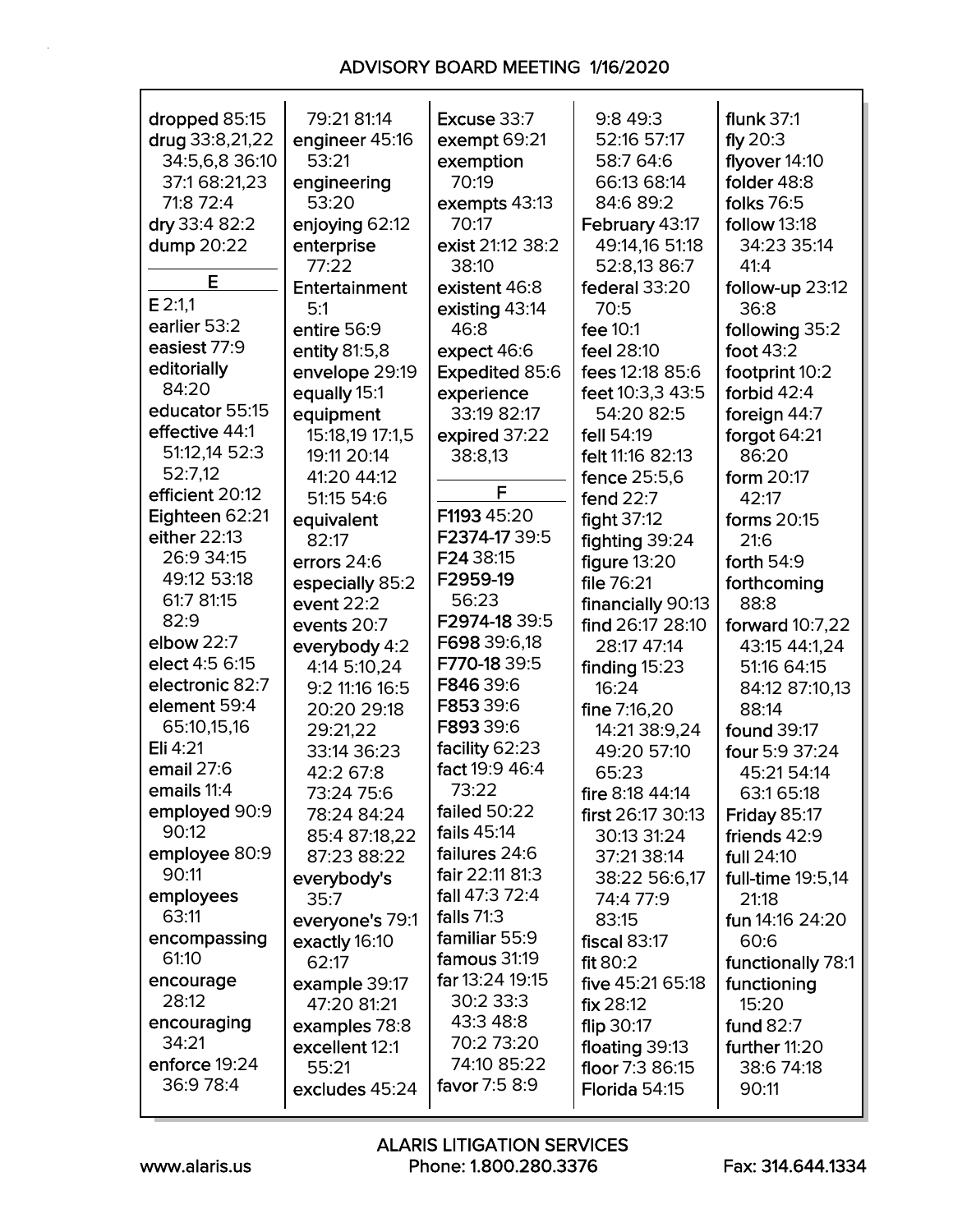| future 50:7      | 36:13 37:4       | govern 37:16      | happy 5:17      | homeowners               |
|------------------|------------------|-------------------|-----------------|--------------------------|
|                  | 45:12 47:5       | Governor 87:7     | hard 6:2 26:13  | 22:20                    |
| G                | 48:16 51:9       | grab 21:14        | 26:14 59:14     | homes 20:11              |
| gain 63:16 75:1  | 53:160:6         | grammatical       | Hardware 45:12  | hopefully 8:17           |
| 75:2             | 61:19 71:1 80:8  | 84:16,19          | hassle 85:10    | 9:2 29:21                |
| gal 41:15,16     | 81:14 82:1       | grandson 62:14    | hate 26:16      | 35:4                     |
| garner 63:14     | 84:19 85:23      | great 37:10       | hazard 15:3     | hours 3:16 19:7          |
| gate 60:6        | God 37:3 42:4    | 39:16 42:24       | head $69:3$     | 55:23                    |
| gays 37:6        | goes 15:10 19:18 | greater 43:2      | heads $42:2$    | huge 19:12,12            |
| general 66:22    | 28:20 29:12      | greatly 29:6      | health 35:8     | 45:23 67:20              |
| generalize       | 42:24 43:3,10    | Greg 86:6,10,12   | hear 50:3 58:18 | 73:6                     |
| 24:10            | 50:24            | ground $43:2,6$   | heard 7:6 8:11  | hurt 69:13               |
| generally 16:5   | going 4:9 11:9   | 66:19,20          | 9:10 27:1 49:5  | hurts 67:16              |
| 33:3 55:7        | 11:20 12:14      | group 75:7        | 52:18 57:18     |                          |
| 59:20            | 13:2 20:16       | Guarantee         | 58:9 66:14      |                          |
| generic 40:12    | 24:20 25:8       | 63:15             | 68:15 84:8      | l's 88:12                |
| 40:12            | 27:132:22        | guess 13:12       | 89:3            | idea 67:24 68:5          |
| gentleman 10:9   | 33:16 36:18      | 14:11 15:3 16:21  | Hearing 7:9     | identify 26:14           |
| gentleman's      | 37:2 40:16,21    | 26:21 36:21       | 23:4 52:21      | 42:11                    |
| 47:7             | 41:18 43:20      | 56:5 58:14        | 57:21 68:18     | $II$ 13:22               |
| getting 12:2,21  | 46:21 54:13      | 71:2 82:8         | 83:23           | IL 3:18,19               |
| 14:9 27:1 62:11  | 55:24 59:23      | guy 33:17 35:24   | heavily 68:22   | $III$ 7:13               |
| 70:9             | 60:8 61:7        | 41:14 50:22       | held 22:9 24:18 | <b>Illinois 1:2 2:23</b> |
| <b>GFI 16:2</b>  | 62:13,18,22      | 60:6 74:2         | 70:19           | 3:2 4:17,20              |
| Giant 30:8 31:4  | 62:23 63:2,11    | guys 5:9 24:9     | Helicopter      | 5:3,6,20 18:21           |
| 31:6             | 64:17 66:23      | 26:17 41:3        | 26:22           | 35:22 54:11              |
| girl 24:18       | 67:6 69:14,18    | 46:19 54:8        | hell 71:13      | 72:17 81:3               |
| girl's 25:2      | 69:24 70:3       | 58:16 69:11,21    | help 7:15 13:24 | 90:5                     |
| give 11:16 36:12 | 72:5,7,2174:4    | 71:12 74:9        | 29:6 66:1       | imagine 21:8             |
| 36:16 40:2       | 75:11,16 76:13   | 85:10,12          | helping 61:21   | immaterial 34:7          |
| 42:2 46:22       | 81:1,11,16 85:3  |                   | hey 10:24 48:1  | 73:15                    |
| 47:16 67:8       | 85:16,17 86:21   | H                 | Hi 51:3         | immense 21:16            |
| 72:8 74:8        | 87:3,6           | half 4:19 11:13   | high 33:18      | immensely                |
| 77:15 78:7       | good 4:1,1 8:3   | 37:15 82:19       | high-end 61:13  | 21:16                    |
| 80:18 81:12,13   | 13:23 15:19      | hand 12:15,15     | highlights 43:1 | impaired 33:5,9          |
| 81:15 85:13      | 17:15 18:7,14    | 24:18 80:2        | HIPAA 70:15,18  | 34:8 35:24               |
| gives $30:20$    | 20:23 22:23      | handle 7:16       | 71:3,4 76:7     | important 22:15          |
| 36:8 49:18       | 26:24 29:23      | 36:17             | hire 13:4 21:8  | 54:10 68:1               |
| giving $47:13$   | 34:16 35:5       | handout 34:19     | 36:24 61:15     | 85:186:20                |
| glad 37:6 44:19  | 38:20 42:13      | 84:188:20         | 88:1            | impose 85:7              |
| go 7:14 12:10,15 | 44:15 46:6       | hands 63:22       | hired $13:9$    | impossible               |
| 13:14 14:15      | 48:3 51:7 61:5   | handy $21:14$     | hiring $82:14$  | 15:13                    |
| 16:7,12 18:12    | 63:6,21 64:9     | <b>hang 65:17</b> | 88:6            | improperly               |
| 19:2,19,24       | 67:24 68:5       | hanging 65:17     | hit 18:13 30:21 | 26:10                    |
| 20:10,13 21:9    | 69:11 74:24      | happen $63:23$    | 32:17           | improved 38:17           |
| 23:5,17 24:22    | 75:3 76:20       | 73:5 78:5         | hitch 31:1      | 57:24                    |
| 25:11,17 33:2    | gotten 38:3      | happens 47:1      | hold 33:23 71:2 | improvement              |
|                  |                  |                   |                 |                          |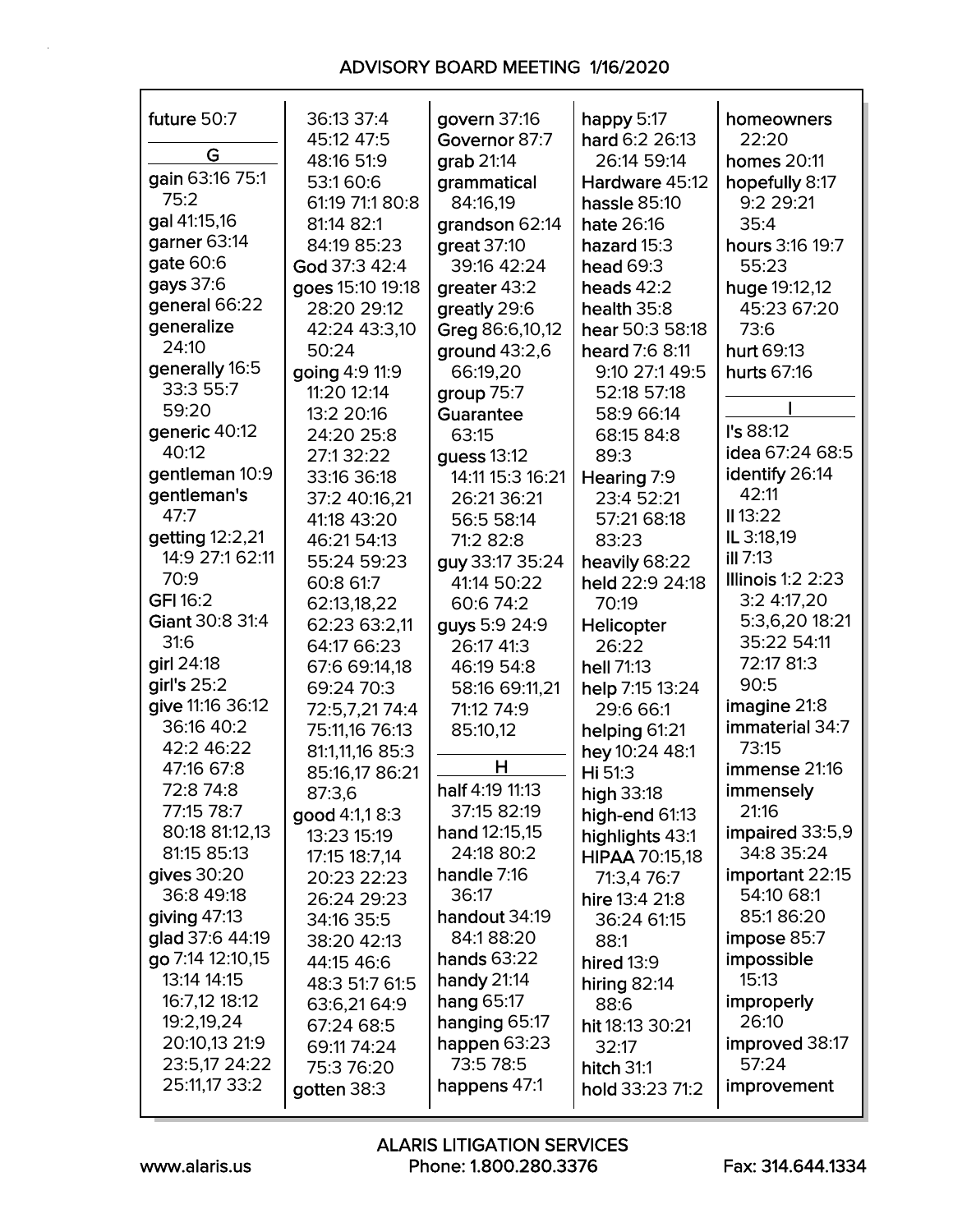| 21:16<br>inch 16:14,16,19<br>inches 16:19<br>incident 18:18<br>incidents 18:19<br>include 14:22<br>38:16 63:23<br>included 38:21<br>38:21 44:10<br>46:148:6 | 69:3<br>injury 68:24<br>74:22<br>innovation 29:9<br>input 9:20 10:5<br>87:11,21<br>inspect 15:3,18<br>15:24 37:18<br>80:24 81:1<br>86:24 | introduce 5:10<br>6:10 86:6<br>introduction<br>4:12<br>inventory 15:8<br>investigate<br>75:14<br>investigative<br>30:11<br>involved 81:5 | Juanita 21:22<br>jump $14:20$<br>29:5<br>jurisdiction<br>10:12,17 19:19<br>19:23 53:14<br>jurisdictions<br>80:22<br>K | 16:23 17:17,18<br>18:8 20:2,2,21<br>20:23 21:10,16<br>22:3,10 23:11<br>23:16 24:11<br>25:8 26:16<br>27:11,23 28:11<br>28:19,19,22<br>29:2 30:9<br>31:20 35:23 |
|-------------------------------------------------------------------------------------------------------------------------------------------------------------|------------------------------------------------------------------------------------------------------------------------------------------|------------------------------------------------------------------------------------------------------------------------------------------|-----------------------------------------------------------------------------------------------------------------------|---------------------------------------------------------------------------------------------------------------------------------------------------------------|
| 55:2<br>includes 45:8                                                                                                                                       | inspected 12:22<br>14:9 22:1,4                                                                                                           | <b>issue 19:17</b><br>26:10,12 72:3                                                                                                      | K 85:11<br>keep 46:14 60:1                                                                                            | 36:5,7,8,12,13<br>36:14 40:16                                                                                                                                 |
| including 48:8                                                                                                                                              | 30:2                                                                                                                                     | item 9:16 10:4,8                                                                                                                         | keeping 19:9                                                                                                          | 42:8,8,18 43:1                                                                                                                                                |
| incorporate                                                                                                                                                 | inspecting 19:16                                                                                                                         | 23:4 74:17                                                                                                                               | 40:24 48:15                                                                                                           | 43:20 45:2,3                                                                                                                                                  |
| 45:2                                                                                                                                                        | 41:6                                                                                                                                     | items 9:22                                                                                                                               | 86:2                                                                                                                  | 45:11,15 46:4                                                                                                                                                 |
| individual 13:9                                                                                                                                             | inspection 15:17                                                                                                                         | 10:23 83:21                                                                                                                              | keeps 54:1                                                                                                            | 46:5 47:15                                                                                                                                                    |
| 14:14 17:24                                                                                                                                                 | 20:17 21:5                                                                                                                               | 83:24                                                                                                                                    | 86:21                                                                                                                 | 48:17 51:13                                                                                                                                                   |
| 59:23                                                                                                                                                       | 23:14 29:14                                                                                                                              |                                                                                                                                          | kept 87:6                                                                                                             | 53:23 55:2.18                                                                                                                                                 |
| individuals 18:3                                                                                                                                            | 41:10 46:15                                                                                                                              |                                                                                                                                          | key 34:22 35:11                                                                                                       | 59:7,10 60:10                                                                                                                                                 |
| indoor 10:10                                                                                                                                                | 48:10,12 85:6                                                                                                                            | <b>Jacksonville</b>                                                                                                                      | kick 32:16                                                                                                            | 61:3,23 62:10                                                                                                                                                 |
| 53:3 60:13                                                                                                                                                  | inspections                                                                                                                              | 4:22                                                                                                                                     | kids 54:19 63:1                                                                                                       | 63:3,5,6,9                                                                                                                                                    |
| industry 5:15                                                                                                                                               | 12:24 14:4                                                                                                                               | jammed 30:16                                                                                                                             | killed 29:24<br>kind 11:15 14:4                                                                                       | 64:1 65:11                                                                                                                                                    |
| 20:20 35:7,8                                                                                                                                                | 23:12 55:6                                                                                                                               | January 1:18<br>3:15 9:24                                                                                                                | 14:20 24:10                                                                                                           | 67:12,17 69:3                                                                                                                                                 |
| 73:7                                                                                                                                                        | 85:15                                                                                                                                    | 40:20 49:15                                                                                                                              | 26:13 30:19                                                                                                           | 69:4,12,13                                                                                                                                                    |
| inflatable 10:1<br>14:14,16,18                                                                                                                              | inspector 5:7<br>13:5,23 19:3                                                                                                            | 55:19                                                                                                                                    | 40:12 42:18                                                                                                           | 70:22 71:19<br>72:9,15 73:2,8                                                                                                                                 |
| 15:10 16:18                                                                                                                                                 | 23:19 47:24                                                                                                                              | Jennifer 2:22                                                                                                                            | 44:14 45:24                                                                                                           | 73:9,20,22                                                                                                                                                    |
| 17:18 18:9                                                                                                                                                  | 82:14 85:24                                                                                                                              | 3:18 90:3                                                                                                                                | 48:5,10,22                                                                                                            | 78:1,19 81:1,22                                                                                                                                               |
| 43:3,17 44:2                                                                                                                                                | 88:2                                                                                                                                     | Jennings 2:8                                                                                                                             | 54:21 56:19                                                                                                           | 83:11,17 85:7                                                                                                                                                 |
| 46:5                                                                                                                                                        | inspectors 5:9                                                                                                                           | 4:16,16 6:23                                                                                                                             | 61:3 62:15                                                                                                            | 85:20,24 86:1                                                                                                                                                 |
| inflatables 10:2                                                                                                                                            | 79:22 87:18                                                                                                                              | 7:18:5 32:13                                                                                                                             | 69:8                                                                                                                  | 86:9 87:19                                                                                                                                                    |
| 12:4,7,22 14:1                                                                                                                                              | instituted 70:6                                                                                                                          | 34:22 35:2,6                                                                                                                             | kinds 48:15                                                                                                           | knowing 40:18                                                                                                                                                 |
| 14:7 16:8,24                                                                                                                                                | instructions                                                                                                                             | 35:11 39:8,12                                                                                                                            | 63:22                                                                                                                 | knowledge                                                                                                                                                     |
| 17:8 18:5,17                                                                                                                                                | 27:11                                                                                                                                    | 39:19,23 60:7                                                                                                                            | <b>King 47:8,9</b>                                                                                                    | 59:3,6,9,9,13                                                                                                                                                 |
| 21:4,13 22:5                                                                                                                                                | insurance 20:5                                                                                                                           | 60:21 62:10                                                                                                                              | Kleinik 2:15 4:1                                                                                                      | 60:9,24                                                                                                                                                       |
| 23:2 42:22                                                                                                                                                  | 22:7,11,18,21                                                                                                                            | 65:2 68:10                                                                                                                               | 5:4,4 6:5,9,21                                                                                                        | 62:20 63:24                                                                                                                                                   |
| 43:14 44:8,16                                                                                                                                               | 54:9 72:6,13                                                                                                                             | 71:15,21 73:9                                                                                                                            | 7:2,7,9 13:13                                                                                                         | 64:1,2,3,5,8                                                                                                                                                  |
| 45:24 46:1,3                                                                                                                                                | 83:4                                                                                                                                     | 73:12,16 75:8                                                                                                                            | 13:18 49:23                                                                                                           | 65:3,6 66:6,9                                                                                                                                                 |
| information                                                                                                                                                 | intent 39:3                                                                                                                              | 75:16 80:12,15<br>81:2,7                                                                                                                 | 50:5 51:9<br>64:16 86:19                                                                                              | knowledgeable                                                                                                                                                 |
| 12:2 40:12                                                                                                                                                  | interested                                                                                                                               | <b>Jessica 2:10 5:2</b>                                                                                                                  | 87:1,3,10 88:3                                                                                                        | 62:2.16                                                                                                                                                       |
| 46:7,23 53:11<br>70:22 72:18                                                                                                                                | 90:13<br>interesting 61:8                                                                                                                | Jet 26:21,23                                                                                                                             | 88:8,14                                                                                                               | knows 5:10 18:5<br>48:17 73:5                                                                                                                                 |
| 74:18 76:10                                                                                                                                                 | intermediary                                                                                                                             | 30:2                                                                                                                                     | knew 75:3                                                                                                             |                                                                                                                                                               |
| 78:13 81:24                                                                                                                                                 | 78:15                                                                                                                                    | job 13:24 21:19                                                                                                                          | knocks 50:19                                                                                                          |                                                                                                                                                               |
| initial 23:14                                                                                                                                               | International                                                                                                                            | 55:21                                                                                                                                    | know 4:14 11:9                                                                                                        | L 2:22 3:18                                                                                                                                                   |
| initially 19:16                                                                                                                                             | 55:4                                                                                                                                     | <b>Johnny 69:12</b>                                                                                                                      | 14:7,19 15:2,9                                                                                                        | 90:3                                                                                                                                                          |
| injuries 16:23                                                                                                                                              | interview 35:16                                                                                                                          | join 86:11                                                                                                                               | 15:12 16:10,17                                                                                                        | lab 35:21                                                                                                                                                     |
|                                                                                                                                                             |                                                                                                                                          |                                                                                                                                          |                                                                                                                       |                                                                                                                                                               |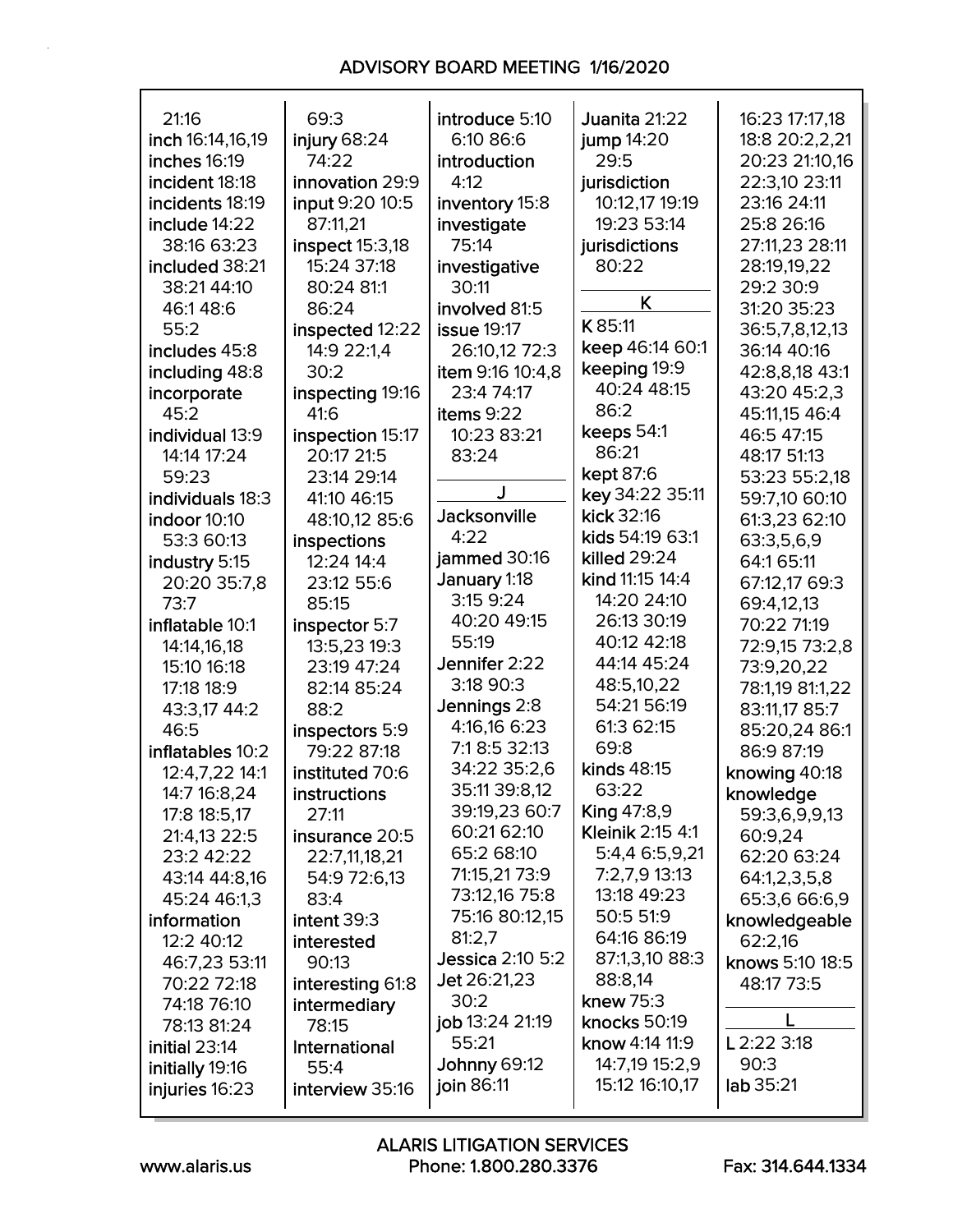| Labor 1:9 2:14     | Litigation 2:23    | M               | 23:20           | meetings 87:12   |
|--------------------|--------------------|-----------------|-----------------|------------------|
| 3:95:5             | little 4:3 6:3     | machinery       | marginally      | member 2:5,7,9   |
| labs 36:14         | 7:13 12:23         | 63:21           | 24:19           | 2:10,11 4:11     |
| lack 54:12,16      | 14:4 17:19         | maintain 33:22  | marijuana 33:9  | 25:1,6,10        |
| language 59:1      | 23:9,21 24:4       | 41:2 59:22      | 33:10 34:7      | 26:22,23 31:9    |
| 65:2 72:16         | 24:18 27:3         | 60:1            | 73:1,12         | 31:11,13,17,21   |
| 76:2 77:18         | 29:17 36:9         | maintenance     | mark 8:14       | 32:1,7,9,12      |
| large 10:1 15:5    | 39:21 40:13        | 26:9 45:4,10    | Mary 86:20      | 33:7,13,16,20    |
| law 12:6 33:21     | 45:19 49:18        | 46:14,16 48:9   | Massively 69:5  | 34:2,4,9,12,18   |
| 36:8 37:7 38:1     | 53:16 62:7         | 48:9,12,14,18   | materials 44:13 | 34:21,24 35:4    |
| 67:13 70:17        | 79:15 80:20        | major 66:20     | Matt 2:20 5:22  | 36:3,4,20        |
| 77:19 82:3         | 84:15 88:5         | 85:21           | matter 33:5     | 37:8,10 40:2,7   |
| lawyers 22:9       | location 19:20     | making 13:24    | 44:4 71:5       | 40:15 41:11      |
| lay 45:15          | locking 61:22      | 62:8            | maturity 62:7   | 43:8,22 44:19    |
| leave 27:18,19     | locks 18:9         | malfunction     | mean 12:13,19   | 44:21 46:24      |
| 30:15 61:9         | logs 48:9,10,12    | 25:18           | 19:23 20:2      | 47:1,10 48:23    |
| 69:10              | 48:12              | man 85:2        | 22:14 26:7      | 49:2 50:9,12     |
| left 24:18 29:10   | long 36:9 38:7     | manage 42:15    | 28:5,6,14 32:7  | 53:8 67:10       |
| legal 2:16 34:15   | 38:21 45:22        | manager 64:22   | 33:2 35:23      | 69:16,18,23      |
| 36:24 70:15        | 45:23 70:23        | 64:23 66:3      | 36:10 43:21     | 69:24 70:5,14    |
| 71:12 72:3,22      | 71:1 87:14         | managers 64:9   | 47:14,24        | 70:21 71:10,19   |
| 74:8               | longer 29:12       | mandates 31:22  | 58:16 60:9      | 71:22 72:5,12    |
| legalized 73:1     | 32:15 38:2         | 46:20           | 61:6,24 67:17   | 72:13,24 73:11   |
| let's 45:1 76:15   | 40:5 83:5          | manpower        | 69:16 70:22     | 73:14,17 74:2    |
| 80:13              | look 11:20 24:8    | 12:12,17,21     | 70:24 71:23     | 74:10 76:21      |
| letting 5:15 17:17 | 54:6 58:17         | 19:12           | 72:2,7 73:4     | 76:23 77:1       |
| level 13:22        | 59:20,21           | manual 30:12    | 74:10 75:4      | 80:7,18 81:6     |
| 16:23              | 72:18 85:18        | 47:8,9          | 78:17 79:14     | 86:5,9,11        |
| Liability 72:12    | 87:10,13           | manuals 45:10   | 80:10           | members 2:2      |
| liable 70:20       | looked 25:21       | 46:13,14,15     | means 76:11     | 4:7 6:18 23:2    |
| License 90:18      | 25:24              | manufactured    | meant 39:19     | mention 74:22    |
| <b>lieu 83:3</b>   | looking 15:18      | 43:4,17         | meat 38:16      | mentioned 56:1   |
| life 68:3          | 63:17 77:18        | manufacturer    | mechanical      | 56:2             |
| lift $61:13$       | looks 8:3          | 28:1,3,13       | 24:6 25:19      | Michael 2:15     |
| limit 13:15        | lost 25:9          | 30:24 31:22     | 26:6            | 5:4 86:18        |
| limited 76:14      | lot 15:23 17:23    | 32:10 45:16     | mechanism       | Midway 5:1       |
| 81:21              | 21:13 23:10        | 48:21 49:24     | 29:2            | <b>Mike 6:10</b> |
| limits $63:10$     | 45:8 46:10         | 50:1,6,10,13    | meet 43:18      | mile $4:19$      |
| linchpin 31:18     | 61:19 62:12,16     | 53:10,23        | 59:8 60:17      | miles $4:22$     |
| line 14:21 16:21   | 62:22,24           | manufacturers   | meeting 1:17    | mind $7:23$      |
| lip 69:3           | 66:19 68:1,2       | 26:18 44:5,6    | 3:11,14 4:3 8:2 | mine 19:8 40:10  |
| list 32:22 56:21   | 75:4 84:13,15      | manufacturing   | 8:16,17,18,21   | 72:7             |
| listed 38:6        | lots $62:4$        | 35:10 45:20     | 8:22 9:8,13,17  | Mini 26:21,23    |
| 83:24              | <b>lower 23:10</b> | 54:4            | 9:19,20,23,24   | 30:1             |
| listening 36:22    | luck 20:23         | Margaret 2:19   | 10:8,19 14:7    | minimal 54:8     |
| 37:11              | 22:23 26:24        | 5:19 19:3 21:21 | 40:20 74:18     | minimum 21:1     |
| lists $24:7$       |                    |                 | 89:4            | 41:2 63:20       |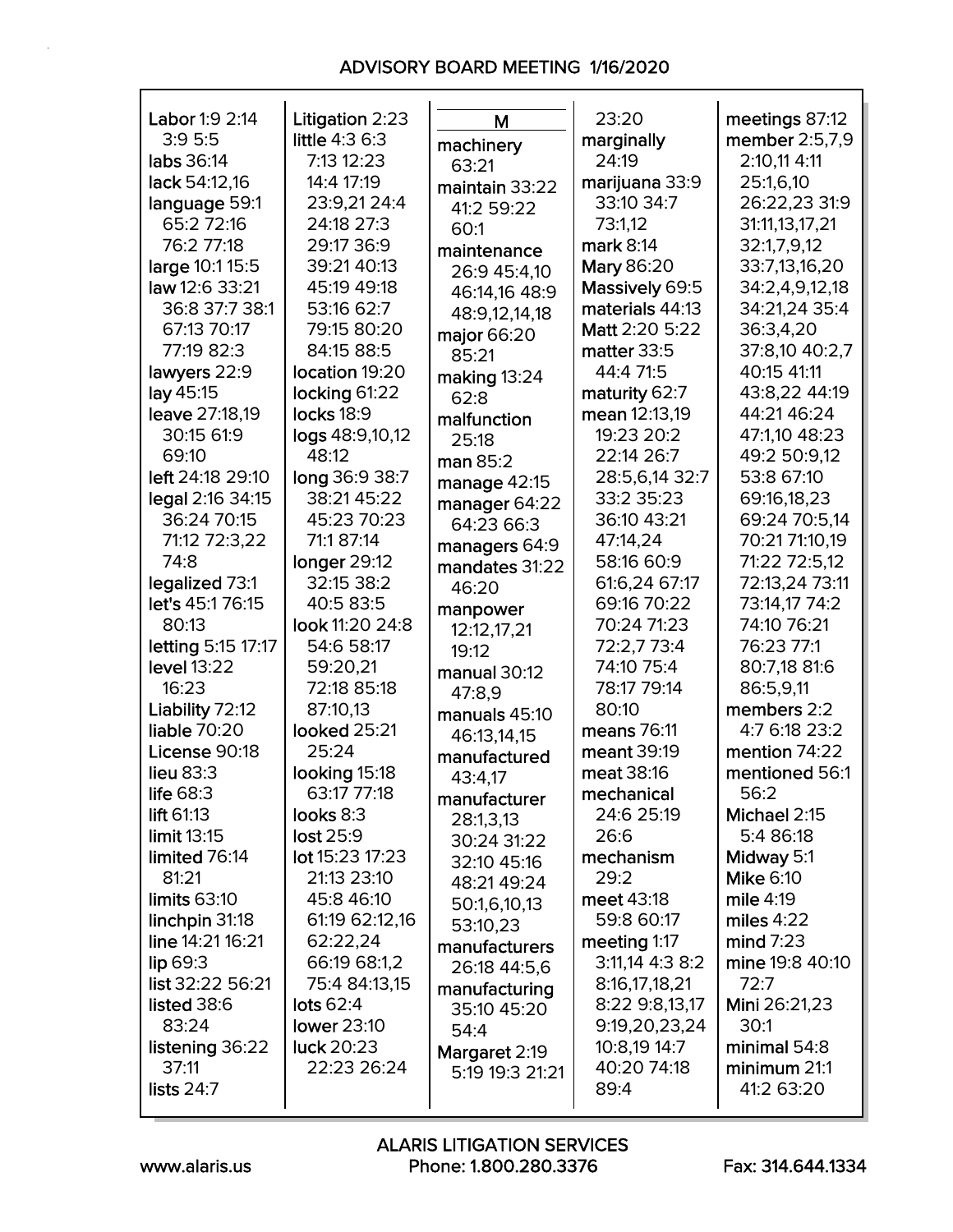| 66:3,5             | moved 51:1          | new 4:11,14 7:10  | 26:19 36:21       | operate 67:6     |
|--------------------|---------------------|-------------------|-------------------|------------------|
| minute 11:22       | 84:3                | 11:5 29:2         | office 7:22       | 80:21            |
| 53:4 85:7          | moves 8:7           | 38:16,18 40:3     | official 30:9     | operates 67:3    |
| minutes 8:16,21    | 37:22               | 43:3 44:1,7       | 32:20             | operating 33:6   |
| 9:9,13 73:13       | moving 44:24        | 45:22 48:17       | officially 30:22  | operation 17:1,3 |
| 83:1               | 62:24 88:14         | 51:15 52:3        | oh 21:14 25:6     | 17:4,11 45:5     |
| missed 88:19       | <b>MR.BENNETT</b>   | 54:12 56:10       | 37:3 45:21        | 46:13 53:10      |
| modification       | 58:24               | 60:4 70:6         | 48:19 87:24       | 59:3 60:24       |
| 52:2,7             | multi-year          | 86:22             | Ohio 47:6         | 85:15            |
| modifications      | 47:20               | news 6:12         | okay 6:9 8:8      | operational      |
| 48:5               | multiple 60:5       | nice 29:9 42:1    | 10:7 11:11,23     | 54:14,16 64:2    |
| modified 53:16     | myriad 62:1         | night $20:3$      | 13:21 16:3,6      | 64:3,4 65:6      |
| mom 18:12          |                     | 85:17             | 17:5 25:10,10     | 66:6,8           |
| money 12:19        | N                   | <b>Nine 24:4</b>  | 26:11,14 27:7     | operator 2:7     |
| 13:9 22:13         | $N$ 2:1,8           | nominate 4:9      | 27:15 34:2        | 18:11 24:5       |
| 35:19 37:13        | <b>NAARSO 13:22</b> | 6:19              | 35:3 37:14        | 26:12 29:7       |
| 80:6               | 41:11 55:3,14       | nomination 6:21   | 39:9 40:19        | 60:2,3 61:11,16  |
| month 23:17        | 55:23,24            | 8:1               | 52:4,11,14        | 61:18 66:2       |
| monthly 23:16      | name 5:11 55:8      | nominations       | 56:17,18,22       | 68:23 69:10      |
| 41:9               | 67:18 71:16         | 6:17,22           | 57:8,10 63:18     | 71:18,20 77:23   |
| months 19:6        | 77:10               | non 18:3          | 64:13 65:22       | 80:15            |
| 35:20              | nasty 42:9          | nondestructive    | 65:24 66:18       | operators 17:15  |
| moonwalk 19:18     | nationally 18:19    | 32:21             | 68:13 69:23       | 60:5 62:1,3,5    |
| moonwalks          | nays 67:7           | <b>North 4:24</b> | 72:20,23          | 68:7             |
| 19:6,7,17          | naysaying 71:22     | northeastern      | 76:15 77:1        | opinion 32:2     |
| morning 4:1        | NDT 29:15 30:1      | 5:20              | 79:7,13 81:6      | 33:18            |
| motion 7:1,3 8:4   | 41:14,17 47:15      | northern 4:18     | 82:183:19         | opportunity      |
| 9:4,5,7 39:2,4     | 47:17 48:19,19      | 5:19              | 84:22 88:7,13     | 23:13            |
| 39:7 48:23,24      | <b>NDT'd 27:10</b>  | number 12:22      | okaying 40:17     | opposed 7:7      |
| 49:4,8 52:9        | <b>NDTs 47:19</b>   | 17:7 28:5 30:6    | old 12:3 27:9     | 8:12 9:11 49:6   |
| 52:21 56:5,7       | 53:24               | 50:23 75:10       | 45:19,20 62:6     | 52:19 57:19      |
| 56:23 57:21        | necessarily 17:5    | numbers 13:1      | 64:7              | 58:10 66:15      |
| 58:3,4,5,12        | 61:6                | 70:10             | older 24:19       | 68:16 84:9       |
| 64:15,17,18,18     | need 4:4 6:14       |                   | 59:2 61:4,10      | option 83:5      |
| 65:8 66:1,9,10     | 6:23 19:5,14        | O                 | 64:20             | options 44:13    |
| 66:12,17 68:6      | 49:11 57:23         | OABA 86:7,12      | <b>Olney 4:16</b> | order 15:20      |
| 68:10,11,18        | 64:14,16 66:1       | object 12:20      | once 23:17 47:2   | 60:22            |
| 74:20 83:24        | 69:24 72:18         | obviously 37:2    | 47:21,21 79:12    | organization     |
| 84:11 88:23        | 76:7 77:16          | occasion 79:5     | once-a-year       | 22:4,8           |
| 88:24              | 83:8 88:3,23        | occurred 10:10    | 55:18             | organizations    |
| motions 8:9        | needed 67:12        | 12:24 54:11       | one-off 79:10,11  | 55:9             |
| <b>Motor 34:13</b> | needs 6:6 30:2      | 77:6,19 85:4      | ones 14:2 18:12   | original 27:18   |
| 70:6               | 87:22,22,23         | occurs 68:24      | open 6:17 14:19   | 27:20 28:3       |
| move 8:5 10:7      | neither 90:8        | 79:9              | 29:8 54:13        | 28:20 51:17      |
| 10:22 23:5         | net 65:15           | October 8:17      | opening 72:10     | originally 23:14 |
| 52:10 64:15        | never 7:23 17:14    | 9:9,14,17,23      | 85:1              | 82:8,9           |
| 65:18              | 67:9,15             | 10:8 24:3         | opens 69:9        | outcome 90:13    |
|                    |                     |                   |                   |                  |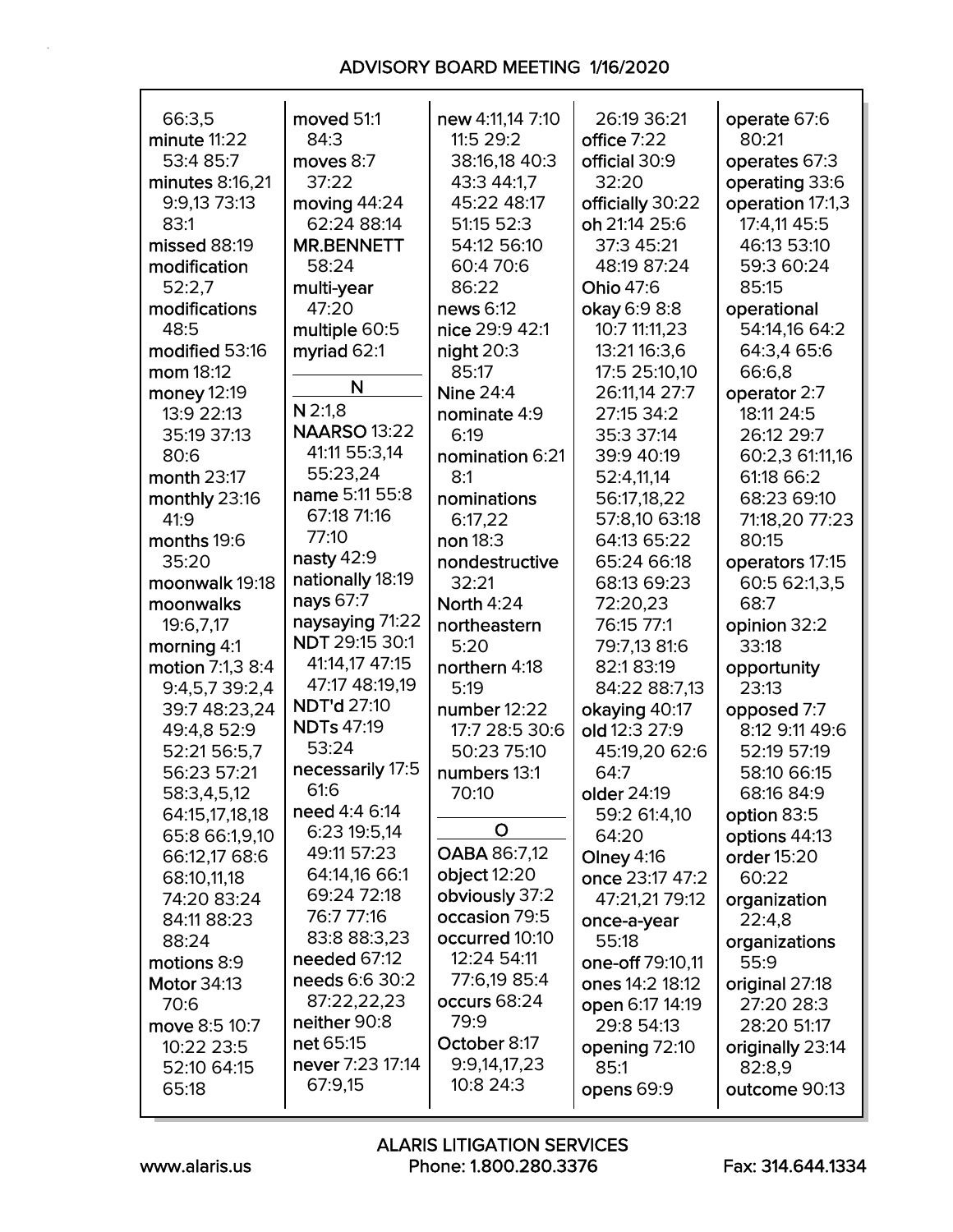| outside 21:11     | 48:11            | 15:17              | police 35:18      | 66:20 69:11     |
|-------------------|------------------|--------------------|-------------------|-----------------|
| 29:16 30:20       | parties 90:9,12  | person 13:4        | 73:8 78:8,11,13   | 77:11           |
| 53:22             | parts 27:1 30:3  | 19:5,14 24:12      | 78:16,20 80:4     | previous 40:9   |
| overbroad 59:6    | 45:10,16 46:2    | 41:16,17 64:24     | 80:12 81:9,13     | primary 61:16   |
| oversight 53:13   | 46:14 47:10      | 86:20              | 81:19             | 64:24           |
| overtime 86:2     | 48:4             | person's 14:23     | policeman 80:2    | prior 84:24     |
| overview 46:11    | party 14:16      | 67:18              | policemen 73:2    | private 14:14   |
| owned 67:4        | 17:24 54:5,9     | personally         | 73:21             | 18:21,24 19:16  |
| owner 29:14       | 59:24 81:7       | 61:20              | policies 34:11    | 20:7,10         |
| 46:13 48:17       | pass 34:2,4      | personnel 13:16    | 84:23             | proactive 35:17 |
| 59:21 63:9        | 54:22            | perspective        | policy 33:22      | probably 15:3   |
| 68:22             | passed 17:23     | 21:21              | 34:8,24 36:15     | 16:1 19:22      |
| owners 26:17      | 34:10 36:8       | <b>Pete 19:8</b>   | 37:5,5 72:8       | 20:4 28:16      |
| 85:24             | 37:9 49:8        | <b>Pete's 19:8</b> | 74:12 84:17       | 35:17 37:15     |
| ownership 45:9    | 52:22 57:22      | phone 5:16 6:6     | pool 63:10        | 38:17 42:23     |
|                   | 58:13 66:17      | 47:6 49:19         | poor 63:7         | 43:23 62:16     |
| P                 | 68:19 84:11      | physical 65:14     | pop 30:15         | 68:4 71:24      |
| $P$ 2:1.1         | patron 26:7      | physically 12:21   | pops 18:13        | 78:7 79:12      |
| p.m 3:16,16       | 61:21            | pick 24:11 50:14   | positions 68:1    | 86:1            |
| 89:4              | patrons 24:5     | picked 45:24       | positive 34:6     | problem 19:18   |
| package 48:7      | Patty 2:5 4:21   | 46:7 50:18         | 36:11 70:2,9      | 20:128:11       |
| packet 76:22      | 8:8 12:5 56:7    | 61:2               | 71:8,16 85:20     | 33:12,13,15     |
| page 30:13        | 66:12 82:18      | picture 30:14      | positives 75:10   | 35:7 60:7 71:8  |
| pages 42:23       | 87:5             | 31:24              | possibility 13:13 | 74:14           |
| 44:20 45:21       | pay 82:7         | pictures 29:15     | possible 25:20    | problematic     |
| 45:23             | paying 13:6,7    | 30:18              | possibly 40:4     | 35:8,9          |
| paid 28:9         | penalize 69:14   | piece 28:7         | post 83:5         | problems 16:5   |
| paper 6:12        | people 17:12,18  | 41:20              | posted 8:23       | 24:13 67:9      |
| 67:10             | 19:10 20:16,17   | pin 29:4,10        | 32:23             | 85:3,21         |
| paperwork         | 20:21 21:4       | 30:9,15,19 31:1    | pot 73:19         | procedural      |
| 42:10 48:2        | 29:137:11        | 31:2,7 32:13,15    | power 75:22       | 46:12           |
| 67:21 86:21       | 61:20 62:11,17   | <b>PIO 6:10</b>    | 76:4,12           | procedures      |
| parent 19:22      | 74:14            | pipe 54:19         | practices 46:6    | 41:4            |
| park 14:24        | perception       | place 31:8 34:11   | pre-employm       | proceed 4:7     |
| 18:23 22:9        | 63:5             | 35:1               | 34:3,4            | proceeding      |
| 42:14             | perfectly 38:9   | places 35:12       | premiere 55:15    | 90:5,10         |
| parks 17:16       | perform 18:10    | plaintiff 37:3     | prepared 7:14     | process 18:8    |
| 18:20 44:15       | period 74:22     | planned 53:15      | present 2:14      | 35:3            |
| Parkway 3:18      | permanent        | Plaza 3:17         | 40:21             | produce 44:24   |
| part 4:17,19 11:6 | 62:23            | please 50:4        | presentation      | 47:2 78:10      |
| 14:8 18:8 19:17   | permit 14:17     | plenty 20:3        | 23:6 24:3         | produced        |
| 22:15 45:6        | 18:8,9 47:7      | plus 22:8,8        | presented         | 46:23           |
| 47:11 48:20,21    | 80:19 81:3,4,5   | point 10:11 11:15  | 40:20             | program 12:22   |
| 56:12,14,16,23    | permitted 10:4   | 12:20 14:11        | President 86:6    | prohibited 70:7 |
| 78:17 87:19       | 10:19 14:20      | 15:2 18:7 23:11    | pretty 16:4 18:14 | 70:8            |
| participate 5:15  | 15:7             | 42:5 44:1 61:1     | 31:22 46:21       | prohibitive     |
| particular 45:1   | permitting 12:18 | points 58:22       | 53:5,18 59:11     | 70:16           |
|                   |                  |                    |                   |                 |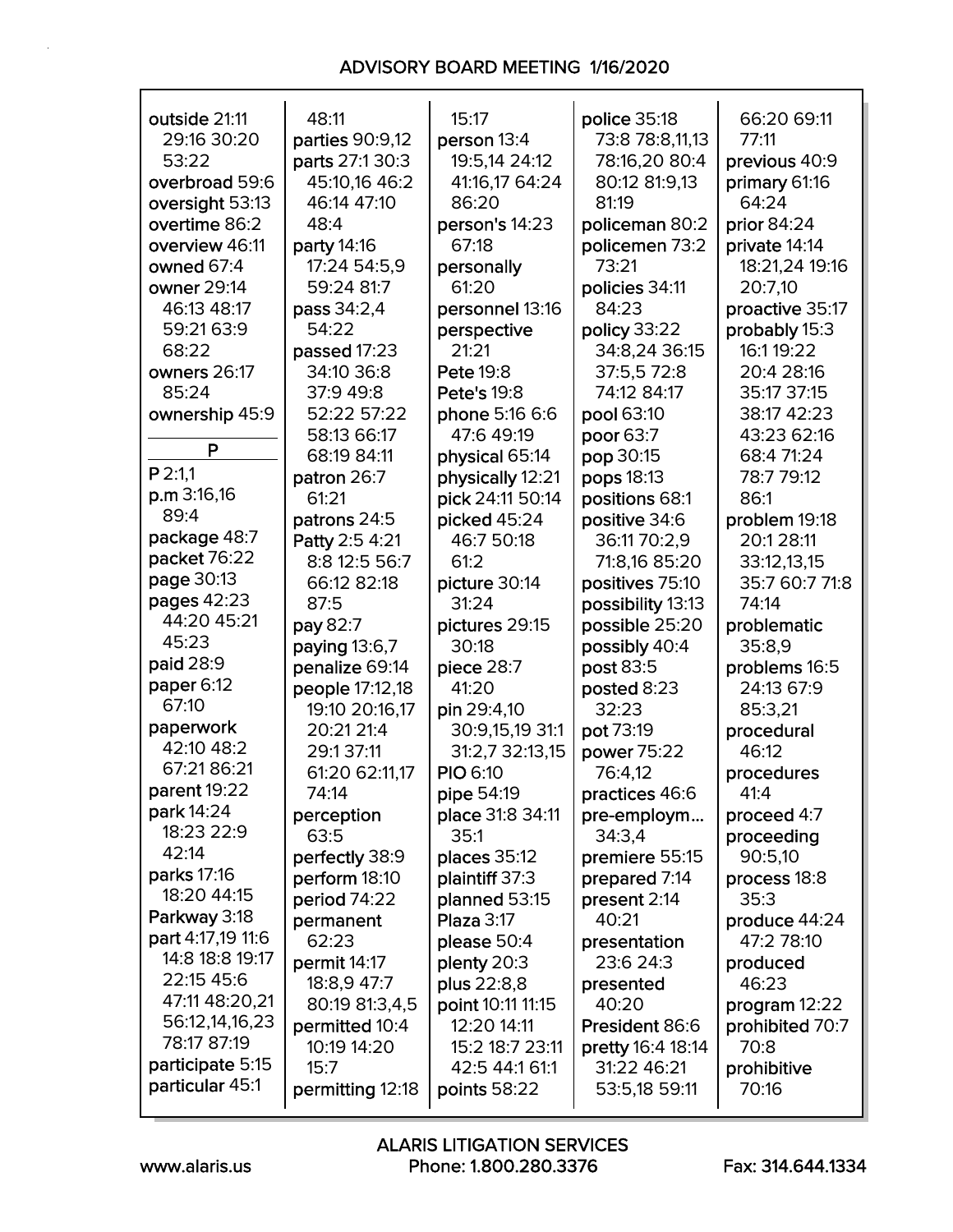| prohibits 70:5  | 57:5 63:4          | 76:7             | remain 69:17      | 22:19 48:19       |
|-----------------|--------------------|------------------|-------------------|-------------------|
| project 37:15   | 65:9 67:13         | rebuild 28:2,13  | remains 34:8      | 59:22 67:3        |
| proper 20:5,15  | 75:11 84:18        | rebuilt 27:21    | remanufactur      | 69:5 79:18        |
| 20:19 48:18     | 87:24              | 28:1,6           | 27:17             | requirement       |
| 60:19,21,23     | questions 8:20     | recap 14:3       | remember          | 18:10 53:11       |
| 63:23 65:5      | 23:23 24:23        | received 29:18   | 36:21 75:21       | 60:13 61:2,4      |
| 66:7,8          | 58:21 83:20        | receiving 29:19  | 82:21             | 63:20 67:1        |
| properly 15:20  | 86:4,14            | recognizes       | removal 37:21     | 68:23 70:18       |
| 17:8 18:2 19:21 | quick 5:23 14:10   | 33:21            | remove 38:19      | requirements      |
| 21:5 59:16,17   | 41:22 46:11        | recommend        | 38:23 39:5        | 18:24 35:13,14    |
| 61:22 64:8      | 84:16,18           | 32:5 59:14       | 83:6              | 40:24 41:1,3,17   |
| proposal 10:13  | quickly 33:1       | record 40:24     | rent 14:14 20:13  | 43:18 45:8        |
|                 | 36:2               | 60:2             |                   |                   |
| proposed 58:15  |                    |                  | rental 14:9,12,13 | 46:19 54:8        |
| protect 46:4    | quite 14:6 46:9    | recourse 75:15   | 20:24 21:11,24    | 55:2 62:4         |
| provide 21:1    | R                  | redate 27:17     | 22:3,5,18         | 68:7 71:5         |
| 79:17           |                    | reduced 90:7     | renter 21:3       | 74:21             |
| provided 22:2   | R 2:1 27:20        | reference 37:16  | renting 20:4      | requires 43:14    |
| providing 76:6  | 28:5               | 38:1             | repeat 50:4       | 53:19,24          |
| public 2:5,8,10 | <b>R-key 30:14</b> | references       | replace 45:16     | research 72:22    |
| 2:11 12:5 14:18 | 31:11,13           | 37:22 39:6       | replaced 30:6     | 74:8              |
| 14:22 18:3,12   | R-keys 31:15,19    | referred 45:19   | 48:5,20           | researching       |
| 18:22 19:15     | radio 36:22        | reflected 13:2   | replacement       | 60:11             |
| 23:2 86:13      | railroads 45:2     | 77:21            | 30:3 47:12        | response 7:8      |
| published 49:13 | random 34:5,6      | refresher 67:15  | report 24:10      | 8:13 9:12 10:6    |
| pull 63:11      | 68:21 72:4         | refreshers 68:3  | 30:8 70:20        | 10:21 23:3,24     |
| pulled 26:1     | randomly 36:11     | refunded 83:16   | 71:8,18 75:5      | 49:7 52:20        |
| 60:12           | 85:17              | refuse 80:16     | reportable 24:1   | 57:20 58:11       |
| pulling 29:4    | rare 79:8          | refused 78:10    | 69:1              | 66:16 68:17       |
| punch 50:23     | read 9:3 16:13     | registered 15:15 | reported 75:9     | 83:22 84:10       |
| push 77:2       | 34:18 49:4         | regular 14:8     | 75:17             | 86:16             |
| put 7:19 10:13  | 64:16 75:23        | 48:14            | Reporter 2:22     | responses         |
| 13:15 22:10     | reading 54:24      | regulate 60:14   | 3:19 90:1,4       | 85:20             |
| 27:19,20 31:17  | ready 37:12        |                  |                   |                   |
|                 | real 53:5 82:22    | regulating 12:4  | reporting 69:21   | responsibility    |
| 52:12 53:4,16   | 85:19              | regulation       | 83:1              | 15:9 68:2         |
| 55:13,14 61:14  | realized 24:13     | 40:23            | reports 24:1      | 75:13             |
| 77:8 83:15      |                    | regulations      | represent 37:2    | responsible       |
| puts 51:12      | really 6:1 10:12   | 56:24            | request 72:17     | 6:12 18:22        |
| Q               | 19:1 22:11         | regulatory       | 76:9 83:23        | 20:24 41:5,9      |
|                 | 26:19 36:1         | 72:16            | requested 28:8    | 61:5,7 64:24      |
| qualifications  | 42:1,5,14 46:8     | related 17:1     | requesting        | restriction 63:14 |
| 13:5 82:14      | 48:9 69:12         | 90:8             | 71:15             | results 35:21     |
| quality 54:4    | 78:12              | relative 90:11   | require 41:5      | 69:17 70:2,3,9    |
| quantify 83:18  | reason 38:20       | relatively 20:12 | 46:22 54:5,8      | 74:23 75:9        |
| question 11:1   | 45:18 73:1         | release 70:22    | 55:22 64:20       | retardant 44:14   |
| 13:12 15:16     | reasonable         | 78:13            | 68:3 72:21        | retrofit 28:14    |
| 25:14 26:5      | 56:4 59:19         | releases 6:12    | 78:16,18          | revamping         |
| 27:14 51:8,10   | reasons 21:23      | rely 68:22       | required 22:18    | 45:23             |
|                 |                    |                  |                   |                   |

Г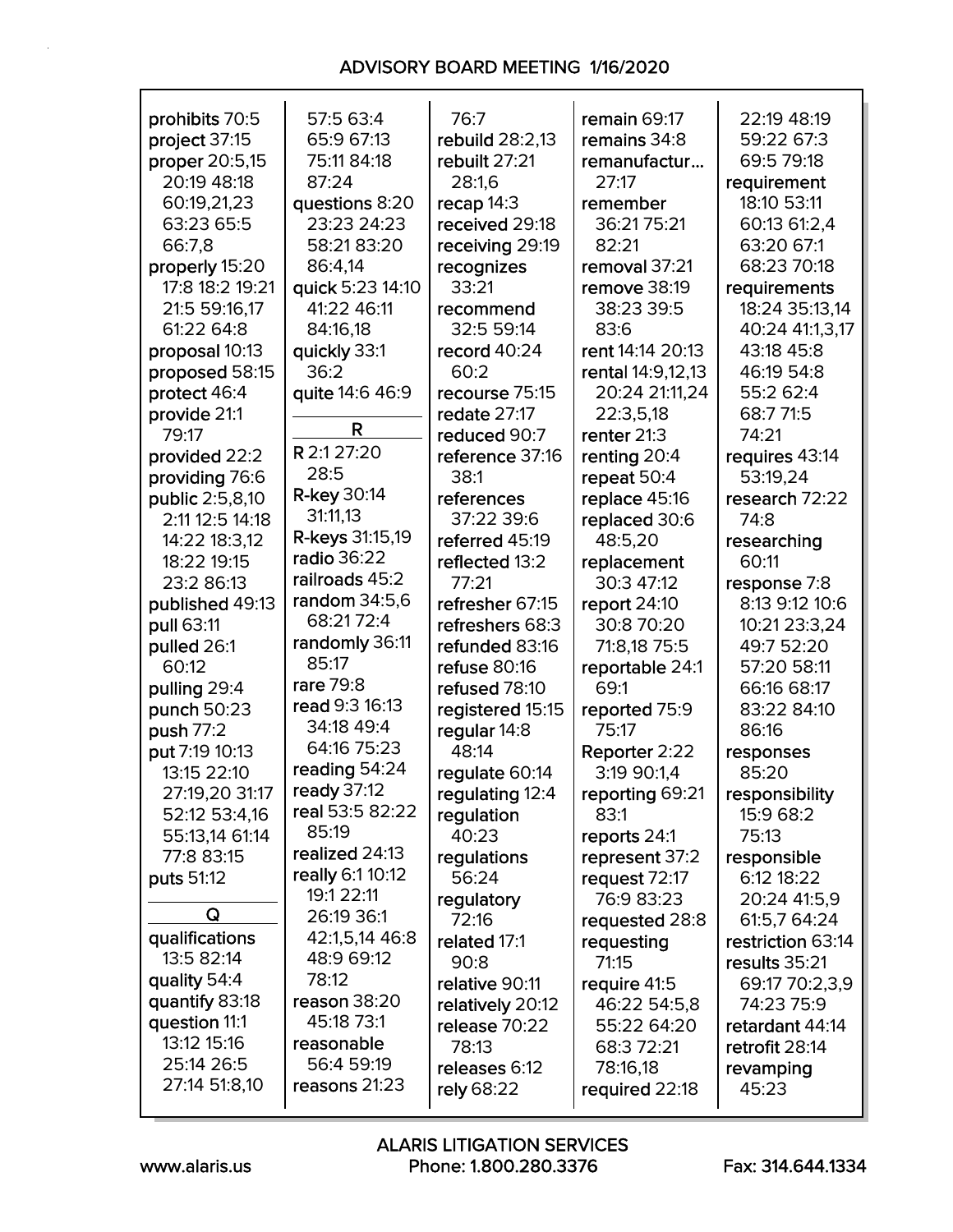| review 9:17      | 87:6 88:9               | 77:11,21 84:2   | see 6:11 16:2         | 90:4              |
|------------------|-------------------------|-----------------|-----------------------|-------------------|
| reviewed 39:16   | rights 70:23,24         | salary 13:6     | 17:2 23:11,17         | shoulder 24:12    |
| reword 60:19     | 71:3                    | Salerno 21:22   | 24:9 26:11            | 24:13,15          |
| rewrite 42:22    | ring 75:24              | 21:22 22:20     | 32:23 45:7            | show 23:9         |
| 77:8             | risk 16:23              | sat 87:6        | 54:4 75:5             | 33:10 42:14       |
| rewriting 71:8   | rock 62:14              | satisfactory    | 76:5,18 79:12         | 67:13 85:17,24    |
| Rich 81:10,11    | Rockton 4:20            | 59:19           | 81:10,22 86:12        | shows 30:19       |
| ride 1:10 2:2    | rod 30:10,16            | Saturday 85:18  | seen 67:18            | 44:15             |
| $3:10,14$ 5:7    | Rohman 2:20             | saw 23:21 35:16 | 85:21                 | shut 81:16        |
| 19:3 24:17       | 5:22,22                 | saying 14:21    | sees 80:2             | side 29:11        |
| 25:3,9,12,19     | room $32:4$             | 32:10 36:23     | select 75:6           | sign 70:23 71:1   |
| 27:24 28:6,15    | 37:16 53:6              | 37:2 56:9       | selective 61:14       | 71:3,4,5          |
| 29:24 30:1       | rope 11:3 65:17         | 71:10,11 80:1   | sell 46:19 48:17      | sign-in 88:18     |
| 33:6 41:6 45:1   | <b>rotates</b> 32:18,18 | 81:17           | send 26:18 41:8       | sign-off $85:9$   |
| 46:12,23 47:7    | roughly 15:4            | says 12:7 25:2  | 74:13                 | signed 85:14      |
| 47:8,9,16,23     | 77:4                    | 32:7 39:20      | sending 20:7          | 88:17             |
|                  |                         |                 | sends 27:16           |                   |
| 48:4,8,11,16     | round 6:3               | 50:1,6 55:12    |                       | significant 15:14 |
| 54:18 61:11      | Royer 2:19 5:19         | 59:5 81:11      | sense 16:6 64:11      | 67:21 68:4        |
| 62:3 65:21       | 5:19 19:3,3             | scared 69:12    | 76:2                  | simple 77:12      |
| 67:4,4,19 68:7   | 21:18                   | scenarios       | sent 11:17 27:4,8     | simply 39:12      |
| 77:10 84:1       | rule 52:6 60:13         | 25:20 26:9      | 27:24 54:24           | site 8:24 32:24   |
| rides 5:24 10:15 | 72:19                   | Schedule 33:21  | 56:12 74:23           | situation 39:20   |
| 18:18 22:3       | rules 10:18 11:10       | Scrambler 29:3  | separate 26:4         | six 35:20 65:18   |
| 37:18 41:1       | 12:6,10 13:19           | 29:5,11,13      | serial 30:5           | size 32:15        |
| 46:20 47:15      | 17:17 18:5              | scrape 29:11    | serious 68:24         | ski 61:13         |
| 62:4             | 19:24 21:7              | scrapes 69:4    | 69:2,7 74:22          | skins 29:16       |
| right 4:13 7:17  | 34:14 37:15             | se 78:20        | serve 6:16            | sky 54:18 65:21   |
| 9:13 11:14 12:16 | 43:21 50:6              | search 76:3     | Services 2:23         | Skymaster 30:4    |
| 12:19 13:19      | 53:15,17 54:3           | season 27:2     | session 37:8          | slide 23:6 53:5   |
| 15:22 16:12      | 55:8 58:2,15            | 85:2,13         | sessions 40:10        | 82:2              |
| 17:10,21 28:18   | 60:4,4,11               | seat 29:5,11,13 | set 10:18 11:10       | slides 43:6       |
| 32:2,12,12,13    | 64:20 66:23             | 61:21,22        | 14:13 19:20           | 76:24 82:5        |
|                  |                         |                 |                       |                   |
| 32:14,17         | 66:23 77:3,8            | seats 29:17     | 20:18 21:4,10         | slippery 71:14    |
| 35:22 36:3,6     | 77:8 78:4,18            | second 6:23 7:1 | 21:12 23:16           | slope 71:14,24    |
| 39:14,15 42:17   | 79:15,21 81:14          | 7:2,4 8:7 9:6,7 | 26:10 30:18           | smaller 16:18     |
| 42:17 43:24      | run 4:10,10 13:15       | 10:8 30:18      | 50:9 53:15            | 23:22             |
| 44:12,17 46:18   | 69:19 70:1,1,3          | 39:7,8,9 49:1   | 54:9 65:14,19         | smoked 73:17      |
| 50:10 51:3       | 70:14                   | 52:14,15 56:14  | 82:9                  | 73:19             |
| 53:13 55:17      | runs 54:18              | 56:16 57:2,3    | sets 23:18            | sold 36:5 47:16   |
| 57:13,17 58:12   |                         | 57:23 58:6,7    | settings 18:21        | solid 54:18       |
| 60:10,16 61:4    | S                       | 61:1 66:11,12   | setup 14:8 17:6       | somebody 18:4     |
| 61:24 63:3       | S <sub>2:1</sub>        | 68:11,12,13     | seven 73:3,18         | 19:21,22 21:8     |
| 65:7 66:1        | safety 1:10 2:2         | 84:4,5 89:1     | sheet 88:18           | 33:9 36:11        |
| 71:16,21 74:16   | 3:10,15 14:22           | seconds 52:16   | shifted 26:3          | 37:4 41:8         |
| 75:17 76:2,20    | 18:23 21:1              | 57:4 84:6       | short 4:3 40:2,6      | 42:15 47:1        |
| 84:21 85:7       | 26:15 29:1,9            | section 57:6    | 44:19                 | 49:17             |
| 86:13,17,22      | 34:13 44:13,13          | 58:19 86:14     | <b>Shorthand 3:19</b> | somebody's        |
|                  |                         |                 |                       |                   |

r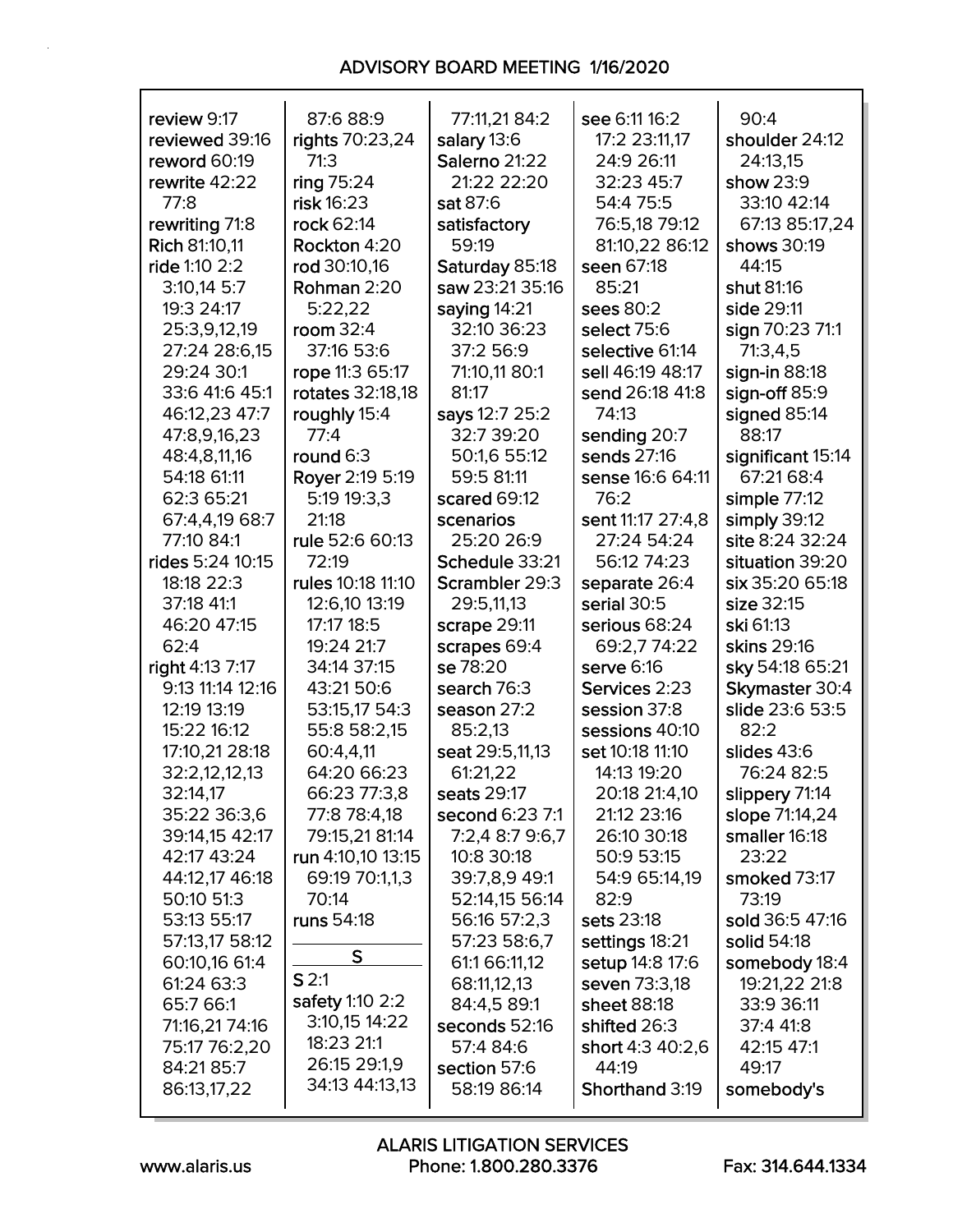| 19:19                       | staking 20:15   | sticking 37:5       | 56:9,15,17,22        | 5:21,21           |
|-----------------------------|-----------------|---------------------|----------------------|-------------------|
| somewhat                    | stand 76:19     | stop 29:6           | 57:7,9,11,15         |                   |
| 23:15 24:19                 | standard 11:5   | <b>Stream 35:17</b> | 59:11,16 61:17       | T                 |
| 27:140:12                   | 16:8,13 43:16   | strict 80:23        | 63:19 64:3,13        | T's 88:12         |
| sorry 5:9 28:4              | 43:16 44:22     | structure 10:1      | 64:22 65:1,5         | table 74:6,7,16   |
| 50:20 57:11                 | 44:23 45:1,8    | stuff 6:11 11:4     | 66:4,7,11,18         | 76:15,16          |
| 65:10 86:2                  | 45:21,22 46:2   | 14:9 15:21          | 67:15,23 68:8        | take 4:4 9:15     |
| sounds 56:4                 | 49:13 50:11,12  | 20:4 36:6           | 74:3,6,20            | 20:22 21:15       |
| 60:18                       | 51:11,11,17,20  | 53:22 62:15         | 75:2 76:16           | 26:20 27:12       |
| south 3:17 4:19             | 52:6 53:4       | 84:14               | 78:6,14,22           | 29:15 34:5        |
| southern 4:17               | 56:10,21 57:9   | subject 34:5        | 79:3,7,10,13,17      | 35:20 37:20       |
| Sparks 2:7 4:24             | 59:8            | submit 53:20        | 79:22 80:1,4         | 39:10 59:17       |
| 4:24 9:5 31:4               | standards 37:17 | subpoena            | 80:10 81:17          | 87:15             |
| 31:7,10 32:16               | 37:23,24,24     | 75:22 76:4,12       | 82:1,20,24           | taken 21:11       |
| 50:16 52:15                 | 38:5,12,12,16   | sufficient 13:23    | 83:9,12,19           | 33:10 90:6,10     |
| 57:3 58:4                   | 38:18 40:3      | 59:18               | 84:3,13,18,22        | takes 35:19       |
| 64:2 66:10                  | 44:3,7 52:1,2   | suggesting          | 85:23 86:24          | talk 11:8,24      |
| 69:6 75:1,11                | 54:2 56:6       | 20:10               | 87:9,13 88:7         | 40:21             |
| 84:5 88:24                  | standpoint      | suing 34:20         | 88:12,16 89:1        | talked 23:8       |
| speak $10:9$                | 63:10           | suit 59:7           | <b>Summarize</b>     | 53:2 61:12        |
| speaking 33:3               | start $4:12$    | Sullivan 2:5        | 40:3                 | 82:11             |
| specializes                 | started 6:14    | 4:21,21 5:17        | summary 40:11        | talking 43:8      |
| 54:6                        | 19:16           | 5:23 6:19,24        | super 10:1           | 47:10 56:20       |
|                             |                 |                     |                      | 58:19 59:18       |
| specific 27:10<br>36:147:11 | starts 88:11    | 7:19,23 8:3,6       | supplemental<br>36:7 | 61:1 73:2,16,17   |
|                             | state 1:2 3:2   | 8:23 9:2,6          |                      | tall 25:2         |
| 53:9 79:9                   | 4:17,19 5:24    | 12:8,14,17 13:3     | supply 46:21         | tear 27:12 60:8   |
| specifically 16:9           | 10:11 13:8,24   | 13:17,21 16:16      | 78:18,22 79:3        | tech 29:15        |
| 32:11 39:15                 | 14:2 60:12      | 17:6,11,14,22       | supposed 16:10       | telephone 2:12    |
| 42:21 66:24                 | 63:19 90:4      | 18:16 20:9          | 29:23 45:15          | 2:17              |
| 69:14 70:20                 | state's 60:13   | 22:17,23            | 76:3 85:12           | tell 19:6 26:13   |
| 77:14                       | statement       | 24:16 25:14,16      | supposedly           | 28:21,23          |
| specifies 32:10             | 32:20 36:20     | 25:23 26:5,11       | 28:1                 | 36:13 38:14       |
| specify 66:24               | 55:7,12         | 26:14 27:3,8        | sure 5:17 7:15       | 78:12 84:24       |
| speed 14:10                 | states 34:14    | 27:15,19 28:4       | 9:20 11:2 13:18      | tells 29:14       |
| spell 41:2                  | 59:160:14       | 31:1,5,12,15,19     | 13:24 15:19          |                   |
| spelled 67:14               | statistically   | 32:3 35:10          | 19:20 20:14          | temp $13:4$       |
| spreader 30:10              | 18:16           | 38:3,7 39:4         | 35:13 41:8,18        | ten 19:7          |
| Springfield 1:1             | statistics 23:8 | 40:5 41:15,22       | 41:24 42:16          | <b>tend 61:13</b> |
| $3:1,18$ 5:2,8              | stats 23:23     | 42:1,20 43:10       | 45:13 63:3,13        | term 30:10        |
| square $10:2,3$             | statute 75:21   | 44:4 45:5,18        | 65:11 70:1,14        | 77:21             |
| staff 2:14 59:2             | statutory 72:16 | 46:16 47:4          | 71:11 72:19          | test 32:21 33:8   |
| 62:24                       | staying 87:14   | 48:3,24 49:16       | 77:20 78:23          | 33:10 34:6,6      |
| stake 16:14,18              | steal 7:21      | 49:22 50:14         | 85:9,11 86:22        | 35:18 36:1,11     |
| 16:19 22:6                  | step 34:12 72:1 | 50:17,20 51:7       | surprise 54:21       | 37:1 41:7,10,19   |
| staked 17:8 18:2            | stepping 71:24  | 52:4,10,12,23       | surrounding          | 71:16 73:3,10     |
| stakes 16:2,10              | steps 65:17     | 53:7 54:23          | 80:22                | 73:13,20          |
| 21:12                       | stick 18:9      | 55:10,13,20         | Szerletich 2:18      | tested 73:21      |
|                             |                 |                     |                      |                   |

Г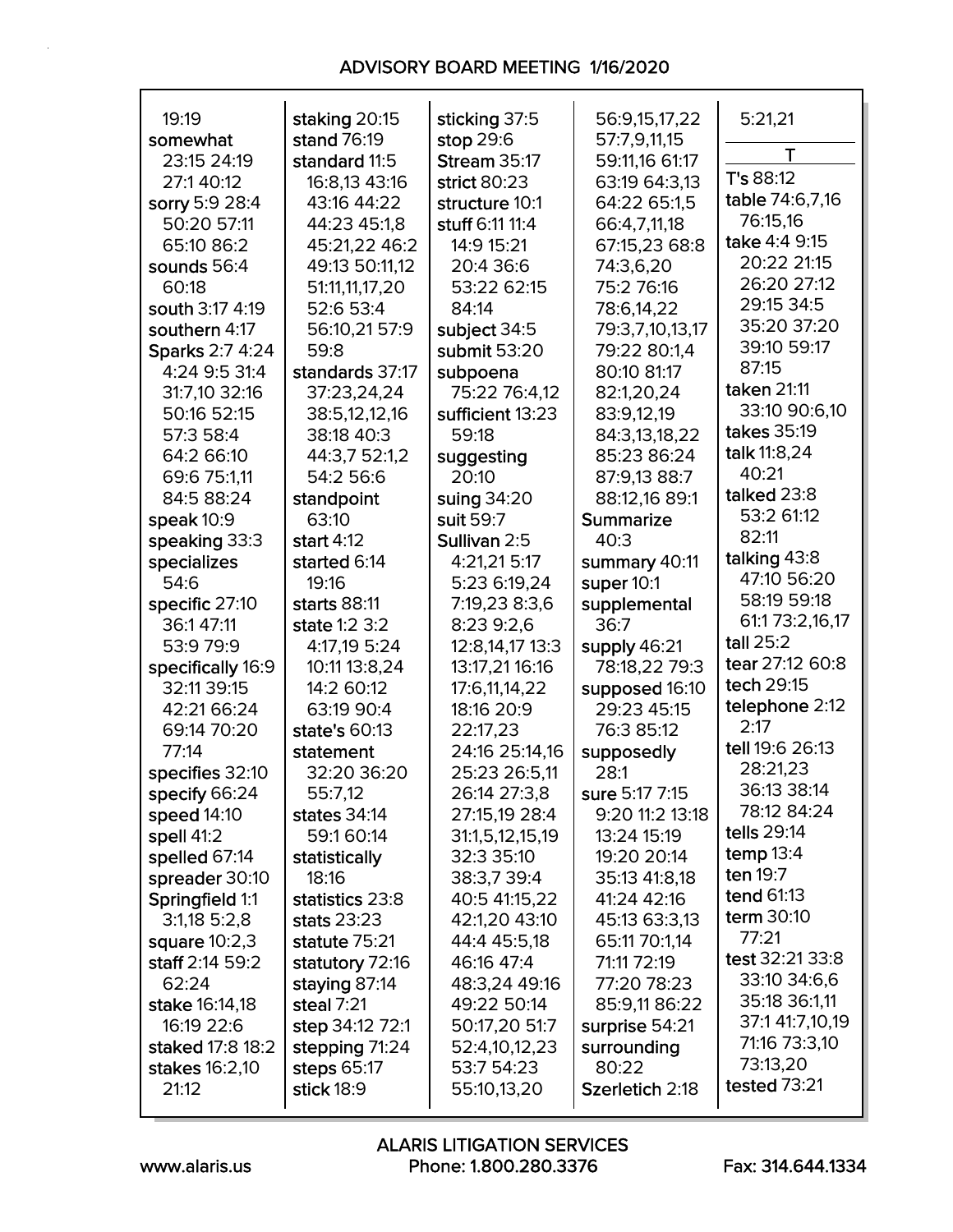| 33:22 34:5,8       | 16:16 18:21     | 40:22 43:22       | tried 23:15 25:7   | 30:18 32:21        |  |  |
|--------------------|-----------------|-------------------|--------------------|--------------------|--|--|
| 35:15 68:22        | 19:13 20:2,12   | 43:23 49:14       | trouble 29:4       | 74:9 77:16         |  |  |
| 68:23 72:4         | 20:21,23        | 50:7,22 66:19     | truck 20:22        |                    |  |  |
| 74:21              |                 |                   |                    | 82:6,10            |  |  |
|                    | 22:15 29:9      | today's 8:2,9,15  | 25:21              | updated 28:15      |  |  |
| tests 36:14 71:9   | 30:17 31:3      | 54:1              | truly 35:23        | 32:22 38:5         |  |  |
| 73:3               | 32:1,19 33:17   | told 22:22        | try 22:16 37:9     | 77:3 82:4          |  |  |
| <b>Texas 55:19</b> | 40:7 42:13      | 73:21,23          | 45:2 88:9          | updates 48:9       |  |  |
| thank 4:2 12:1     | 44:24 45:22     | tolerance 34:10   | trying 21:8 25:11  | 66:22 77:4         |  |  |
| 21:20 46:24        | 51:2 53:5,17    | 36:10             | 29:5 50:17         | 84:1               |  |  |
| 52:23 53:8         | 54:10,22        | Tom 5:7 9:15      | 73:19              | urine 73:12        |  |  |
| 77:187:5,7,9       | 55:13,24 56:1   | 10:24 14:3        | turn 7:11 73:12    | use 14:16 16:10    |  |  |
| 87:17,18 88:16     | 59:7 60:16      | 23:4 25:1         | 86:17              | 16:13 18:3         |  |  |
| 88:20,22           | 62:5,10 63:21   | 49:9 53:1         | <b>Twenty-one</b>  | 29:14 30:14        |  |  |
| thanks 5:15        | 64:16 67:16     | 58:18 64:7        | 66:4               | 31:11,13,20,23     |  |  |
|                    |                 |                   |                    |                    |  |  |
| 57:10              | 67:22,24 68:5   | 66:175:20         | two 9:18,22 16:1   | 32:4,11,14,15      |  |  |
| THC 73:3,20        | 69:18 71:24     | 86:21             | 19:6 25:20         | 37:18 38:8,12      |  |  |
| theirselves 6:6    | 72:5,13,24      | tomorrow          | 26:9 30:23         | 38:15 55:8         |  |  |
| thereto 90:13      | 76:12 81:18     | 29:20             | 40:9 47:21         | usually 26:17      |  |  |
| thing 4:8 17:15    | 82:20           | tooth 36:9        | 54:14 58:23        | 28:23 42:10        |  |  |
| 17:15 19:12,13     | thinking 37:3   | top 68:21         | 59:5 82:19         | 67:9 79:22         |  |  |
| 19:15 21:15        | third 15:4,8    | <b>Total 23:9</b> | type 10:15 21:15   |                    |  |  |
| 23:10 31:10        | 54:5,9 59:24    | touch 50:21       | 54:6 60:14         | V                  |  |  |
| 32:2 37:21         | 81:7            | tough 61:3        | 73:9               | vacuum 87:20       |  |  |
| 38:7 42:18         | Thomas 2:19     | trace 45:14       | types 10:12        | valid 38:11,12     |  |  |
| 44:14,15 45:10     | thought 13:3    | track 25:9 26:2   | 53:14              | value 76:3,13      |  |  |
| 46:12 47:14        | 22:20 24:20     | 26:3              |                    | Vandalia 5:6       |  |  |
|                    |                 |                   | typewriting        | venues 21:9        |  |  |
| 48:3,10 49:9       | 25:11 40:10     | trail 47:15       | 90:7               | verify 41:4 42:10  |  |  |
| 54:3,10,23         | threads 26:1    | trailer 34:9 37:9 | typically 15:7     |                    |  |  |
| 61:8 62:6          | three 5:8 11:20 | train 21:3 87:4   | 16:4 28:4,20       | 72:2 79:1 83:2     |  |  |
| 63:21 73:7         | 24:5 27:4       | trained 17:16     | 65:13,20           | version $40:3,6$   |  |  |
| 76:17 85:4,7       | 29:19 37:24     | 21:5 59:16,17     | 83:14              | 44:20              |  |  |
| 87:6,16 88:4       | 47:21 63:1      | 62:2 64:8         |                    | versus 19:15       |  |  |
| things 9:18        | three-page      | trainer 55:15     | U                  | veto 37:8          |  |  |
| 15:14 16:2         | 42:23           | training 18:11    | <b>Uh-huh 12:8</b> | view 14:11         |  |  |
| 17:22,23 18:6      | three-quarters  | 20:16 46:15       | 13:17 18:16        | vision 41:6,10,19  |  |  |
| 19:4 20:5,19       | 16:14           | 54:10,12,16,16    | 25:23              | <b>visit 23:13</b> |  |  |
| 28:5 37:21         | threw 11:22     | 55:5,5,19,22      | understand         | vote 11:21 37:20   |  |  |
| 42:6 46:3          | thrown 68:21    | 55:22 59:22       | 20:9 65:22         | 39:10 40:16        |  |  |
| 48:7,7,14,19       | tightened       | 60:20,21,23       | 81:12 87:23        | 43:15 49:2         |  |  |
|                    |                 |                   | understanding      | 56:13 57:14,15     |  |  |
| 48:22 59:5         | 25:22           | 60:24 63:24       | 16:22              | 57:16,23           |  |  |
| 61:19,20 62:1      | time 23:16,20   | 65:5 66:7,8       | underwent          | voted 9:19         |  |  |
| 63:23 68:2         | 37:22 42:5      | 66:24 67:3,5      |                    |                    |  |  |
| 84:16,19 85:18     | 49:18 62:14     | 67:20,23 68:4     | 45:23              | 43:22 49:10        |  |  |
| 85:23 86:19        | 83:3 88:2       | 68:7              | unit 51:1          | W                  |  |  |
| 86:22 88:5         | times $85:1$    | transfers 82:8    | unsafe $28:10$     |                    |  |  |
| think 6:2,7,24     | timing 88:9     | treated 15:1      | up-to-date 41:19   | wait 73:1          |  |  |
| 8:24 13:21         | today 5:16 8:18 | trekking 11:3     | update 29:17       | walk 36:10         |  |  |
|                    |                 |                   |                    |                    |  |  |

Г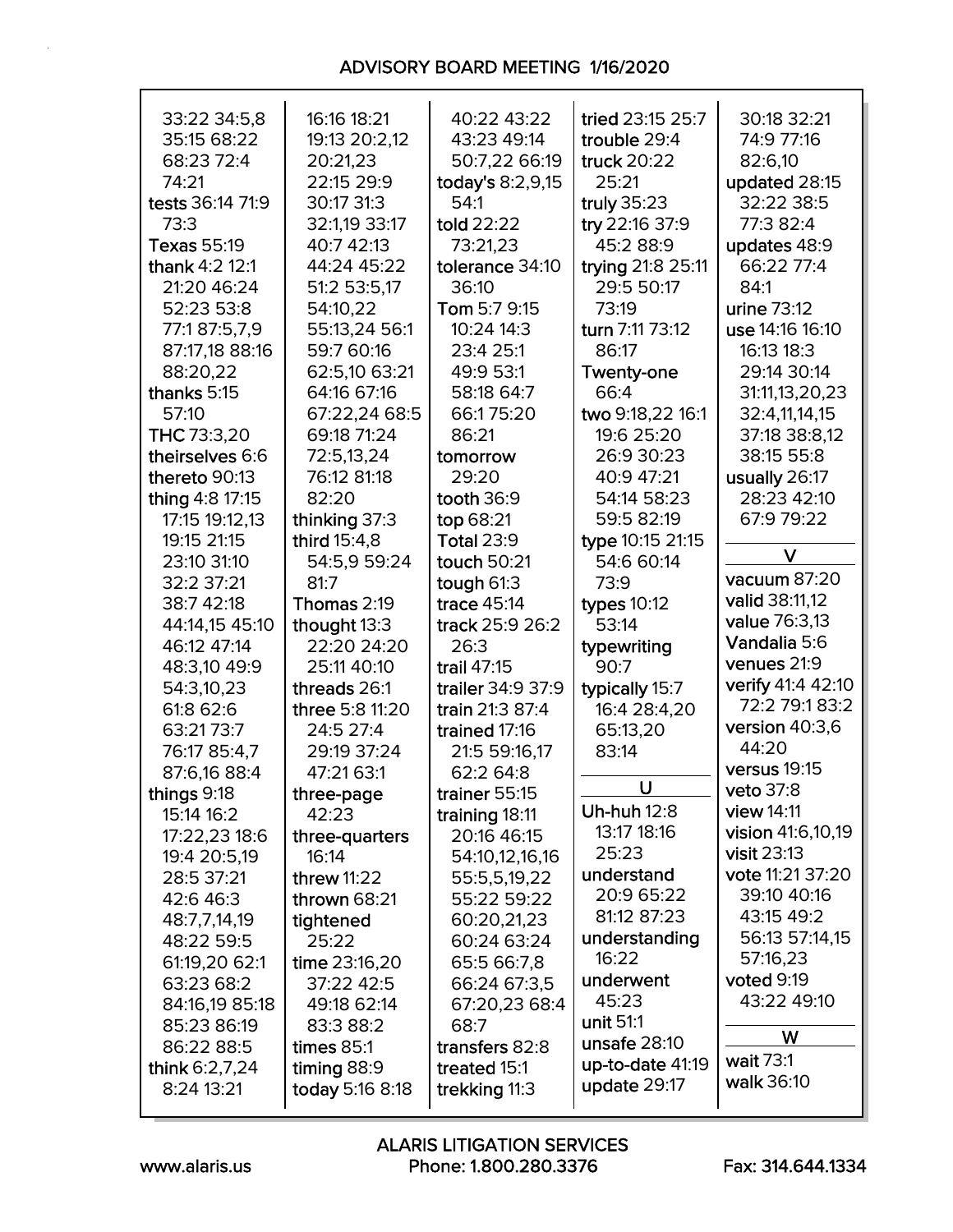| 78:20           | 81:9             | 32:14 61:19                          | O                   | 82:5           |  |  |
|-----------------|------------------|--------------------------------------|---------------------|----------------|--|--|
| want 5:9 9:3    | weren't 17:8     | X                                    | 084-003786          | 20/20 41:7     |  |  |
| 10:16 11:8      | Wes 4:24 9:3     |                                      | 2:23                | 2013 77:3      |  |  |
| 23:11 24:22     | 31:3 52:16       | Y                                    | 084.003786          | 2018 43:17     |  |  |
| 28:17 30:6,23   | 57:4 58:5        | ya 25:10                             | 90:18               | 49:14 51:18    |  |  |
| 36:16 38:8,19   | 66:12 84:6       |                                      |                     | 2019 8:17 9:24 |  |  |
| 51:8,12,19      | west 4:22 33:14  | Yard 2:10 5:2,2                      | 1                   | 23:6,19 24:2   |  |  |
| 54:4 56:11,12   | Weston 2:7       | yeah 6:24 11:19                      | 12:7,12 16:14,16    | 40:20          |  |  |
| 58:17 68:8      | whatsoever       | 17:13 23:20                          | 16:19 33:21         | 2020 1:18 3:15 |  |  |
| 70:3 72:1,9     | 34:1             | 29:23 31:9,15                        | 52:13               | 49:17 52:8,13  |  |  |
| 74:2 78:9,21    | wheel 27:16      | 32:16 37:10                          | 10-year 27:23       | 20th 82:7      |  |  |
| 81:10,17 83:12  | 30:8 31:4,6,14   | 38:14 42:20                          | 100% 32:24          | 2162:17 64:10  |  |  |
| 86:5 87:17,20   | wheels 27:9      | 45:6,18 57:1                         | 34:20 54:12         | 64:24 65:1     |  |  |
| wanted 9:19     | 31:7,17          | 59:13 61:17                          | 54:16 82:12         | 66:5           |  |  |
| 12:5 22:10      | William 2:8      | 63:8 64:4                            | 1134:14             | 22 62:17       |  |  |
| 37:11 49:23     | willing 87:15    | 65:7 67:17                           | 1159 45:24          | 229140:21      |  |  |
| 82:16 83:2      | wins 42:11       | 83:14 86:19                          | 12 2 4:1            | 2374 41:21     |  |  |
| wants 62:19     | Wisconsin 4:19   | year 6:16 12:23                      | 12-year-olds        | 42:21 45:8     |  |  |
| 78:12 88:19     | wise 44:9 72:12  | 12:24 13:6                           | 17:19               | 49:11          |  |  |
| wary 47:4       | wondering 32:5   | 22:2,2 23:7,10                       | 130 10:3            | 24 9:14        |  |  |
| watching 18:4   | word 42:9 44:8   | 27:21 37:15                          | 15-year 27:23       | 24th 8:17 9:9  |  |  |
| 19:21           | 65:10            | 49:15 70:11                          | 1500 10:2,3         | 2974 40:23     |  |  |
| water 71:2      | worded 79:15     | 79:12 82:19                          | 16 1:18 3:15 61:4   | 2974-18 39:18  |  |  |
| way 4:13,13,14  | wording 45:3     | 83:16,17,17                          | 61:10 62:12,15      |                |  |  |
| 13:4 14:12      | 66:6 67:1        | 85:1,2,4                             | 64:6,9,20           | 3              |  |  |
| 19:23 22:17     | 82:24            | years 27:9                           | 66:2                | 32:9           |  |  |
| 30:9,12,22      | words 86:18      | 47:21,22 59:2                        | 16-year-old         | 3-year-olds    |  |  |
| 31:5 36:1 37:6  | work 6:2 33:19   | 61:4,10 62:6                         | 63:7                | 17:19          |  |  |
| 56:20 71:11,23  | 63:176:18        | 63:1 64:7 67:5                       | 16-year-olds        | 30 4:22 73:18  |  |  |
| 77:17 81:12     | 80:12 85:19      | 82:19 83:10                          | 61:5                | 84:17,24       |  |  |
| 86:22 88:1      | 87:22            | 87:5                                 | 17 62:15,20         | 3000 3:17      |  |  |
| ways 43:13      | worker 77:23     | yeas 67:7                            | 17-year-olds        | 35 42:23 44:20 |  |  |
| we're 15:12     | worker's 78:9    | <b>Yep</b> 64:11 86:4                | 62:13 64:9          | 364 62:20      |  |  |
| 16:22,23        | working 15:20    | <b>Yolanda</b> 2:16<br>49:19,23 51:5 | 18 16:18 50:6       | 366 62:21      |  |  |
| 18:22,22 38:11  | 33:17 63:20      | 51:10 75:20                          | 59:2 61:15          | 4              |  |  |
| we've 27:22     | 73:3,4,6,19      |                                      | 62:6 63:20          | 4 2:10         |  |  |
| 38:15 67:18     | 74:185:19        | Z                                    | 64:7 66:3           | 4:02 3:16      |  |  |
| web 8:24 32:23  | works 83:15      | Zamperla                             | 18-inch 16:14       | 40 27:9        |  |  |
| week 11:12      | worms 69:9       | 29:24                                | 18-year-old 61:6    | 45 73:13       |  |  |
| 36:16 55:20     | 72:10            | zero 34:10                           | 63:7                |                |  |  |
| 80:7,8,9,13     | worry 33:24      | 36:10                                | 19 62:17            | 5              |  |  |
| weigh $61:23$   | worse 30:1       | zipline 53:17,18                     | <b>1st 49:15,16</b> | 5 7 3:14       |  |  |
| Welcome 82:6    | write 43:21 52:5 | 54:18 65:21                          | 52:8                | 5:55 3:16 89:4 |  |  |
| welding 29:22   | 70:12 74:11,12   | ziplines 61:18                       | $\overline{2}$      | 50 67:4        |  |  |
| went 24:14 28:7 | 81:5             | <b>Zipper 24:17</b>                  |                     | 50's 28:23     |  |  |
| 40:11 42:22     | written 82:4     | 25:1,3 85:9,10                       | 2 2:5 25:2          |                |  |  |
| 46:9 48:20      | wrong 30:14      |                                      | 20 54:19 62:17      |                |  |  |